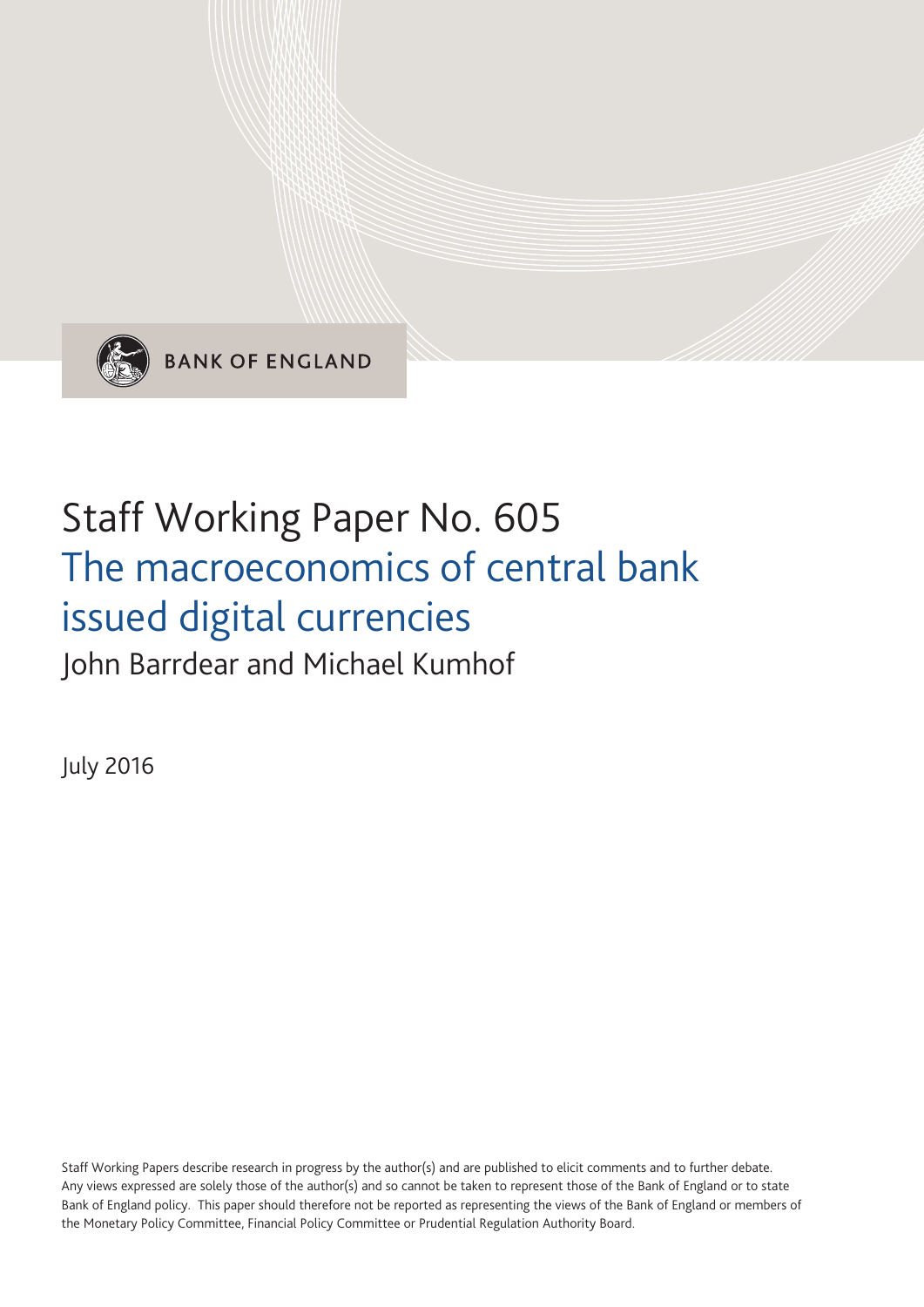

**BANK OF ENGLAND** 

# Staff Working Paper No. 605 The macroeconomics of central bank issued digital currencies

John Barrdear<sup>(1)</sup> and Michael Kumhof<sup>(2)</sup>

# **Abstract**

We study the macroeconomic consequences of issuing central bank digital currency (CBDC) — a universally accessible and interest-bearing central bank liability, implemented via distributed ledgers, that competes with bank deposits as medium of exchange. In a DSGE model calibrated to match the pre-crisis United States, we find that CBDC issuance of 30% of GDP, against government bonds, could permanently raise GDP by as much as 3%, due to reductions in real interest rates, distortionary taxes, and monetary transaction costs. Countercyclical CBDC price or quantity rules, as a second monetary policy instrument, could substantially improve the central bank's ability to stabilise the business cycle.

**Key words:** Distributed ledgers, blockchain, banks, financial intermediation, bank lending, money creation, money demand, endogenous money, countercyclical policy.

**JEL classification:** E41, E42, E44, E51, E52, E58, G21.

The views expressed in this paper are those of the authors, and not necessarily those of the Bank of England or its committees.

Information on the Bank's working paper series can be found at www.bankofengland.co.uk/research/Pages/workingpapers/default.aspx

Publications Team, Bank of England, Threadneedle Street, London, EC2R 8AH Telephone  $+44$  (0)20 7601 4030 Fax  $+44$  (0)20 7601 3298 email publications @bankofengland.co.uk

<sup>(1)</sup> Bank of England. Email: john.barrdear@bankofengland.co.uk

<sup>(2)</sup> Bank of England. Email: michael.kumhof@bankofengland.co.uk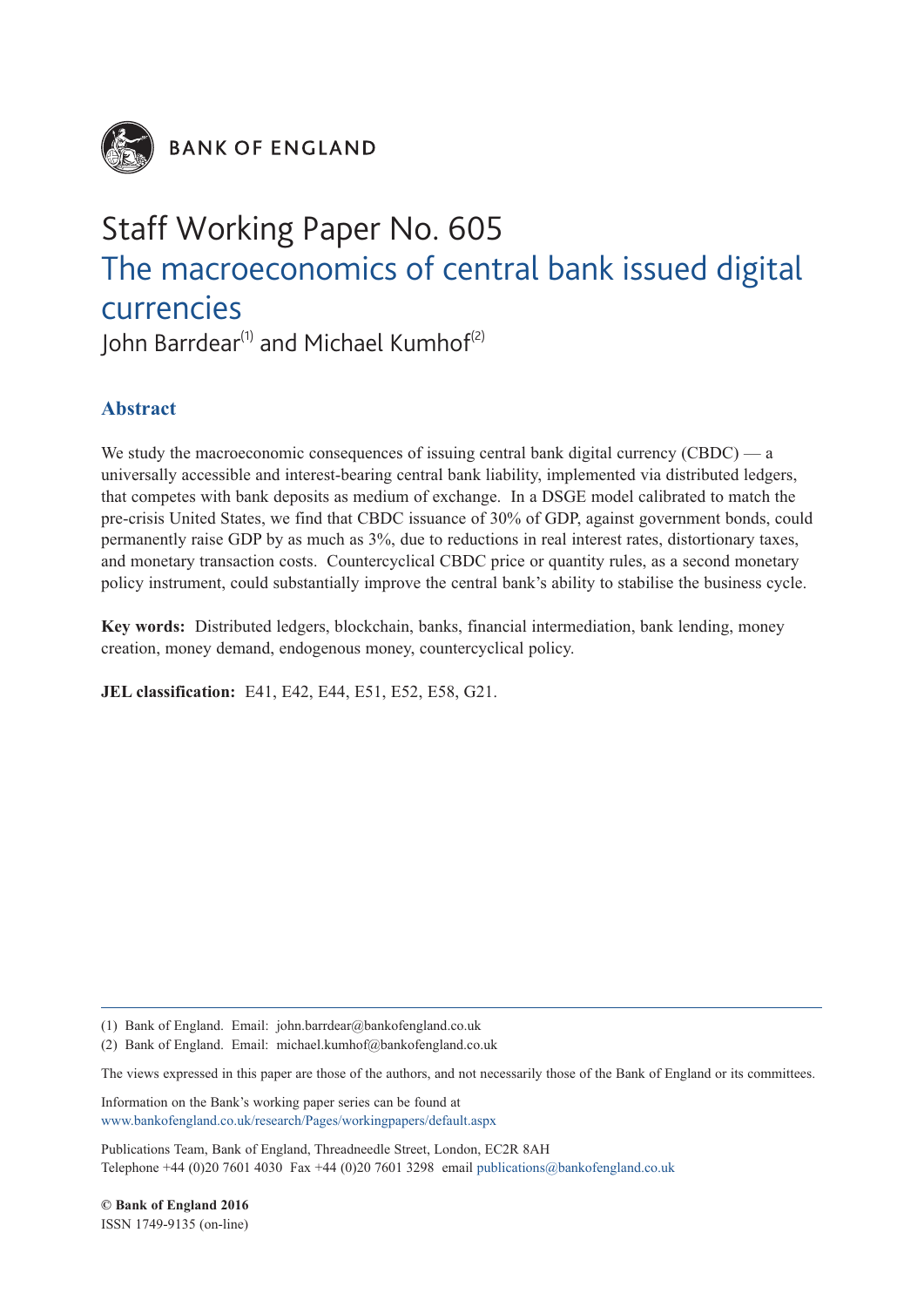### Contents

| I.   | 3                                                                                                                                                                                                                                                                                                                                                                         |
|------|---------------------------------------------------------------------------------------------------------------------------------------------------------------------------------------------------------------------------------------------------------------------------------------------------------------------------------------------------------------------------|
| П.   | $\overline{4}$<br>Electronic Money, Digital Currencies, Distributed Ledgers<br>A. Cryptocurrencies<br>$\,6\,$<br>$\overline{7}$                                                                                                                                                                                                                                           |
| III. | 9<br>9<br>12<br>13                                                                                                                                                                                                                                                                                                                                                        |
| IV.  | 17<br>18<br>18<br>19<br>2.<br>20<br>3.<br>21<br>Retail Lending Rates and Loans, Deposit Rates and Deposits<br>4.<br>22<br>22<br>22<br>26<br>2.<br>30<br>3.<br>33<br>35<br>36<br>36<br>37<br>2.<br>38<br>3. Determination of Individual Fiscal Instruments<br>38<br>39<br>1.<br>The Second Monetary Policy Instrument under CBDC<br>39<br>2.<br>41<br>41<br>2.<br>41<br>42 |
| V.   | 42<br>43<br>48<br>49                                                                                                                                                                                                                                                                                                                                                      |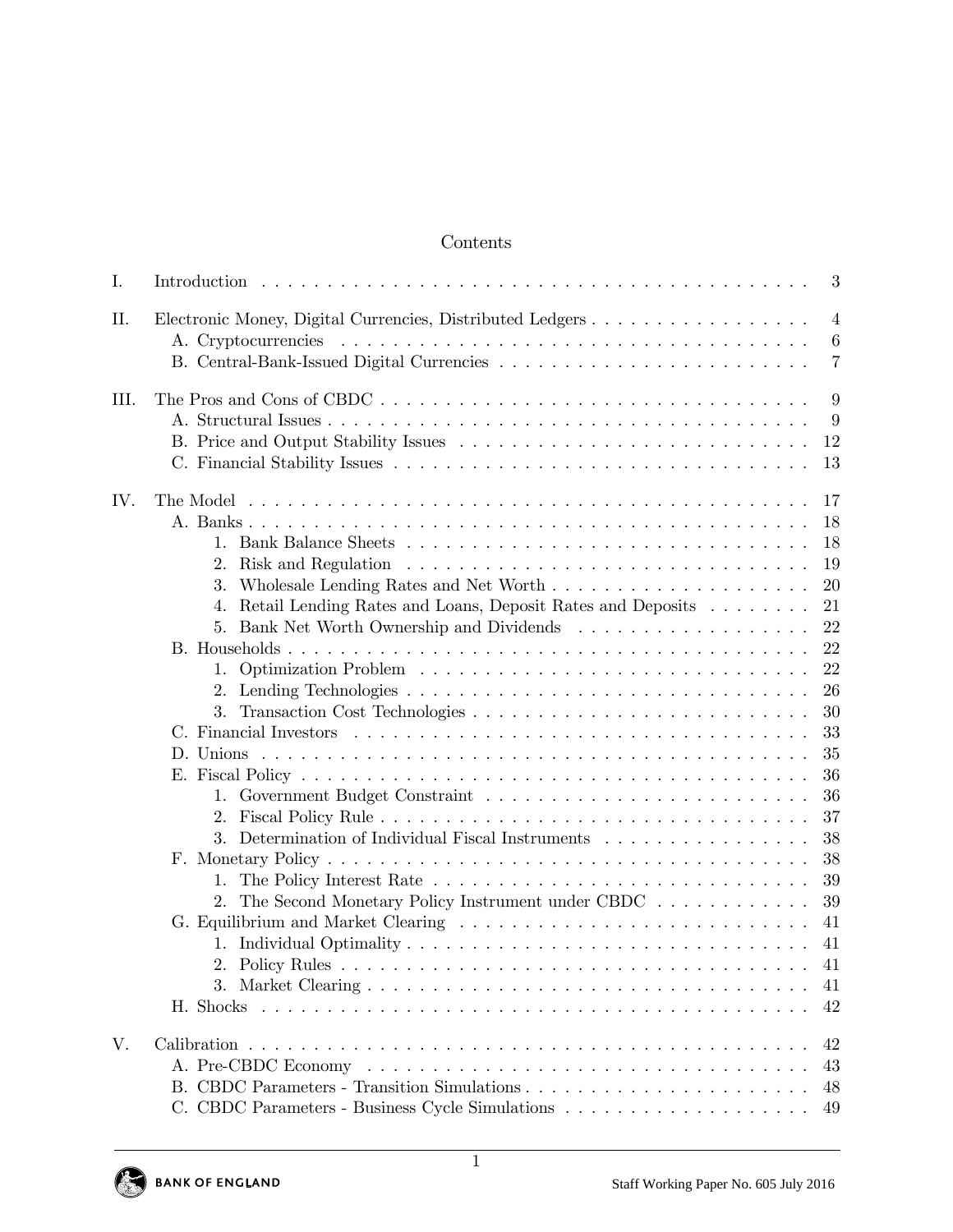| VI. |                                                                                                  |
|-----|--------------------------------------------------------------------------------------------------|
|     | 50                                                                                               |
|     | 55                                                                                               |
|     | 55                                                                                               |
|     | 56<br>2. Demand Shocks and Technology Shocks                                                     |
|     | 3. Shocks to the Demand for Total Liquidity and for CBDC Liquidity $\dots$ .<br>56               |
|     | 4. The Role of Substitutability Between CBDC and Bank Deposits<br>-58                            |
|     | 5. The Role of Uncertainty about CBDC Demand 60                                                  |
|     |                                                                                                  |
|     |                                                                                                  |
|     |                                                                                                  |
|     | 3. Shocks to the Demand for Total Liquidity $\dots \dots \dots \dots \dots \dots \dots \dots$ 62 |
|     | 4. The Role of Substitutability between CBDC and Bank Deposits 62                                |
|     |                                                                                                  |
|     |                                                                                                  |
|     |                                                                                                  |
|     |                                                                                                  |
|     |                                                                                                  |

### Tables

| 2. Calibrated Steady State Moments and Implied Parameters: Real Variables 71      |  |
|-----------------------------------------------------------------------------------|--|
| 3. Calibrated Steady State Moments and Implied Parameters: Financial Variables 72 |  |
| 4. Calibrated Steady State Moments and Implied Parameters: CBDC Variables 73      |  |
|                                                                                   |  |

## Figures

| Transition to New Steady State with CBDC at 30 Percent of GDP                            | -74 |
|------------------------------------------------------------------------------------------|-----|
| Quantity versus Price Rules for CBDC - Credit Cyle Shocks 75                             |     |
| Quantity versus Price Rules for CBDC - Higher Demand for Total Liquidity $\dots$ .       | 76  |
| Quantity versus Price Rules for CBDC - Higher Demand for CBDC Liquidity                  | 77  |
| Low EoS versus High EoS - Quantity Rule for CBDC - Credit Cycle Shocks 78                |     |
| Low EoS - Quantity versus Price Rules - Higher Demand for Total Liquidity $\dots$ .      | 79  |
| Countercyclical CBDC Quantity Rules - Credit Cycle Shocks 80                             |     |
| Countercyclical CBDC Price Rules - Credit Cycle Shocks 81                                |     |
| Countercyclical CBDC Price Rules - Credit Cycle Shocks - Policy Rate Corridor 82         |     |
| Countercyclical CBDC Price Rules - Lower Investment Demand 83                            |     |
| Countercyclical CBDC Price Rules - Higher Demand for Total Liquidity  84                 |     |
| Countercyclical CBDC Quantity Rules - Higher Demand for Total Liquidity                  | 85  |
| Low EoS - Countercyclical CBDC Price Rules - Higher Demand for Total Liquidity           | -86 |
| Low EoS - Countercyclical CBDC Quantity Rules - Higher Demand for Total Liquidity        | 87  |
| CBDC-Based Discretionary Stimulus in Response to a Credit Risk Shock                     | 88  |
| Low EoS - CBDC-Based Discretionary Stimulus in Response to a Credit Risk Shock<br>$\sim$ | 89  |
| Distortionary Taxes - Countercyclical CBDC Quantity Rules - Credit Cycle Shocks          | 90  |
|                                                                                          |     |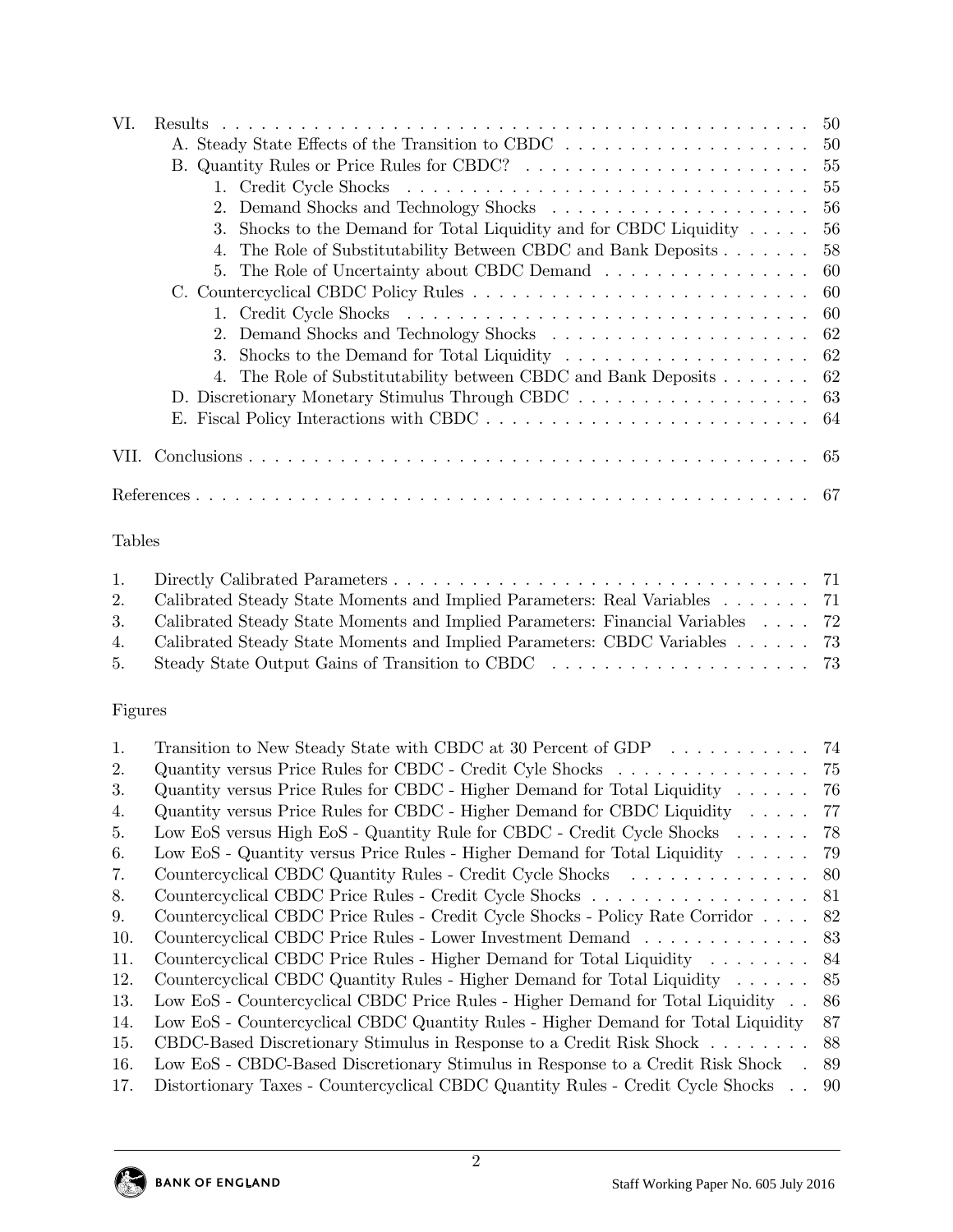# I. Introduction

This paper studies the macroeconomic consequences of a central bank granting universal, electronic, 24x7, national-currency-denominated and interest-bearing access to its balance sheet via the issuance, according to well-specified policy rules, of a central bank digital currency (CBDC). To study this issue we use a monetary-financial DSGE model, calibrated to match the United States in the pre-crisis period, that models CBDC as an imperfect substitute for bank deposits in the provision of monetary transaction services, and that models bank deposits as being created through loans or asset purchases as in Jakab and Kumhof (2015).

A monetary regime with CBDC has never existed anywhere, a major reason being that the technology to make it feasible and resilient has until now not been available. There is therefore very little historical or empirical material that could help us to understand the costs and benefits of transitioning to such a regime, or to evaluate the different ways in which monetary policy could be conducted under it. We therefore choose the alternative approach of using a theoretical model as a laboratory where we can systematically study these issues. The model we present is detailed rather than stylised, both in order to make the exercise credible for policymakers and in order to avoid prejudging what are the most important economic mechanisms to determine the effectiveness of CBDC. Nevertheless, the modifications needed to introduce CBDC into this model are kept to a minimum in order to understand the key transmission channels more clearly. We have made considerable progress using this strategy, but much more work needs to be done.

As a baseline, we consider a setting in which an initial stock of CBDC equal to 30% of GDP is issued against an equal amount of government debt, and is then, subject to countercyclical variations over the business cycle, maintained at that level. We choose 30% because this is an amount loosely similar to the magnitudes of QE conducted by various central banks over the last decade. We do not examine the question of the optimal steady-state stock of CBDC, but we note that it ought to be large enough to avoid problems with a "quantity zero lower bound" in the conduct of countercyclical policies.

Our simulations suggest that this policy has a number of beneficial effects. First, it leads to an increase in the steady-state level of GDP of almost 3%, due to reductions in real interest rates, in distortionary tax rates, and in monetary transaction costs that are analogous to distortionary tax rates. Second, a CBDC regime can contribute to the stabilisation of the business cycle, by giving policymakers access to a second policy instrument that controls either the quantity or the price of CBDC in a countercyclical fashion. This second policy instrument becomes especially effective in response to shocks to private money demand and private money creation, and if the substitutability between CBDC balances and bank deposits in the production of monetary transaction services is low. Financial stability considerations also generally favour the issuance of CBDC, provided that the issuance mechanism ensures that CBDC is only issued or withdrawn against government debt. On the negative side, there remains a clear concern with the proper management of the risks involved in transitioning to a different monetary and financial regime.<sup>1</sup>

Our work is motivated by the recent emergence of private digital currencies that offer participants access to both an alternative unit of account that is governed by predetermined money supply rules, and to a new payment system that is claimed to be superior to that offered by existing

<sup>&</sup>lt;sup>1</sup>We should also mention that our model does not admit the possibility of bank runs in the style of Diamond and Dybvig (1983). It is however not clear whether such runs would be more or less likely under a CBDC regime.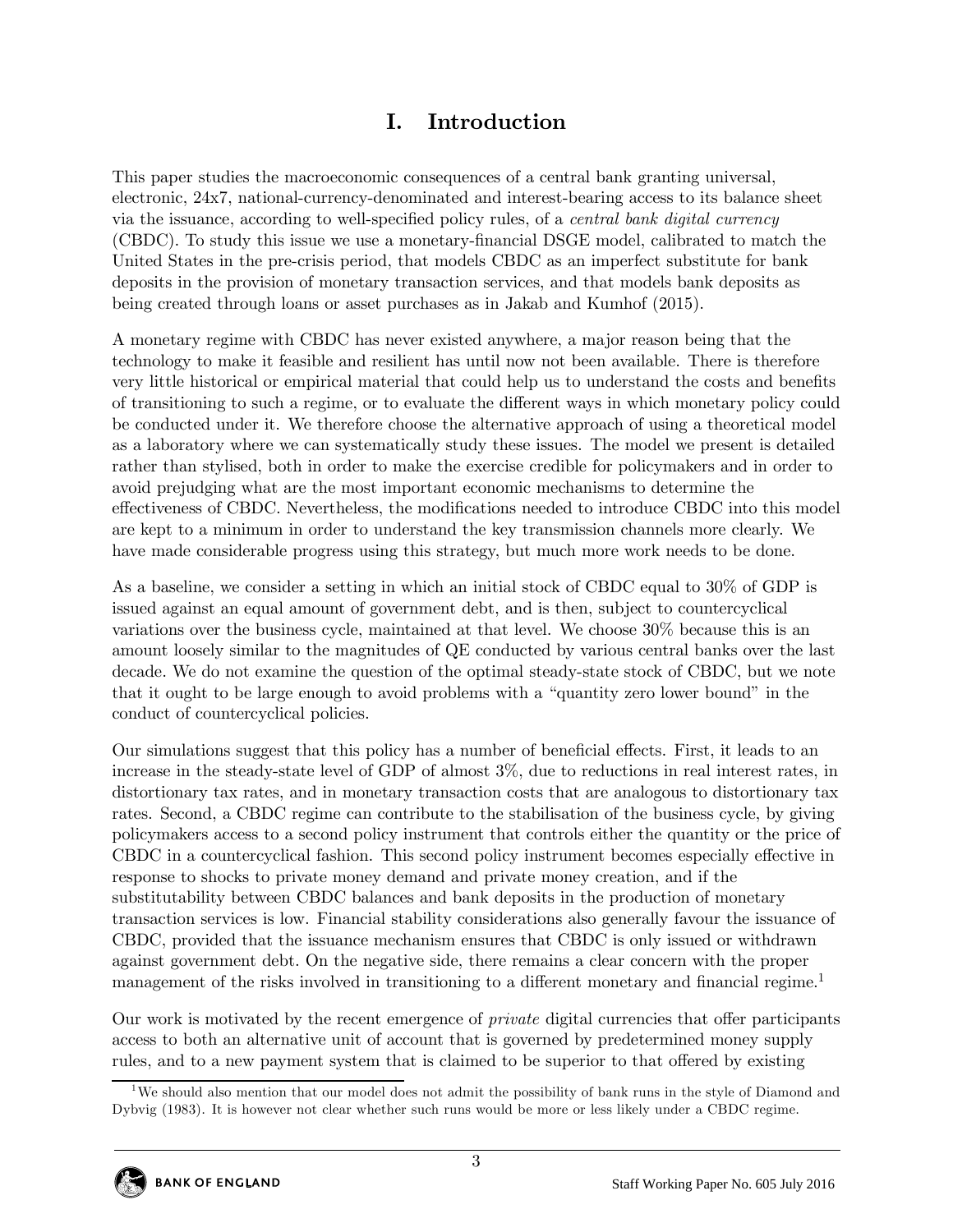banking systems. Bitcoin was the first such system, being launched in January 2009 following the earlier release of a white paper describing its operation (Nakamoto (2008)).<sup>2</sup> A substantial number of alternatives have since been developed,<sup>3</sup> but at present Bitcoin remains the largest such system in operation.

The monetary aspects of private digital currencies  $-$  a competing currency with an exogenous, predetermined money supply — are commonly held to be undesirable from the perspective of policymakers, but the innovation embodied in the payment systems of such schemes is held of some interest. It is important to stress that these two aspects of private digital currencies are logically distinct: it would be technically possible to implement a distributed payment system in the style of Bitcoin that nevertheless remained denominated in a traditional currency. The question that naturally emerges is whether it might be socially beneficial to do so,<sup>4</sup> and it is towards this question that our paper is addressed.

To the best of our knowledge, the only other theoretical work on the subject of private digital currencies is that of Fernández-Villaverde and Sanches (2016), who explore the conditions under which multiple units of account could exist in stable currency competition, by extending the model of Lagos and Wright (2003). They demonstrate the possibility of the value of privately-issued currencies being constant over time, but show that, absent productive capital, an efficient allocation as the unique global equilibrium requires driving private money out of the economy. However, the presence of productive capital reverses this result, so that equilibria that feature the value of private money converging to zero are ruled out. In our model, we abstract from all considerations of currency competition, instead supposing an economy with a single, government-defined unit of account. Privately-created money does exist in our model, but only in the form of bank deposits that maintain a 1-to-1 exchange rate with government money.

The rest of this paper is organized as follows. Section II gives a brief overview of digital currencies and the distributed ledgers that underlie them. Section III provides a general and non-technical overview of the pros and cons of CBDC. Section IV contains a detailed presentation of the theoretical model. Section V discusses the calibration of this model. Section VI presents simulation results, and discusses policy lessons. Section VII concludes.

# II. Electronic Money, Digital Currencies, Distributed Ledgers

The phrase "digital currency" is, perhaps, a regrettable one, as it may invite a number of misunderstandings among casual readers. Most importantly, there is no innovation in the provision of an electronic form of money, as the vast majority of money in a modern economy is already electronic and has been for some time. In the United Kingdom, for example, physical currency (notes and coin) in public circulation represented only 4% of broad money balances in

<sup>2</sup>Earlier systems of electronic money, or e-money, existed as precursors of Bitcoin, including ecash in the USA and Mondex in the UK, but such offerings (i) still represented tradable claims on an issuing entity, while bitcoins are pure tokens and not the liability of any other party; and (ii) were generally implemented as physical cards with no public record of transactions, while Bitcoin implements a distributed ledger.

<sup>&</sup>lt;sup>3</sup>The website http://coinmarketcap.com lists several hundred privately-developed digital currencies.

<sup>&</sup>lt;sup>4</sup>The public research agenda of the Bank of England, which was published in February 2015, invites research into why a central bank might choose to issue a digital currency (Bank of England (2015)).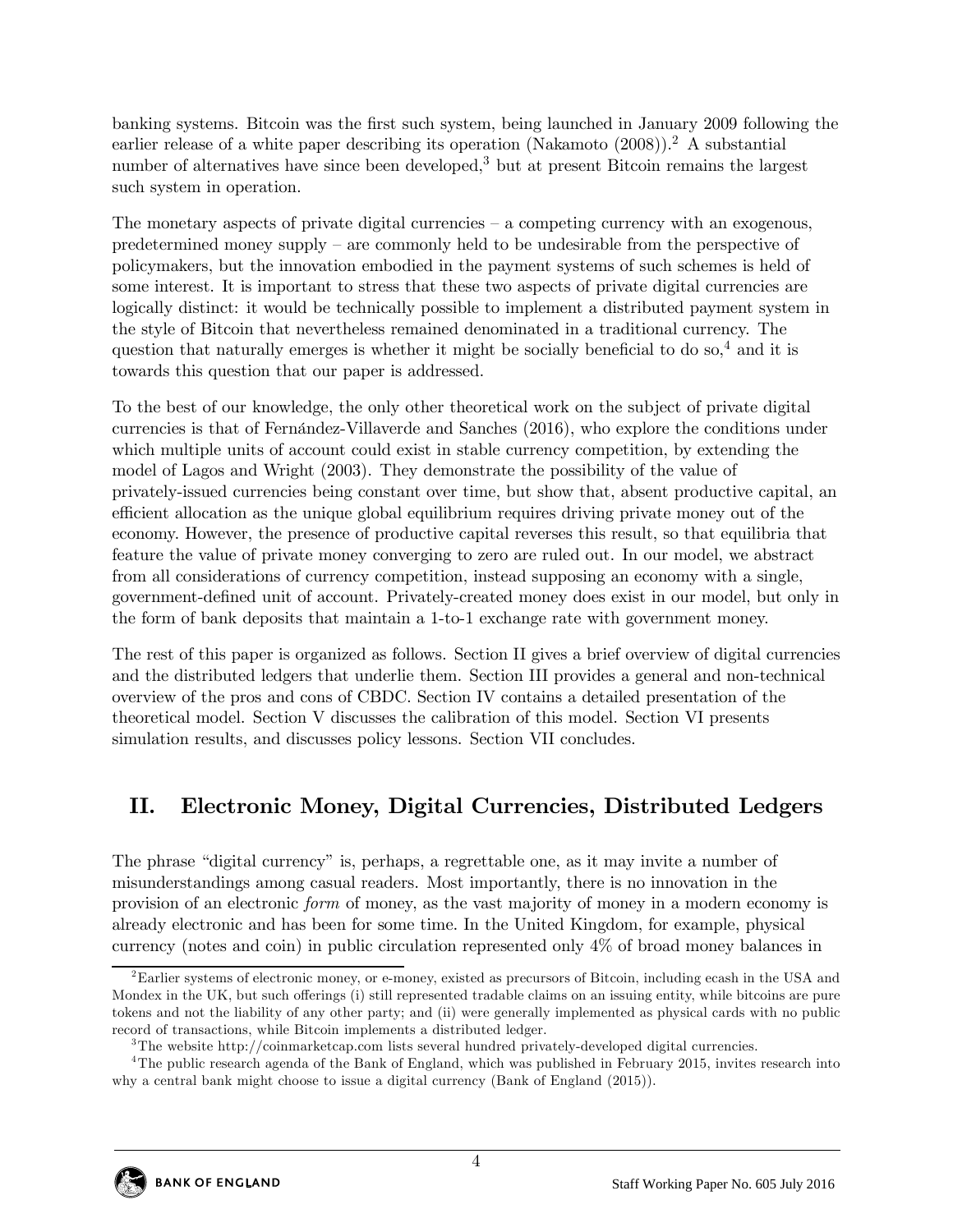February 2016.<sup>5</sup> By broad money, we refer to the Bank of England's M4x measure, which equals notes and coin held by the non-bank public plus sight and time deposits held by households, private non-financial corporations and non-intermediary other financial corporations. Records of such financial instruments have been held electronically, if perhaps inefficiently, since the advent of the mainframe computer.

If the definition of money is allowed to expand further, then the share of the total held in physical form will naturally be still less. Indeed, in our formal model, we will refer to all non-equity<sup>6</sup> items on the liability side of the aggregate balance sheet of the entire financial system as deposits, because all of them represent "safe, information-insensitive financial assets" in the sense of Gorton, Lewellen and Metrick (2012). Specifically, they are used for various real and financial transaction purposes precisely because of their perceived safety, with low-interest checking accounts (current accounts in the UK) being particularly useful as a transaction medium, but longer-term and higher-interest liabilities still serving important transaction services. Because of our treatment of financial institutions as a single sector, for ease of exposition we use the term "financial institution" interchangeably with "bank" unless the distinction is necessary.

Nor is there particular innovation in the provision of electronic access to money, as debit and credit cards, internet banking and their union in online shopping have all been available for some time. Instead, the innovations proposed by existing private digital currencies, beyond the advocacy of new units of account and hard money supply rules, are particular to the manner in which electronic records of money and its exchange are implemented. In particular, digital currencies propose a distributed ledger and a payment system, in other words a process to update the ledger, that is decentralised, with copies of the ledger distributed across many agents and with no individual entity being indispensable in order for any given payment to be processed. Consequently, in this paper we define "digital currency" as any electronic form of money, or medium of exchange, that features a distributed ledger and a decentralised payment system.

By comparison, existing electronic payment systems are tiered and therefore *centralised*, with central banks typically at their centre. Private non-financial agents gain access to the system by holding claims on specific financial institutions. Payments between agents at the same bank are settled across that institution's ledger, payments between agents at separate non-clearing banks require settlement across those institutions' own accounts at a common clearing bank, and payments between agents at separate clearing banks require settlements across those banks' own settlement accounts at the central bank. Such systems are inherently centralised, as participants must, in general, rely on the fair, timely and accurate operation of the institutions that grant them access. In order to ensure agents' trust in the system, banks are regulated and subject to capital, leverage and liquidity requirements. Although necessary to ensure financial stability, these regulations represent barriers to entry and thereby grant banks pricing power, including power over the pricing of their liabilities, which serve as the economy's primary transaction medium.

Digital currency systems can offer a number of benefits, such as improved competition, accessibility and resiliency. We explore these in more detail in Section III, along with additional benefits specific to CBDC. But such systems also incur additional costs. This includes costs related to the storage and synchronisation of the multiple ledgers, even when all copies can be trusted as accurate and their operators as honest. However, much higher costs can arise when

 $5$ See tables A1.1.1 and A2.2.3 of the Bank of England's Bankstats database, available at http://www.bankofengland.co.uk/statistics/Pages/bankstats/default.aspx

<sup>&</sup>lt;sup>6</sup>Following the literature, in our model section we will refer to bank equity as the "net worth" of the bank.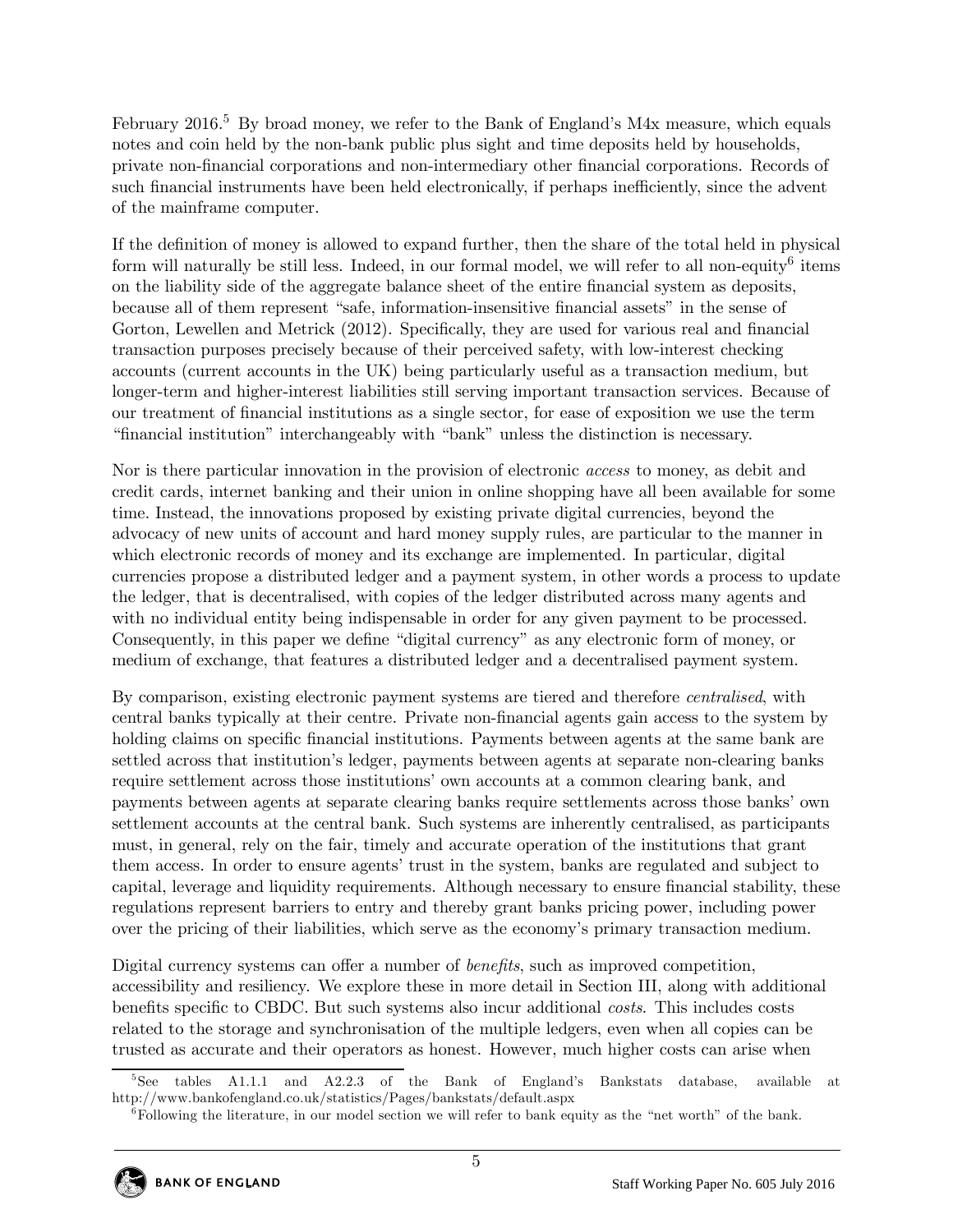participants cannot trust each other to operate correctly. For some systems, these costs can be prohibitively high from a societal perspective.

The reason for this last concern is that the designer of any distributed system must confront the issue of how to repeatedly arrive at a consensus between participants within a reasonable timeframe when the honest and correct operation of any one agent cannot, in general, be guaranteed.<sup>7</sup> For example, if anybody may freely enrol in the system, a simple vote between participants is not sufficient as it is, in general, trivially easy to create an arbitrary number of nodes on a computer network (a 'Sybil Attack').

We note that communication between participants in this setting represents a cheap talk problem in the sense of Farrell (1987): the construction and delivery of a message between computers is effectively costless on the margin; messages are non-binding as agents can drop out of the network and freely re-enrol; and the validity of a transaction is not fully verifiable because without access to all copies of the ledger, no agent can be sure that the transaction doesn't represent "double spending", in which the same unit of money is spent multiple times. $8$  To address this problem, it is necessary to alter one of these three features, and it is in the choice of this alteration that different digital currencies may be distinguished.

### A. Cryptocurrencies

The best-known digital currencies yet established, including Bitcoin, require that, in addition to the fundamental cost of operation, any agent proposing an addition to the ledger must also demonstrate that it was costly for them to put forward that proposal.<sup>9</sup> Cryptocurrencies implement this by forcing would-be transaction verifiers to compete against each other in searching for a cryptographic *proof of work* – a verifiable demonstration that they have paid a cost in computation time — to accompany their candidate block of transactions. The first agent to successfully demonstrate their proof has their proposed transaction block accepted, and all agents then move on to build new candidate blocks and repeat the process.

A proof of work system has the benefit of allowing a participating agent to prove that they have paid the necessary cost without a need to disclose their identity or otherwise interact with other agents. This then allows cryptocurrencies to maintain complete decentralisation of their network, with free entry and exit of agents to the verification process.

In a proof of work system, the probability that any one verifier will be successful is proportional to the amount of computing capacity they deploy. To ensure that the average time between transaction blocks remains stable — a feature necessary to allow news of each success to be transmitted to the entire network — cryptocurrencies adjust the difficulty of their proof of work problems over time, scaling them to represent the total computational capacity of their network.

<sup>7</sup>This is commonly referred to as the 'Byzantine Generals Problem' in the field of Computer Science. See Lamport, Shostak and Pease (1982).

<sup>8</sup>Digital signatures, based on public-key cryptography, do permit the verification that a given single transaction is being initiated by the person who legitimately controls the source account or 'wallet'.

<sup>&</sup>lt;sup>9</sup>We present only a brief overview of the design of cryptocurrencies here. For a more substantive introduction, see Ali, Barrdear, Clews and Southgate (2014a,b) or Bohme, Christin, Edelman and Moore (2015).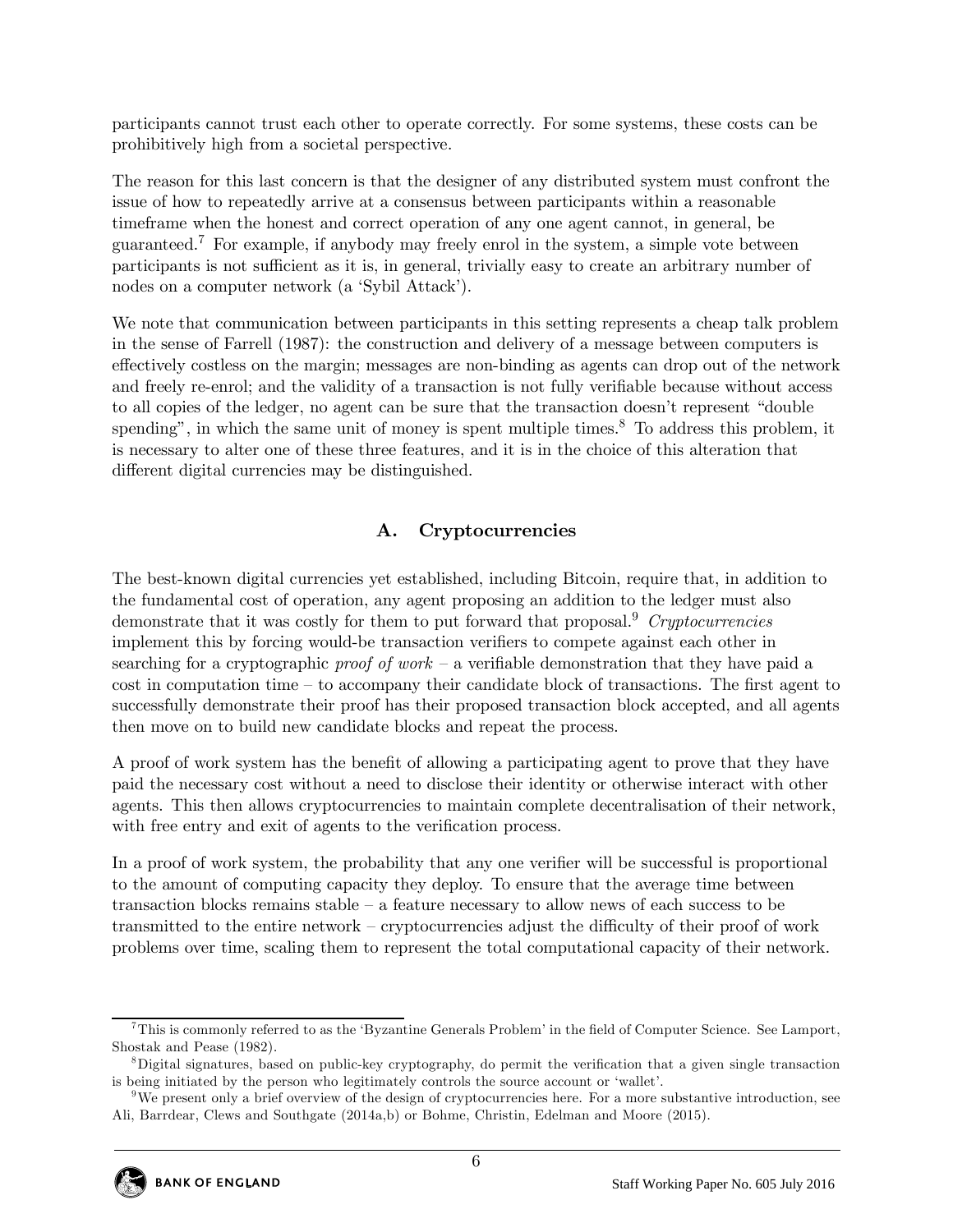To compensate transaction verifiers for their underlying costs of operation and of demonstrating proofs of work, cryptocurrencies award the successful verifier any transaction fees associated with the payments they verify, and an allocation of new currency for each block of accepted transactions.<sup>10</sup> This second form of payment acts as a subsidy to payments, and has allowed transaction fees in most cryptocurrencies to remain exceedingly low in most cases (often well below 0.05% of the value of transactions).

However, since the award per block of transactions is a winner-takes-all game, going to only one of the competing verifiers, and since the probability of "winning" a block is increasing in one's own computational capacity but decreasing in the network's total capacity, a negative externality emerges. Individual verifiers have an incentive to overinvest in their own computing capacity and, since coordination is not possible, in equilibrium a socially inefficient excess of computing capacity will be deployed.

The magnitude of this externality can be substantial, to say the least. For example, in its original implementation, and still at the time of writing, Bitcoin is limited to between 7 and 10 transactions per second, or roughly 3,500 transactions per hour, perhaps sufficient to provide electronic payment services to a medium-sized town.<sup>11</sup> Despite this, the real resource cost of maintaining the Bitcoin network is on the scale of entire national economies. O'Dwyer and Malone (2014) estimate that the total electricity consumption of the Bitcoin network in early 2014 was comparable to that of Ireland (roughly 5GW). Deetman (2016) further estimates that, at current growth rates in computing efficiency and popular uptake, the Bitcoin network could potentially consume as much as 15GW by 2020, similar to the consumption rate of Denmark in 2014.

On this basis alone, we believe that in order for a digital currency system to be socially beneficial over the long run, an alternative method of addressing the cheap talk problem in transaction verifications needs to be developed and adopted.

### B. Central-Bank-Issued Digital Currencies

By CBDC, we refer to a central bank granting universal, electronic, 24x7, national-currency-denominated and interest-bearing access to its balance sheet. We conceive of a world in which the majority of transaction balances would continue to be held as deposits with commercial banks and subject, where relevant, to existing deposit protection arrangements. Credit provision would remain the purview of existing intermediaries, and commercial banks would continue to be the creators of the marginal unit of money in the economy. In short, we imagine a world that implements Tobin's (1987) proposal for "deposited currency accounts".

From a macroeconomic perspective, the use of distributed ledgers is not strictly required for the operation of a CBDC system, but we contend that it would be necessary as a practical matter, in order to ensure the resiliency of a system that would clearly be of critical importance to the financial stability of the economy. There are several ways in which a such decentralised system could be implemented. A central bank could maintain all of the copies of the ledger itself, several

 $10$ This allocation is how cryptocurrencies introduce new currency into circulation. The magnitude of the allocation is typically pre-determined at the time of the system's inception in order to deliver the preferred total money supply into the system.

 $11_{\rm By}$  comparison, major card payment processors report peak capacity in the order of several tens of thousands of transactions per second (Visa, 2015).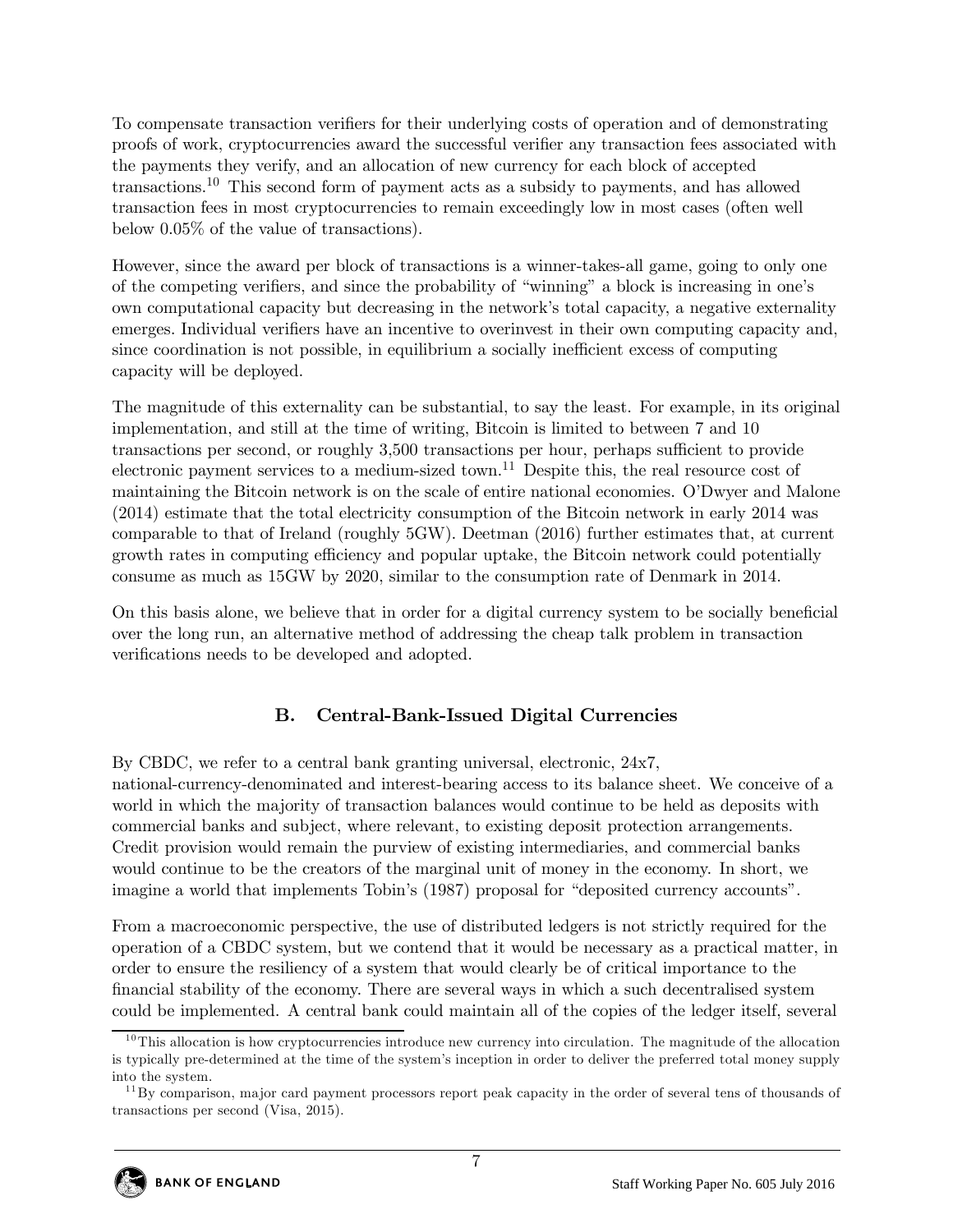public institutions could maintain copies for each other, or private sector agents could be involved in collaboration with the central bank. For this paper, we remain entirely agnostic about the technical implementation of any such system, beyond an assumption that it can be implemented without the explosive costs of existing cryptocurrencies.<sup>12</sup> Instead we focus on the macroeconomic implications of its adoption.

As a matter of practical implementation of CBDC issuance, the central bank could set the interest rate paid on CBDC and allow the private sector to determine its quantity by offering to buy and sell CBDC in exchange for well-defined asset classes, or it could set the quantity of CBDC and allow the private sector to bid the CBDC interest rate up or down until the market clears. Other, more complicated arrangements can also be conceived, $13$  but we do not consider these here. We also emphasise that in our model, all financial contracts are for one period only and we therefore do not consider potential implications of CBDC for the dynamics of the yield curve.

Of course, central banks have always had the ability to grant universal access to their balance sheets through the issuance of banknotes.<sup>14</sup> However, banknotes require storage and physical exchange for payment, and pay an interest rate of zero. And the existence of an interest-free financial asset, after accounting for storage and transaction costs, represents the basis for a lower bound (ZLB) on central banks' policy rates. Various proposals for materially circumventing the ZLB have been put forward, including, among others, a tax on banknotes (Gesell (1916)), a managed exchange rate between cash and electronic forms of money (Agarwal and Kimball (2015)) and the abolition of cash altogether (Rogoff (2015)). However, no central bank has attempted to implement one of these schemes to date.

This paper focuses on the macroeconomic effects of CBDC during normal economic times. It therefore abstracts away from the ZLB, and also from the existence of cash, which is a quantitatively negligible and systemically non-constitutive<sup>15</sup> component of the broad money supply. We emphasise, though, that any issuance of CBDC need not be predicated on the withdrawal of banknotes from circulation. It would be perfectly plausible for the two to operate in tandem alongside commercial bank deposits. Furthermore, as our simulations will show, there are reasons to believe that, when searching for expansionary monetary policy options at the ZLB, the injection of additional CBDC would represent a promising alternative to negative policy rates, thereby removing part of the rationale for the withdrawal of bank notes.

 $12$ One obvious candidate to achieve this would be to render statements binding by implementing a "permissioned" system, where only certified and audited agents could take part in the verification process. Since no verifier would need to act as a deposit taker for the CBDC sector of the financial system, the regulatory burden imposed upon verifiers could be materially lower than for banks, and could be limited to what is necessary to ensure the operators' veracity. For an example of a proposal for a permissioned system, see Danezis and Meiklejohn (2016).

 $13$  For example, the central bank could simultaneously set the interest rate on CBDC and impose per-user quantity caps that varied by type of user. This might ensure "equitable" access to central bank liabilities and might potentially also help in a period of stress, depending on the policy rule deployed. But it would naturally limit the set of transactions for which CBDC could be used, and so could potentially decrease its attractiveness to end users.

 $14$ Although the share of total transactions conducted in cash has been trending down for some time, demand for banknotes remains and is expected to remain for the foreseeable future (Fish and Whymark (2015)).

 $15$ This means that, away from the zero lower bound, the rest of the financial system would function exactly as it does today if cash were removed entirely.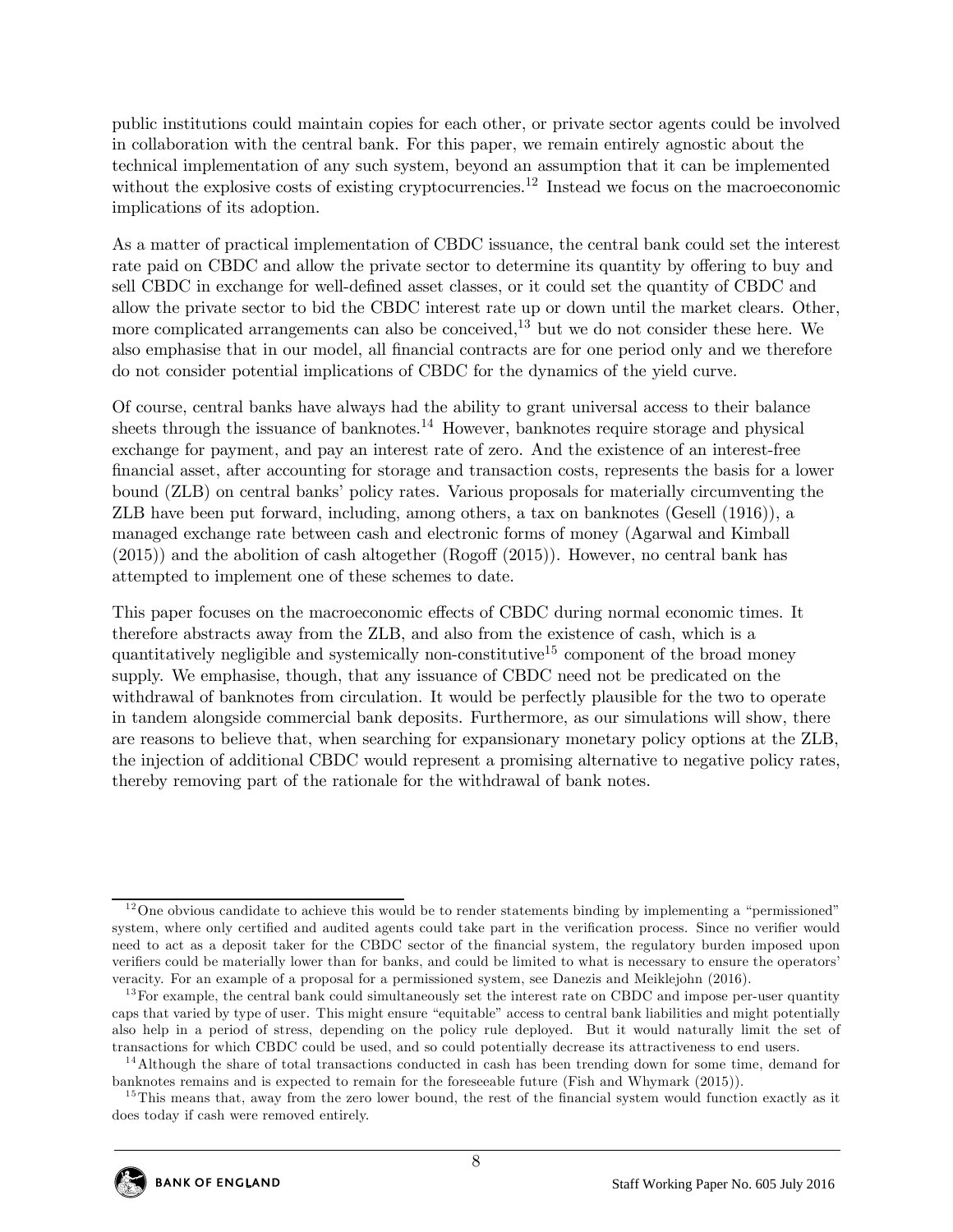# III. The Pros and Cons of CBDC

The analytical and quantitative part of our paper, in Sections IV, V and VI, studies a large set of macroeconomic issues associated with CBDC. However, because that analysis is based on a DSGE model, which inherently has a limited ability to address questions outside of macroeconomics, it can necessarily only study a subset of the issues. This section therefore provides a broader, qualitative analysis of the pros and cons of a CBDC regime. In our discussion we distinguish between structural issues, price and output stability issues and financial stability issues.

### A. Structural Issues

Risk and the level of interest rates. Empirical studies for the pre-crisis period have found that real interest rates on US government debt are increasing in the size of the US government's (defaultable) debt burden. We incorporate this feature into our model, by allowing the CBDC-financed acquisition of government bonds to lower the equilibrium real interest rate.<sup>16</sup> When the central bank issues money and holds government debt against it, this has two effects of relevance in this matter. First, it lowers the government's interest burden, as profits made from the central bank's net interest margin are remitted back to the government, thereby making any given stock of debt more sustainable. That interest margin must be positive on average, because of the greater usefulness for transaction purposes, and therefore the greater non-pecuniary benefits, of holding CBDC. Second, government bonds held by the central bank are, in effect, non-defaultable as any losses imposed by a government default must trigger a replacement of central bank capital by the government.<sup>17</sup> And from the perspective of the private sector, claims against the central bank, such as CBDC, are not repayable by anything other than other claims against the central bank. Consequently, the CBDC-financed acquisition of government bonds serves to lower the stock of defaultable debt in the hands of the private sector, and hence lowers perceptions of the associated credit risk, thereby leading to lower interest rates on government debt.<sup>18</sup> Because the interest rate on government debt, by arbitrage, anchors the economy's entire interest rate structure, this translates, ceteris paribus, into lower borrowing costs for private borrowers, with obvious benefits for capital accumulation and economic growth.

However, there is an important countervailing force, in that upon the introduction of CBDC a substantial portion of retail transaction balances might be expected to switch from bank deposits to CBDC, thereby leaving a larger portion of bank financing dependent on the wholesale market, at higher interest rates. This would reduce the spread between the interest rates on government bonds and on bank deposits. Because banks finance new loans by creating new deposits, it is the rate on bank deposits, rather than the policy rate itself, that constitutes the marginal cost of funding for the banking system, and therefore determines the likely evolution of borrowing costs.

These two forces behind the evolution of interest rates under CBDC will be carefully studied in the formal and quantitative part of this paper. Our analysis suggests that, overall, real deposit interest rates will decline upon the introduction of CBDC, implying positive output effects.

 $16$ The relevant empirical literature for the size of this effect is cited in Section V below.

 $17$  We are implicitly ruling out the possibility of hyperinflationary episodes here.

<sup>&</sup>lt;sup>18</sup>We do not explicitly model risky government debt in this paper, as one might do in an ideal (and much more complex) model. Instead we incorporate a small friction in the household Euler equation as a reduced-form device that moves as a function of the stock of government debt held by the private sector.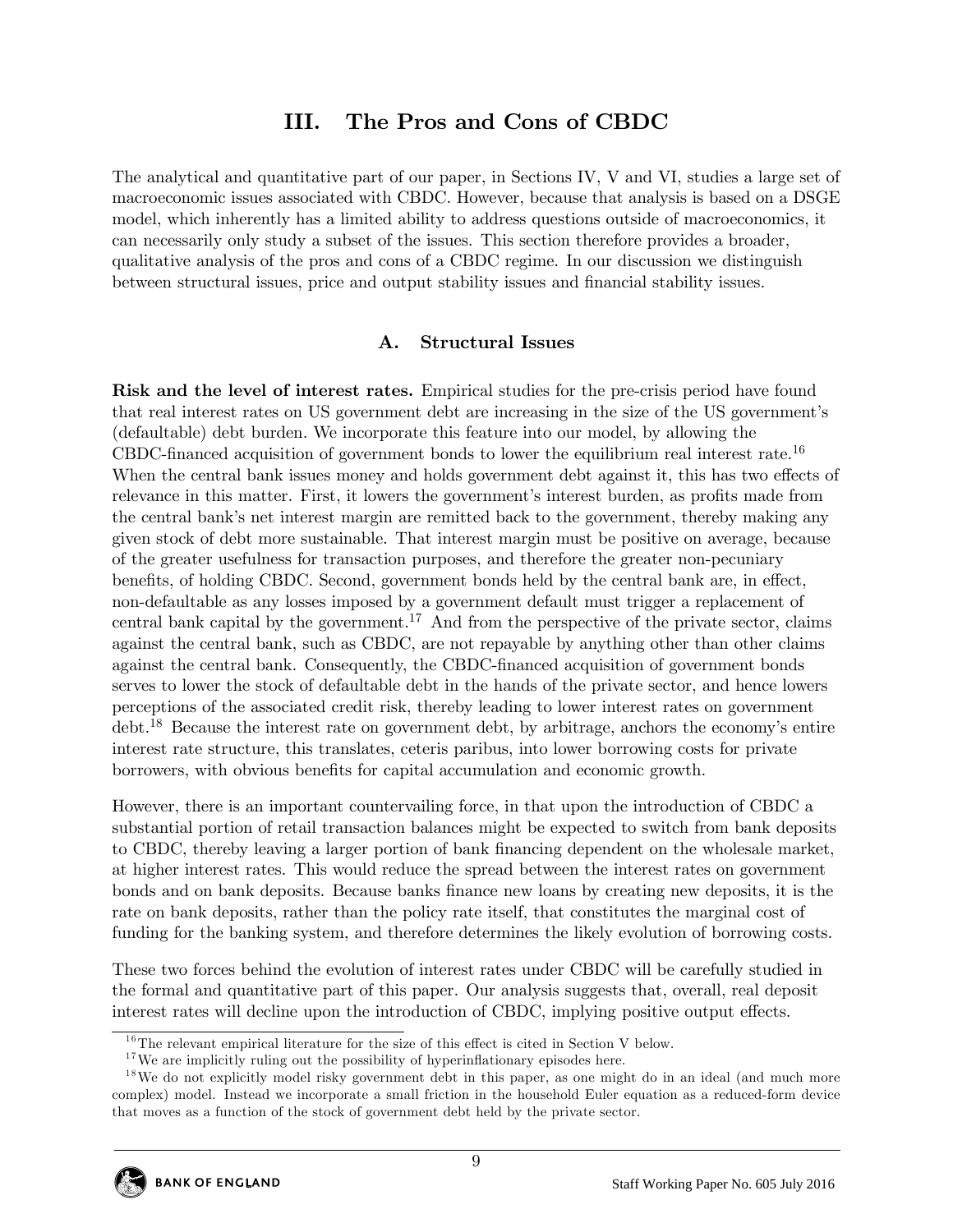CBDC stock issuance arrangements, balance sheets, and real economic outcomes. The formal analysis of this paper will assume that both the initial stock issuance of CBDC, and subsequent countercyclical stock injections and withdrawals, will exclusively take the form of exchanges against government bonds, in outright open market operations or repo transactions. However, while this is the most obvious choice, and for countercyclical operations probably the superior choice, this is by no means the only arrangement through which additional stocks of CBDC could be injected into or withdrawn from circulation, and the precise arrangements could have real economic consequences. Alternatives include the acquisition by the central bank of financial assets other than government bonds, the payment of a citizen's dividend (see Benes and Kumhof (2012)), or the lending of additional CBDC to private banks for on-lending to the private sector. These possibilities are not currently studied in the paper, but they are within the scope of what can be studied using the formal model.

CBDC flow issuance arrangements, fiscal policy, and real economic outcomes. In addition to the stock injections and withdrawals of CBDC during the initial issuance and subsequent countercyclical operations, the establishment of a CBDC regime would also be associated with a permanent increase, ceteris paribus, in ongoing consolidated (government plus central bank) fiscal income flows, due to reductions in net interest expenses. This would permit an increase in spending or a lowering of tax rates by the fiscal authority, at unchanged deficit and debt targets. The precise real effects depend on which category of spending or taxation is affected. Our paper addresses some of these issues when studying the transition to an economy with a CBDC regime, but it can only choose and evaluate one out of many possible fiscal arrangements, namely a deployment of the savings towards a reduction in distortionary taxation. We find that this would be associated with output gains that are almost as large as those attributable to lower real interest rates. The issuance of CBDC inherently has a strong fiscal dimension, and these monetary-fiscal interactions will therefore have to be explored in much more detail in future work.

Reduced cost of providing transaction services. Advocates of the technologies underlying digital currencies commonly suggest that there are substantial opportunities for reducing the total cost and, potentially, the marginal cost, of operating the payment system in developed economies.<sup>19</sup> We find it difficult to distinguish how much of any potential gain might reasonably be attributable to the adoption of a distributed payment system as opposed to, for example, a streamlining of multiple overlapping record-keeping systems. But we are on more solid ground when it comes to predicting which type of implementation of a CBDC system is most promising in terms of its potential for cost reductions.

Since the operation of computing servers exhibits increasing returns to scale, the cheapest alternative for running a CBDC system would clearly be a fully centralised architecture, but this would come with increased resiliency risks that are likely to be deemed unacceptable. Among distributed systems, a fully permissionless system with no barriers to entry or exit for agents verifying transactions, like in existing private digital currencies, would almost certainly involve the addition of prohibitive societal costs if the system is to attain a macroeconomically significant scale, at least as it is currently designed. But intermediate options that adopted a distributed, but "permissioned" architecture would, we contend, provide an improvement in the efficiency of settlement and serve to improve resiliency relative to the status quo, both of which would represent a reduction in costs to the real economy.

 $19$  See, for example, Autonomous Research (2016).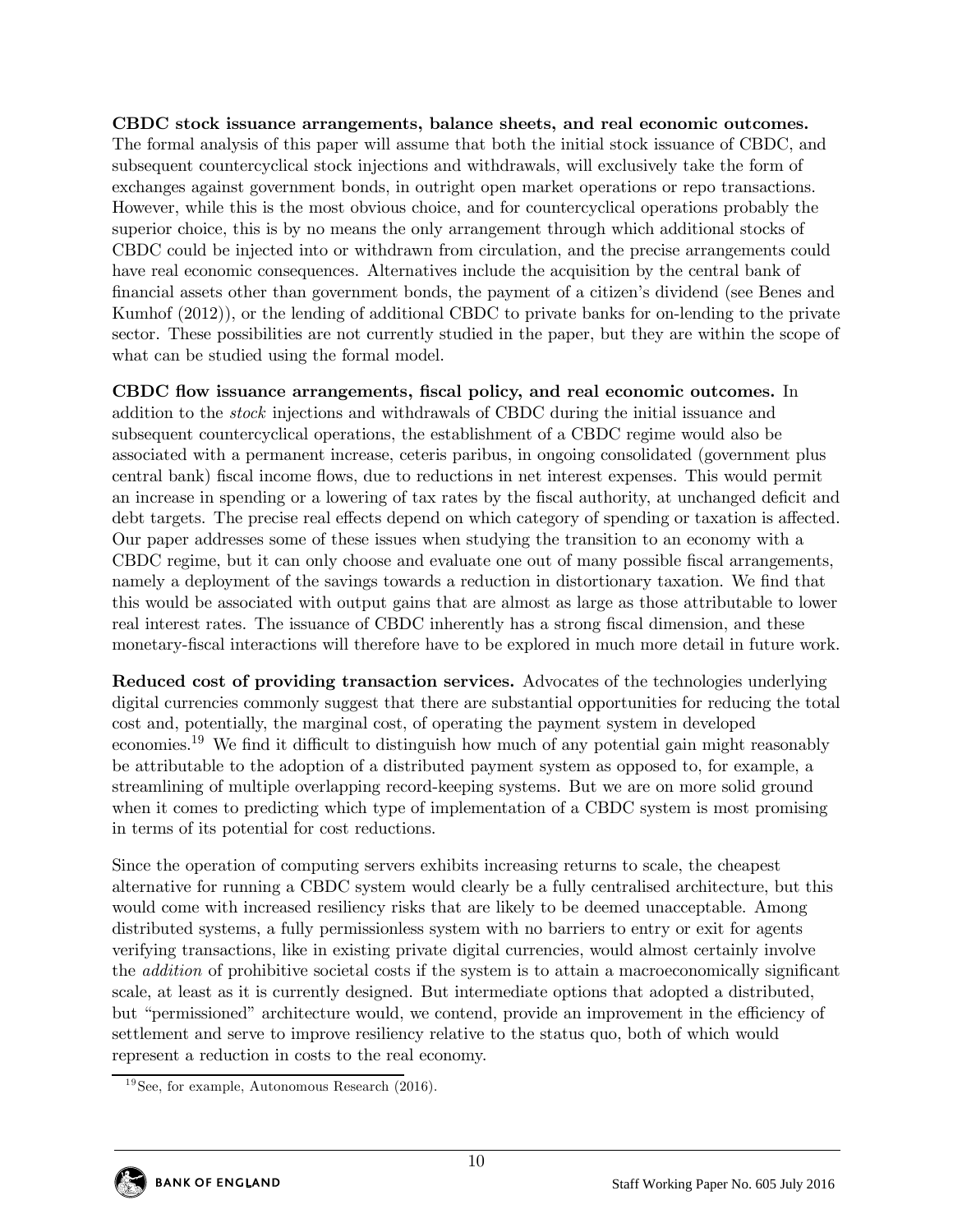Quite apart from any technological efficiency gains offered by a distributed payment system, however, economy-wide transaction costs are likely to be lower in a world with CBDC because of the likely overall increase in the total quantity of monetary transaction balances (bank deposits plus CBDC) following its adoption. We estimate that the effect of this increase in liquidity could be almost of the same magnitude as the effects of lower distortionary taxation.

Competition in payment services. With a lower entry hurdle to becoming a transactions verifier in a distributed system than to becoming a member bank in a tiered system, we would expect more intense competition in the provision of payment services. To the extent that existing systems grant pricing power to member institutions, this should ensure that transaction fees more accurately reflect the marginal cost of verification (net of any public subsidy, if one were to be provided), and allow more rapid adoption of new technologies that sit on top of the payment infrastructure.

Competition in accounts services. From the perspective of households and firms, CBDC would be economically equivalent to the establishment of an online-only, reserve-backed, narrow bank alongside the existing commercial banking system and, as such, would represent an expansion of competition in the market for deposit accounts. This should again lead to a more rapid adoption of innovative technologies and account offerings.

Final settlement and collateral. Any tiered payment system necessarily features counterparty risk between its members – particularly *credit risk*, in that a bank may become insolvent with outstanding liabilities to other members of the system, and liquidity risk, in that an otherwise solvent member may not possess the liquid assets necessary to settle a payment at a given moment. To guard against these, tiered systems require that collateral be posted by more "junior" members of the system with the clearing member that sits above them. Since these typically require that assets with high liquidity and low credit risk (such as government bonds and bills, or money) be posted, this represents an opportunity cost to member banks if they would otherwise seek to hold other, higher-yielding assets. A CBDC system, by contrast, would allow final settlement directly between payee and payer, across the central bank's balance sheet. Counterparty risk is therefore avoided altogether, so that collateral need not be posted to guard against it.<sup>20</sup> This would free up significant amounts of collateral for non-settlement transactions. To the extent that there is a shortage of good collateral in financial markets today, as some commentators have suggested, this could have important macroeconomic and financial stability benefits. A quantitative evaluation of this issue is currently beyond the scope of our model.

Time of operation. Because of the criticality of their operation, central banks in tiered payment systems often have specific times of operation to allow for maintenance.<sup>21</sup> Although payment systems that rest on top of the central bank's settlement system may continue to operate 24 hours a day, this arrangement exposes banks to counterparty risk overnight. As a result, overnight transactions are limited to low-value transactions. In a decentralised setting, no individual transaction verifier is essential to the operation of the system as a whole. As such, any of them may be deactivated to allow for maintenance without the system ever needing to stop.

<sup>&</sup>lt;sup>20</sup>We note, however, that one possible form of regulation by a central bank to ensure the correct operation of delegated private transactions verifiers may be to require the posting of collateral from which fines would be drawn in the event of an error or of fraud. Nevertheless, the need for collateral would likely be much smaller than in the current environment.

 $^{21}$  For example, the Bank of England's Real Time Gross Settlement (RTGS) system currently operates from 05:45 to 18:20 on business days (Bank of England, 2014).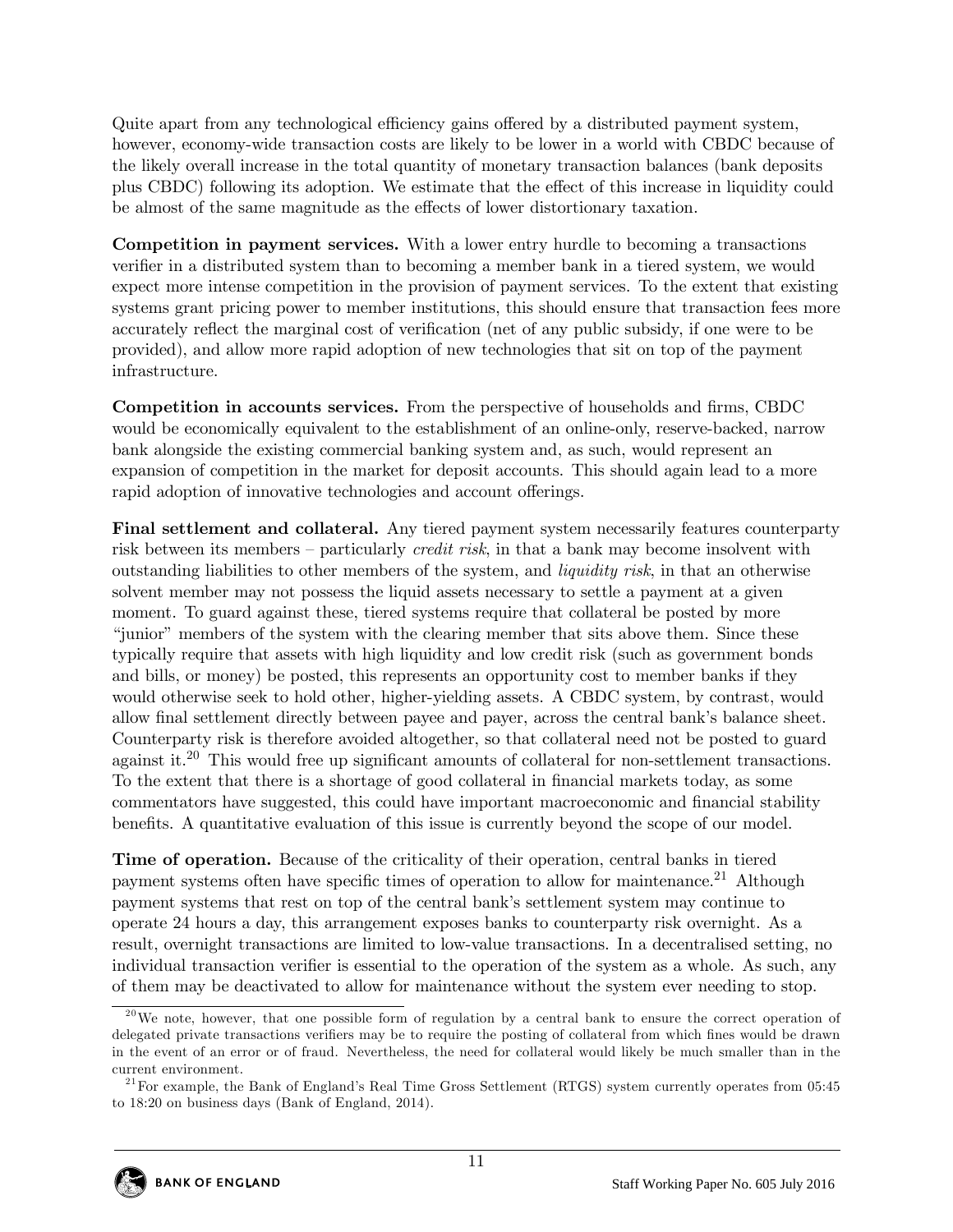Summary. On the basis of this preliminary discussion it seems safe to assume that the implementation of a CBDC system would be a net positive for the steady-state economy, through the alleviation of a number of frictions. Our formal quantitative analysis will confirm this, even though it cannot consider all of the issues listed above.

### B. Price and Output Stability Issues

A second policy instrument. CBDC would be an imperfect substitute for other types of financial assets. This is because of its role in providing specific types of transaction services, potentially at lower cost than bank deposits, and potentially also with attractive additional features. This imperfect substitutability implies that the central bank can control an additional policy instrument, in addition to the traditional policy interest rate, and that this policy instrument can be used in a countercyclical fashion that supports the policy rate. In this paper, we examine the two most obvious alternatives for this second policy instrument: a quantity rule whereby the central bank fixes the quantity of CBDC relative to GDP, and a price rule whereby the central bank fixes the spread between the policy interest rate and the (lower) CBDC interest rate. Countercyclical versions of these rules also respond to deviations of inflation from its target, either by reducing the ratio of CBDC to GDP during an economic expansion, or by increasing the spread between the policy rate and the CBDC rate during an economic expansion (and vice versa during a contraction). Whether this countercyclical use of CBDC is effective depends on a number of factors, most importantly the nature of shocks (managing the quantity or price of monetary transaction balances is primarily effective in response to shocks that affect the supply of and demand for such balances), the substitutability between CBDC and other types of monetary transaction balances (injecting or withdrawing CBDC is far more effective when bank deposits cannot easily substitute for CBDC), and interactions with fiscal policy (injecting or withdrawing CBDC is more effective when their budgetary effects do not trigger countercyclical changes in distortionary tax rates or in government spending). Studying these issues accounts for a large part of the formal quantitative analysis performed in this paper.

The zero lower bound on nominal policy interest rates. Monetary policy starts to have difficulties in providing additional stimulus to the economy once nominal interest rates drop to near or below zero, because at that point households and firms are presumed to want to substitute into (zero-interest) cash rather than continuing to hold other (negative-interest) financial instruments. As mentioned in Section II.B, some students of this issue have suggested that central banks remove the ZLB altogether, but to date no central bank has adopted their proposed measures. Instead, when policy rates have reached their effective lower bounds, central banks have sought to provide additional stimulus by expanding their balance sheets and, in particular, by engaging in large-scale asset purchases funded through the issuance of reserves.<sup>22</sup>

The main proposed transmission channel for such "quantitative easing" (QE) policies relies on relative price changes in asset markets, where the movement of government bonds to the central bank's balance sheet serves to lower the outstanding stock of defaultable debt in the hands of the general public, and so reduces the equilibrium real interest rate.<sup>23</sup> However, to the extent that the

 $^{22}$ The U.S. Federal Reserve, the Bank of England, the European Central Bank, the Swiss National Bank and the Bank of Japan have all increased their balance sheets significantly following the financial crisis of 2007/08 and the Euro crisis of 2010/11. The largest shares of purchases have been of government debt, although significant purchases of private sector securities have been made.

 $^{23}$ In this context, it bears re-emphasising that central bank money, while found on the liability side of the central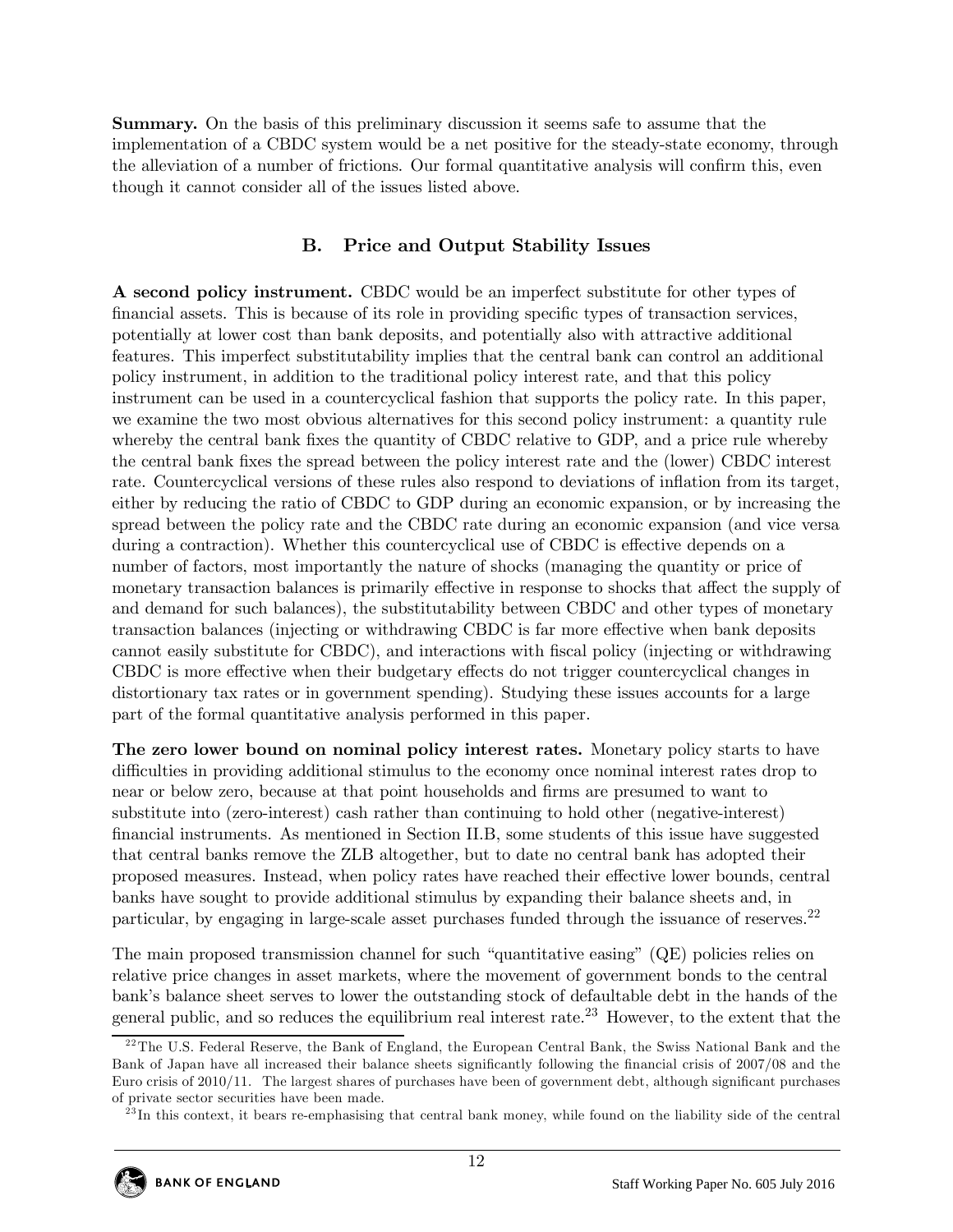transmission of QE also relies on lowering monetary transaction costs via the injection of liquidity into the economy, its efficacy will depend on an interaction with the incentives of commercial banks. Since only commercial banks may hold reserves at the central bank, any reserves-funded acquisition of securities from the non-bank private sector requires intermediation through a commercial bank, whose balance sheet increases in the process. To the extent that banks have other incentives that lead them to (partially) offset any increase in their balance sheets caused by  $QE<sup>24</sup>$  any benefit from the injection of real money balances to the economy will correspondingly be reduced.

CBDC-funded asset purchases on the other hand do not require any involvement from commercial banks, as they would involve a direct exchange of central bank money with the non-bank sellers of the assets being purchased. These asset purchases therefore need not face the above-mentioned risk of offsetting decisions by commercial banks. As a result, when faced with a contractionary shock, a countercyclical injection of CBDC may potentially have greater efficacy than traditional QE.

Increasing interdependence of monetary and fiscal policies. The issuance of CBDC has a major and unavoidable fiscal dimension. As already discussed, this is likely to be beneficial in steady state, because lower government interest expenses permit the government to reduce distortionary taxation. Over the cycle, the fiscal aspect could however become politically contentious. Also, the interaction of CBDC and fiscal policy rules could complicate the conduct of either policy. While this cannot be entirely avoided, it can at least be minimized, through an appropriate design of the fiscal policy rule, which we will discuss at length, and through the proper design of automatic revenue sharing rules between the central bank and the fiscal authority.

More, and more timely, data. A key feature of distributed-ledger payment systems is that the entire history of transactions is available to all transaction verifiers, and potentially to the public at large, in real time. CBDC would therefore provide vastly more data to policymakers, including the ability to observe the response of the economy to shocks or to policy changes almost immediately. This would be helpful for macroeconomic stability management.

Summary. Again, it seems safe to assume that the implementation of a CBDC system would be a net positive for price and output stability, through the availability of a second monetary policy instrument that complements the policy rate. Our quantitative analysis will confirm this. Welfare analysis will have to be left for future work.

## C. Financial Stability Issues

Under the previous two subheadings we concluded that a CBDC regime would have almost exclusively positive consequences. However, in preparing this paper we consistently encountered two main concerns regarding CBDC. Both fall primarily under the heading of financial stability. The first is the set of risks inherent to the transition to a new and untested monetary and

bank's balance sheet, is neither defaultable nor redeemable, and is therefore different from the common conception of debt.

 $24$  For example, if the banking system's binding constraint is a non-risk based leverage ratio and bank capital is slow or costly to acquire, then an increase in banks' balance sheets through QE could potentially be offset through a contraction in other parts of the balance sheet, so that broad measures of money may fail to fully reflect the increase in reserves.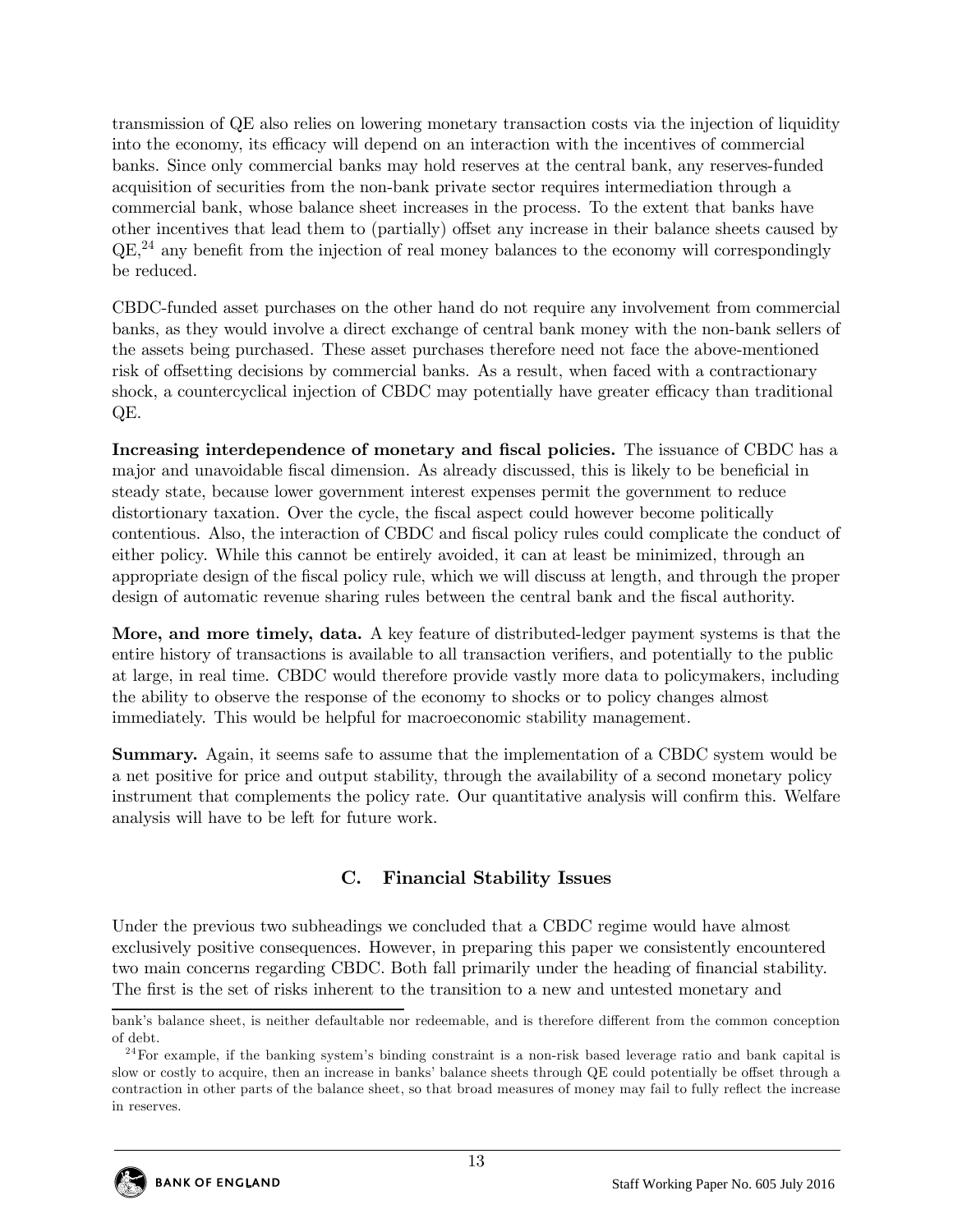financial environment, and the second is the risk of an economy-wide run from bank deposits to CBDC that would leave the banking system "short of funds". We consider these two topics first, and then discuss a number of other financial stability issues.

Transition risks. A key question in any major monetary reform, including the introduction of a CBDC regime, is whether the risks of the transition are justified by the benefits once that transition is complete. Much of the remainder of this paper will discuss the macroeconomic benefits of transitioning to a CBDC regime, and how to maximize these benefits through an appropriate choice of CBDC issuance arrangements, CBDC policy rules, and fiscal policy choices. This transition would, of course, have to be designed with careful attention to detail, given the complexity of today's financial markets and financial products. The issues here are not exclusively macroeconomic, and include the careful design and market-testing of new CBDC account products, the need for a thoroughly-tested and reliable digital infrastructure, including cyber security and protection against hacking, appropriate prior training of the human operators of such a system, careful analysis of the legal implications (including, if necessary, introduction of additional legislation), appropriate changes to financial sector regulation, full coordination with foreign central banks and foreign financial institutions, and many others. But in the final analysis the question will be whether the risks of mismanaging these issues are so large as to outweigh the benefits found in this paper.

Risk of a run from bank deposits to CBDC. The other major potential concern with a CBDC regime is with the possibility of a run from bank deposits to CBDC. We do not claim to have evaluated this risk exhaustively, and this remains an important topic for future research. In our model, the calibration is such that minimum capital adequacy requirements, together with the voluntary buffers that banks optimally add to avoid the penalty for breaching them, are sufficient to make deposits effectively risk-free.<sup>25</sup> This removes a major reason for a run on deposits, and also for risk-driven increases in bank funding costs that could affect lending rates. Furthermore, we would expect that a CBDC regime would retain deposit protection for bank deposits, so that under all but the most extreme circumstances there would be no incentive for a systemic, as distinct from an institution-specific, run (at least for retail deposits).

Nevertheless, our model does feature the possibility of a shock to households' relative preference for holding CBDC versus bank deposits, and we present a simulation of this scenario in section VI.B.3. As might be expected, the dynamics of the economy in this simulation depend critically on the nature of the central bank's policy response.

Under a quantity rule for CBDC, the central bank would decline to issue additional CBDC in response to the increase in demand, instead allowing the private sector to bid the interest rate on CBDC down until the market cleared. The magnitude of this movement, including the possibility of a negative rate of interest on CBDC, would then simply reflect a combination of the elasticity of substitution between CBDC and bank deposits and the size of the relative preference shock.<sup>26</sup> However, it is important to emphasise the necessity of a flexible CBDC interest rate under a CBDC quantity rule. Specifically, to minimise the impact of fluctuations in CBDC demand on banks' funding costs via deposit rates, it is essential that the CBDC market exhibits a highly flexible price finding mechanism, so that fluctuations in CBDC demand can be accommodated

 $^{25}$ Furthermore, as mentioned in footnote 1, even if deposits were not effectively risk-free, it is not clear whether bank runs would be more or less likely under a CBDC regime.

 $^{26}$ In practice, a lower bound on the CBDC interest rate would endogenously emerge at the point where the negative interest rate exceeded the carrying cost of zero-interest banknotes.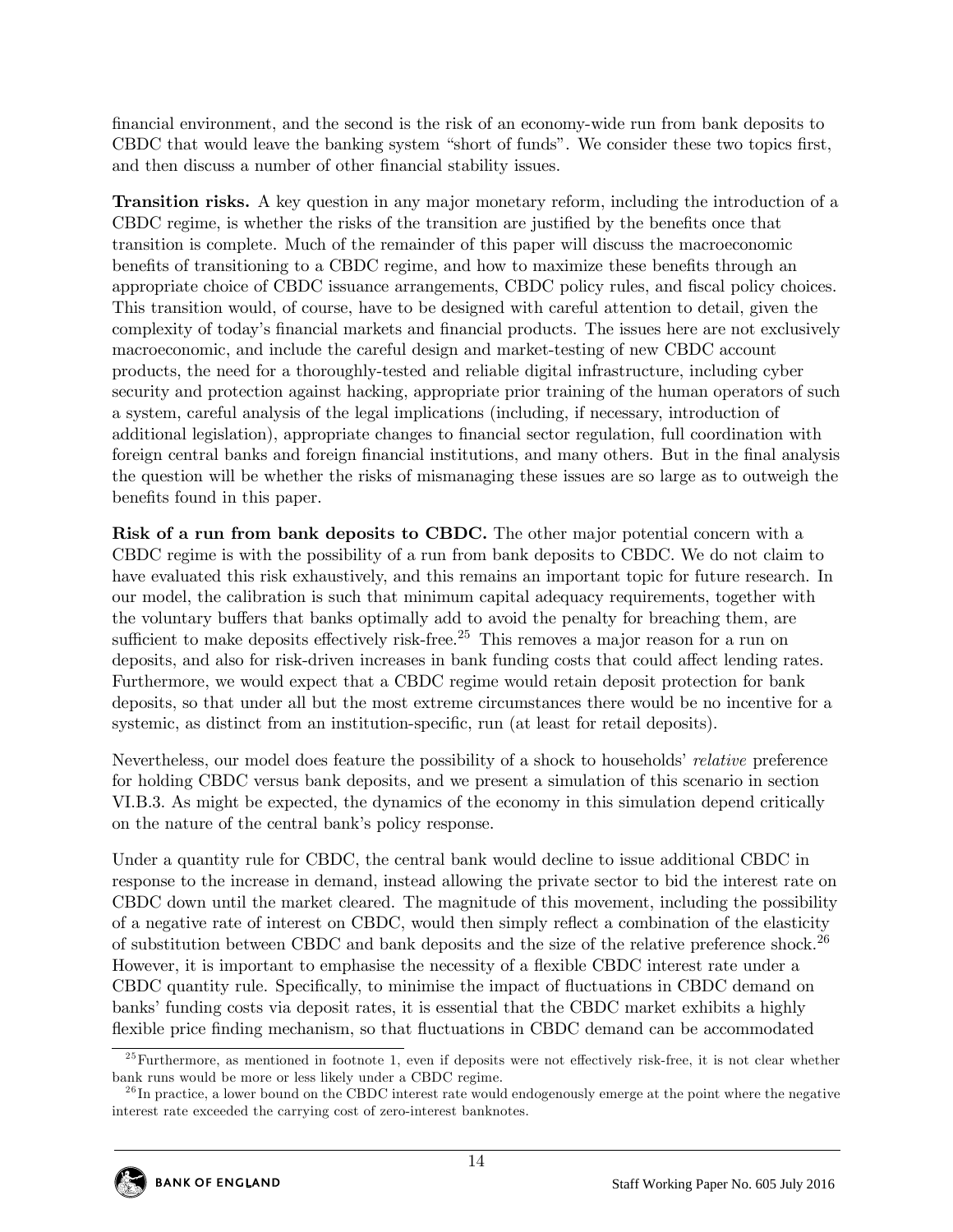through changes in the CBDC interest rate rather than the deposit rate, and/or that the marginal demand for deposits is highly interest sensitive, so that the deposit rate is mainly driven by the policy rate. Our model satisfies both conditions.

Under a price rule for CBDC, in which the central bank sets the interest rate on CBDC and allows the private sector to determine the quantity, the issuance arrangements for CBDC become of critical importance. In our model, we suppose that the central bank only issues CBDC against government bonds, either indefinitely via open market operations or temporarily via repurchase agreements. In this case, a private-sector agent that wishes to switch their bank deposit to CBDC must first acquire government bonds in order to offer these to the central bank. In making this acquisition, the deposits do not leave the banking system as a whole — they are simply transferred to the seller of the bonds — and so funding cannot, in aggregate, be "lost". The key to this result is that the central bank declines to fund commercial banks directly, thus forcing agents to first exchange their deposits for assets that are not bank liabilities. In our model, which features frictionless capital markets, deposit interest rates, which are the marginal cost of banks' funding, do not materially change in this setting, due to an arbitrage condition with the policy rate.

If the central bank were willing to fund commercial banks directly, then a deposit holder could, in effect, exchange their claim on the banking system directly for CBDC and so cause a reduction in aggregate deposit funding, but again without bank funding, in aggregate, being "lost". In this case, banks' average cost of funding might increase if central bank funding was provided at the policy rate, but the marginal cost of funding would continue to be given by the deposit rate, which would continue to be pinned down at a nearly constant discount relative to the policy rate.

For completeness, we should mention that it is possible for bank balance sheets to shrink significantly during a run to CBDC. But the mechanism is such that it would again not leave the aggregate banking system exposed to a shortage of funds. This case arises if banks themselves are significant holders of government bonds (they are not in our formal model, but this is only for simplicity), and if they decide to sell them to households who then wish to trade them against CBDC at the central bank. This sale amounts to a cancellation of deposits on the liability side of banks' balance sheet against bonds on the asset side. It has no direct negative implications for banks unless they need those bonds elsewhere as liquid collateral, or to satisfy regulations. But in that case they presumably would not sell them in the first place, so that households would again have to turn to financial investors to acquire the necessary government bonds.

Potential partial removal of Too Big To Fail concerns. The protection of retail deposits, and of the corresponding payment systems, in the event of a bank insolvency is commonly regarded as a critical requirement in the design of regulatory frameworks.<sup>27</sup> So long as banks remain necessary gatekeepers to the payment system, they will have the capacity to achieve systemically-important status if they manage to obtain a sufficient market share. But if a universally accessible and sufficiently large CBDC payment system were to be established as an alternative alongside the existing bank-based payment system, the hypothetical failure of any individual bank, however large, need not necessarily cause an amplification through the economy by impairing payments.

In the event of an actual bank failure, CBDC could also help to ensure an orderly resolution. The payout process of deposit protection systems typically takes several days, during which time depositors cannot access payment services through their accounts. Depending on the design of

 $27$  See, for example, Independent Commission on Banking (2011).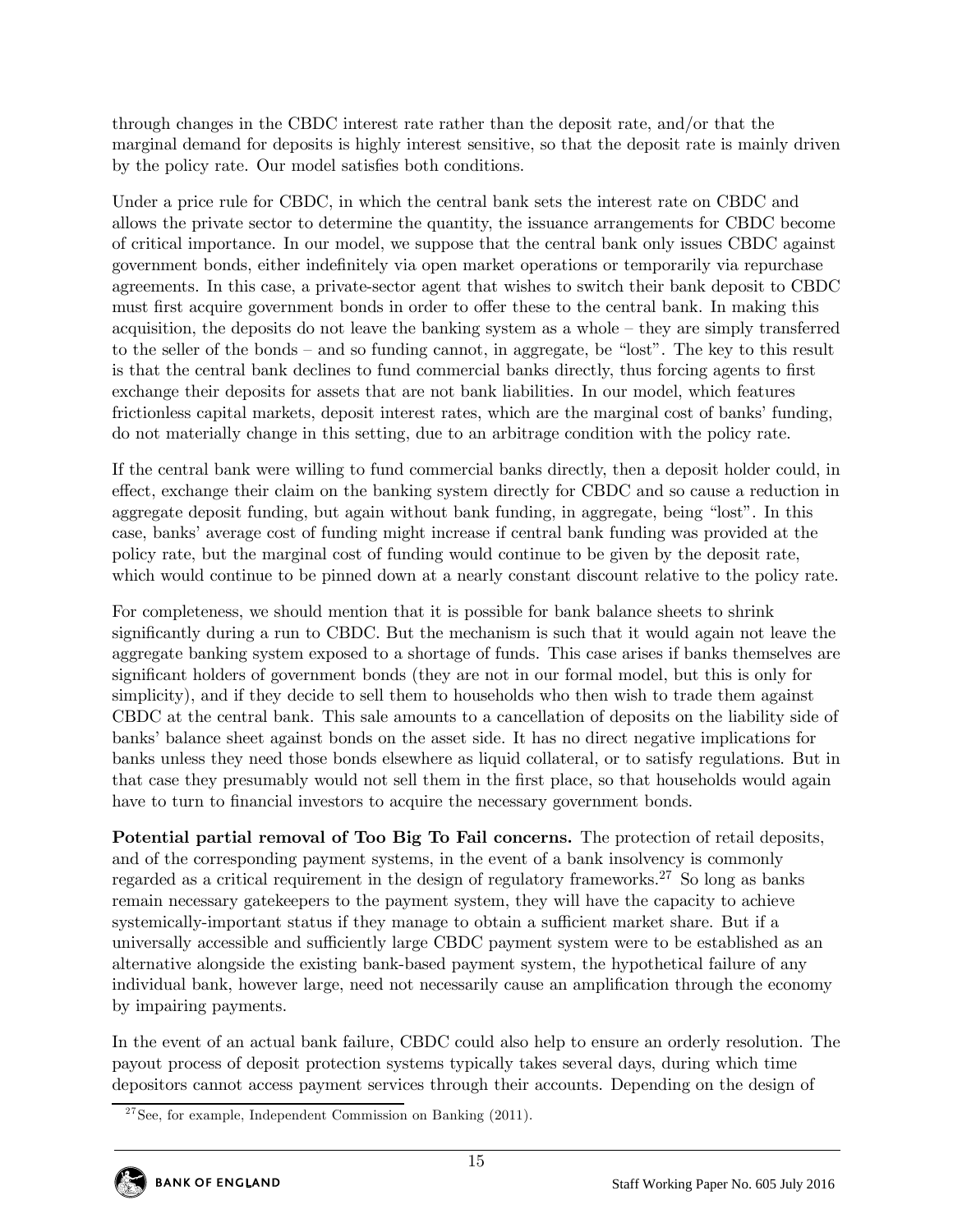resolution arrangements and the central bank's willingness to adopt temporary credit risk, CBDC could offer the alternative of transferring the affected deposit balances to the central bank, thereby offering continuity of service within hours.

We emphasise, however, that other reasons for judging a financial institution to be systemically important would remain in a world with CBDC, such as the provision of credit to the real economy, the provision of other vital banking services including some classes of derivative contract, and interconnectedness between the institution and other financial entities. The establishment of CBDC could not, and would not, remove the need to address these concerns in protecting an economy's financial stability.

Resiliency of the payment system. CBDC as envisaged in this paper would likely increase payment system resiliency relative to existing payment systems, both because end users will have an additional alternative in case one system fails, and because the underlying technology would deploy a distributed architecture. Tiered payment systems are subject to *operational risk*, and associated reputation risk for the central bank, when a member bank ceases to function, either temporarily (e.g. because of an IT failure) or permanently. Since payments must be routed through member banks, this can have the effect of temporarily removing access to the payment system altogether from end users banking with that member bank (until they migrate to another, still operational, member bank). Distributed payment systems are robust to this risk by design, as any one transaction verifier may confirm the validity of any transaction. On the other hand, if CBDC were implemented with a centralised technology, cyber attacks would represent a much bigger risk.

More data on interconnectedness. In addition to data on the flow of economic activity, a CBDC payment system would improve policymakers' understanding of interconnectedness in the financial system. This would especially be true if a system of 'smart contracts' — protocols by which the execution or enforcement of a contract is partially automated – were to be implemented on top of the payment system.<sup>28</sup>

Summary. The net benefits of a system of CBDC for financial stability are not as clear cut as for steady output and for price and output stability. While it seems clear that some risks would be mitigated, other risks would emerge, and it is not certain which would be greater. In this context some limitations of our formal analysis also need to be kept in mind, including the absence of credit risk on bank deposits. However, there is one very clear financial stability risk, that of mismanaging the transition to a new and as yet untested monetary and financial environment. Mainly for this reason, policymakers would clearly have to carry out a very careful due diligence before deciding on the transition to a CBDC regime. But if that due diligence found the transition risks to be manageable, a CBDC regime could be considered a serious option, given the many other sizeable benefits of CBDC identified in this paper.

 $2<sup>28</sup>$  For example, a swap between two parties could be programmed to automatically pay out when an agreed third party digitally signed a confirmation of the outcome referenced in the contract.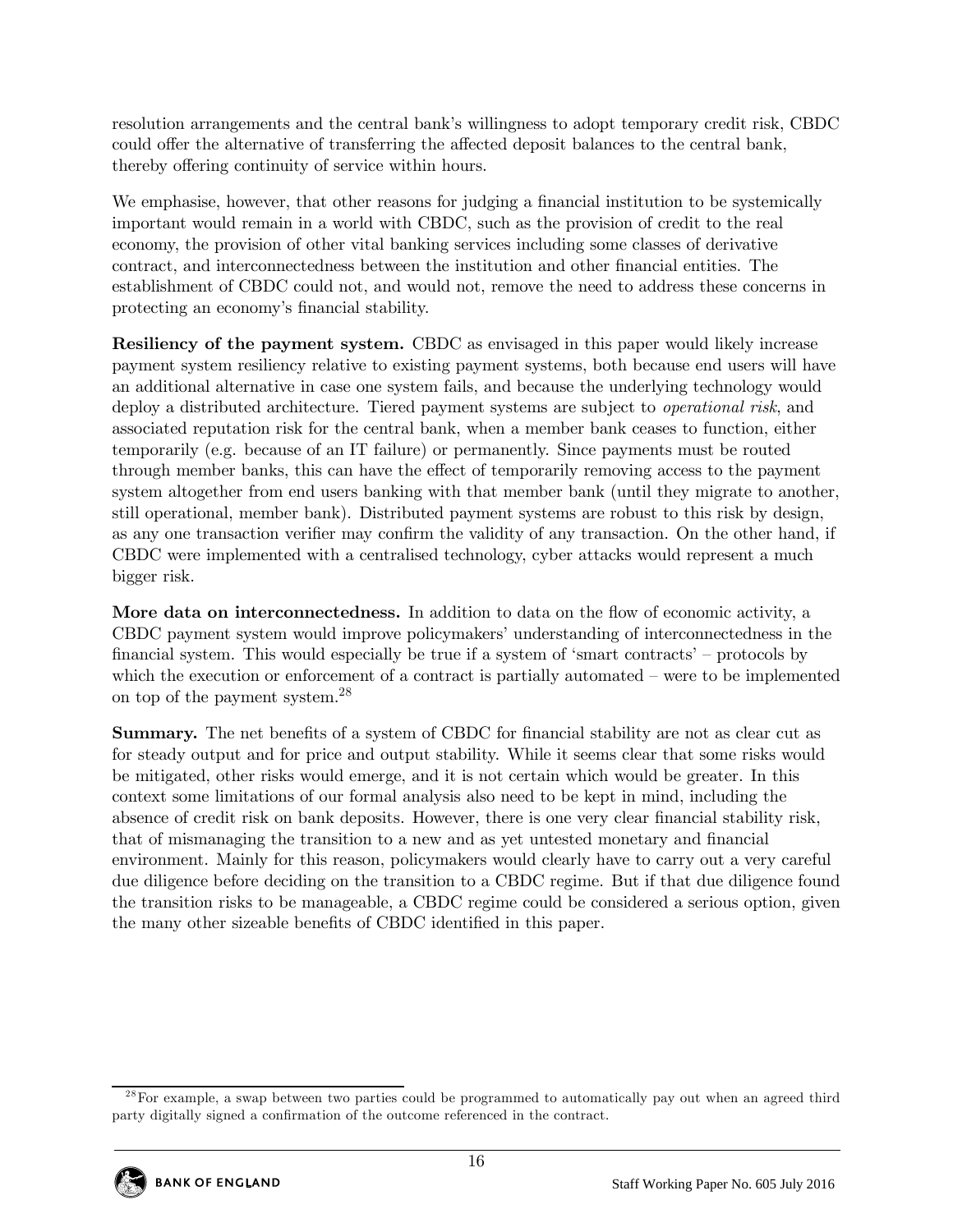# IV. The Model

The model economy consists of four sectors, households, financial investors, unions and banks, and a government that determines fiscal and monetary policies. It features a number of nominal and real rigidities, including sticky nominal prices and wages, habit persistence in consumption, and investment adjustment costs. The model of banking is based on a combination of Benes and Kumhof (2012) and Jakab and Kumhof (2015). As in Benes and Kumhof (2012), banks make private sector loans in four different lending markets, namely consumer loans, mortgage loans, working capital loans and investment loans. And as in Jakab and Kumhof (2015) and Benes and Kumhof (2012), banks create deposits to fund loans (or asset purchases), rather than borrowing funds from depositors and lending them to borrowers. Deposits themselves can serve as additional collateral in the four lending markets, thereby endogenously boosting the ability of banks to lend.

There are several advantages to using a model with this degree of real and financial sector detail. First, this provides an integrated framework where all of the differences between economies with and without CBDC emerge simultaneously, without prejudging which of them are or are not important. Second, it generates a realistic transition scenario to a CBDC regime, based on an accurate (as far as possible) estimate of the sizes of initial balance sheets and interest rate spreads. Third, it makes it possible for model calibration to be guided by the DSGE literature, which has identified a number of nominal and real rigidities that are critical for the ability of such models to generate reasonable impulse responses.

Two types of private agents interact directly with banks. Financial investors, whose share in the population is small at 5%, consume, supply labour and invest in bank deposits and government debt. Their main role is to generate an arbitrage condition between bank deposits and government debt.<sup>29</sup> Households, whose share in the population is large, consume, supply labour, produce goods and physical capital, hold physical capital and land, and borrow from banks, against several different types of asset stock and income flow collateral, in order to obtain deposits that facilitate transactions related to goods consumption, physical investment, input purchases in production, and real estate purchases.

This class of models can be thought of as a natural extension of traditional Sidrauski-Brock models of monetary economies (Sidrauski (1967), Brock (1975)). Such models have, from the point of view of our analysis, two essential features. First, money is valued because a representative agent is subject to a cash-in-advance constraint, a transaction cost technology, or money in the utility function. Second, the money that is valued by the representative agent is exogenously supplied by the government. These models have been and continue to be extremely useful in the development of monetary theory. What we argue is that, for the development of a realistic model of monetary and financial systems, the problematic feature of such models is not the first but the second. In fact the first feature, the representative agent assumption, turns out to be essential.

The assumption of exogenous government money is problematic for two reasons. First, as discussed in Jakab and Kumhof (2015), government-supplied money as it exists today, which includes cash and reserves, is fully endogenous. This means that during normal times (this

 $29$ It is not strictly necessary to include financial investors in the model. One alternative is to assume monopolistic competition in the issuance of bank deposits, as in Jakab and Kumhof (2015), with banks as the sole holders of government debt. However, this makes it harder to endogenize movements in the spread between the policy rate and the rate on bank deposits, which play a critical role in our simulation of a transition to a CBDC regime.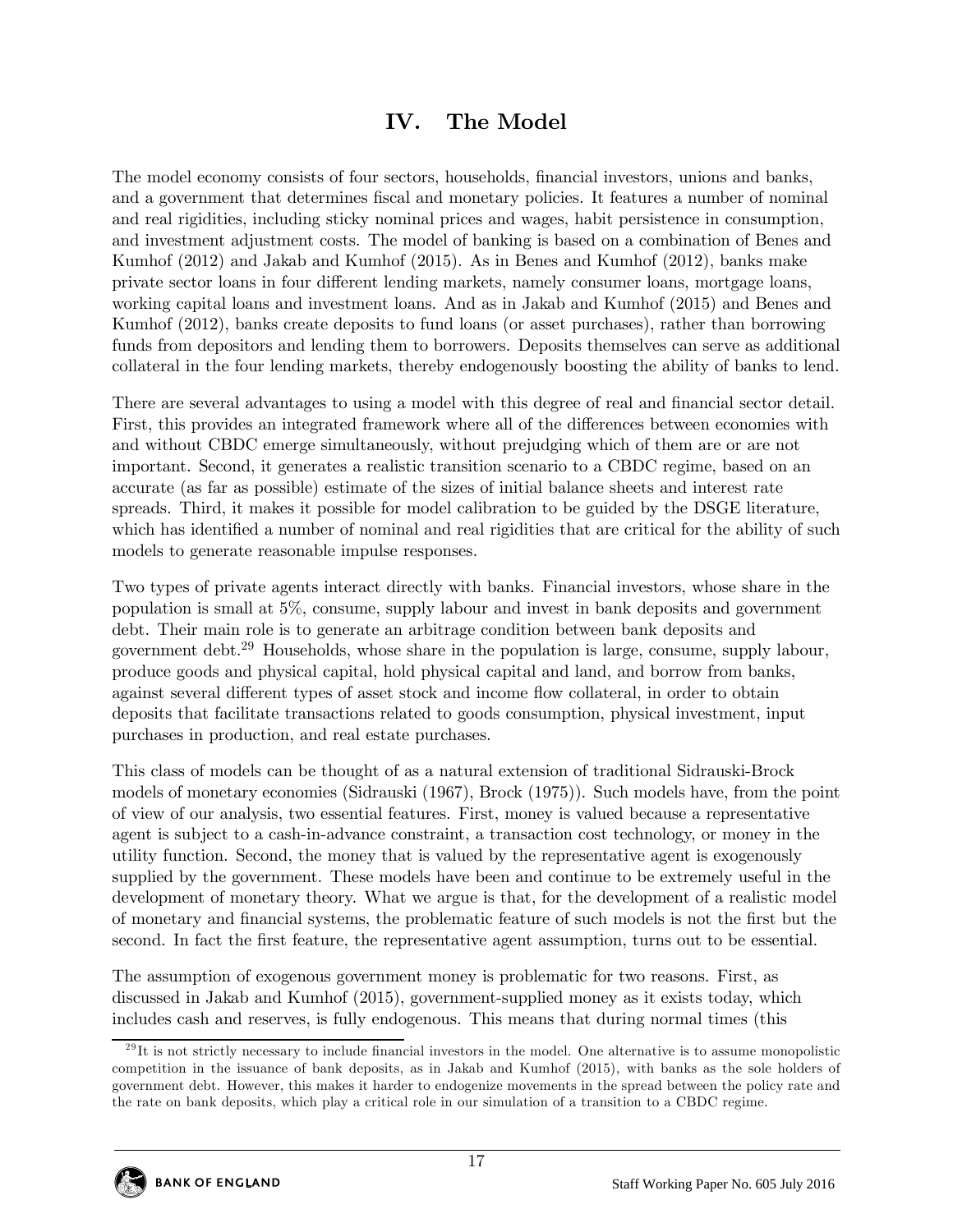excludes economies operating at the zero lower bound for nominal interest rates) it is supplied by the government on demand, with demand coming either from households and firms (cash) or banks (reserves). Second, in all modern economies, and again during normal times, government-supplied money accounts for only a very small fraction of broad monetary aggregates, around 4% in the recent UK context. For both of these reasons, government-supplied money is omitted from our model altogether.

Our objective is to model supply and demand for the other 96% of broad monetary aggregates, the part that is created privately by financial institutions, with equilibrium quantities determined by the interaction of the profit and utility maximization objectives of financial institutions and of their customers, households and financial investors. In our exposition, we will use the terms money, monetary transaction balances and liquidity interchangeably.

The model economy experiences a constant positive technology growth rate  $x = T_t/T_{t-1}$ , where  $T_t$ is the level of labour augmenting technology. When the model's nominal and real variables, say  $V_t$ and  $v_t$ , are expressed in real normalized terms, we divide by the level of technology  $T_t$  and, for nominal variables, by the price level  $P_t$ . We use the notation  $\check{v}_t = V_t/(T_t P_t) = v_t/T_t$ , with the steady state of  $\check{v}_t$  denoted by  $\bar{v}$ . The population shares of financial investors and households are given by  $\omega$  and  $1 - \omega$ . Because of their central role in the economy, we start our exposition with banks.

### A. Banks

### 1. Bank Balance Sheets

Bank loans to households consist of four different classes of loans, consumer loans (superscript c) that are secured on a combination of labour income and monetary transaction balances, mortgage loans (superscript a) that are secured on a combination of land and monetary transaction balances, working capital loans (superscript y) that are secured on a combination of sales revenue and monetary transaction balances, and investment loans (superscript  $k$ ) that are secured on a combination of physical capital and monetary transaction balances. In each case monetary transaction balances include bank deposits and, under a CBDC regime, CBDC balances.

Bank deposits are modelled as a single homogenous asset type with a one-period maturity. In our calibration this corresponds to all non-equity items on the liability side of the consolidated financial system's balance sheet, all of which are interpreted as near-monies with some measure of liquidity. Refinements of the model that break homogenous deposits into different deposit types, for example retail and wholesale deposits, are perfectly feasible and interesting, but they are not essential for the study of CBDC.

While all bank deposits are therefore identical from the point of view of banks, their customers use deposits for several distinct functions, namely financial investor deposits (superscript u, to denote that this group of agents is financially unconstrained) that reduce transaction costs related to financial investors' consumption, consumption deposits (superscript  $c$ ) that reduce transaction costs related to households' consumption and that provide additional collateral for consumer loans, real estate deposits (superscript a) that reduce transaction costs in the real estate market and that provide additional collateral for mortgage loans, working capital deposits (superscript  $y$ ) that reduce transaction costs related to producers' payments to their suppliers and that provide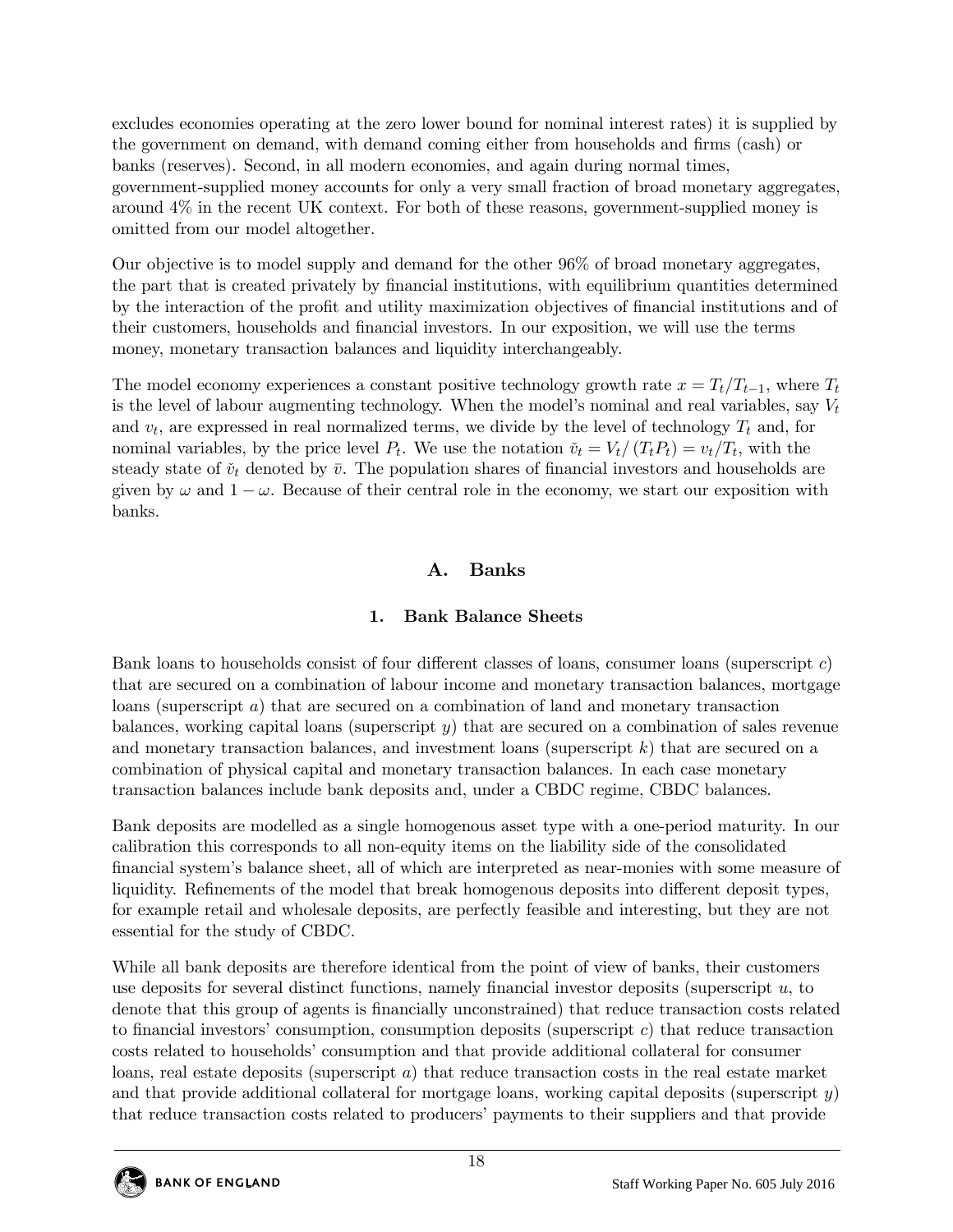additional collateral for working capital loans, and investment deposits (superscript  $k$ ) that reduce transaction costs related to investment and that provide additional collateral for investment loans.

Banks maintain positive net worth because the government imposes official minimum capital adequacy requirements (henceforth referred to as MCAR). These regulations are modelled on the current Basel regime, by requiring banks to pay penalties if they violate the MCAR.<sup>30</sup> Banks' total net worth exceeds the minimum requirements in equilibrium, in order to provide a buffer against adverse shocks that could cause net worth to drop below the MCAR and trigger penalties.

As we will explain in more detail below, banks are assumed to face heterogeneous realizations of non-credit risks, and are therefore indexed by  $i$ . We use the superscript  $x$  to represent the different categories of loan and deposit contracts. Households' and financial investors' nominal and real per capita loan stocks between periods t and  $t + 1$  are  $L_t^x(i)$  and  $\ell_t^x(i)$ ,  $x \in \{c, a, y, k\}$ , their deposit stocks are  $D_t^x(i)$  and  $d_t^x(i)$ ,  $x \in \{c, a, y, k, u\}$ , and bank net worth is  $N_t^b(i)$  and  $n_t^b(i)$ . Banks' nominal and ex-post real gross deposit rates are given by  $i_{d,t}$  and  $r_{d,t}$ , where  $r_{d,t} = i_{d,t-1}/\pi_t$ ,  $\pi_t = P_t/P_{t-1}$ , and  $P_t$  is the consumer price index. Their gross wholesale lending rates, which are at a premium over deposit rates because they offset the cost of regulation, are given by  $i_{\ell,t}^x$  and  $r_{\ell,t}^x$ ,  $x \in \{c, a, y, k\}$ . Banks' gross retail lending rates, which add a credit risk spread to the wholesale rates, are given by  $i_{r,t}^x$  and  $r_{r,t}^x$ . We denote the ex-post "return" on nominal cash flows between periods  $t-1$  and t by  $r_{n,t} = 1/\pi_t$ . This return is needed to value flow collateral for loans. Finally, gross nominal and real interest rates on government debt are denoted by  $i_t$  and  $r_t$ . Bank i's balance sheet in real terms is given by

$$
\ell_t^{\ell}(i) = d_t(i) + n_t^b(i) \tag{1}
$$

Here total loans are  $\ell_t^{\ell}(i) = \sum_{x \in \{c,a,y,k\}} \ell_t^{xx}(i)$ , where  $\ell_t^{xx}(i) = (1 - \omega) \ell_t^{x}(i)$ . Total deposits are  $d_t(i) = \omega d_t^u(i) + (1 - \omega) \sum_{x \in \{c, a, y, k\}} d_t^x(i)$ . Banks can make losses on each of their four loan categories. Loan losses are given by  $\mathfrak{L}_t^b(i) = (1 - \omega) \left( \mathfrak{L}_t^c(i) + \mathfrak{L}_t^a(i) + \mathfrak{L}_t^y(i) \right)$  $\mathcal{L}_t^y(i) + \mathcal{L}_t^k(i)$ ). Each individual bank is assumed to hold a fully diversified portfolio of loans, such that its share in loans to an individual borrower is equal to its share in aggregate loans. As a consequence, each bank's share in aggregate loan losses is proportional to its share in aggregate loans.

#### 2. Risk and Regulation

Our model focuses on bank solvency risks and ignores liquidity risks. Banks are therefore modelled as having no incentive, either regulatory or precautionary, to maintain reserves or cash at the central bank. Furthermore, for households cash is dominated in return by bank deposits. In this economy there is therefore no demand for government-provided real money balances.

Banks face pecuniary costs of falling short of official minimum capital adequacy ratios. The regulatory framework we assume introduces a discontinuity in outcomes for banks. In any given period, a bank either remains sufficiently well capitalized, or it falls short of capital requirements and must pay a penalty. In the latter case, bank net worth suddenly drops further. The cost of such an event, weighted by the appropriate probability, is incorporated into the bank's optimal capital choice. Modelling this regulatory framework under the assumption of homogenous banks would lead to outcomes where all banks simultaneously either pay or do not pay the penalty. A

 $30$ Furfine (2001) and van den Heuvel (2005) contain a list of such penalties, according to the Basel rules or to national legislation, such as the U.S. Federal Deposit Insurance Corporation Improvement Act of 1991.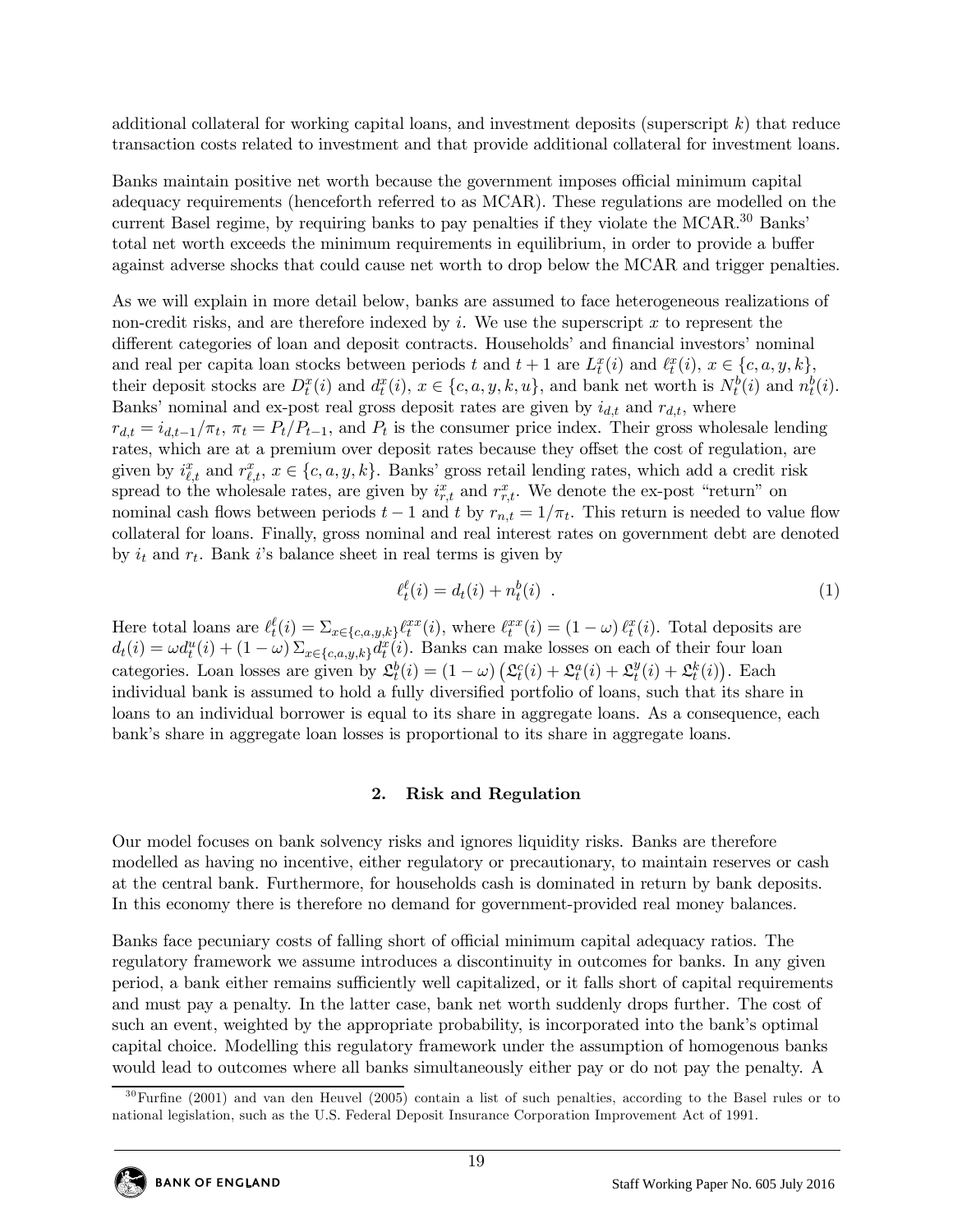more realistic specification therefore requires a continuum of banks, each of which is exposed to idiosyncratic shocks, so that there is a continuum of ex-post capital adequacy ratios across banks, and a time-varying small fraction of banks that have to pay penalties in each period.

Specifically, banks are assumed to be heterogeneous in that the return on their loan book is subject to an idiosyncratic shock  $\omega_{t+1}^b$  that is lognormally distributed, with  $E(\omega_{t+1}^b) = 1$  and  $Var(\ln(\omega_{t+1}^b)) = (\sigma^b)^2$ , and with the density function and cumulative density function of  $\omega_{t+1}^b$ denoted by  $\mathfrak{f}_{t+1}^b = \mathfrak{f}_t^b(\omega_{t+1}^b)$  and  $\mathfrak{F}_{t+1}^b = \mathfrak{F}_t^b(\omega_{t+1}^b)$ . This risk can reflect a number of individual bank characteristics that are not directly related to credit extension, such as differing success at raising non-interest income and minimizing non-interest expenses, where the sum of these over all banks equals zero.

The regulatory framework stipulates that banks must pay a real penalty of  $\chi \ell_t^{\ell}(i)$  at time  $t+1$  if the sum of the gross returns on their loan book, net of gross interest expenses on deposits and of realized loan losses, is less than a fraction Υ of the gross risk-weighted returns on their loan book. Different risk-weights  $\zeta^x$  will be one of the determinants of equilibrium interest rate spreads. The penalty cutoff condition for bank  $i$  is given by

$$
\sum_{x \in \{c,a,y,k\}} r^x_{\ell,t+1} \ell_t^{xx}(i) \omega_{t+1}^b - r_{d,t+1} d_t(i) - \mathfrak{L}_{t+1}^b(i) < \Upsilon \sum_{x \in \{c,a,y,k\}} r^x_{\ell,t+1} \zeta^x \ell_t^{xx}(i) \omega_{t+1}^b \,. \tag{2}
$$

Because the left-hand side equals pre-dividend (and pre-penalty) net worth in  $t + 1$ , while the term multiplying  $\Upsilon$  equals the value of risk-weighted assets in  $t + 1$ ,  $\Upsilon$  represents the minimum capital adequacy ratio of the Basel regulatory framework. We denote the realized (ex-post) cutoff idiosyncratic shock to loan returns below which the MCAR is breached by  $\bar{\omega}_t^b$ . It is given by

$$
\bar{\omega}_t^b = \frac{r_{d,t}d_{t-1}(i) + \mathfrak{L}_t^b(i)}{\sum_{x \in \{c,a,y,k\}} (1 - \zeta^x \Upsilon) r_{\ell,t}^x \ell_{t-1}^{xx}(i)} .
$$
\n(3)

#### 3. Wholesale Lending Rates and Net Worth

Banks choose their loan volumes to maximize their expected pre-dividend net worth, which equals gross returns on the loan book minus the sum of gross interest expenses on deposits, loan losses, and penalties:

$$
\max_{\ell_t^{xx}, \ x \in \{c,a,y,k\}} E_t \left\{ \sum_{x \in \{c,a,y,k\}} r_{\ell,t+1}^x \ell_t^{xx}(i) \omega_{t+1}^b - r_{d,t+1} d_t(i) - \mathfrak{L}_{t+1}^b(i) - \chi \ell_t^\ell(i) \mathfrak{F}_t^b(\bar{\omega}_{t+1}^b) \right\} \ . \tag{4}
$$

This yields four optimality conditions. For consumer loans we have

$$
0 = E_t \left\{ r_{\ell,t+1}^c - r_{d,t+1} - \chi \mathfrak{F}_{t+1}^b \right\}
$$
\n
$$
- \chi f_{t+1}^b \left( \frac{\ell_t^{\ell}(i)}{n_t^b(i)} \right) \frac{r_{d,t+1} r_{\ell,t+1}^c (1 - \zeta^c \Upsilon) + r_{d,t+1} \Sigma_{x \in \{a,y,k\}} \frac{\ell_t^{xx}(i)}{n_t^b(i)} \left[ r_{\ell,t+1}^x (1 - \zeta^x \Upsilon) - r_{\ell,t+1}^c (1 - \zeta^c \Upsilon) \right]}{\left( \Sigma_{x \in \{a,y,k\}} (1 - \zeta^x \Upsilon) r_{\ell,t+1}^x \frac{\ell_t^{xx}(i)}{n_t^b(i)} \right)^2},
$$
\n
$$
(5)
$$
\n
$$
(5)
$$

with similar conditions for the other three loan classes. Notice that each bank faces the same expectations for future returns  $r_{\ell,t+1}^x$  and  $r_{d,t+1}$ , and the same risk environment characterized by the functions  $\mathfrak{f}^b_{t+1}$  and  $\mathfrak{F}^b_{t+1}$ . Aggregation of the model over banks is therefore trivial because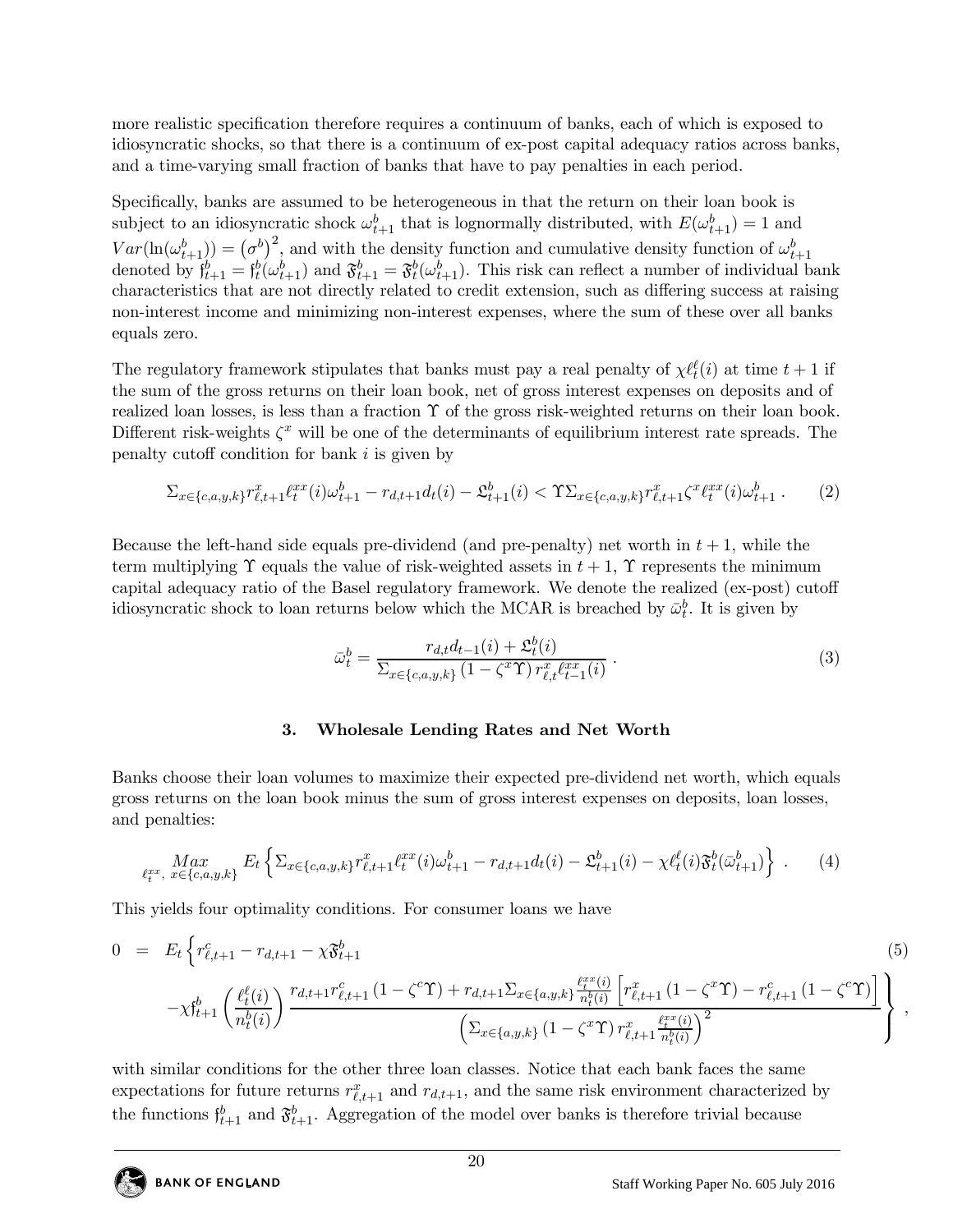loans, deposits and loan losses are proportional to the bank's level of net worth. Indices i can therefore be dropped in both (3) and (5).

Condition (5) states that banks' wholesale lending rate  $i_{\ell,t}^c$  is at a premium over the deposit rate  $i_{d,t}$ . We will refer to differences between wholesale lending rates  $i_{\ell,t}^x$  and the deposit rate as regulatory spreads. The magnitude of these spreads depends on the size of the MCAR Υ, the penalty coefficient  $\chi$  for breaching the MCAR, and expressions  $\mathfrak{f}^b_{t+1}$  and  $\mathfrak{F}^b_{t+1}$  that reflect the expected riskiness of banks and therefore the likelihood of a breach of the MCAR. Banks' retail lending rate  $i_{r,t}^c$ , on the other hand, whose determination is discussed below, is at another premium over  $i_{\ell,t}^c$ , to compensate banks for the bankruptcy risks of their borrowers. The correct interpretation of the wholesale rate in sector  $x$  is therefore as the rate that a bank would charge to a hypothetical sector  $x$  borrower (not present in the model) with zero default risk.

Note that the policy rate  $i_t$  does not enter these optimality conditions, because the marginal cost of banks' funds is given by the rate  $i_{d,t}$  at which banks can create their own funds, which is lower than  $i_t$  because of the non-pecuniary benefits of holding monetary transaction balances, or liquidity.<sup>31</sup> As we will discuss below, financial investor arbitrage ensures that the deposit rate spread  $i_t - i_{d,t}$  remains nearly constant over the business cycle, unless the government debt-to-GDP ratio changes substantially.

Another outcome of this optimization problem is banks' actual Basel capital adequacy ratio  $\Upsilon_t^a$ . This is considerably above the minimum requirement  $\Upsilon$ , because by maintaining an optimally chosen buffer, banks protect themselves against the risk of penalties while minimizing the cost of excess capital. There is no simple formula for  $\Upsilon_t^a$ , which in general depends nonlinearly on a number of parameters. We will discuss the calibration of its steady state value  $\Upsilon^a$  below, and relate it to the Basel-III capital conservation buffer.

Banks' aggregate net worth  $n_t^b$  represents an additional state variable of the model. It equals the difference between the gross return on loans and the sum of gross interest expenses on deposits, loan losses, penalties and dividends. The ex-post cost of penalties, which is partly a lump-sum transfer to households and partly a real resource cost, is  $\mathcal{M}_t^b = \chi \ell_{t-1}^{\ell} \mathfrak{F}_t^b$ . Dividends, which will be discussed in more detail below, are given by  $\delta^b n_t^b$ . Once more using the fact that bank-specific indices can be dropped, we have

$$
n_t^b = \sum_{x \in \{c, a, y, k\}} r_{\ell, t}^x \ell_{t-1}^{xx} - r_{d, t} d_{t-1} - \mathfrak{L}_t^b - \mathcal{M}_t^b - \delta^b n_t^b \tag{6}
$$

### 4. Retail Lending Rates and Loans, Deposit Rates and Deposits

Retail lending rates and equilibrium loan levels are determined by the interaction of banks' zero profit conditions and borrowers' optimality conditions for collateral assets and collateral income flows. Both will be discussed as part of the household optimization problem below.

Deposit rates and equilibrium deposit levels are determined by the interaction of banks' optimality conditions for loan pricing, which determine the spread between lending and deposit rates and thus the opportunity cost of holding deposits, and households' and financial investors' optimality conditions for bank deposits, which determine monetary transaction cost savings or

 $31$ The policy rate would represent the marginal cost of funds if banks were able to appropriate the funding cost advantage of deposits due to market power. See Jakab and Kumhof (2015).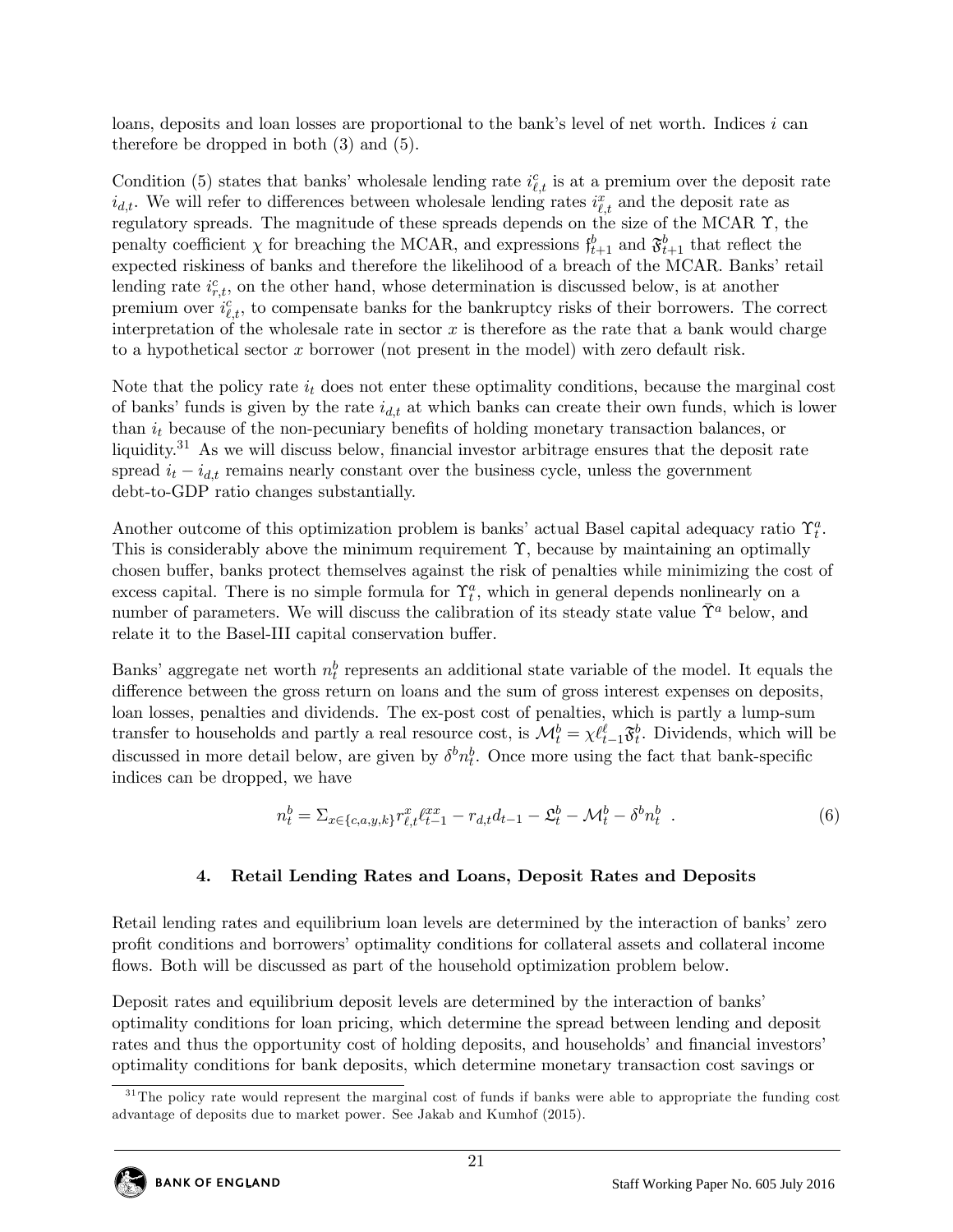utility gains and thus the benefits of holding deposits. Transaction cost technologies and, for financial investors, money in the utility function, will be discussed as part of the household and financial investor optimization problems below.

#### 5. Bank Net Worth Ownership and Dividends

In the model the acquisition of fresh capital by banks is subject to market imperfections. This is a necessary condition for capital adequacy regulations to have non-trivial effects. We use the "extended family" approach of Gertler and Karadi (2011), whereby bankers transfer part of their accumulated net worth to households and financial investors at an exogenously fixed net rate.

Each household and financial investor represents an extended family that consists of two types of members, workers and bankers. Bankers enter their occupations for random lengths of time, after which they revert to being workers. There is perfect consumption insurance within each family. Workers supply labour, and their wages are returned to the family each period. Each banker manages a bank and transfers earnings back to the family at the time when his period as a banker ends. Before that time he retains accumulated earnings within the bank. This means that, while the family ultimately owns banks, net worth cannot be freely injected into or withdrawn from them. That in turn means that net worth and leverage matter for the decisions of banks.

Specifically, at a given point in time a fraction  $(1 - f)$  of each family are workers and a fraction f are bankers. Bankers stay in their occupations for one further period with unconditional probability  $p^b$ . This means that in each period  $(1-p^b)$  bankers exit to become workers, and the same number of workers is assumed to randomly become bankers. The shares of workers and bankers within households and financial investors therefore remain constant over time.

Finally, both households and financial investors supply start-up funds to their new bankers, and we assume that these represent a small fraction  $\iota^b$  of the existing aggregate banking sector net worth. Each existing banker makes identical decisions that are proportional to his existing stock of accumulated net worth, so that aggregate decision rules are straightforward to derive. Therefore, the magnitude that matters for aggregate dynamics is the share of aggregate banking sector net worth  $n_t^b$  paid out to households each period,  $(1-p^b)$ f $n_t^b$ , net of start-up funds,  $\iota^b n_t^b$ . As these terms are proportional to the aggregate stock of bank net worth, their net effects can be denoted by  $\delta^b n_t^b$ , and our calibration is therefore simply in terms of  $\delta^b$ . These parameters can alternatively be thought of as fixed dividend policies of the banking sector, and for simplicity we will utilize this terminology in the remainder of the paper.

### B. Households

### 1. Optimization Problem

The share of households in the economy equals  $1 - \omega$ . Households have unit mass and are indexed by i. Household-specific variables are denoted by a superscript c, to denote that this group of agents is financially constrained. Households' utility at time t depends on an external consumption habit  $c_t^c(i) - \nu c_{t-1}^c$ , where  $c_t^c(i)$  is the per capita consumption of household i and  $c_{t-1}^c$  is lagged average per capita consumption, and where consumption is a Dixit-Stiglitz CES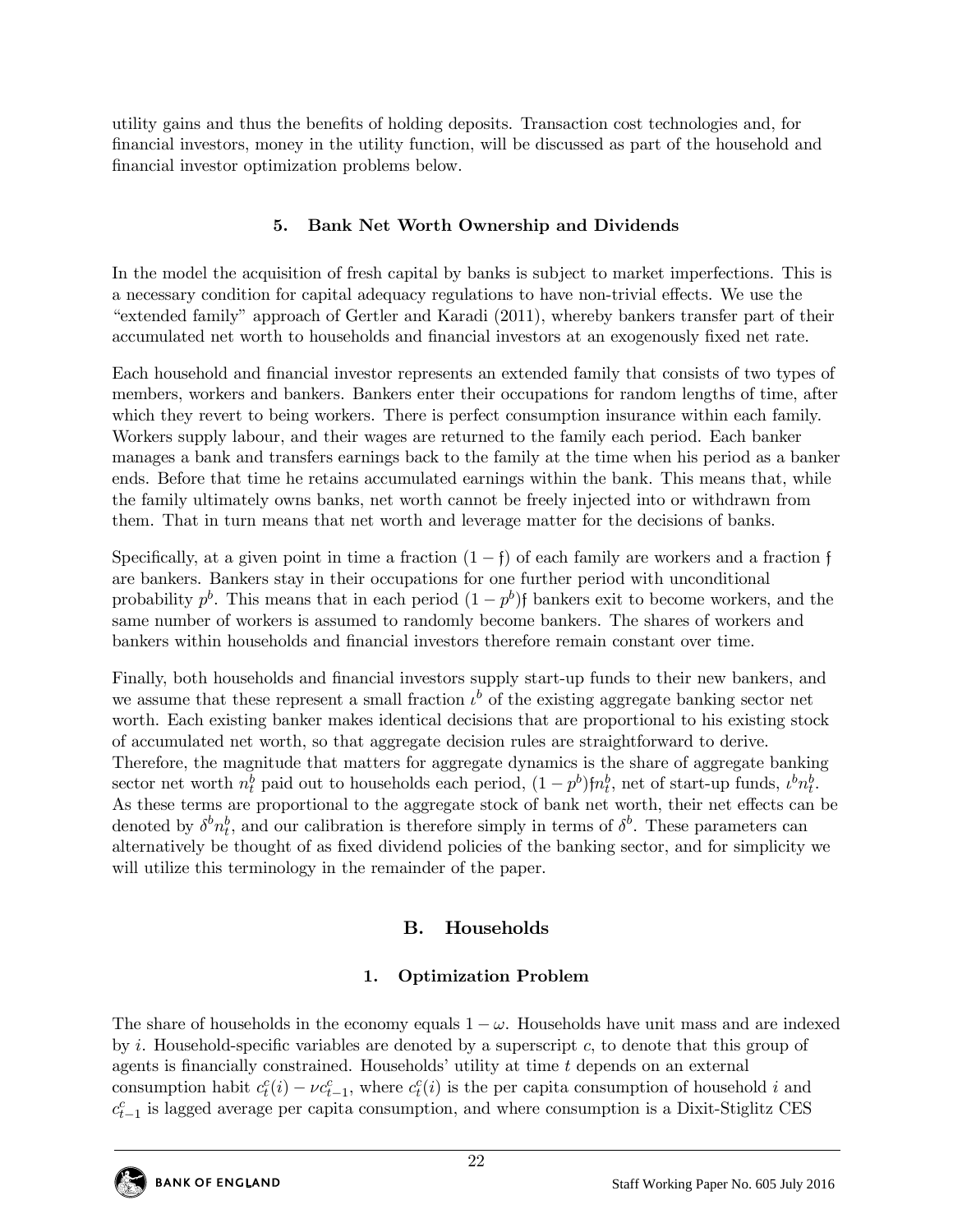aggregate over varieties, with elasticity of substitution  $\theta_p$ . Utility also depends on hours worked  $h_t^c(i)$  and land  $a_t(i)$ . Households' lifetime utility function is

$$
Max \t E_0 \sum_{t=0}^{\infty} \beta_c^t \left\{ S_t^c (1 - \frac{v}{x}) \log(c_t^c(i) - v c_{t-1}^c) - \psi_h \frac{h_t^c(i)^{1 + \frac{1}{\eta}}}{1 + \frac{1}{\eta}} + \psi_a \log(a_t(i)) \right\} ,\t(7)
$$

$$
c_t^c(i) = \left(\int_0^1 c_t^c(i,j)^{\frac{\theta_p - 1}{\theta_p}} dj\right)^{\frac{\theta_p}{\theta_p - 1}}, \qquad (8)
$$

where  $\beta_c$  is the discount factor,  $S_t^c$  is a shock to the marginal utility of consumption, v determines the degree of habit persistence,  $\eta$  is the labour supply elasticity, and  $\psi_h$  and  $\psi_a$  fix the utility weights of hours worked and land.

Household income, other than income from asset returns, consists of real labour income  $w_t^{hh}h_t^c(i)$   $(1 - \tau_{L,t})$ , where  $w_t^{hh}$  is the real wage paid to households by unions and  $\tau_{L,t}$  is the labour income tax rate, and of real lump-sum income  $\iota\Omega_t/(1-\omega)$ , where  $\Omega_t$  is aggregate real lump-sum income,  $\iota$  is the share of this income received by households, with the remainder received by financial investors, and with each member of these two groups receiving an equal per capita share of this income. Real lump-sum income is in turn given by

$$
\Omega_t = \delta^b n_t^b + \Pi_t^u + tr f_t - \tau_t^{ls} \overline{\mathfrak{ls}_t} + (1 - \mathfrak{r}) \left( \mathcal{M}_t + \mathcal{T}_t \right) . \tag{9}
$$

The first two items are dividends and profits received from banks and unions. The next two items are lump-sum transfers from the government and lump-sum taxes paid to the government.<sup>32</sup> For lump-sum taxes,  $I_{\mathfrak{s}_t}$  is an exogenous component that grows at the gross growth rate of exogenous technological progress x, and which is therefore fixed in real normalized terms, while  $\tau_t^{ls}$  is a component with mean one that can be made time-varying according to a fiscal policy rule. The final item in (9) is the lump-sum transfer component of monitoring costs  $\mathcal{M}_t$  and of monetary transaction costs  $\mathcal{T}_t$ . The other component of these costs,  $\mathfrak{r}(\mathcal{M}_t + \mathcal{T}_t)$ , is a real resource cost and therefore enters the goods market clearing condition rather than the expression for transfer income.

Households invest in a number of real and financial assets. Land  $a_t(i)$  has a real price of  $p_t^a$  and a real return of

$$
ret_{a,t} = p_t^a / p_{t-1}^a . \t\t(10)
$$

Capital  $k_t(i)$  has a real market price of  $q_t$  (Tobin's q) and a real return of

$$
ret_{k,t} = (r_{k,t} + (1 - \Delta) q_t - \tau_{k,t} (r_{k,t} - \Delta q_t)) / q_{t-1} , \qquad (11)
$$

where  $r_{k,t}$  is the user cost of capital,  $\Delta$  is the capital depreciation rate, and  $\tau_{k,t}$  is the capital income tax rate. Bank deposits  $d_t^x(i) = D_t^x(i)/P_t$ ,  $x \in \{c, a, y, k\}$ , have a real return of  $r_{d,t} = i_{d,t-1}/\pi_t$ . Under a CBDC regime, CBDC balances  $m_t^x(i)$ ,  $x \in \{c, a, y, k\}$ , have a real return of  $r_{m,t} = i_{m,t-1}/\pi_t$ . The desired deposits are created by banks through loans, with real loan levels

 $32\,\text{We}$  do not net these items against each other so as to be able to calibrate the fiscal accounts in a realistic fashion. This becomes important in cases where, in response to shocks, all types of taxes, including lump-sum taxes, are assumed to be varied in a countercyclical fashion, so that we need the lump-sum tax component of total tax revenue to correspond to its real world counterpart. This is only possible if expenditures are specified to include both government spending on goods and services and government transfers, as in the real world.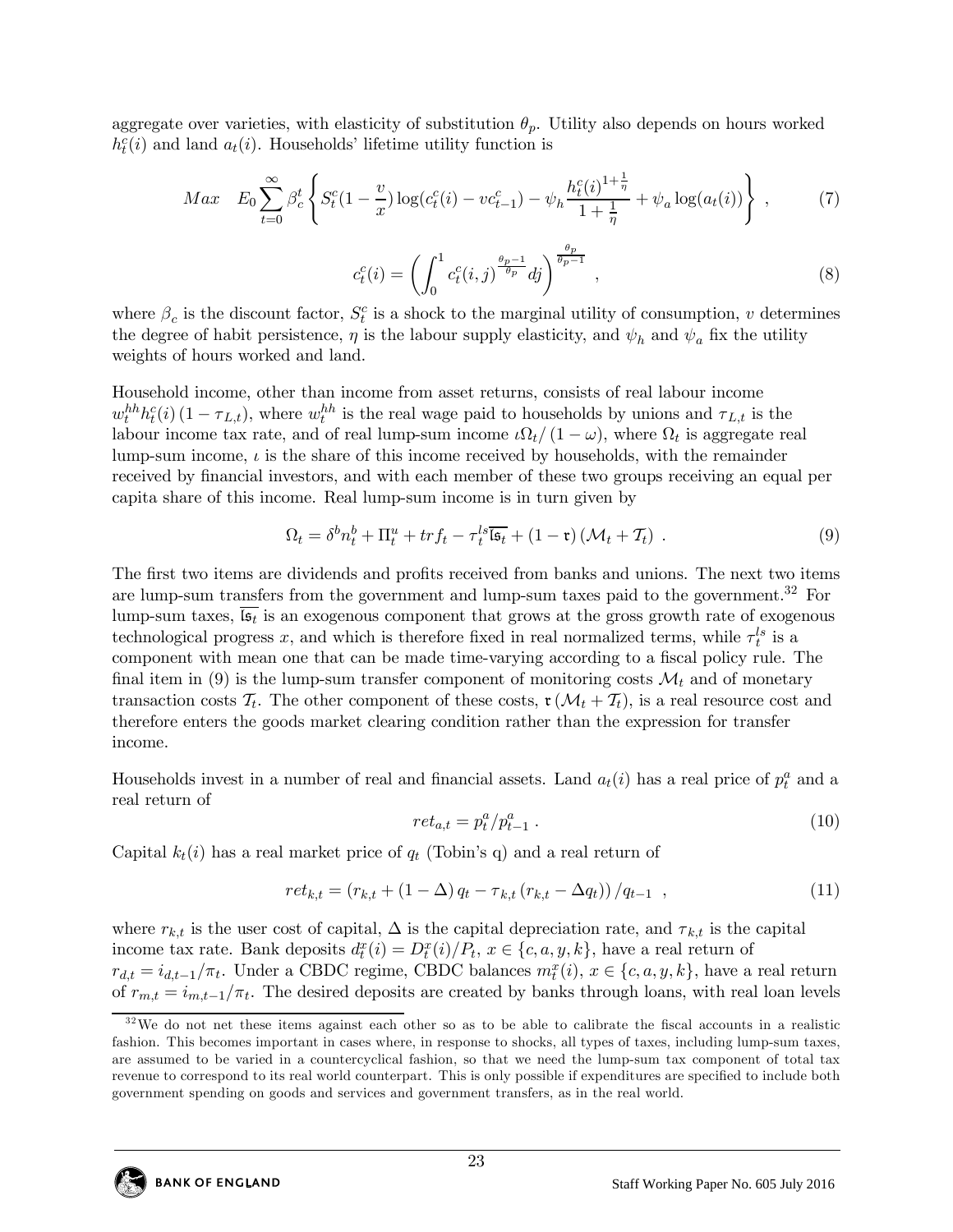denoted by  $\ell_t^x(i) = L_t^x(i)/P_t, x \in \{c, a, y, k\}$ . Households face real quadratic adjustment costs that penalize rapid changes in the level of loans, and that are proportional to the real level of loans:<sup>33</sup>

$$
\mathfrak{C}_{\ell,t}^x(i) = \ell_t^x(i) \frac{\varphi_x}{2} \left( \frac{L_t^x(i)}{P_t T_t} - \frac{L_{t-1}^x}{P_{t-1} T_{t-1}} \right)^2 \,. \tag{12}
$$

The empirical literature has found that US equilibrium real interest rates exhibit a small but positive elasticity with respect to the level of government debt — see the discussion in Section V. The model replicates this feature by assuming that households face financial assets transaction costs that are proportional to their real holdings of financial assets<sup>34</sup>,

$$
\mathfrak{C}_{f,t}^x(i) = \left(d_t^x(i) + m_t^x(i)\right)\phi_b\left(b_t^{rat} - \bar{b}_{ss}^{rat}\right) \,,\tag{13}
$$

where  $b_t^{rat} = B_t/(4GDP_t) = b_t/(4gdp_t)$  is the government debt-to-GDP ratio, and  $\bar{b}_{ss}^{rat}$  is the corresponding steady state value. This cost is treated as exogenous by households, and is rebated back to households as part of lump-sum transfers  $\Psi_t^c(i)$ . The budgetary effect is therefore neutral, while marginal conditions are affected. Interest rates on all financial assets are assumed to be affected in an identical fashion, so that a change in the government debt-to-GDP ratio, ceteris paribus, will affect the level of interest rates but not the structure of spreads.

Households face monetary transaction costs  $s_t^x(i)$ ,  $x \in \{c, a, y, k\}$ , whose level is a function of their holdings of real monetary transaction balances. The functional form of these transaction costs follows Schmitt-Grohé and Uribe (2004), and will be discussed in more detail in subsection IV.B.3. After-tax real consumption expenditure including transaction costs equals  $c_t^c(i)$   $(1 + \tau_{c,t})$   $(1 + s_t^c(i))$ , where  $\tau_{c,t}$  is the consumption tax rate, real investment expenditure including transaction costs equals  $I_t(i)$   $(1 + s_t^k(i))$ , the real cost of land including transaction costs equals  $p_t^a a_t(i) (1 + s_t^a(i))$ , and finally real expenditure on production inputs including transaction costs equals  $\left(w_t^{pr}h_t^h(i) + r_{k,t}K_{t-1}(i)\right)(1 + s_t^y)$  $_t^y(i)$ , where  $w_t^{pr}$  $t^{pr}$  is the real wage charged to producers by unions, and  $h_t^h(i) = h_t(i)/(1 - \omega)$  and  $K_{t-1}(i)$  are per capita labour and capital inputs into production.

Households borrow against one sector-specific form of real collateral and one or two forms of financial collateral in each of the four sectors  $x \in \{c, a, y, k\}$ . In the pre-CBDC economy bank deposits are the only form of financial collateral, while under a CBDC regime CBDC balances are a second form of financial collateral. Banks are willing to base their lending decisions on a fraction  $\kappa_t^{xr}$  of real collateral and a fraction  $\kappa_t^{xr}\kappa_t^{xf}$  $t_t^{x_j}$  of financial collateral. In the rest of the paper we will refer to these coefficients as willingness-to-lend coefficients. The lending contract, which will be discussed in more detail in subsection IV.B.2 below, specifies that banks in period  $t + 1$ will receive a fraction  $\Gamma_{x,t+1}, x \in \{c, a, y, k\}$ , of the value of collateral, where  $\Gamma_{x,t+1}$  covers both the expected interest on performing loans and the expected residual value, after monitoring costs, of defaulting loans. Collateral includes the gross expected returns on financial assets  $r_{d,t+1}d_t^x(i)$ ,  $x \in \{c, a, y, k\}$ , and, under CBDC,  $r_{m,t+1} m_t^x(i)$ ,  $x \in \{c, a, y, k\}$ . The two real collateral assets are gross expected returns on land  $ret_{a,t+1}p_t^a a_t(i)$  and on capital  $ret_{k,t+1}q_t k_t(i)$ . The two real

<sup>&</sup>lt;sup>33</sup>This cost is introduced for numerical reasons only, and will be calibrated to be very small. A larger loan adjustment cost could be motivated by appealing to the administrative, time and reputational costs of negotiating a rapid change in loan levels.

<sup>&</sup>lt;sup>34</sup>The assumption of transaction costs that are quadratic in the debt-to-output ratio is commonly used in other literatures. The main example is the open economy literature with incomplete asset markets (Schmitt-Grohé and Uribe (2003), Neumeyer and Perri (2005)). In the closed economy literature, Heaton and Lucas (1996) have used the same device.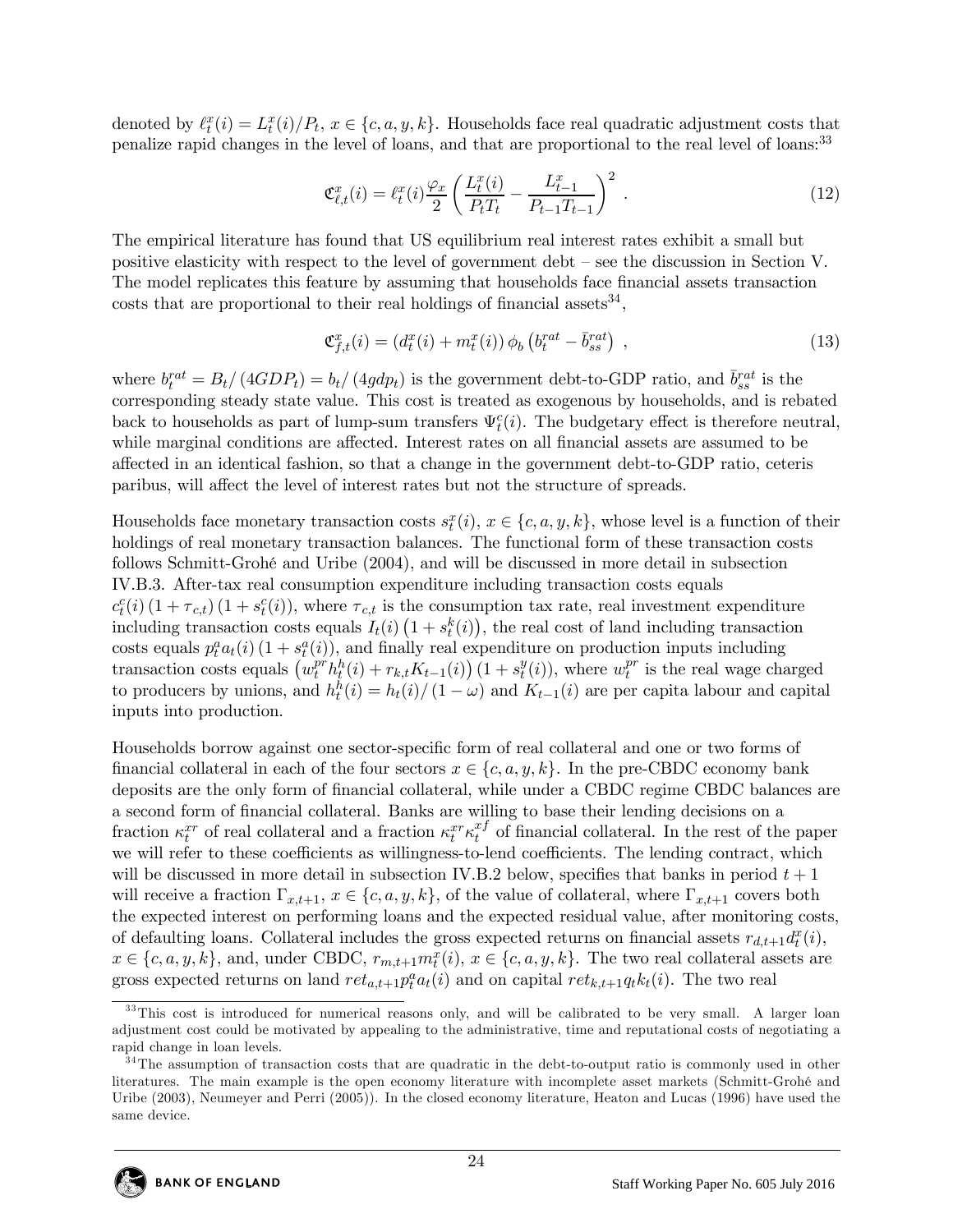collateral income flows are the expected real values of annualised current sales revenue  $r_{n,t+1}4y_t(i)$ and of annualised current labour income  $r_{n,t+1} 4 w_t^{hh} h_t^c(i) (1 - \tau_{L,t})$ . Annualised quarterly flows are used as collateral for easier comparison with asset stock values during calibration.

As in Schmitt-Grohé and Uribe (2004), each household is the monopolistic producer of one variety of intermediate goods, and as such maximizes the difference between sales revenue and costs, where the former equals  $P_t(i)y_t(i) = P_t(i)y_t (P_t(i)/P_t)^{-\theta_p}$ , and the latter consist of real wage payments  $w_t^{pr} h_t^h(i)$   $(1 + s_t^y)$  $t(t)$ , real payments to capital  $r_{k,t}K_{t-1}(i)$   $(1 + s_t^y)$  $_t^y(i)$ , and quadratic inflation rate adjustment costs as in Ireland (2001):

$$
\mathfrak{C}_{p,t}^x(i) = \frac{\phi_p}{2} y_t \left( \frac{P_{t}(i)}{P_{t-1}(i)} - 1 \right)^2 \tag{14}
$$

Each household also produces capital goods, with profits equal to the difference between the market value of new investment goods  $Q_tI_t(i)$  and the sum of the effective purchase price of new investment goods  $P_tI_t(i)$   $(1 + s_t^k(i))$  and quadratic investment adjustment costs<sup>35</sup>

$$
\mathfrak{C}_{I,t}^x(i) = \frac{\phi_I}{2} I_t \left( S_t^i \frac{(I_t(i)/x)}{I_{t-1}(i)} - 1 \right)^2 \,. \tag{15}
$$

Households' budget constraint in period t, in real terms, and for the case of a CBDC regime, where  $m_t^x(i) > 0, x \in \{c, a, y, k\}$ , is therefore

$$
\Sigma_{x \in \{c,a,y,k\}} (d_t^x(i) + m_t^x(i)) (1 + \phi_b (b_t^{rat} - \bar{b}^{rat})) + p_t^a a_t(i) (1 + s_t^a(i)) + q_t k_t(i)
$$
(16)  
\n
$$
- \Sigma_{x \in \{c,a,y,k\}} \ell_t^x(i) \left( 1 - \frac{\varphi_x}{2} \left( \frac{L_t^x(i)}{P_t T_t} - \frac{L_{t-1}^x}{P_{t-1} T_{t-1}} \right)^2 \right) - \Psi_t^c(i)
$$
  
\n
$$
= \Sigma_{x \in \{c,a,y,k\}} (r_{d,t} d_{t-1}^x(i) + r_{m,t} m_{t-1}^x(i)) + r \epsilon t_{a,t} p_{t-1}^a a_{t-1}(i) + r \epsilon t_{k,t} q_{t-1} k_{t-1}(i)
$$
  
\n
$$
- \kappa_{t-1}^x \kappa_{t-1}^x \Sigma_{x \in \{c,a,y,k\}} \Gamma_{x,t} (r_{d,t} d_{t-1}^x(i) + r_{m,t} m_{t-1}^x(i))
$$
  
\n
$$
- \kappa_{t-1}^a \Gamma_{a,t} r \epsilon t_{a,t} p_{t-1}^a a_{t-1}(i) - \kappa_{t-1}^k \Gamma_{k,t} r \epsilon t_{k,t} q_{t-1} k_{t-1}(i)
$$
  
\n
$$
- \kappa_{t-1}^c \Gamma_{c,t} r_{n,t} 4 w_{t-1}^{hh} h_{t-1}^c(i) (1 - \tau_{L,t-1}) - \kappa_{t-1}^y \Gamma_{y,t} r_{n,t} 4 y_{t-1} \left( \frac{P_{t-1}(i)}{P_{t-1}} \right)^{1-\theta_p}
$$
  
\n
$$
- c_t^c(i) (1 + \tau_{c,t}) (1 + s_t^c(i)) + w_t^{hh} h_t^c(i) (1 - \tau_{L,t}) + \frac{\iota}{1 - \omega} \Omega_t(i)
$$
  
\n
$$
+ y_t \left( \frac{P_t(i)}{P_t} \right)^{1-\theta_p} - \left( w_t^{pr} h_t^h(i) + r_{k,t} K_{t-1}(i) \right) (1 + s_t^y(i)) - \frac{\phi_p}{2} y_t \left( \frac{\frac
$$

The constraint that demand for output variety i must equal supply is

$$
y_t \left(\frac{P_t(i)}{P_t}\right)^{-\theta_p} = \left(T_t S_t^a h_t^h(i)\right)^{1-\alpha} \left(K_{t-1}(i)\right)^{\alpha} \quad . \tag{17}
$$

 $35$ Production of capital goods also involves the purchase of old depreciated capital and its resale inside period t. Because both of these transactions take place at the time t price  $q_t$ , they drop out of the optimization problem.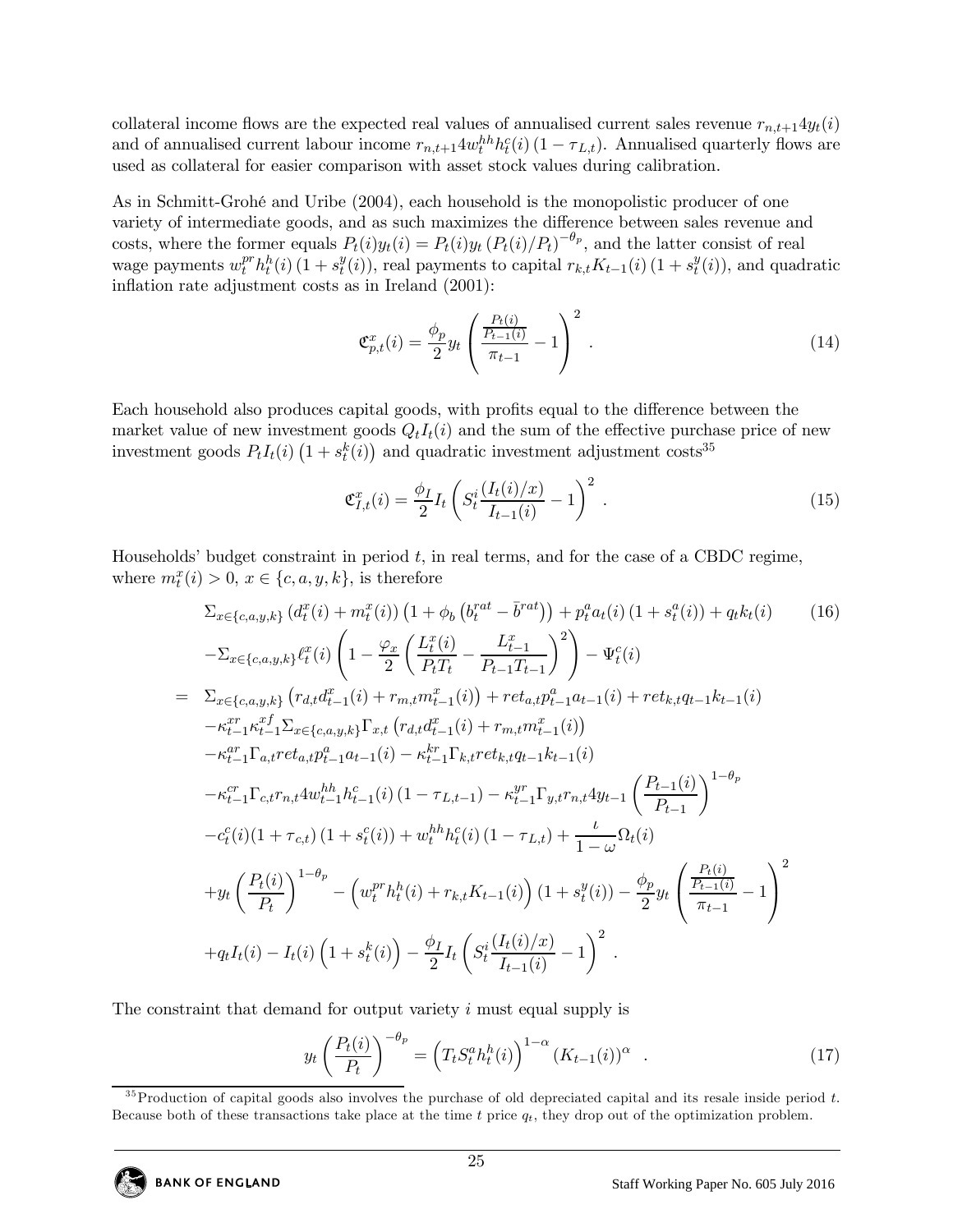Finally, capital accumulation is

$$
k_t(i) = (1 - \Delta)k_{t-1}(i) + I_t(i) \tag{18}
$$

The representative household maximizes (7) subject to (8), (16), (17), (18), and banks' zero profit conditions for the four different loan types. The latter will be derived in the next subsection, along with the optimality conditions for all assets and income flows that serve as loan collateral. The optimality condition for individual goods varieties is given by

$$
c_t^c(j) = c_t^c \left(\frac{P_t(j)}{P_t}\right)^{-\theta_p} . \tag{19}
$$

The optimality conditions for aggregate consumption and investment, after normalizing by trend growth and exploiting symmetry across households, are given by

$$
\frac{S_t^c(1-\frac{v}{x})}{\tilde{c}_t^c - \frac{v}{x}\tilde{c}_{t-1}^c} = \tilde{\lambda}_t^c(1+\tau_{c,t})\left(1 + s_t^c + s_t^{c'}v_t^c\right) ,\qquad (20)
$$

$$
q_t = \left(1 + s_t^k + s_t^{k'} v_t^k\right) + \phi_I S_t^i \left(\frac{\check{I}_t}{\check{I}_{t-1}}\right) \left(S_t^i \frac{\check{I}_t}{\check{I}_{t-1}} - 1\right) - \beta_c E_t \left\{\frac{\check{\lambda}_{t+1}^c}{\check{\lambda}_t^c} \phi_I S_{t+1}^i \left(\frac{\check{I}_{t+1}}{\check{I}_t}\right)^2 \left(S_{t+1}^i \frac{\check{I}_{t+1}}{\check{I}_t} - 1\right)\right\} \tag{21}
$$

The normalized optimality conditions for labour and capital input choices are

$$
\tilde{w}_t^{pr} \left( 1 + s_t^y + s_t^{y'} v_t^y \right) = \tilde{m} c_t \frac{\left( 1 - \alpha \right) \tilde{y}_t}{h_t^h} \,, \tag{22}
$$

$$
r_t^k \left( 1 + s_t^y + s_t^{y'} v_t^y \right) = \check{m}c_t \frac{\alpha \check{y}_t}{\check{K}_{t-1}/x} , \qquad (23)
$$

where marginal cost is

$$
\tilde{m}c_t = A \left(\frac{\tilde{w}_t^{pr}}{S_t^a}\right)^{1-\alpha} \left(r_t^k\right)^{\alpha} \left(1 + s_t^y + s_t^{y'} v_t^y\right) \,. \tag{24}
$$

#### 2. Lending Technologies

Households at time t choose an optimal combination of real bank loans  $\ell_t^x(i)$  in order to obtain an optimal combination of real bank deposits  $d_t^x(i)$ , where in both cases  $x \in \{c, a, y, k\}$ . The time t pledged<sup>36</sup> collateral  $\mathfrak{c}_t^x(i)$  that is used to secure these loans consists, in each case, of a combination of pledged real collateral  $\kappa_t^{xr}\mathfrak{c}_t^{xr}(i)$  and pledged financial collateral  $\kappa_t^{xr}\kappa_t^{xf}$  $_{t}^{xf}$ c $_{t}^{xf}$  $_{t}^{x_{J}}(i):$ 

$$
\begin{array}{rcl}\n\mathbf{c}_{t}^{c}(i) & = & \kappa_{t}^{cr}r_{n,t+1}4w_{t}^{hh}h_{t}^{c}(i)\left(1-\tau_{L,t}\right) + \kappa_{t}^{cr}\kappa_{t}^{cf}\left(r_{d,t+1}d_{t}^{c}(i) + r_{m,t+1}m_{t}^{c}(i)\right) \text{ ,}\n\text{(collaterals)} \\
\mathbf{c}_{t}^{a}(i) & = & \kappa_{t}^{ar}rct_{a,t+1}p_{t}^{a}a_{t}(i) + \kappa_{t}^{ar}\kappa_{t}^{af}\left(r_{d,t+1}d_{t}^{a}(i) + r_{m,t+1}m_{t}^{a}(i)\right) \text{ ,} \\
\mathbf{c}_{t}^{y}(i) & = & \kappa_{t}^{yr}r_{n,t+1}4y_{t}\left(P_{t}(i)/P_{t}\right)^{1-\theta_{p}} + \kappa_{t}^{yr}\kappa_{t}^{gf}\left(r_{d,t+1}d_{t}^{y}(i) + r_{m,t+1}m_{t}^{y}(i)\right) \text{ ,} \\
\mathbf{c}_{t}^{k}(i) & = & \kappa_{t}^{kr}rct_{k,t+1}q_{t}k_{t}(i) + \kappa_{t}^{kr}\kappa_{t}^{kf}\left(r_{d,t+1}d_{t}^{k}(i) + r_{m,t+1}m_{t}^{k}(i)\right) \text{ .}\n\end{array}
$$

 $36$ The term pledged is used here because collateral in general is not simply equal to the total value of the underlying collateral asset or income flow, but instead to the portion of collateral value that is pledged to the bank in support of the loan. This equals the total value of the respective sector-specific collateral multiplied by the corresponding willingness-to-lend coefficient.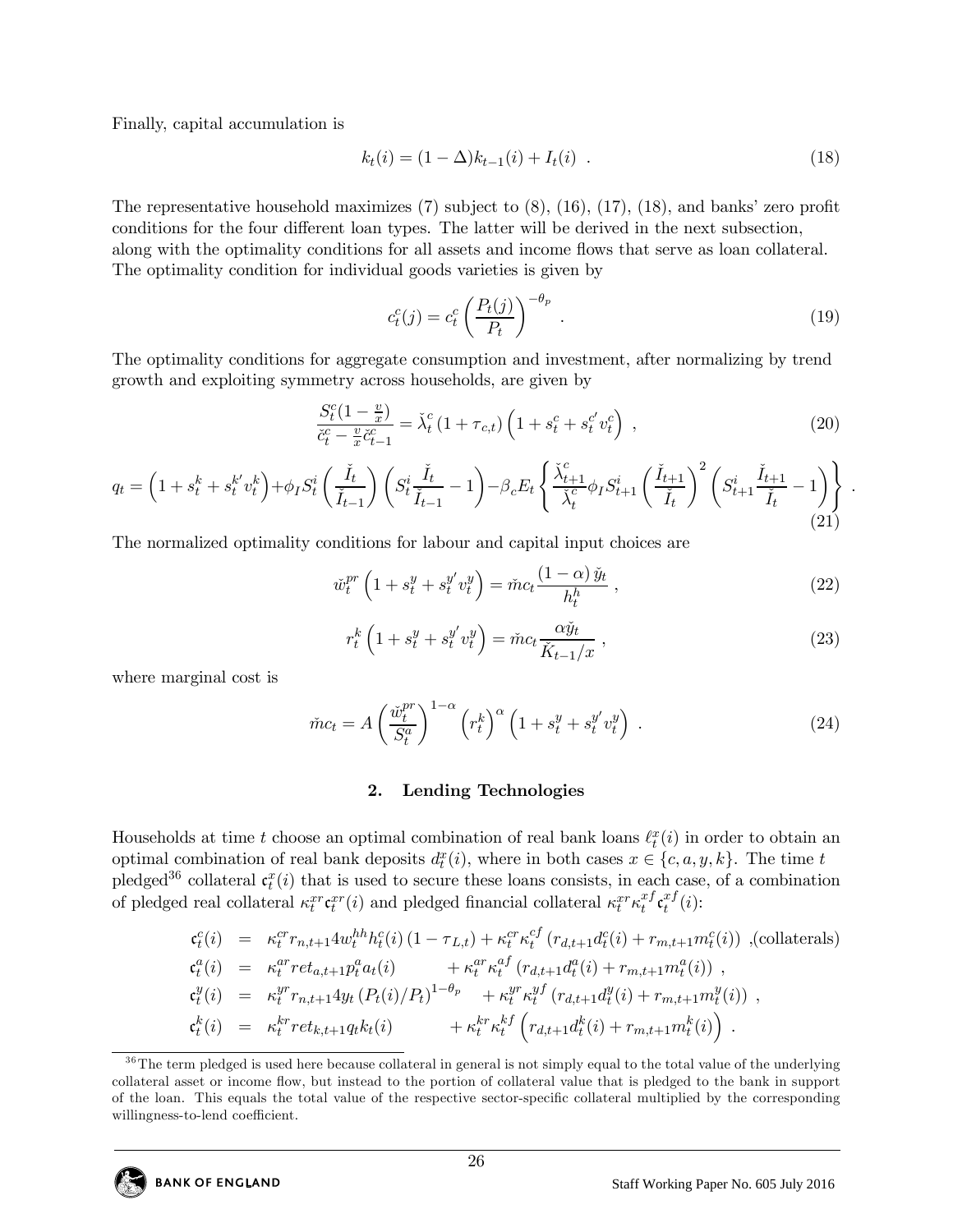At the beginning of period  $t + 1$ , each borrower i draws an idiosyncratic shock which changes  $\mathfrak{c}_t^x(i)$ to  $\omega_{t+1}^x \mathfrak{c}_t^x(i)$ , where  $\omega_{t+1}^x$  is a unit mean lognormal random variable distributed independently over time and across borrowers. The standard deviation of  $\ln(\omega_{t+1}^x)$ ,  $S_{t+1}^z \sigma^x$  is the risk shock of Christiano et al. (2014), a stochastic process that will play a key role in our analysis. It has an aggregate component  $S_{t+1}^z$  that is common across all loan categories, and a type-specific and (for the simulations in this paper) constant component  $\sigma^x$ ,  $x \in \{c, a, y, k\}$ . The density function and cumulative density function of  $\omega_{t+1}^x$  are given by  $f_{t+1}^x = f_t^x(\bar{\omega}_{t+1}^x)$  and  $\mathfrak{F}_{t+1}^x = \mathfrak{F}_t^x(\bar{\omega}_{t+1}^x)$ .

We assume that each borrower receives a standard debt contract from the bank. This specifies a nominal loan amount  $L_t^x(i)$ , the percentages of collateral value against which the bank is willing to lend  $\kappa_t^{xr}$  and  $\kappa_t^{xr}\kappa_t^{xf}$  $x_t^{tf}$ , and a gross nominal retail rate of interest  $i_{r,t}^x$  to be paid if  $\omega_{t+1}^x$  is sufficiently high to avoid default. We will refer to the differences between the retail and wholesale lending rates  $i_{r,t}^x - i_{\ell,t}^x$  as risk spreads, to be distinguished from the regulatory spreads  $i_{\ell,t}^x - i_{d,t}$ . There are three important differences between our model and those of Bernanke et al. (1999) and Christiano et al. (2014). First, bank deposits themselves (and also CBDC) can serve as financial collateral,  $\kappa_t^{xf} > 0$ . This is not only realistic, it also multiplies the ability of banks to create deposits. Second, the collateral coefficients on real collateral in general differ from one,  $\kappa_t^{xr} \neq 1$ . Third, the interest rate  $i_{r,t}^x$  is assumed to be pre-committed in period t, rather than being determined in period  $t + 1$  after the realization of time  $t + 1$  aggregate shocks.<sup>37</sup> The latter, conventional assumption ensures zero ex-post profits for banks at all times, while under our debt contract banks make zero expected profits, but realized ex-post profits generally differ from zero. It is this ability of banks to make losses that justifies the presence of MCAR in the model (and in the real world), as a way to protect depositors from losses, thereby ensuring trust in the economy's primary medium of exchange.

Borrowers who draw  $\omega_{t+1}^x$  below a cutoff level  $\bar{\omega}_{t+1}^x$  cannot pay the contractual interest rate  $i_{r,t}^x$ and enter bankruptcy. They must hand over all of their assets (or income flows) to the bank, but the bank can only recover a fraction  $(1 - \xi^x)$  of the collateral value of such borrowers. The remaining fraction represents monitoring costs. The latter are assumed to partially (fraction  $1 - \mathfrak{r}$ ) represent lump-sum income paid out to households, with the remaining portion (fraction  $\mathfrak{r}$ ) representing real resource costs. Banks' ex-ante zero profit condition for borrower group  $x$ , in real terms, and using generic expressions for collateral, is given by

$$
E_t\left\{ \left[ \left(1 - \mathfrak{F}_t(\bar{\omega}_{t+1}^x) \right) r_{r,t+1}^x \ell_t^x(i) + (1 - \xi^x) \int_0^{\bar{\omega}_{t+1}^x} \mathfrak{c}_t^x(i) \omega^x f_t^x(\omega^x) d\omega^x \right] - r_{\ell,t+1} \ell_t^x(i) \right\} = 0 \ . \tag{25}
$$

This states that the expected payoff to lending must equal expected wholesale interest charges  $r_{\ell,t+1}\ell_t^x(i)$ . The first term in square brackets is the gross real interest income on loans to borrowers whose idiosyncratic shock exceeds the cutoff level,  $\omega_{t+1}^x \geq \bar{\omega}_{t+1}^x$ , and who can therefore pay the contractual nominal interest rate  $i_{r,t}^x$ . The second term is the amount collected by the bank in case of the borrower's bankruptcy, where  $\omega_{t+1}^x < \bar{\omega}_{t+1}^x$ . This cash flow is based on the idiosyncratic (given the presence of  $\omega$ ) value of collateral, but multiplied by the factor  $(1 - \xi^x)$  to reflect a proportional bankruptcy cost  $\xi^x$ .

The ex-post cutoff productivity level is determined by equating, at  $\omega_t^x = \bar{\omega}_t^x$ , the gross interest charges due in the event of continuing operations  $r_{r,t}^x \ell_{t-1}^x(i)$  to the gross return on the part of the

<sup>&</sup>lt;sup>37</sup>See Bernanke et al. (1999): "... conditional on the ex-post realization of  $R_{t+1}^k$ , the borrower offers a (*state*contingent) non-default payment that guarantees the lender a return equal in expected value to the riskless rate."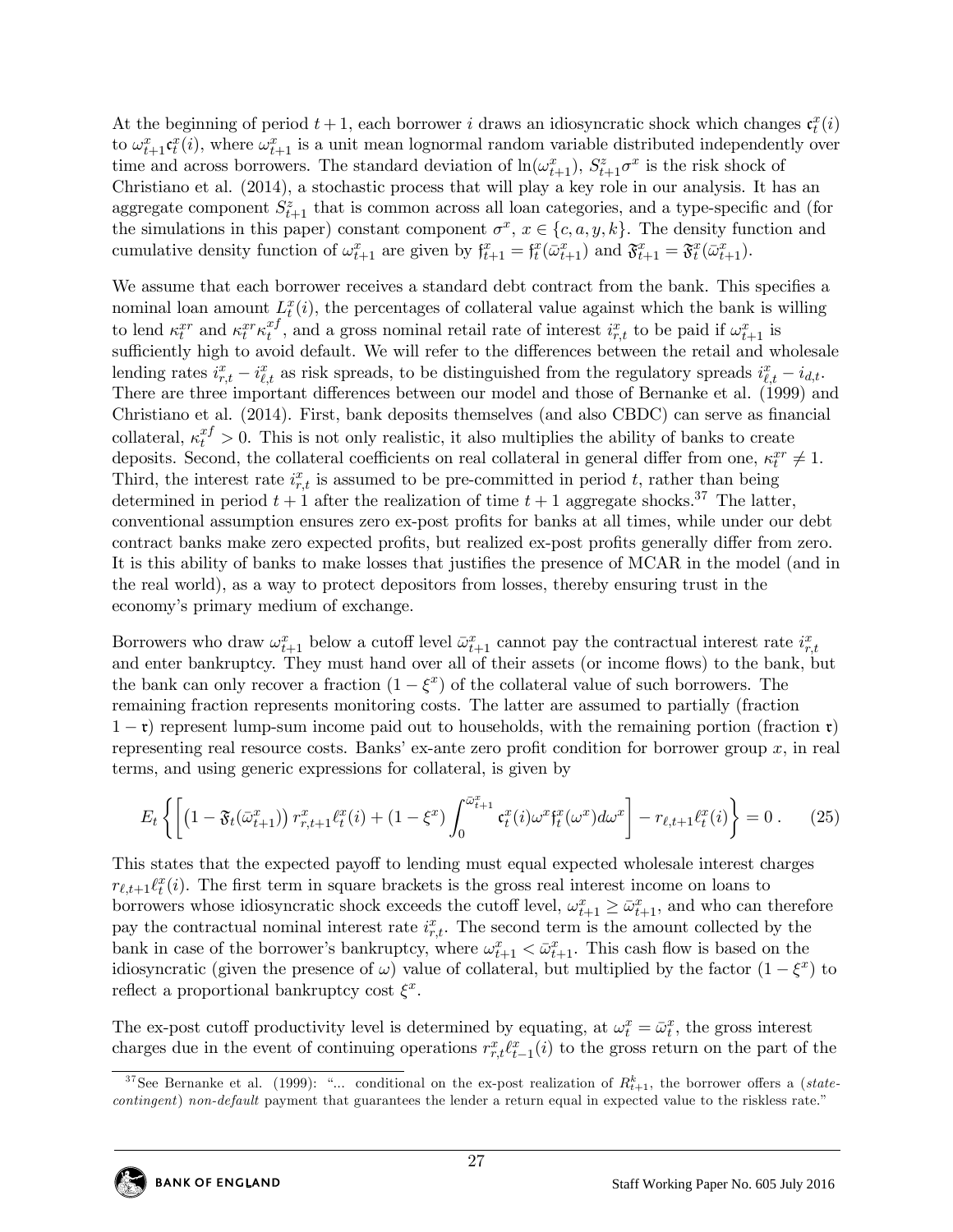borrower's assets that is pledged as collateral,  $\mathfrak{c}_{t-1}^x(i)\bar{\omega}_t^x$ . This yields the condition

$$
\bar{\omega}_t^x = \frac{r_{r,t}^x \ell_{t-1}^x(i)}{\mathfrak{c}_{t-1}^x(i)} \,. \tag{26}
$$

Using this equation, we can replace (25) by

$$
E_t \left\{ \mathfrak{c}_t^x(i) \left( \Gamma_{x,t+1} - \xi^x G_{x,t+1} \right) - r_{\ell,t+1} \ell_t^x(i) \right\} = 0 \quad , \tag{27}
$$

where  $\Gamma_{x,t+1}$  is the bank's gross share in the value of collateral,

$$
\Gamma_{x,t+1} = \Gamma_t^x(\bar{\omega}_{t+1}^x) \equiv \int_0^{\bar{\omega}_{t+1}^x} \omega_{t+1}^x f_t^x(\omega_{t+1}^x) d\omega_{t+1}^x + \bar{\omega}_{t+1}^x \int_{\bar{\omega}_{t+1}^x}^{\infty} f_t^x(\omega_{t+1}^x) d\omega_{t+1}^x,
$$

and  $\xi^x G_{x,t+1}$  is the proportion of collateral value that the lender has to spend on monitoring costs,

$$
\xi^x G_{x,t+1} = \xi^x G_t^x (\bar{\omega}_{t+1}^x) = \xi^x \int_0^{\bar{\omega}_{t+1}^x} \omega_{t+1}^x f_t^x (\omega_{t+1}^x) d\omega_{t+1}^x.
$$

In other words, the bank will set the unconditional nominal lending rate  $i_{r,t}^x$  such that its expected gross share in collateral values (gross earnings of collateral assets plus real collateral income flows) is equal to the expected sum of monitoring costs and the opportunity cost of the loan.

The borrower selects optimal loan and collateral levels by solving the optimization problem described in the previous subsection, that is the borrower maximizes  $(7)$  subject to  $(8)$ ,  $(16)$ ,  $(17)$ ,  $(18)$  and  $(27)$ . We observe that each borrower in sector x faces the same expectations of future returns, and the same risk environment represented by the functions  $\Gamma_{x,t+1}$  and  $G_{x,t+1}$ . Aggregation of the model over borrowers is therefore trivial because both borrowing and collateral levels are proportional to borrower net worth. Borrower-specific indices  $i$  can therefore henceforth be dropped.

The optimality condition for loans, in real normalized form and exploiting symmetry across borrowers, is identical for all four loan categories, and given by

$$
\check{\lambda}_t^c \left(1 - \frac{\varphi_x}{2} \left(\check{\ell}_t^x - \check{\ell}_{t-1}^x\right)^2 - \varphi_x \check{\ell}_t^x \left(\check{\ell}_t^x - \check{\ell}_{t-1}^x\right)\right) = \frac{\beta_c}{x} E_t \left\{\check{\lambda}_{t+1}^c r_{\ell,t+1}^x \tilde{\lambda}_{t+1}^x\right\} ,\qquad (28)
$$

where  $x \in \{c, a, y, k\}$ ,  $\tilde{\lambda}_{t+1}^x = \Gamma_{x,t+1}^{\omega}/(\Gamma_{x,t+1}^{\omega} - \xi^x G_{x,t+1}^{\omega})$ , and  $\Gamma_{x,t+1}^{\omega}$  and  $G_{x,t+1}^{\omega}$  are the derivatives of  $\Gamma_{x,t+1}$  and  $G_{x,t+1}$  with respect to  $\bar{\omega}_{t+1}^x$ .

The optimality condition for capital is

$$
\tilde{\lambda}_t^c = \frac{\beta_c}{x} E_t \left\{ \tilde{\lambda}_{t+1}^c r e t_{k,t+1} \left[ \left( 1 - \kappa_t^{kr} \Gamma_{k,t+1} \right) + \tilde{\lambda}_{t+1}^k \kappa_t^{kr} \left( \Gamma_{k,t+1} - \xi^k G_{k,t+1} \right) \right] \right\} ,
$$
 (29)

which can be combined with  $(28)$  to yield a condition for the optimal loan contract that, for  $\kappa_t^{kr} = 1$  and  $\varphi_x = 0$ , is identical to Bernanke et al. (1999). For the remaining types of loan collateral there are differences to the basic form of (29) that will be explained below.

For land there are two differences. First, land enters the utility function of households, so that the optimality condition contains an additional utility-related term. Second, land enters one of the four transaction cost technologies whereby a higher value of land requires higher monetary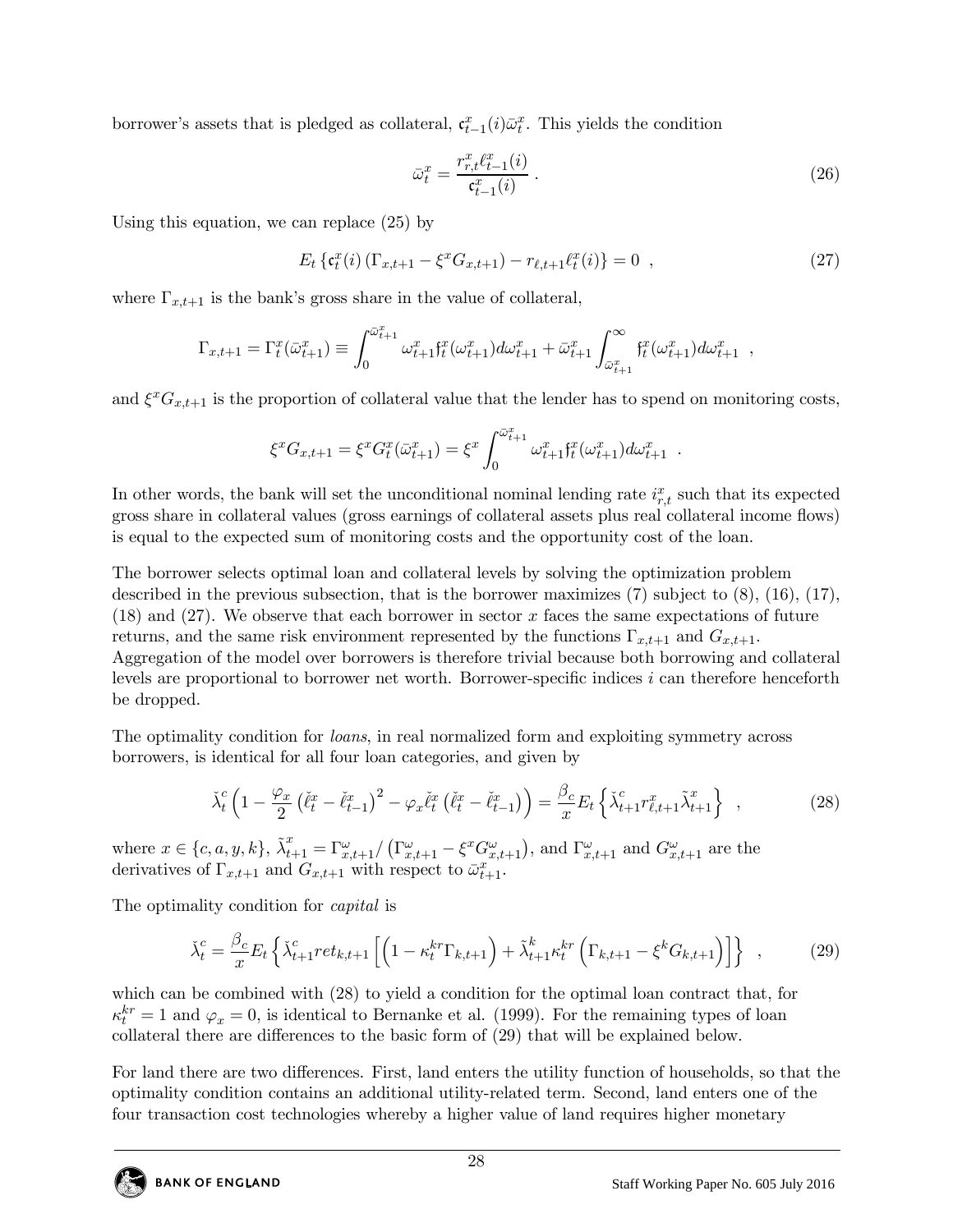transactions balances, so that there are additional terms related to the derivatives of that technology.

The optimality condition for *land* is therefore

$$
\tilde{\lambda}_{t}^{c} \left( 1 + s_{t}^{a} + s_{t}^{a'} v_{t}^{a} \right) - \frac{\psi_{a}}{\check{p}_{t}^{a} a_{t}} = \frac{\beta_{c}}{x} E_{t} \left\{ \check{\lambda}_{t+1}^{c} ret_{a,t+1} \left[ (1 - \kappa_{t}^{a} \Gamma_{a,t+1}) + \tilde{\lambda}_{t+1}^{a} \kappa_{t}^{a} \left( \Gamma_{a,t+1} - \xi^{a} G_{a,t+1} \right) \right] \right\} \tag{30}
$$

The optimality condition for *goods prices* is modified by a term that relates to the use of sales revenue as flow collateral for working capital loans:

$$
\mu_p mc_t - 1 = \phi_p \left( \mu_p - 1 \right) \left( \frac{\pi_t^p}{\pi_{t-1}^p} - 1 \right) \frac{\pi_t^p}{\pi_{t-1}^p} - \beta_c E_t \left\{ \frac{\tilde{\lambda}_{t+1}^c}{\tilde{\lambda}_t^c} \frac{\tilde{y}_{t+1}}{\tilde{y}_t} \phi_p \left( \mu_p - 1 \right) \left( \frac{\pi_{t+1}^p}{\pi_t^p} - 1 \right) \frac{\pi_{t+1}^p}{\pi_t^p} \right\} + \frac{\beta_c}{x} E_t \left\{ \frac{\tilde{\lambda}_{t+1}^c}{\tilde{\lambda}_t^c} r_{n,t+1} 4 \left( -\kappa_t^{yr} \Gamma_{y,t+1} + \tilde{\lambda}_{t+1}^y \kappa_t^{yr} \left( \Gamma_{y,t+1} - \xi^y G_{y,t+1} \right) \right) \right\}.
$$
 (31)

The optimality condition for *hours worked* is modified by a term that relates to the use of after-tax labour income as flow collateral for consumer loans:

$$
\psi_h (h_t^c)^{\frac{1}{\eta}} = \tilde{\lambda}_t^c \tilde{w}_t^{hh} (1 - \tau_{L,t}) \qquad (32)
$$
\n
$$
+ \frac{\beta_c}{x} E_t \left\{ \tilde{\lambda}_{t+1}^c r_{n,t+1} 4 \tilde{w}_t^{hh} (1 - \tau_{L,t}) \left( -\kappa_t^{cr} \Gamma_{c,t+1} + \tilde{\lambda}_{t+1}^c \kappa_t^{cr} (\Gamma_{c,t+1} - \xi^c G_{c,t+1}) \right) \right\}
$$

The optimality conditions for *deposits* and, if applicable, *CBDC*, are modified by terms that relate to the financial assets transaction cost technologies  $\mathfrak{C}_{f,t}^x(i)$ ,  $x \in \{c, a, y, k\}$  and the monetary transaction cost technologies  $s_t^x(i)$ ,  $x \in \{c, a, y, k\}$ :

$$
\tilde{\lambda}_{t}^{c} \left( 1 + \phi_{b} \left( b_{t}^{rat} - \bar{b}_{ss}^{rat} \right) - s_{t}^{x'} \left( v_{t}^{x} \right)^{2} f_{t}^{x'dep} \right)
$$
\n
$$
= \frac{\beta_{c}}{x} E_{t} \left\{ \tilde{\lambda}_{t+1}^{c} r_{d,t+1} \left[ \left( 1 - \kappa_{t}^{xr} \kappa_{t}^{xf} \Gamma_{x,t+1} \right) + \tilde{\lambda}_{t+1}^{x} \kappa_{t}^{xr} \kappa_{t}^{xf} \left( \Gamma_{x,t+1} - \xi^{x} G_{x,t+1} \right) \right] \right\} ,
$$
\n
$$
\tilde{\lambda}_{t}^{c} \left( 1 + \phi_{b} \left( b_{t}^{rat} - \bar{b}_{ss}^{rat} \right) - s_{t}^{x'} \left( v_{t}^{x} \right)^{2} f_{t}^{x'mon} \right)
$$
\n
$$
= \frac{\beta_{c}}{x} E_{t} \left\{ \tilde{\lambda}_{t+1}^{c} r_{m,t+1} \left[ \left( 1 - \kappa_{t}^{xr} \kappa_{t}^{xf} \Gamma_{x,t+1} \right) + \tilde{\lambda}_{t+1}^{x} \kappa_{t}^{xr} \kappa_{t}^{xf} \left( \Gamma_{x,t+1} - \xi^{x} G_{x,t+1} \right) \right] \right\} .
$$
\n(34)

The terms  $s_t^{x'}$  $x'(v_t^x)^2$  are the derivatives of monetary transaction costs with respect to total liquidity  $f_t^x$ , while  $f_t^{x'dep}$  $x'$ <sup>dep</sup> and  $f_t^{x'mon}$  are the derivatives of  $f_t^x$  with respect to bank deposits and CBDC. In the pre-CBDC economy, (34) is absent.

Banks' real aggregate ex-post loan losses in sector x, which correspond to gains for their borrowers, are given by

$$
\mathfrak{L}_t^x = r_{\ell,t}^x \ell_{t-1}^x - (\Gamma_{x,t} - \xi^x G_{x,t}) \mathfrak{c}_{t-1}^x . \tag{35}
$$

These are positive if wholesale interest expenses, which are the opportunity cost of banks' retail lending, exceed banks' net (of monitoring costs) share in borrowers' collateral value. This will be the case if a larger than anticipated number of borrowers defaults, so that, ex-post, banks find that they have set their pre-committed retail lending rate at an insufficient level to compensate for lending losses.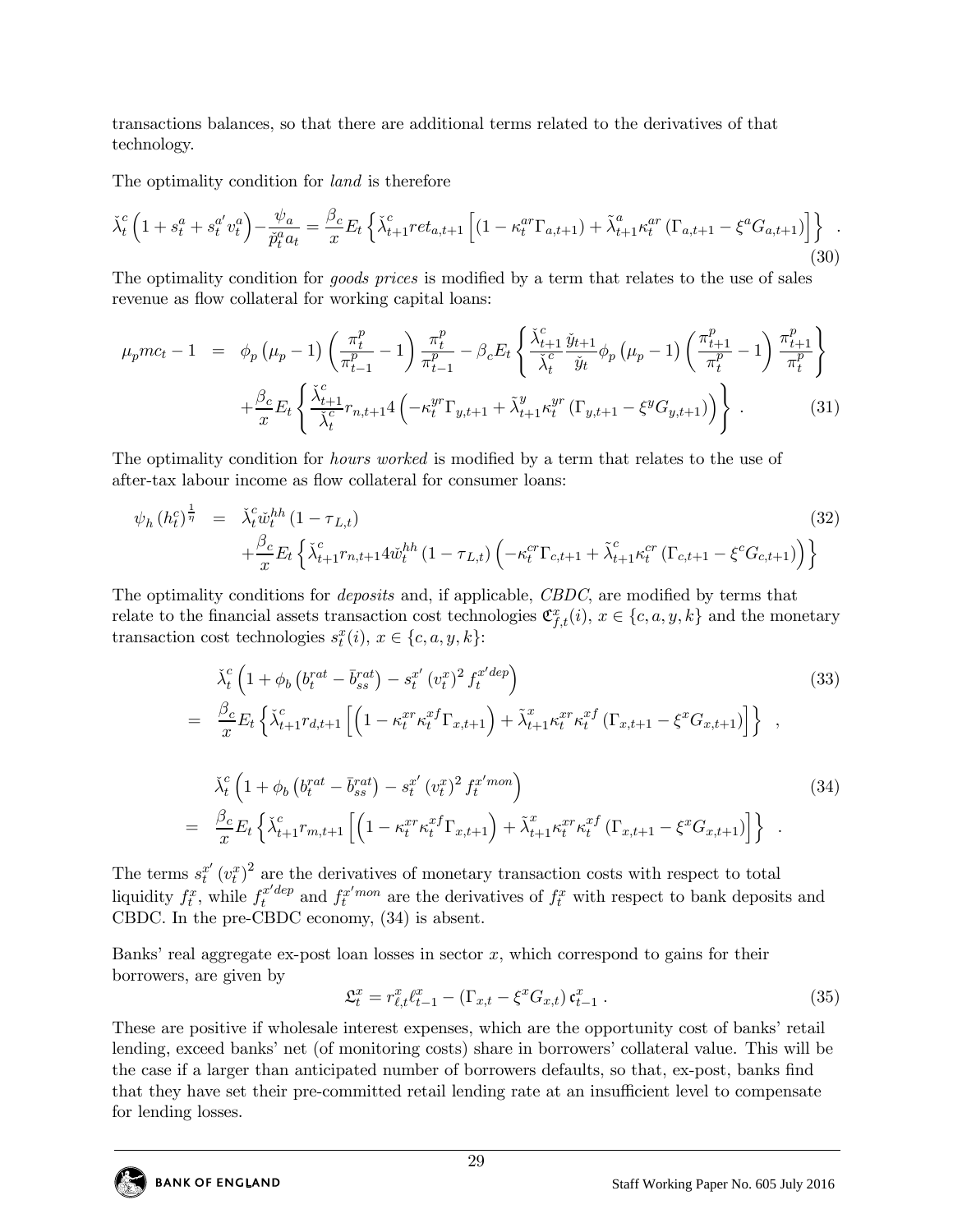Banks' real aggregate ex-post monitoring costs in sector  $x$  are given by

$$
\mathcal{M}_t^x = \xi^x G_{x,t} \mathfrak{c}_{t-1}^x \ . \tag{36}
$$

Total ex-post monitoring costs  $\mathcal{M}_t$ , which also include default penalties on banks  $\mathcal{M}_t^b$ , therefore equal

$$
\mathcal{M}_t = (1 - \omega) \sum_{x \in \{c, a, y, k\}} \mathcal{M}_t^x + \mathcal{M}_t^b.
$$
 (moco\_total)

#### 3. Transaction Cost Technologies

**The Transaction Cost Function and Velocity** The specification of households' monetary transaction costs,  $s_t^x(i) = s_t^x(v_t^x(i))$ ,  $x \in \{c, a, y, k\}$ , follows Schmitt-Grohé and Uribe (2004). Here  $v_t^x(i) = e_t^x(i) / f_t^x(i)$  is velocity,  $e_t^x(i)$  is a generic expression for different types of spending (or asset holding),  $f_t^x(i)$  are the monetary transaction balances that are used to carry out that type of spending, and  $s_t^{x'} > 0$ . The general expression for transaction costs is

$$
s_t^x(i) = s_t^x(v_t^x(i)) = S_t^{md} A_x v_t^x(i) + \frac{B_x}{v_t^x(i)} - 2\sqrt{A_x B_x} \tag{37}
$$

The shock  $S_t^{md}$  changes the demand for total liquidity. An increase in  $S_t^{md}$ , one of the key shocks in our business cycle analysis, can be thought of as a flight to safety, meaning a higher demand for liquid assets for a given volume of real economic transactions. In equilibrium a higher  $S_t^{md}$  leads to a combination of a lower velocity of circulation and a lower level of transactions.

There are four different expressions  $e_t^x$  for the numerators of the velocity expressions. They relate to consumption, investment, input purchases by producers, and real estate transactions:

$$
e_t^c(i) = c_t^c(i) \left(1 + \tau_{c,t}\right) \,,\tag{38}
$$

$$
e_t^k(i) = I_t(i) \t\t(39)
$$

$$
e_t^y(i) = w_t^{pr} h_t^h(i) + r_{k,t} K_{t-1}(i) , \qquad (40)
$$

$$
e_t^a(i) = p_t^a a_t(i) \tag{41}
$$

An important implication of this specification is that the effective purchase prices of consumption goods, investment goods, inputs into production and real estate, which can be found in optimality conditions (20), (21), (22), (23) and (30), are higher than their market prices by mark-ups that are due to monetary frictions. Furthermore, there is an equivalence between these mark-ups and changes in distortionary tax rates. We will therefore refer to these mark-ups as liquidity taxes, and we will use a notation that emphasizes the similarity of their economic effects to those of distortionary tax rates:

$$
\tau_{x,t}^{liq} = 1 + s_t^x + s_t^{x'} v_t^x \ . \tag{42}
$$

The equivalence can be seen clearly in the optimality conditions. In (20), the equivalence is between changes in  $\tau_{c,t}^{liq}$  and changes in the consumption tax rate  $\tau_{c,t}$  and, if (20) is combined with  $(32)$  to obtain an expression for the marginal rate of substitution between consumption and hours worked, between changes in  $\tau_{c,t}^{liq}$  and changes in the labour income tax rate  $\tau_{L,t}$ . The expression for the equilibrium rate of return to capital (11) combined with (21) shows the equivalence between changes in  $\tau_{k,t}^{\ell iq}$  and changes in the capital income tax rate  $\tau_{k,t}$ . For input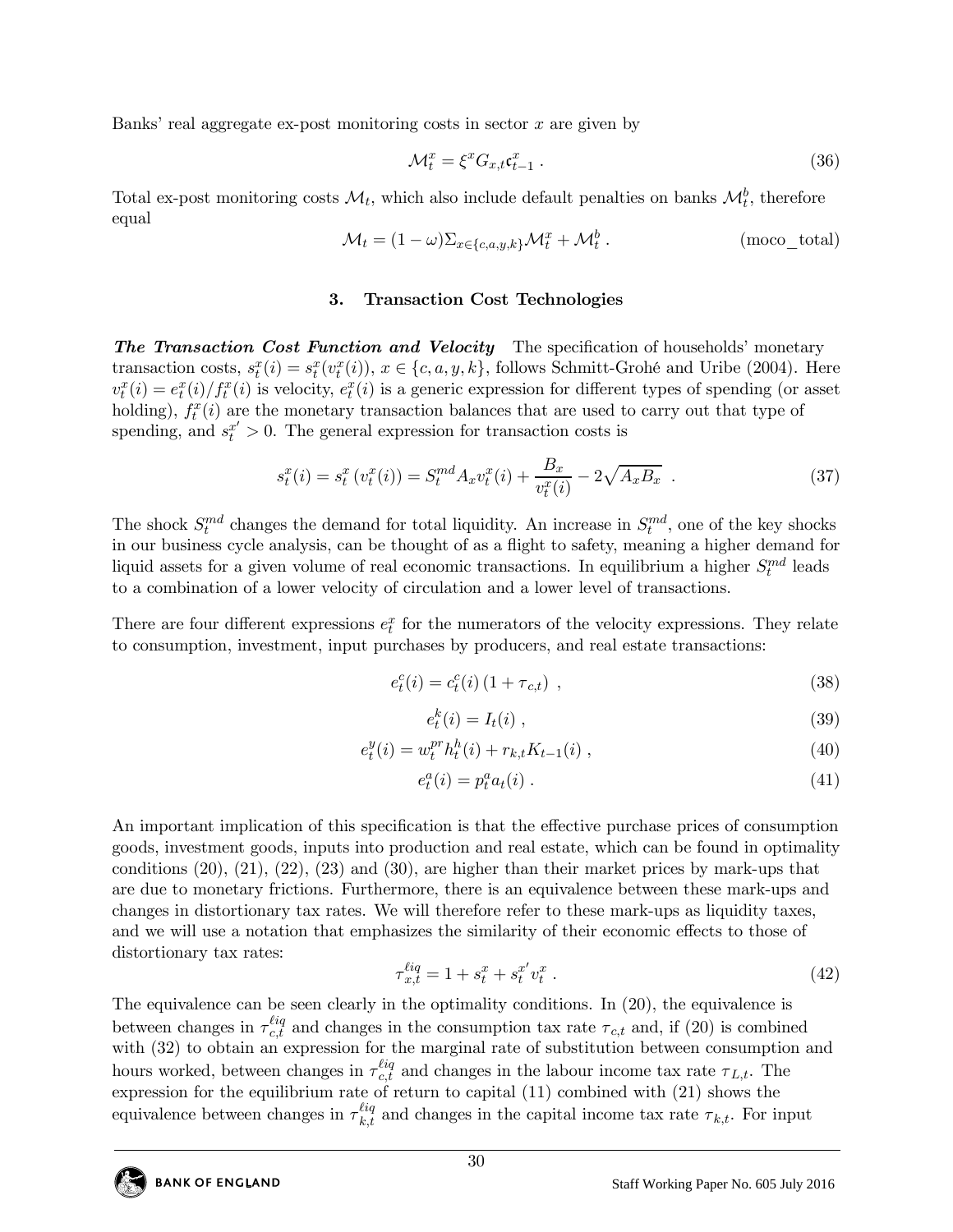purchases in optimality conditions (22) and (23),  $\tau_{y,t}^{liq}$  is equivalent to a tax on inputs into production, which is not a part of our formal model. And in (30),  $\tau_{a,t}^{liq}$  is equivalent to a tax on land, which is also not a part of our formal model. In our calibration,  $\tau_{c,t}^{liq}$  and  $\tau_{k,t}^{liq}$  will be quantitatively far more important than the other two liquidity taxes. The effects of changes in the size of bank balance sheets or in the quantity of CBDC, and therefore in the available quantity of monetary transaction balances, will therefore be transmitted to the real economy in a formally equivalent way to changes in labour income, capital income and consumption tax rates, all of which are distortionary. The distortion in the case of monetary transaction balances is a shortage, relative to the Friedman rule, of such balances, a shortage that can never be completely eliminated because the cost of the creation of bank deposits can never go to zero. Because monetary transaction balances play a critical role in the ability of businesses and households to engage in economic trades, we will also refer to this friction as the "cost of doing business".

Because  $\tau_{c,t}^{liq}$  and  $\tau_{k,t}^{liq}$  are by far the most important liquidity taxes in our model, our figures will report the following average as "Average Liquidity Tax":

$$
\tau_{avg,t}^{\ell iq} = 1 + \frac{c_t^c \left(\tau_{c,t}^{\ell iq} - 1\right) + I_t \left(\tau_{k,t}^{\ell iq} - 1\right)}{c_t^c + I_t} \,. \tag{43}
$$

Finally, aggregate monetary transaction costs are given by

$$
\mathcal{T}_t = (1 - \omega) \left( c_t^c \left( 1 + \tau_{c,t} \right) s_t^c + I_t s_t^k + p_t^a a_t s_t^a + w_t^{pr} h_t^h s_t^y + r_t^k K_{t-1} s_t^y \right) \,. \tag{44}
$$

The Liquidity Generating Function (LGF) Households require monetary transaction balances, or liquidity,  $f_t^x(i)$ ,  $x \in \{c, a, y, k\}$ , to lower their transaction costs.<sup>38</sup> The optimal choice of liquidity can be broken down into two key trade-offs, the first involving the costs and benefits of borrowing from banks to create bank deposits, and the second involving the costs and benefits of holding CBDC versus bank deposits.

When households borrow from banks in order to obtain deposits, they trade off the benefits, reduced transaction costs due to the additional deposits, against the cost, increased net interest expenses (spread between borrowing and deposit interest rates) due to the additional loans. Borrowing and deposit interest rates adjust to equate these costs and benefits. This trade-off is present in any "financing through money creation" model of banking, see Jakab and Kumhof (2015).

When households hold CBDC instead of bank deposits, they trade off the cost of holding CBDC, which equals the difference between the deposit interest rate and the (lower) interest rate on CBDC, against three benefits. First, the creation of CBDC does not require debt, so that households do not need to pay a spread between borrowing and deposit interest rates. Second, when the government supplies a strictly limited quantity of CBDC, and when CBDC and bank deposits are imperfect substitutes, the scarcity of CBDC gives it an additional non-pecuniary benefit. Third, CBDC may have technological advantages over bank deposits, whereby each unit of CBDC generates more liquidity services than a unit of bank deposits. The interest rate on CBDC (for CBDC quantity rules) or the quantity of CBDC (for CBDC price rules) adjusts to equate these costs and benefits.

 $38$ The liquidity demand of financial investors will be discussed in the next subsection.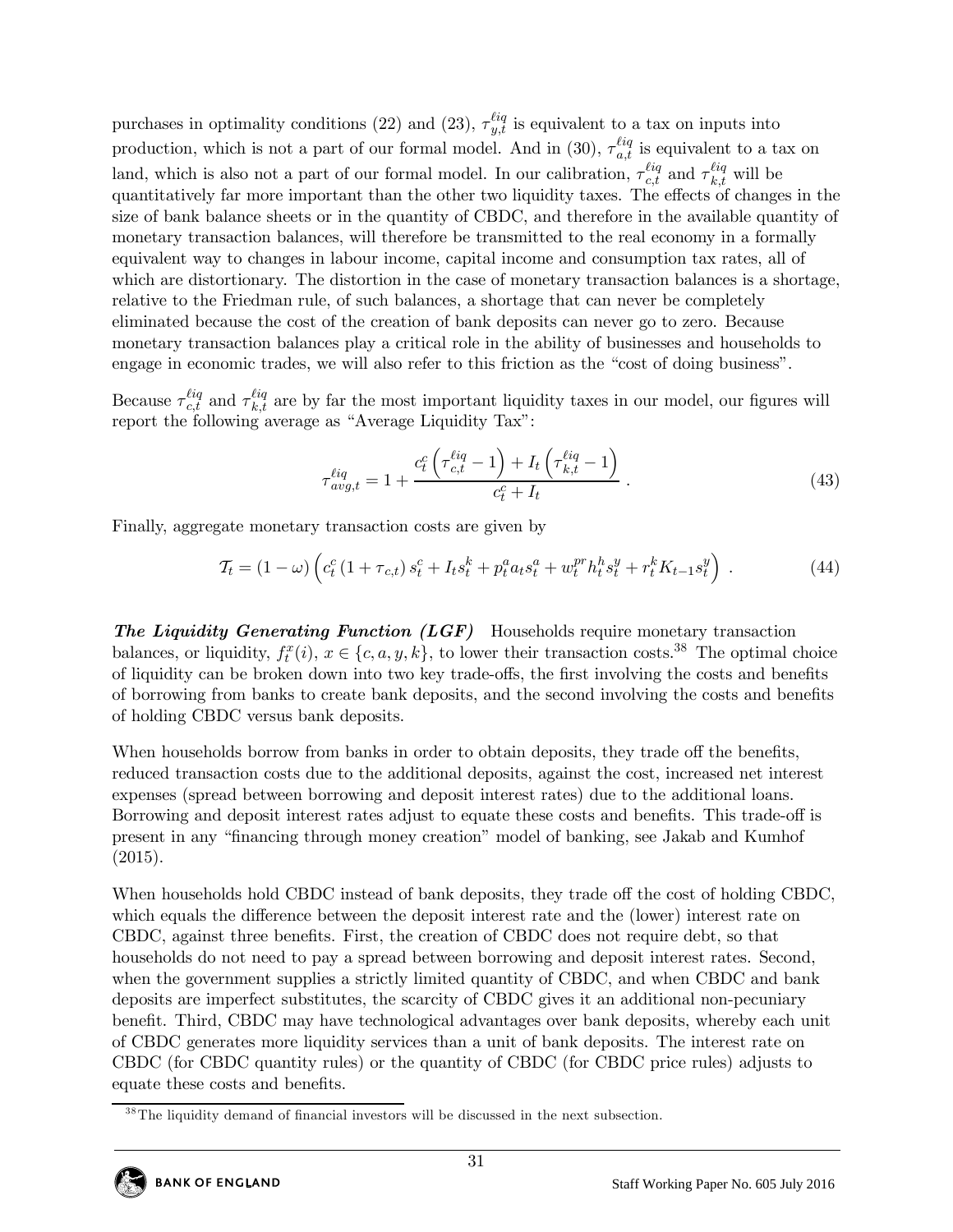In this paper, in order to study different aspects of the introduction of CBDC, we make use of three different model variants that differ in their specification of the LGF. The first and second model variants are needed to study the transition from the pre-CBDC economy to a CBDC regime, while the third variant studies the business cycle properties of an economy that has fully transitioned to a CBDC regime, and therefore uses CBDC as one of its two monetary transaction media.

In the first model variant only bank deposits enter the LGF. This model variant is used to determine the pre-CBDC steady state of the economy, which is required as the initial condition for a simulation of the transition to the CBDC regime.

In the second model variant bank deposits and CBDC jointly generate liquidity through an additively separable and non-linear (but close to linear) LGF. Some nonlinearity is required in order to numerically pin down the steady state portfolio shares of CBDC and bank deposits, but the functional form and calibration that we will assume nevertheless implies a very high elasticity of substitution between CBDC and bank deposits. Additive separability is critical for the simulations of the transition from the pre-CBDC economy to the CBDC regime, which needs to account for the fact that the transition starts at a zero stock of CBDC. Using a conventional non-separable LGF for such a simulation would imply that the initial liquidity aggregate, despite a large volume of bank deposits, would be equal to zero, which implies infinite velocity and therefore infinite monetary transaction costs. With an additively separable and near-linear LGF, CBDC simply adds to the preexisting stock of liquidity that is provided through bank deposits.

Clearly, additive separability is no longer critical once business cycle simulations are performed around the steady state of an economy that has fully transitioned to the partial use of CBDC as a monetary transaction medium. For these simulations we will therefore use a more flexible third model variant with a non-separable LGF, specifically with a CES LGF. This functional form allows us to explore the implications of different degrees of substitutability between bank deposits and CBDC, and thereby of different interest semi-elasticities of the demand for CBDC relative to bank deposits. Seen in this light, the second model variant can be seen as a version of the third model variant that features a very high (but not infinite) elasticity of substitution. The assumption of a high elasticity of substitution in the second model variant is a necessary compromise that allows us to perform a meaningful transition simulation that starts from zero CBDC balances.<sup>39</sup>

Liquidity generation in the first model variant, without CBDC, is given by

$$
f_t^x = (T_t)^{1-\theta} (d_t^x)^\theta \t\t(45)
$$

where the term  $(T_t)^{1-\theta}$  ensures consistency with balanced growth,  $\theta$  is equal across all four sectors, and  $\theta < 1$  but close to 1.

Liquidity generation in the second model variant, with CBDC and additive separability, is given by

$$
f_t^x = (T_t)^{1-\theta} \left( (d_t^x)^\theta + \left( T^{finter} m_t^x \right)^\theta \right) , \qquad (46)
$$

where  $\theta$  is equal to its value in the first model variant, and  $T^{finter} > 1$  is a relative productivity coefficient for CBDC. The size of  $T^{finite}$  quantifies the extent to which a unit of CBDC is more

 $39$ It can be shown that simulations of the second and third model variants are very similar once the elasticity of substitution of the third model variant is set equal to that of the second.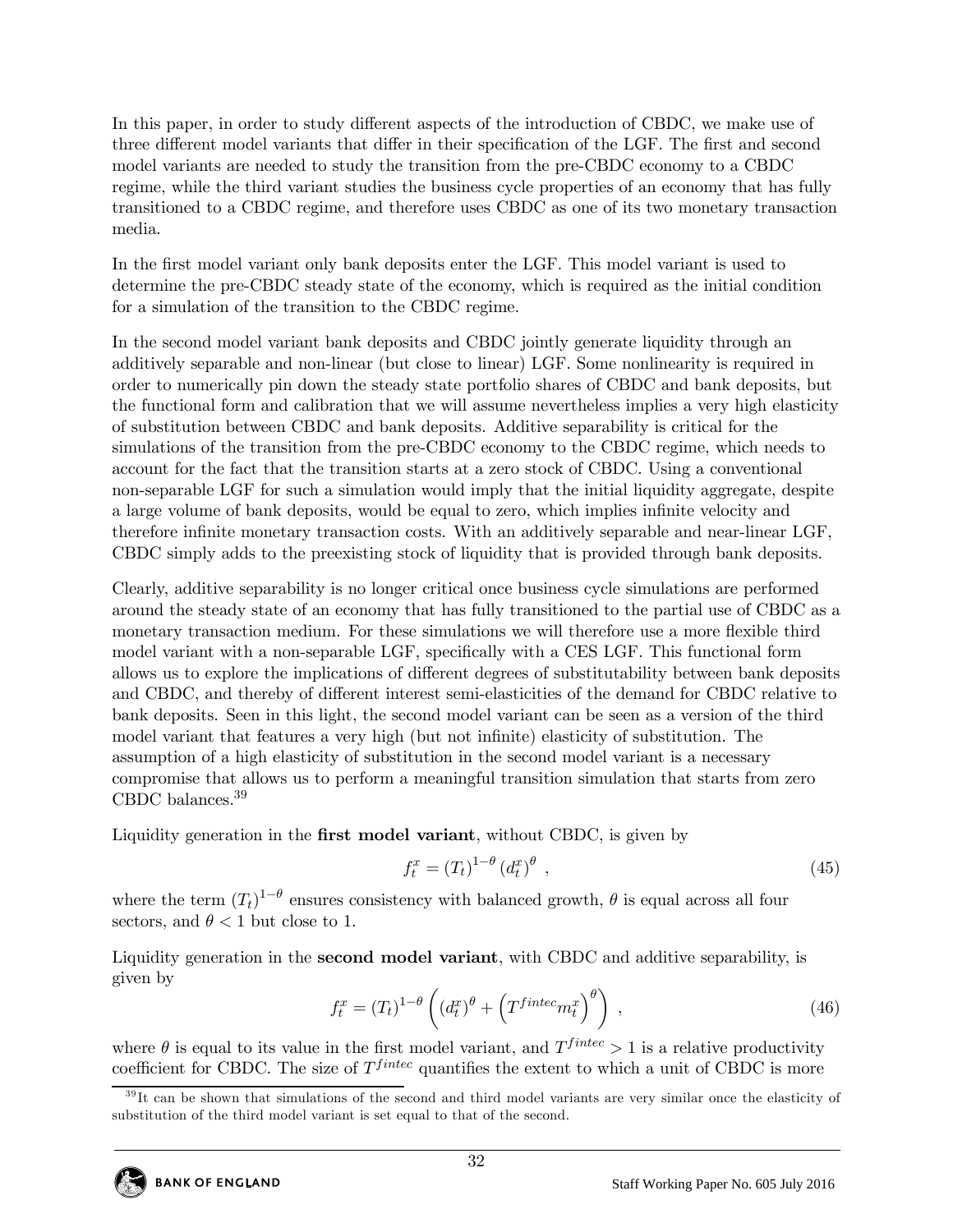productive at generating monetary transactions services than a unit of bank deposits. Ceteris paribus, for a higher  $T^{finitec}$  households are willing to hold CBDC at a lower interest rate relative to the interest rate on bank deposits. The elasticity of substitution between CBDC and bank deposits for this functional form of the LGF equals  $1/(1 - \theta)$ .

Liquidity generation in the third model variant, with CBDC and CES LGF, is given by

$$
f_t^x = \left( \left( 1 - S_t^{mm} \gamma_x \right)^{\frac{1}{\epsilon}} \left( d_t^x \right)^{\frac{\epsilon - 1}{\epsilon}} + \left( S_t^{mm} \gamma_x \right)^{\frac{1}{\epsilon}} \left( T^{finite} m_t^x \right)^{\frac{\epsilon - 1}{\epsilon}} \right)^{\frac{\epsilon}{\epsilon - 1}} . \tag{47}
$$

The role of the technology coefficient  $T^{finter}$  is the same as in (46). The elasticity of substitution between bank deposits and CBDC is in this case simply equal to  $\epsilon$ , which will be translated, in Section V, into a value for the interest semi-elasticity of the demand for CBDC relative to bank deposits.

The shock  $S_t^{mm}$  is to the demand for CBDC relative to bank deposits. An increase in  $S_t^{mm}$  can be thought of as a flight to the super-safety of CBDC at the expense of bank deposits. The equilibrium effects of a higher  $S_t^{mm}$  will depend on whether the monetary authority elastically satisfies the additional demand for CBDC.

### C. Financial Investors

The share of financial investors in the economy equals  $\omega$ . They have unit mass and are indexed by *i*. Their utility at time t depends on an external consumption habit  $c_t^u(i) - v c_{t-1}^u$  (where  $c_t^u(i)$  is the per capita consumption of financial investor i and  $c_{t-1}^u$  is lagged average per capita consumption), labour hours  $h_t^u(i)$  and liquidity  $f_t^u(i)$ . Their lifetime utility function is

$$
Max \t E_0 \sum_{t=0}^{\infty} \beta_u^t \left\{ S_t^c (1 - \frac{v}{x}) \log(c_t^u(i) - \nu c_{t-1}^u) - \psi_h \frac{h_t^u(i)^{1 + \frac{1}{\eta}}}{1 + \frac{1}{\eta}} + \psi_f \frac{\left(\frac{f_t^u(i)}{T_t}\right)^{1 - \frac{1}{\vartheta}}}{1 - \frac{1}{\vartheta}} \right\},
$$
(48)

where, apart from the discount factor  $\beta_u$ , all other common utility function parameters  $(v, \eta, \psi_h)$ are identical to those of households. All financial investors have identical initial endowments. The index *i* is therefore only required for the distinction between  $c_t^u(i)$  and  $c_{t-1}^u$ , and can henceforth be dropped.

This utility function exhibits two differences to those of households that require discussion. The first is the absence of land, and the second is the presence of monetary transactions balances in the utility function, rather than as an argument of a monetary transaction cost technology.

We begin our discussion with the absence of land from the utility function. We have simulated model variants where financial investors hold and value (financially unencumbered) land, and where they can trade this land with households in a frictionless market. This however gives rise to two problems. First, it has the strong counterfactual implication that variations in households' demand for land would be almost entirely reflected in portfolio shifts (trades of land against deposits) between financial investors and households, with minimal effects on the price of land. On the other hand, under the assumption that only households own and value land, variations in their demand for land would be entirely reflected in changes in the price of land rather than in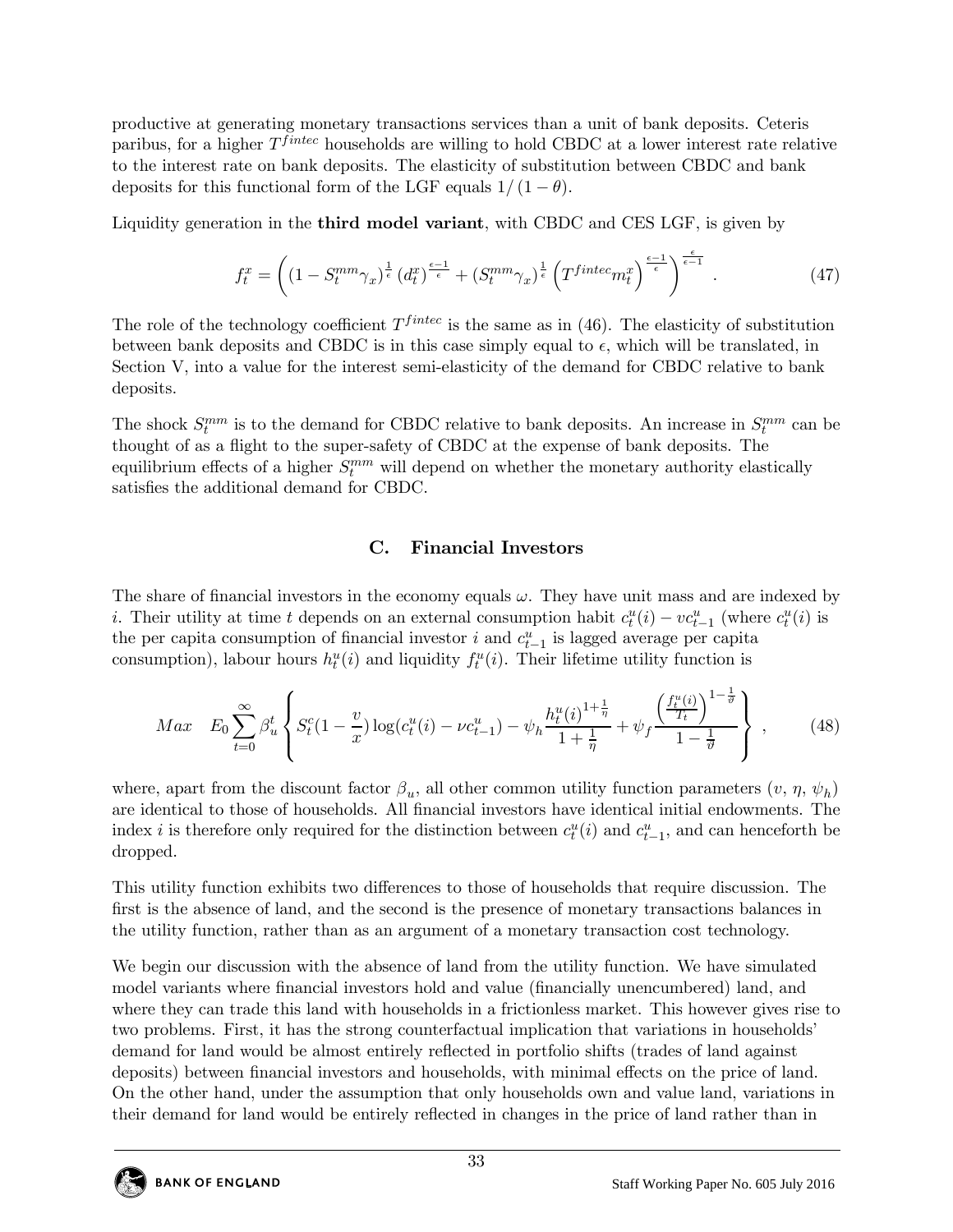reallocations of land across sectors. When forced to make a choice between these polar extremes, we found the second assumption to be more plausible.<sup>40</sup> Second, upon the initial injection of CBDC in exchange for government bonds in our baseline transition scenario, financial investors increase their holdings of deposits by roughly 50%. If financial investors also held and traded land, this would imply that households would want to purchase a very large additional quantity of land from them, due to CBDC relaxing their financial constraints. As a result, financial investors would end up with their total deposits increasing by almost 100%. For financial investors to be willing to hold these additional deposits, this would require a much higher deposit rate relative to the policy rate than in our baseline transition scenario. We find that qualitatively most of the results reported in this paper would continue to hold if financial investors held and traded land. But quantitatively the results for the alternative assumption are more plausible, and this is therefore our baseline.

We now turn to the presence of monetary transactions balances in financial investors' utility function. The key reason for including financial investors as a second group of asset-holding agents in our model is to generate an arbitrage condition between bank deposits and government bonds. We recall that our concept of bank deposits corresponds to the entirety of items on the liability side of the banking system's balance sheet, with the exception only of net worth. We are thinking of financial investors as the primary holders of large and comparatively less liquid liabilities of financial institutions such as bonds, wholesale funds and large term deposits, which in general would also pay a higher interest rate than retail deposits, and which, crucially, would exhibit a much higher interest semi-elasticity of deposit demand than retail deposits, where the sectorial interest semi-elasticities of deposit demand  $\varepsilon_x^d$ ,  $x \in \{c, a, y, k, u\}$ , are defined as the percentage changes in demand for bank deposits resulting from a one percentage point increase in the opportunity cost of bank deposits. Our model does not distinguish between wholesale and retail deposit interest rates in order to avoid additional (and unnecessary) complications, but it does require a quantification of the change in the deposit rate relative to the policy rate in response to shocks that lead to large changes in desired deposit holdings. This spread is a critical input into our simulations, because it is one of the two main determinants<sup>41</sup> of the change in banks' average funding costs when CBDC is introduced into the economy via an open market exchange against government bonds. The group of agents which determines this spread at the margin is the one whose demand function for bank deposits exhibits the highest interest semi-elasticity of deposit demand, which as we have just argued is financial investors. This demand function enters into financial investors' arbitrage condition between bank deposits and government bonds. We therefore need a functional form of that demand function which permits the calibration and simulation of a sufficiently high steady state  $\varepsilon_u^d$ , in order to match empirically plausible estimates of changes in marginal bank funding costs relative to the policy rate. While this would appear to be possible in principle using the same Schmitt-Grohé and Uribe (2004) formulation for investors as that used for households, in practice this functional form runs into numerical limits, at sufficiently low  $\varepsilon_u^d$ , where simulations break down. This is the sole reason why we adopted the alternative money-in-the-utility-function specification (48) for financial investors, which does not run into similar numerical limits.

 $^{40}$ This is equivalent to assuming that financial investors do hold and value land, but that sales of land between the two groups are subject to prohibitively large real frictions.

 $^{41}$ The other determinant is the response of the real policy rate itself to changes in government debt, which depends on the parameter  $\phi_b$  in the financial assets transaction cost technology (13).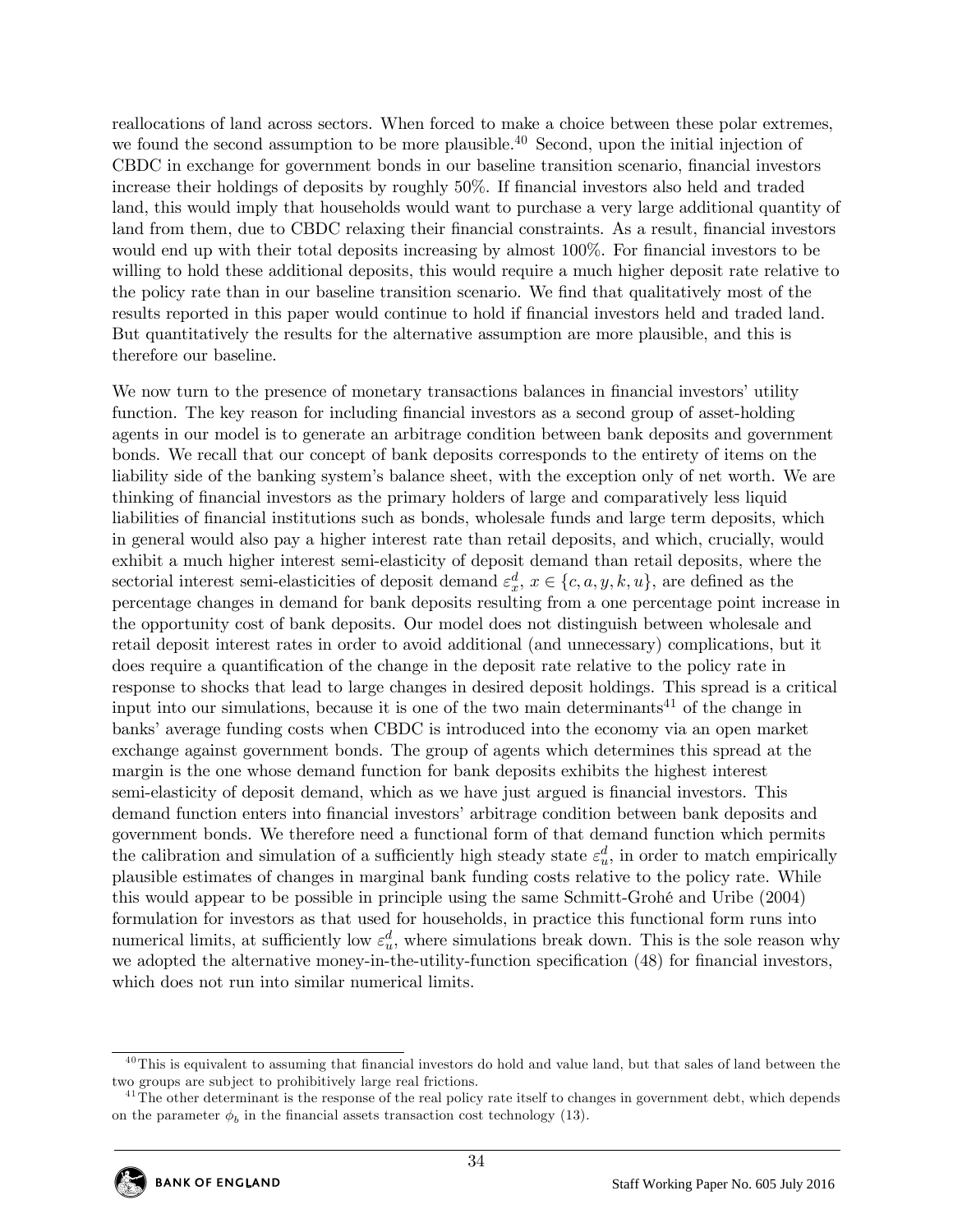Specifying a significantly higher  $\varepsilon_u^d$  for financial investors also has an important implication for the steady state sectorial demands for CBDC. High-elasticity financial investors are highly sensitive to relative returns, including relative returns on CBDC versus bank deposits. Because the equilibrium return on CBDC is significantly lower than that on bank deposits, the simulations drive the share of CBDC that financial investors wish to hold towards zero. This again leads to numerical convergence problems, so that we have opted to simplify the model further by excluding financial-investor-held CBDC from the model altogether.<sup>42</sup> For the above-mentioned first and second model variants that are used for simulating the transition to a CBDC regime, we therefore have the specification of the financial investor LGF

$$
f_t^u = (T_t)^{1-\theta} (d_t^u)^{\theta} , \qquad (49)
$$

where  $\theta$  is calibrated at the same value as for households. For model variant three, on the other hand, we simply have  $43$ 

$$
f_t^u = d_t^u \,. \tag{50}
$$

The real assets held by financial investors are domestic government bonds  $b_t^u(i)$  and bank deposits  $d_t^u(i)$ . Their real consumption spending equals  $c_t^u(i)(1 + \tau_{c,t})$ , and their after-tax real labour income is  $w_t^{hh}h_t^u(i)(1 - \tau_{L,t})$ . They also receive the fraction of other income  $\Omega_t$  that is not received by households. Their overall budget constraint is

$$
(51)
$$
\n
$$
= r_{t}b_{t-1}^{u}(i) + d_{t}^{u}(i) \left(1 + \phi_{b}\left(b_{t}^{rat} - \bar{b}_{ss}^{rat}\right)\right)
$$
\n
$$
= r_{t}b_{t-1}^{u}(i) + r_{d,t}d_{t-1}^{u}(i) + \Psi_{t}^{u}(i)
$$
\n
$$
-c_{t}^{u}(i)(1 + \tau_{c,t})(1 + s_{t}^{u}(i)) + w_{t}^{hh}h_{t}^{u}(i)(1 - \tau_{L,t}) + \frac{1 - \iota}{\omega}\Omega_{t},
$$
\n
$$
(51)
$$

Financial investors maximize (48) subject to (51). The normalized optimality conditions for consumption, hours worked, government bonds and bank deposits are

$$
\frac{S_t^c (1 - \frac{v}{x})}{\check{c}_t^u - \frac{\nu}{x} \check{c}_{t-1}^u} = \check{\lambda}_t^u (1 + \tau_{c,t}), \qquad (52)
$$

$$
\psi_h \left( h_t^u \right)^{\frac{1}{\eta}} = \tilde{\lambda}_t^u \check{w}_t^{hh} \left( 1 - \tau_{L,t} \right) \tag{53}
$$

$$
\check{\lambda}_t^u \left( 1 + \phi_b \left( b_t^{rat} - \bar{b}_{ss}^{rat} \right) \right) = \frac{\beta_u}{x} E_t \left( \check{\lambda}_{t+1}^u r_{t+1} \right) \tag{54}
$$

$$
\tilde{\lambda}_t^u \left(1 + \phi_b \left(b_t^{rat} - \bar{b}_{ss}^{rat}\right)\right) - \psi_f \left(\check{f}_t^u\right)^{-\frac{1}{\vartheta}} f_t^{u'dep} = \frac{\beta_u}{x} E_t \left(\check{\lambda}_{t+1}^u r_{d,t+1}\right) \tag{55}
$$

#### D. Unions

Unions have unit mass and are indexed by i. They are managed by households and financial investors, and their intertemporal marginal rate of substitution is an average, weighted by current labour supplies, of the intertemporal marginal rates of substitution of these two groups. Each union buys homogenous labour from households at the nominal household wage  $W_t^{hh}$ , and sells

 $^{42}$ Of course this does not mean that financial investors could not trade their government bonds against CBDC, but it does imply that they would then instantaneously swap their CBDC against bank deposits.

<sup>&</sup>lt;sup>43</sup> Recall that for this model variant  $\theta$  is not a model parameter.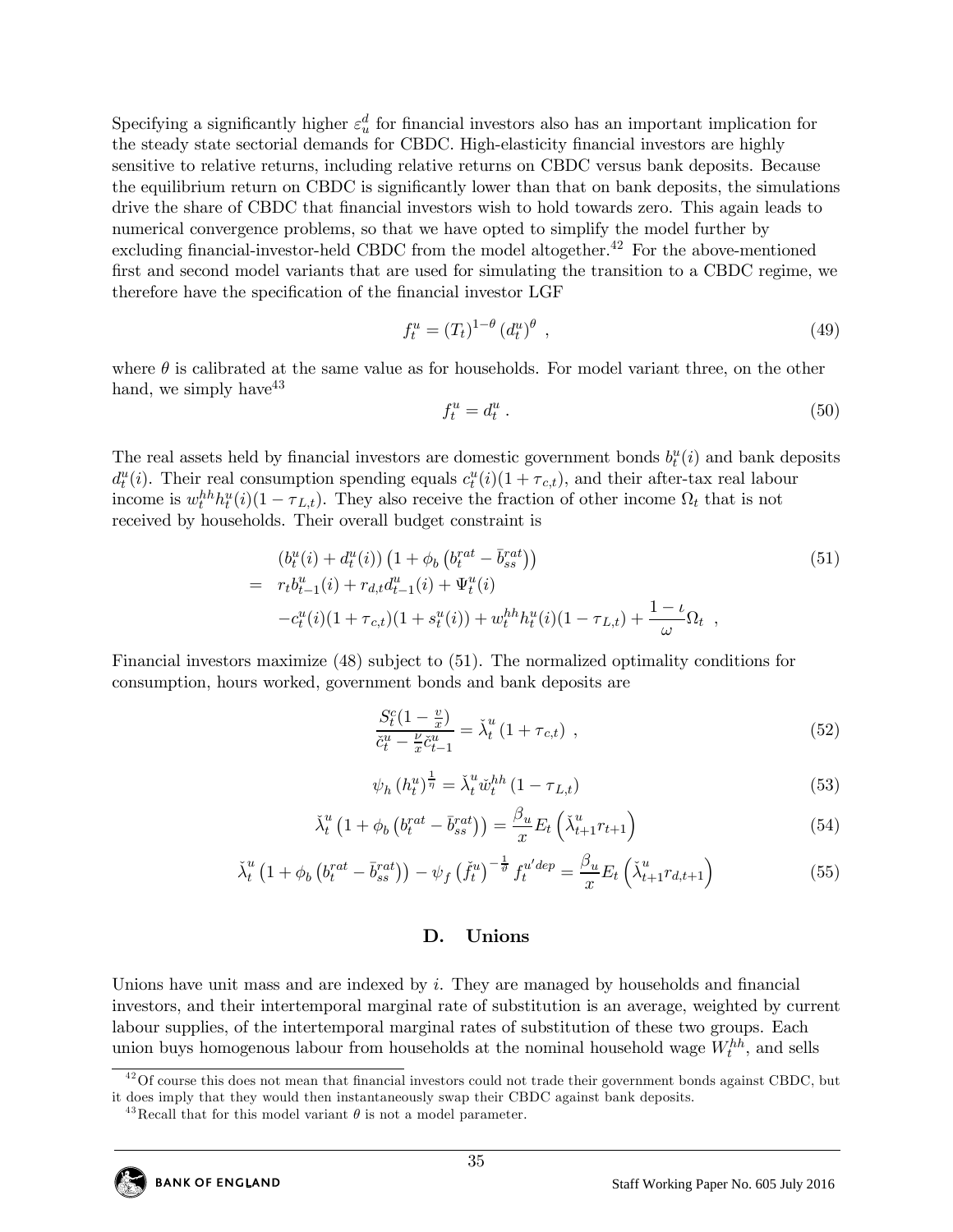labour variety *i* to producers at the nominal producer wage  $W_t^{pr}$  $t_t^{pr}(i)$ . Each producer demands a CES composite of labour varieties, with elasticity of substitution  $\theta_w$ , so that unions' steady state gross mark-up of  $W_t^{pr}$  $t_t^{pr}(i)$  over  $W_t^{hh}$  equals  $\mu_w = \theta_w/(\theta_w - 1)$ . The aggregate nominal producer wage is given by  $W_t^{pr}$  $t^{pr}$ . Unions face wage adjustment costs  $\mathfrak{C}_{w,t}(i)$  that, similar to price adjustment costs above, make it costly to change the rate of wage inflation. These costs are assumed to be received as lump-sum income by households and financial investors. Lump-sum reimbursement of these costs to unions is denoted by  $\Psi_t^w(i)$ . Unions' optimization problem is therefore given by

$$
\underset{\{W_t^{pr}(i)\}_{t=0}^{\infty}}{\text{Max}} E_0 \left\{ \Sigma_{t=0}^{\infty} \mathfrak{D}_{0,t} \left[ \left( W_t^{pr}(i) - W_t^{hh} \right) h_t(i) - W_t^{pr} \mathfrak{C}_{W,t}(i) + \Psi_t^w(i) \right] \right\} ,\tag{56}
$$

$$
\mathfrak{D}_{0,t} = \frac{\omega h_0^u}{h_0} \beta_u^t \frac{\Lambda_t^u}{\Lambda_0^u} + \frac{(1-\omega) h_0^c}{h_0} \beta_c^t \frac{\Lambda_t^c}{\Lambda_0^c},\tag{57}
$$

$$
\mathfrak{C}_{w,t}(i) = \frac{\phi_w}{2} h_t T_t \left( \frac{\frac{W_t^{pr}(i)}{W_{t-1}^{pr}(i)}}{\frac{W_t^{pr}}{W_{t-2}^{pr}}} - 1 \right)^2 , \qquad (58)
$$

where  $h_t(i) = h_t (W_t^{pr})$  $t_t^{pr}(i)/W_t^{pr})^{-\theta_w}$  and  $\Lambda_t^u$  and  $\Lambda_t^c$  are the multipliers of the nominal budget constraints of financial investors and households. The optimization problem yields a familiar New Keynesian Phillips curve for wages. In real normalized form, this is given by

$$
\mu_{w} \frac{\check{w}_{t}^{hh}}{\check{w}_{t}^{pr}} - 1 = \phi_{w} \left( \mu_{w} - 1 \right) \left( \frac{\pi_{t}^{w}}{\pi_{t-1}^{w}} - 1 \right) \frac{\pi_{t}^{w}}{\pi_{t-1}^{w}} - E_{t} \left\{ \mathfrak{D}_{t,t+1} \frac{\check{w}_{t+1}^{pr}}{\check{w}_{t}^{pr}} \frac{h_{t+1}}{h_{t}} \phi_{w} \left( \mu_{w} - 1 \right) \left( \frac{\pi_{t+1}^{w}}{\pi_{t}^{w}} - 1 \right) \frac{\pi_{t+1}^{w}}{\pi_{t}^{w}} \right\}.
$$
\n
$$
(59)
$$

The real aggregate profits of unions, which enter into the expression for lump-sum income  $\Omega_t$ , are given by  $\Pi_t^u = (w_t^{pr} - w_t^{hh})h_t$ .

#### E. Fiscal Policy

#### 1. Government Budget Constraint

The government budget constraint is

**BANK OF ENGLAND** 

$$
b_t^g + m_t^g = r_t b_{t-1}^g + r_{m,t} m_{t-1}^g + g_t + tr f_t - \tau_t , \qquad (60)
$$

where government issuance of CBDC implies  $m_t^g > 0$ , government spending is  $g_t$ , and tax revenue is

$$
\tau_t = \tau_t^{ls}\overline{\mathfrak{u}}_t + \tau_{c,t}c_t + \tau_{L,t}w_t^{hh}h_t + (1 - \omega)\tau_{k,t}\left(r_{k,t} - \Delta q_t\right)k_{t-1}.
$$
\n
$$
(61)
$$

For future reference we note that the steady state relationship between the debt-to-GDP ratio  $\overline{b^{rat}}$ and the deficit-to-GDP ratio  $\overline{g}d^{rat}$  is given by the accounting relationship  $\overline{b^{rat}} = \left(\overline{g}d^{rat}/4\right)\frac{x\overline{\pi}^p}{x\overline{\pi}^p}$  $\frac{x\bar{\pi}^p}{x\bar{\pi}^p-1},$ where  $\bar{\pi}^p$  is the inflation target of the central bank, and where the factor of proportionality  $1/4$  is due to the fact that our model is quarterly.

36

For all but one of our simulations we assume that government spending  $g_t$  is equal to a fixed fraction  $s<sub>q</sub>$  of GDP:

$$
g_t = s_g g dp_t \tag{62}
$$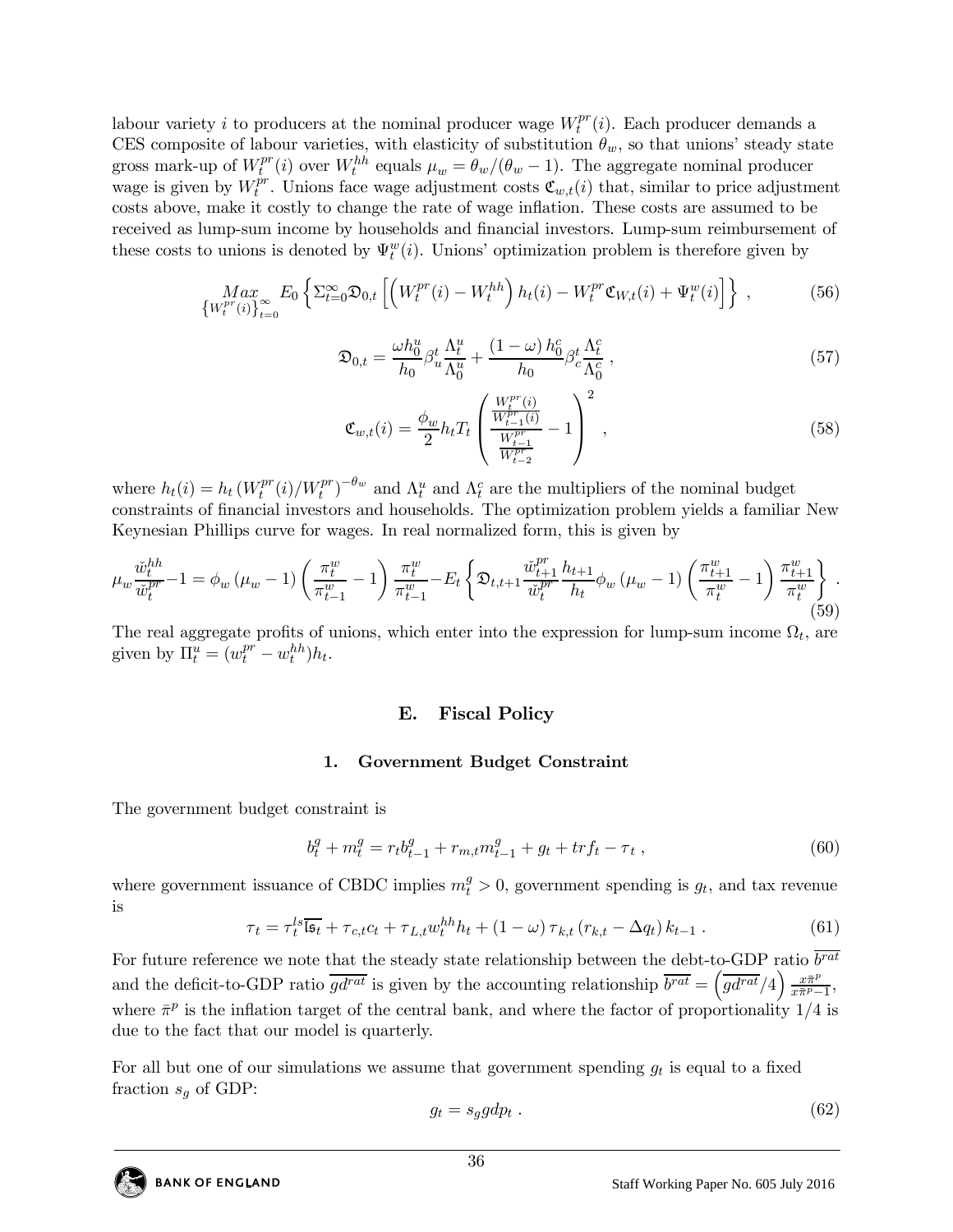#### 2. Fiscal Policy Rule

Fiscal policy follows a structural deficit rule that differs for the pre-CBDC economy and the CBDC regime.

**Pre-CBDC** The fiscal deficit-to-GDP ratio for the pre-CBDC economy is

$$
g d_t^{rat} = 100 \frac{B_t^g - B_{t-1}^g}{GDP_t} = 100 \frac{b_t^g - b_{t-1}^g / \pi_t^p}{g dp_t} = 100 \frac{\check{b}_t^g - \check{b}_{t-1}^g / (x \pi_t^p)}{g \check{d} p_t} = 100 \frac{g \check{d}_t}{g \check{d} p_t} ,\qquad (63)
$$

where  $GDP_t$  is nominal GDP. The government's long-run target for the deficit-to-GDP ratio is fixed at a structural deficit target of  $\overline{g d^{rat}}$ . Automatic stabilizers allow the deficit to fluctuate with the output gap  $\ln(g\check{dp}_t/gdp_{ss})$ , with a response coefficient  $d^{gdp}$ . We have the rule

$$
g d_t^{rat} = \overline{g d^{rat}} - 100 d^{gdp} \ln \left( \frac{g d p_t}{g d p_{ss}} \right) \quad . \tag{64}
$$

This rule, by itself, does not state how specific fiscal tax or spending categories adjust. Our paper studies different possibilities for this. The details can be found in subsection IV.E.3 below.

CBDC Under a CBDC regime, it is critical that the government should insulate its budget, and thereby tax rates and/or government spending, from the budgetary effects of potentially highly volatile seigniorage revenue from CBDC creation.<sup>44</sup> We therefore define the adjusted budget deficit ratio as  $g dx_t^{rat} = g d_t^{rat} + g dm_t^{rat}$ , where

$$
gdm_t^{rat} = 100 \frac{M_t^g - M_{t-1}^g}{GDP_t} = 100 \frac{m_t^g - m_{t-1}^g / \pi_t^p}{gdp_t} = 100 \frac{\tilde{m}_t^g - \tilde{m}_{t-1}^g / (x\pi_t^p)}{g\check{d}p_t} = 100 \frac{g\check{d}m_t}{g\check{d}p_t} \,. \tag{65}
$$

In this case we have the rule

$$
g dx_t^{rat} = \overline{g dx^{rat}} - 100 d^{gdp} \ln \left( \frac{g d p_t}{g d p_{ss}} \right) \quad . \tag{66}
$$

In other words, for the purpose of the fiscal rule, changes in the stock of CBDC are added to changes in the stock of government debt to arrive at the relevant deficit ratio. Exchanges of CBDC against government debt therefore have no direct effect on the fiscal deficit. They do of course have many indirect effects, due to changes in economic activity brought about by CBDC issuance or withdrawal.

 $^{44}$ In all but one of the simulations of business cycle shocks shown in this paper, the sole countercyclical instrument is the lump-sum tax rate, in which case these fiscal effects are less important. They become much more important when the fiscal rule varies distortionary tax rates and/or government spending countercyclically.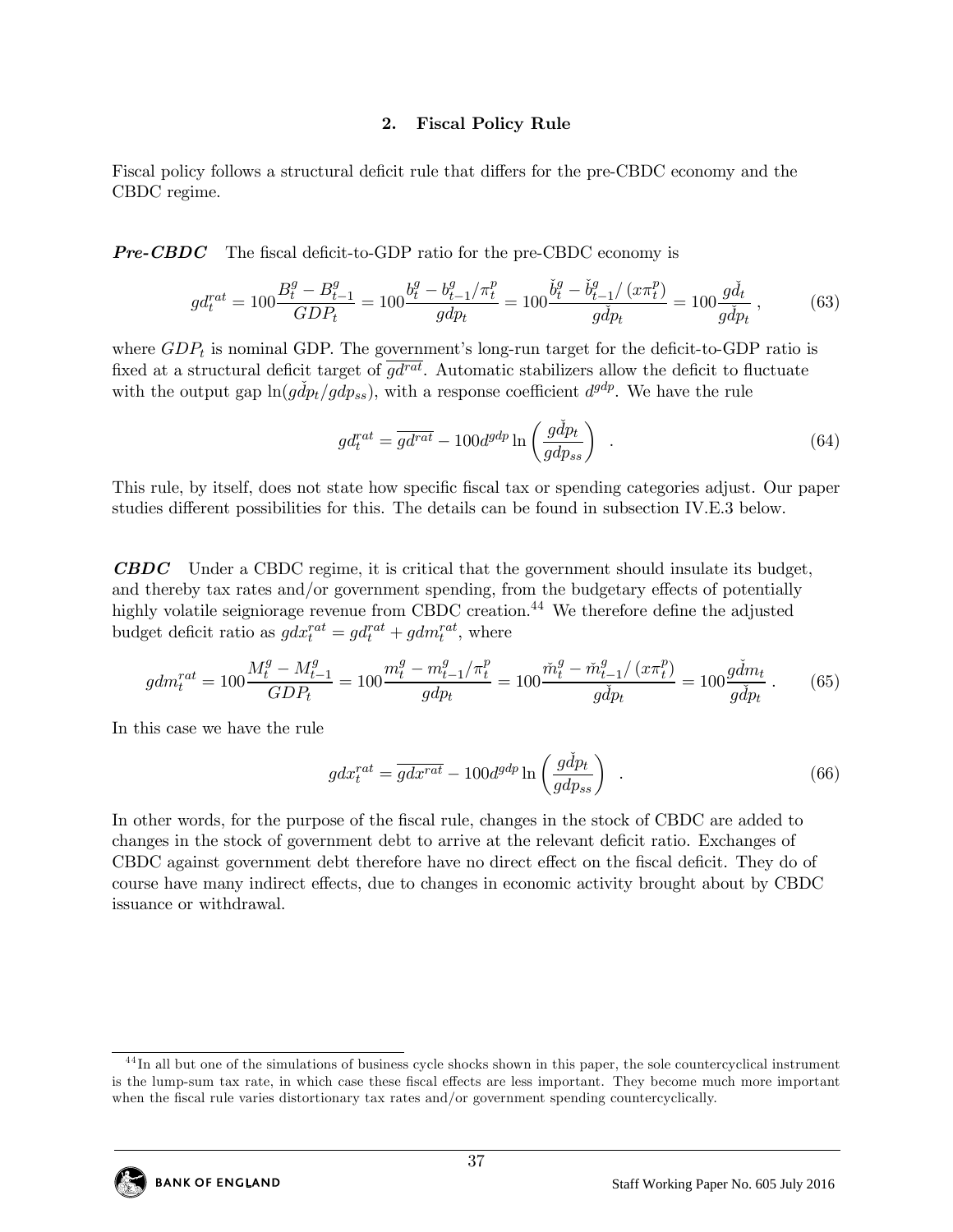### 3. Determination of Individual Fiscal Instruments

The above fiscal rule is sufficient to endogenise one primary countercyclical fiscal instrument. Additional fiscal instruments can be endogenised by adding auxiliary fiscal policy rules. Our paper considers three different assumptions about the choice of the primary countercyclical instrument and about the corresponding auxiliary rules.

First, when we simulate the transition to a CBDC regime, we assume that the revenue gains associated with CBDC issuance, including direct gains from a lower average cost of government financing, and indirect gains from the resulting economic stimulus, are applied towards a reduction of three distortionary tax rates. Specifically, the fiscal rule (66) is assumed to endogenise the labour income tax rate  $\tau_{L,t}$ , while two auxiliary fiscal rules endogenise the other two distortionary tax rates  $\tau_{c,t}$  and  $\tau_{k,t}$  such that they follow labour income tax rates in proportional fashion,

$$
\left(\tau_{c,t} - \bar{\tau}_c\right) / \bar{\tau}_c = \left(\tau_{L,t} - \bar{\tau}_L\right) / \bar{\tau}_L ,\qquad (67)
$$

$$
\left(\tau_{k,t} - \bar{\tau}_k\right) / \bar{\tau}_k = \left(\tau_{L,t} - \bar{\tau}_L\right) / \bar{\tau}_L . \tag{68}
$$

Here  $\bar{\tau}_L$ ,  $\bar{\tau}_c$  and  $\bar{\tau}_k$  are the pre-CBDC steady state tax rates on labour, consumption and capital. Lump-sum taxes and lump-sum transfers are held constant for this simulation, and government spending follows the rule (62).

Second, for simulations of business cycle shocks we prefer to separate the monetary and financial effects of those shocks from any fiscal effects due to variations in distortionary tax rates. The reason is that it can otherwise become difficult to interpret the results clearly. For these simulations, we therefore assume that the fiscal rule (66) endogenises the lump-sum tax rate  $\tau_t^{ls}$ , while all other taxes and transfers are held constant at their steady state values, and government spending again follows (62).

Third, in one instance we discuss the effects of replacing lump-sum taxes by a full countercyclical fiscal response that uses all fiscal instruments in almost exact proportion to their steady state values. In this case, the labour income tax rate is endogenised by (66), the auxiliary rules (67) and (68) are used, and in addition we have

$$
\left(\tau_t^{ls} - \bar{\tau}^{ls}\right) / \bar{\tau}^{ls} = \left(\tau_{L,t} - \bar{\tau}_L\right) / \bar{\tau}_L ,\qquad (69)
$$

$$
\left(g_t - s_g gdp_t\right) / s_g gdp_t = -\left(\tau_{L,t} - \overline{\tau}_L\right) / \overline{\tau}_L \ . \tag{70}
$$

By distributing the fiscal response across lump-sum taxes and government spending in addition to distortionary taxes, we ensure that the large real effects of exclusive countercyclical variations of distortionary tax rates are moderated.

## F. Monetary Policy

Monetary policy under CBDC is partly very recognizable, because the policy interest rate would be used as it is today, and partly unfamiliar, because monetary policy would control a second instrument that determines the manner in which CBDC is issued. We discuss both of these in turn.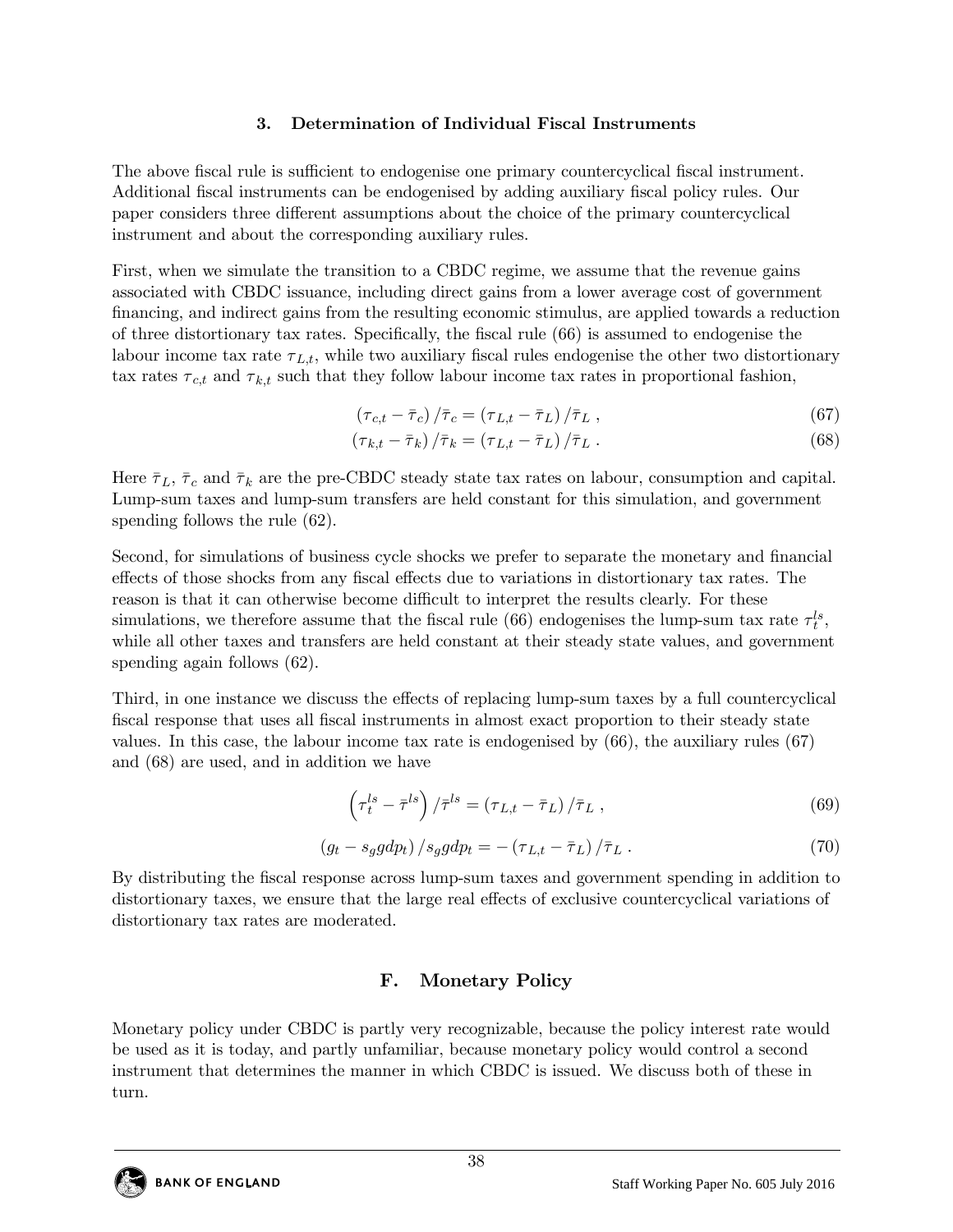#### 1. The Policy Interest Rate

Monetary policy in our model follows a conventional inflation forecast-based interest rate rule, with interest rate smoothing and a countercyclical response to deviations of three-quarters-ahead annual inflation from the inflation target:

$$
i_{t} = (i_{t-1})^{i_{i}} \left( \frac{x \bar{\pi}^{p} \left( 1 + \phi_{b} \left( b_{t}^{rat} - \bar{b}^{rat} \right) \right)}{\beta_{u}} \right)^{(1-i_{i})} \left( \frac{\pi_{4,t+3}^{p}}{(\bar{\pi}^{p})^{4}} \right)^{\frac{(1-i_{i})_{i_{\pi}p}}{4}} . \tag{71}
$$

The second term on the right-hand side is the steady state nominal interest rate, which takes into account that the steady state real interest rate is increasing in the government debt-to-GDP ratio. The third term on the right-hand side is the response to inflation, where  $\pi_{4,t}^p = \pi_t^p \pi_{t-1}^p \pi_{t-2}^p \pi_t^p$ p<br>t−3·

#### 2. The Second Monetary Policy Instrument under CBDC

For monetary policy as currently practised, the debate about the appropriate policy tool was settled decades ago, in favour of controlling a short-term interest rate. In the past there were debates, most recently in the 1980s, about whether a monetary quantity aggregate should be controlled instead, but this was eventually rejected, based on a hierarchy of three arguments. First, because there are many possible definitions of "money", this would pose problems in defining the economically relevant monetary aggregate. Second, even if the relevant monetary aggregate could be defined, the argument is that there would be problems in controlling it effectively, given that all but the narrowest monetary aggregates are under the control of private banks rather than the central bank.<sup>45</sup> However, none of these two arguments apply to CBDC as envisaged in this paper, which would be an economically relevant monetary aggregate as long as the quantity outstanding is sufficiently large and its substitutability with other monetary transactions media is sufficiently low, and which would be very straightforward to define and, if desired, to control. This leaves us with the third argument, which concerns the relative economic benefits of controlling the quantity versus the price of CBDC, in the spirit of Poole (1970). In this case, the argument against controlling a CBDC quantity aggregate is that this will increase aggregate volatility if shocks to money demand are sufficiently important. This argument is not as easily dismissed. In fact, our simulations will offer arguments against a CBDC quantity rule precisely on this basis, even though the results are far less pronounced than in Poole (1970), because under a CBDC regime banks remain the creators of the marginal unit of money, while in the main argument of Poole (1970) all money is created by government. In order to generate simulations that are capable of studying this question, we need to first specify CBDC quantity and price rules.

**Quantity Rule for CBDC** We assume that under a CBDC quantity rule, the central bank fixes the ratio of CBDC to GDP at an average value of  $\overline{m^{rat}}$  over the cycle, and then permits it to vary countercyclically according to

$$
m_t^{rat} = \overline{m^{rat}} S_t^{ms} - 100 m_{\pi^p} E_t \ln\left(\frac{\pi_{4,t+3}^p}{\left(\overline{\pi}^p\right)^4}\right) ,\qquad (72)
$$

 $^{45}$ This includes the possibility, known as Goodhart's Law (Goodhart (1975)), that private sector behavior may change in response to changes in the targeted monetary aggregate. This is closely related to the Lucas critique (Lucas (1976)).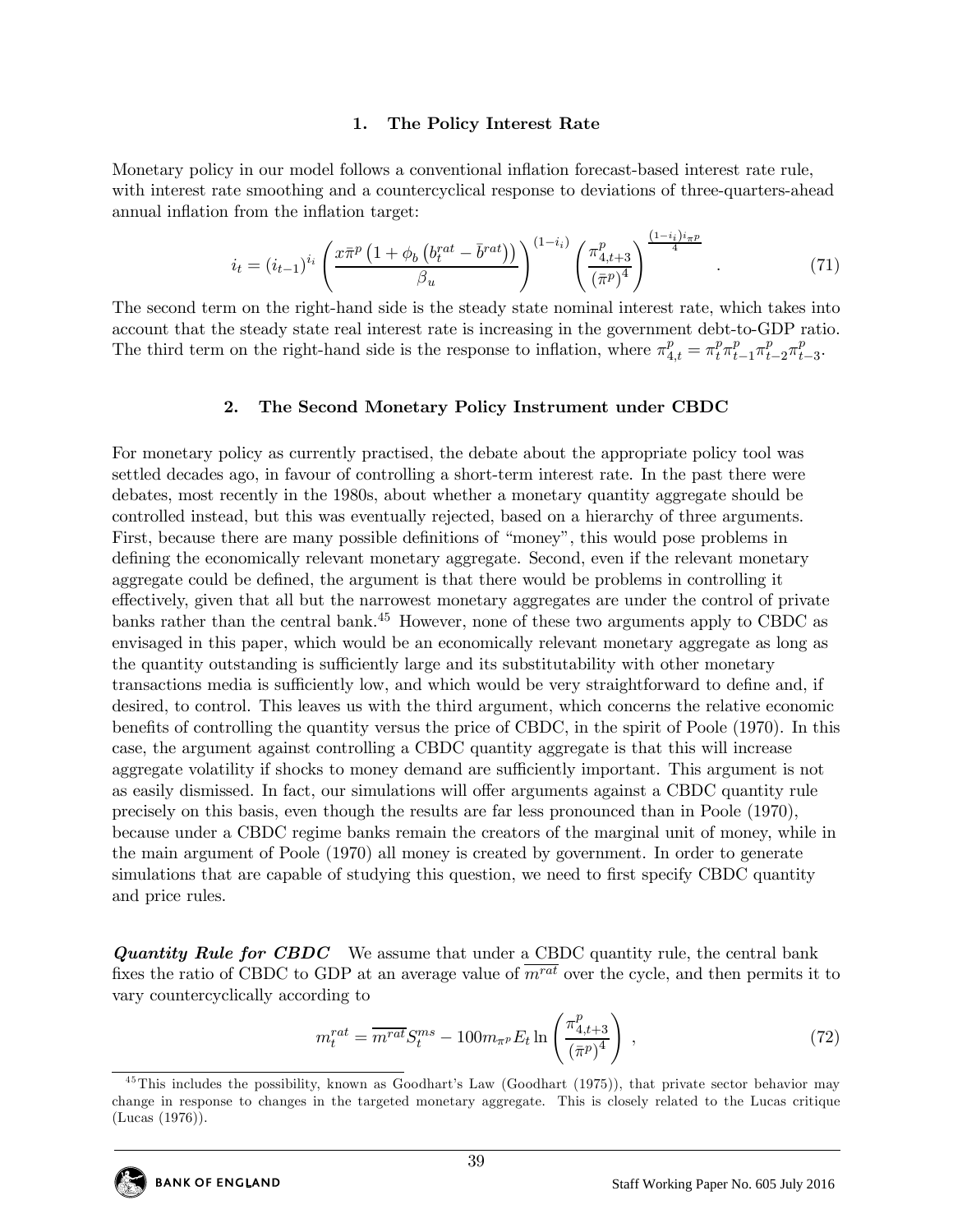where  $m_t^{rat} = 100 (m_t^g)$  $t^g(t/(4gdp_t)), \overline{m^{rat}}$  is the target and therefore steady state value of  $m_t^{rat}$ ,  $m_{\pi P} \geq 0$ , and  $S_t^{ms}$  is a money supply shock that represents discretionary monetary stimulus (or tightening). The baseline version of this rule, with  $m_{\pi^p} = 0$  and  $S_t^{ms} \equiv 1$ , implies a completely fixed quantity of CBDC relative to GDP, so that any changes in demand for CBDC will be reflected in  $i_{m,t}$ , the interest rate on CBDC, alone (except to the extent that they affect GDP).

For  $m_{\pi P} > 0$ , when inflation is expected to be above target, this rule removes CBDC from circulation, through a central bank sale to the private sector of government debt against CBDC. This has a countercyclical effect that goes beyond the effects of the policy rate  $i_t$ . It withdraws liquidity that agents can only replace through additional bank deposits, which requires additional bank loans. Bank deposits are not only more expensive than CBDC, they are also imperfect substitutes for CBDC in the LGF. As a result, there is an increase in transaction costs and in liquidity taxes  $\tau_{x,t}^{liq}$ , which, similar to an increase in distortionary tax rates, causes a decrease in real activity.

The relationship between the equilibrium quantity of and the equilibrium interest rate on CBDC is such that a reduced quantity of CBDC leads to a lower interest rate on CBDC. There are two intuitive explanations for this result. First, we offer a general explanation that does not refer to the specific monetary nature of CBDC. As with any asset that is imperfectly substitutable for other assets, when the supply of that asset declines at a given demand, the remaining stocks of the asset become more valuable, so that potential holders are willing to pay a higher price for them. In other words, they are willing to accept a lower return, or a lower interest rate. Second, we offer a specific explanation that does refer to the monetary nature of CBDC as the reason for its imperfect substitutability. Abstracting from risk, the return on an asset that serves as a monetary transaction medium always consists of two parts, the non-pecuniary benefit of holding liquidity and the financial return on the asset. By arbitrage, the sum of these two has to equal the opportunity cost of holding the asset, in this case the policy rate, which is paid on a non-monetary asset, in other words on an asset that does not yield non-pecuniary benefits. When CBDC is withdrawn from circulation, liquidity becomes more scarce, which increases the non-pecuniary benefits of holding the remaining CBDC. For a given policy rate, this means that the financial return on CBDC,  $i_{m,t}$ , can fall.

**Price Rule for CBDC** We assume that under a CBDC price rule, the central bank varies the nominal interest rate paid on digital currency according to

$$
i_{m,t} = \frac{i_t}{\mathfrak{sp}} \left( \frac{\pi_{4,t+3}^p}{(\bar{\pi}^p)^4} \right)^{-i_{\pi^p}^m} . \tag{73}
$$

The baseline version of this rule, with  $i^m_{\pi^p} = 0$ , implies a fixed spread  $\mathfrak{sp} > 1$  of the policy rate relative to the interest rate on CBDC, so that any changes in demand for CBDC will be reflected in  $m_t^g$  $t<sub>t</sub><sup>g</sup>$ , the quantity of CBDC, alone (except to the extent that they affect the policy rate).

For  $i^m_{\pi p} > 0$ , when inflation is expected to be above target, the interest rate on digital currency is lowered relative to the policy rate. This, ceteris paribus, makes CBDC less attractive to hold, so that agents will exchange it for government bonds. This endogenous reduction in liquidity has the same effects as the direct withdrawal of liquidity under the countercyclical quantity rule discussed above.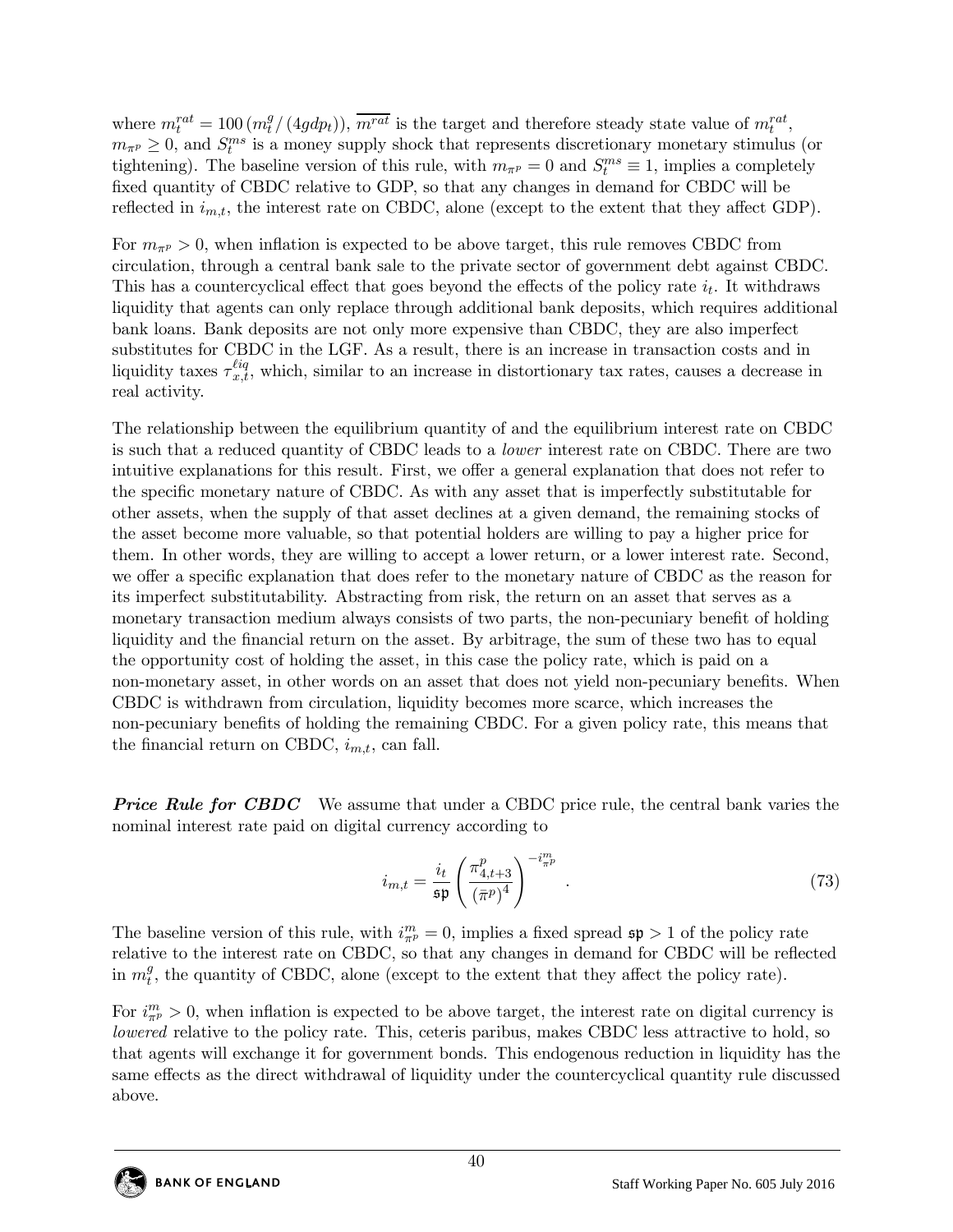For any CBDC price rule, and also for a countercyclical CBDC quantity rule, to be effective, the steady state quantity of CBDC has to be large enough to make sizeable withdrawals of CBDC feasible without hitting a "quantity zero lower bound". This is one of the reasons why we will assume that the steady state stock of CBDC equals 30% of GDP. Another reason is that the technological and competitive advantages of CBDC are unlikely to be realized unless private agents can use it with sufficient frequency. And finally, the steady state efficiency gains of CBDC issuance are large and, at least over the range that is likely to be initially considered, monotonically increasing in the amount issued. It is reasonable to expect that policymakers would want to take at least some advantage of this.

#### G. Equilibrium and Market Clearing

In equilibrium, each group of agents maximizes its respective objective function subject to constraints, the government follows a set of fiscal and monetary policy rules, and markets clear.

#### 1. Individual Optimality

Households maximize  $(7)$  subject to  $(8)$ ,  $(16)$ ,  $(17)$ ,  $(18)$  and  $(27)$ , financial investors maximize (48) subject to (51), banks maximize (4) subject to (2), and unions maximize (56) subject to (57) and (58).

#### 2. Policy Rules

Fiscal policy follows the rule (64) in the pre-CBDC economy, and the rule (66) under the CBDC regime. The individual fiscal instruments are determined according to one of the three schemes detailed in subsection IV.E.3. Monetary policy follows the inflation-forecast-based rule (71) at all times, and one of the rules (72) or (73) under the CBDC regime.

#### 3. Market Clearing

We define aggregate consumption as  $c_t = \omega c_t^u + (1 - \omega) c_t^c$ . Then the goods market clearing condition is given by

$$
(1 - \omega) y_t = c_t + (1 - \omega) I_t + g_t + \mathfrak{r}(\mathcal{M}_t + \mathcal{T}_t) . \tag{74}
$$

The labour market clearing condition is

$$
h_t = \omega h_t^u + (1 - \omega) h_t^c. \tag{75}
$$

The fixed supply of land is denoted by a. Then the land market clearing condition is

$$
a_t = a \tag{76}
$$

The capital market clearing condition is

$$
k_t = K_t \tag{77}
$$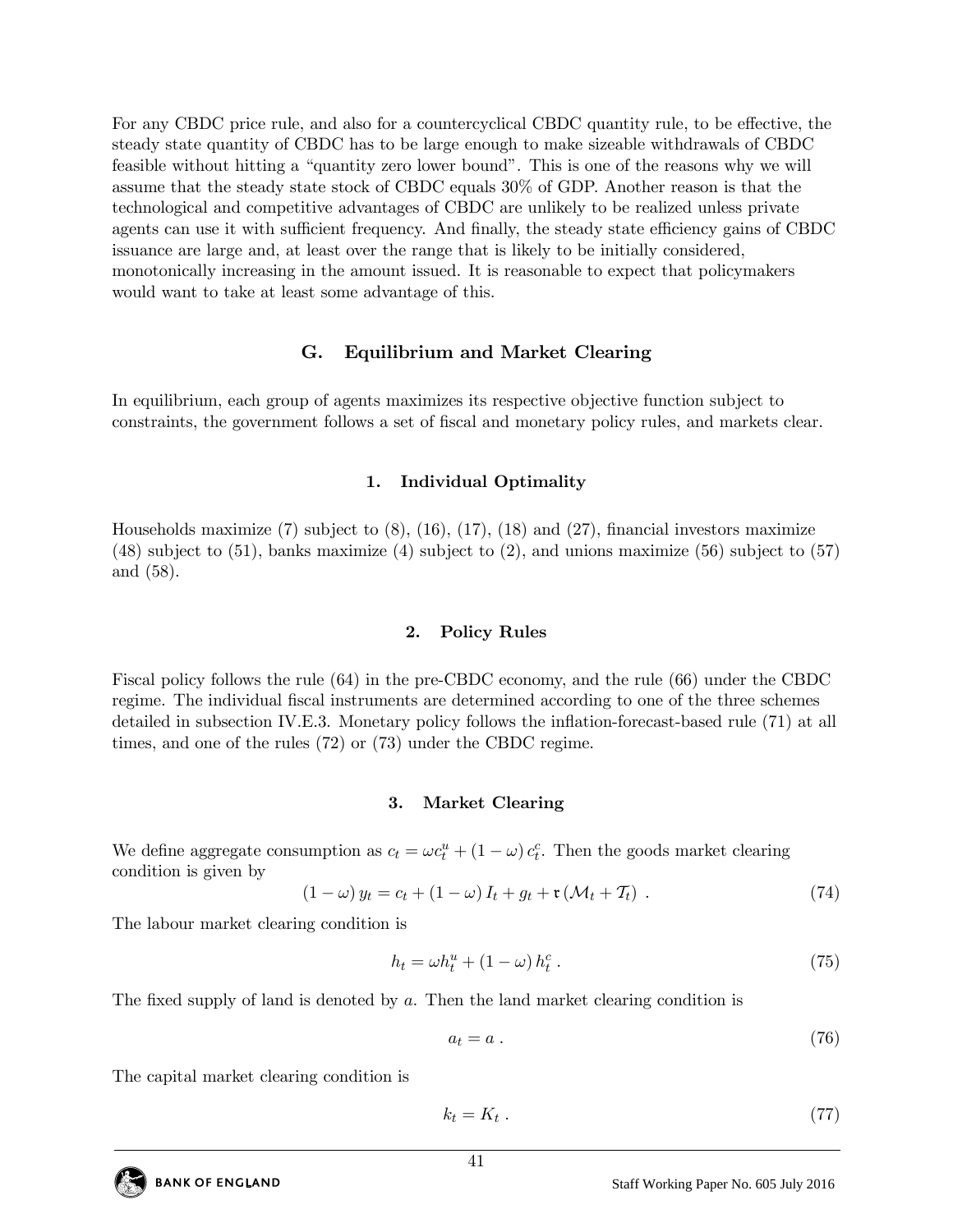The bonds market clearing condition is

$$
b_t^g = \omega b_t^u \tag{78}
$$

The market clearing condition for digital balances is

$$
m_t^g = (1 - \omega) \left( m_t^c + m_t^a + m_t^y + m_t^k \right) \,. \tag{79}
$$

Finally, GDP is defined as

$$
gdp_t = c_t + (1 - \omega) I_t + g_t . \qquad (80)
$$

#### H. Shocks

The shocks  $S_t^x$ ,  $x \in \{a, c, i, md, ms, mm\}$  are autoregressive, and follow the processes

$$
\ln S_t^x = \rho_x \ln S_{t-1}^x + \varepsilon_t^x \,. \tag{81}
$$

The shock  $S_t^z$  multiplies each standard deviation of borrower riskiness,  $\sigma_t^x$ ,  $x \in \{c, a, y, k\}$ , and therefore captures a generalized change in borrower riskiness. We assume that it consists of two components,  $S_t^z = S_t^{z_1} S_t^{z_2}$ . The first component consists of the sum of news shocks  $\varepsilon_t^{news}$  received over the current and the preceding 12 quarters,  $\ln S_t^{z_1} = \sum_{j=0}^{12} \varepsilon_{t-j}^{news}$ , while the second component is autoregressive and given by  $\ln S_t^{z2} = \rho_z \ln S_{t-1}^{z2} + \varepsilon_t^{z2}$ .

## V. Calibration

This paper studies the effects of introducing CBDC into the US economy, under the assumption that it operates away from the zero lower bound on nominal policy interest rates. We therefore calibrate the steady state of our model economy based on US data for the period 1990-2006. One period corresponds to one quarter. We begin our discussion with the calibration of the pre-CBDC economy, almost all of which carries over to the calibration of the CBDC economy. We then turn to a discussion of the calibration features that are specific to CBDC.

Tables 1-4 show a complete listing of the calibrated parameter values.<sup>46</sup> The calibration targets of the second column of Tables 1-4 are held constant across model variants except where indicated otherwise. The columns "Pre-CBDC" show parameter values for the pre-transition baseline economy, with LGF (45). The columns "Post-CBDC" show parameter values for the post-transition CBDC regime, with CES LGF (47), which is used to simulate business cycle shocks. Parameter values for the post-transition CBDC regime with LGF (46) are not shown. However, the non-CBDC parameters for all three of these economies are very similar. This is evident for the two regimes shown in Tables 2 and 3.

<sup>&</sup>lt;sup>46</sup>The tables use the following acronyms:  $HH =$  households,  $FI =$  financial investors, WCAP = working capital, TA  $Cost =$  transaction cost,  $MCAR =$  minimum capital adequacy ratio.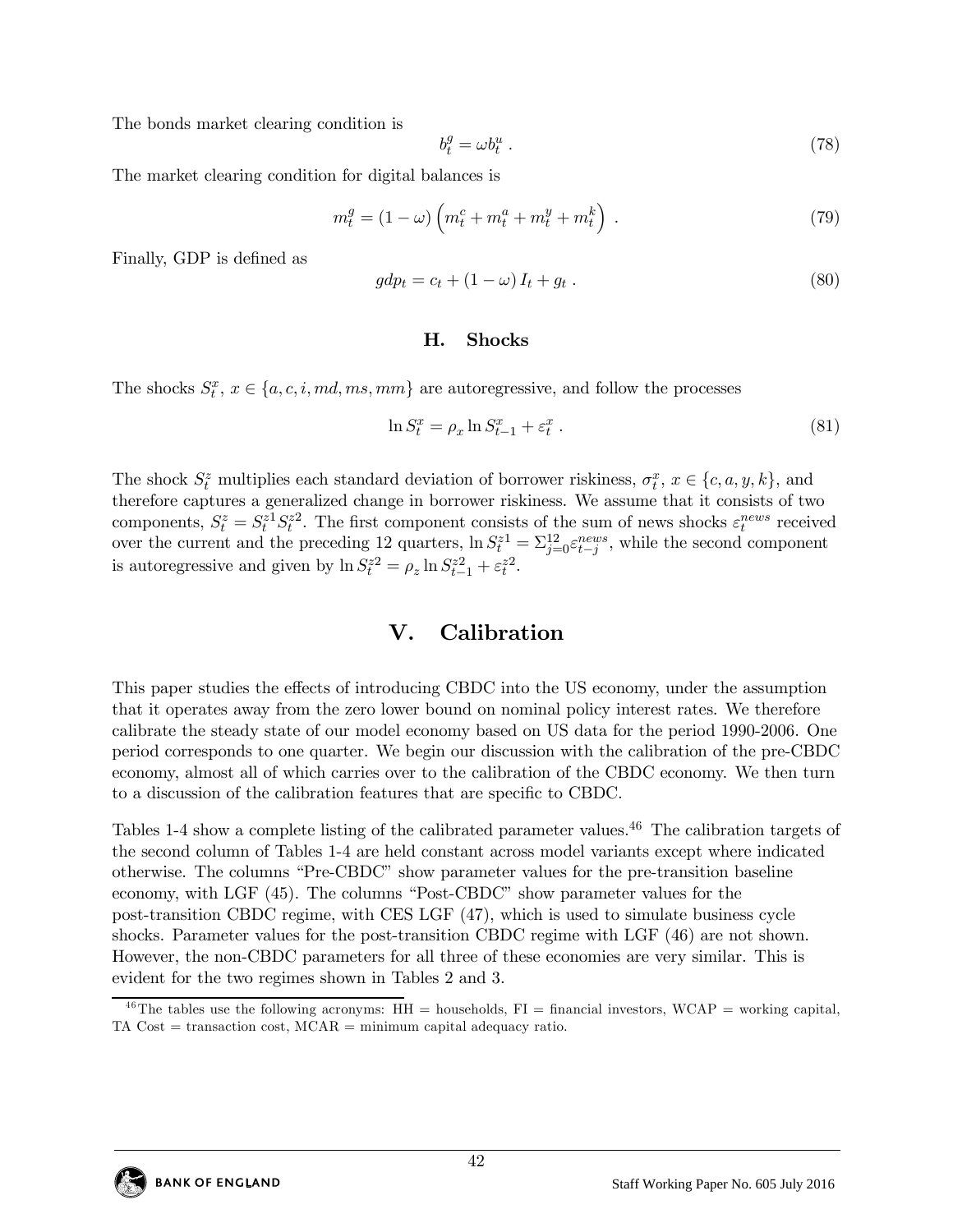## A. Pre-CBDC Economy

The trend real growth rate is calibrated at 2% per annum and the inflation target at 3% per annum, through the appropriate choices of x and  $\bar{\pi}^p$ . The relevant historical average for the real interest rate on short-term US government debt equals around 2.5%-3.0% per annum. We calibrate it at 3% per annum, through the choice of the discount factor of financial investors  $\beta_u$ . The population share of financial investors is assumed to equal 5%, or  $\omega = 0.05$ . The steady state ratio of per capita household and financial investor consumption is for simplicity fixed at 1:1, through the choice of the parameter  $\iota$ , which determines these groups' relative income levels. The parameter r, which determines the share of monitoring and transaction costs that represent real resource costs rather than lump-sum payments, is fixed at  $\mathfrak{r} = 0.25$ .

The labour income share is calibrated at  $61\%$  by fixing  $\alpha$ . In BLS data for the US business sector this share has exhibited a declining trend over recent decades, and we therefore base our calibration on the more recent values. The private investment to GDP ratio is set to 19% of GDP, roughly its average in US data. The implied depreciation rate, at close to 10% per annum, is in line with much of the literature. The investment adjustment cost parameter, at  $\phi_I = 2.5$ , follows Christiano et al. (2005). The price and wage mark-ups of monopolistically competitive manufacturers and unions are fixed, in line with much of the New Keynesian literature, at 10%, or  $\mu_p = \mu_w = 1.1$ . Together with the assumptions for the price and wage inflation stickiness parameters of  $\phi_p = 200$  and  $\phi_w = 200$ , this implies an average duration of price and wage contracts of 5 quarters in an equivalent Calvo (1983) setup with full indexation to past inflation. This is similar to the results of Christiano et al. (2005).

The government accounts are calibrated in considerable detail, because many of the effects of transitioning to a CBDC regime are of a fiscal nature. This includes a lower average cost of government financing, due to lower market interest rates and a partial switch to CBDC financing, which can be applied towards lower taxation (or higher spending). We study the quantitative implications of these changes for interest rates and for distortionary taxes, the latter starting from levels that are consistent with the data. The calibrated value for the initial steady state government debt-to-GDP ratio is 80%, roughly equal to its value prior to the onset of the Great Recession. The government spending to GDP ratio is set to its approximate historical average of 18% of GDP. Tax rates on labour, capital and consumption are calibrated to reproduce the historical ratios of the respective tax revenues to GDP, which are 17.6% for labour income taxes, 3.2% for capital income taxes, and 4.6% for consumption taxes. The implied initial steady state tax rates are  $\tau_L = 0.317$ ,  $\tau_k = 0.248$  and  $\tau_c = 0.073$ . The share of taxes that cannot be classified as either labour income, capital income or consumption taxes is set at one third. This implies a ratio of government transfer payments to GDP equal to just under 20%, approximately equal to the value of this ratio in the data. Fiscal policy can be characterized by the magnitude of automatic stabilizer effects, in other words by the size of  $d^{gdp}$ . This has been quantified by the OECD (Girouard and André (2005)), whose estimate for the United States we adopt, at  $d^{gdp} = 0.34.$ 

The calibration of the historical U.S. monetary policy reaction function is close to the coefficient estimates reported for the Federal Reserve Board's SIGMA model (Erceg et al. (2006)) and the IMF's Global Projection Model (Carabenciov et al. (2013)). The coefficients are  $i_i = 0.7$  and  $i_{\pi^p} = 2.0.$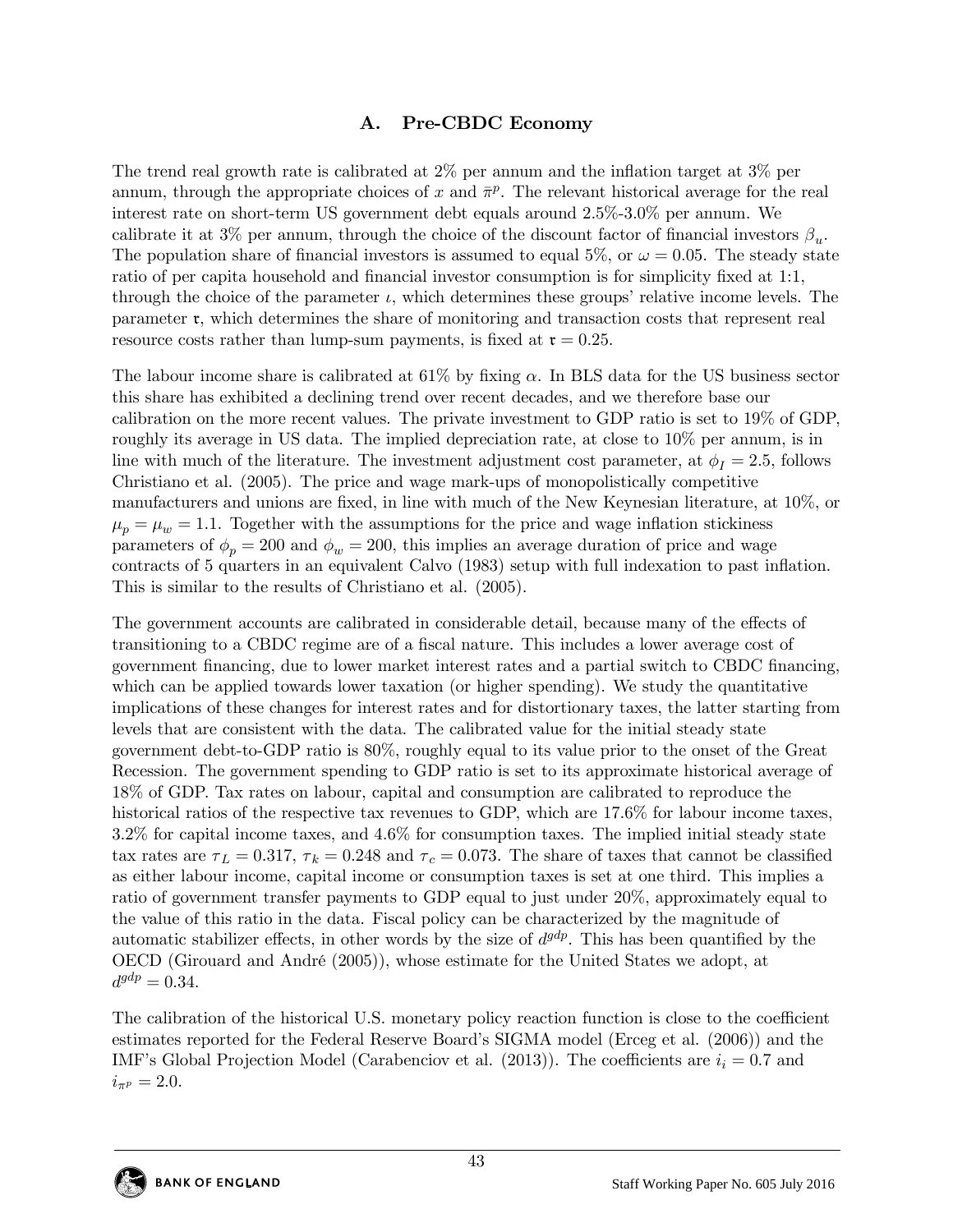Laubach (2009), Engen and Hubbard (2004) and Gale and Orszag (2004) report empirical estimates, for the United States, of the elasticity  $\Xi$  (in percent per annum) of the real interest rate  $r_t$  with respect to changes in the government debt-to-GDP ratio  $b_t^{rat}$  (in percentage points). They report a range of  $\Xi \in [0.01, 0.06]$ , in other words each percentage point increase in the debt ratio increases the real interest rate by between 1 and 6 basis points. Following the transition to a CBDC regime, the stock of total government financing, which equals government debt plus CBDC, remains at 80% of GDP. As discussed in Section III, there are nevertheless two reasons why the elasticity with respect to government debt alone should be considerably larger than zero. First, the interest burden of consolidated government financing is substantially reduced when the government (partly) replaces non-monetary debt instruments with monetary CBDC, whose real interest burden vis-a-vis the private sector is less than half of that on government debt. Second, with CBDC, unlike with government debt, there is no default risk, which makes the entirety of government financing inherently less risky. On balance, we therefore calibrate the elasticity conservatively at 2 basis points, or  $\Xi = 0.02$ , which requires  $\phi_b = 0.00005$ .

In household preferences, all common behavioural parameters except for the discount factors are identical across households and financial investors. We set the labour supply elasticity to  $\eta = 1$ , a common choice in the business cycle literature. Habit persistence is parameterised by  $v = 0.7$ . The utility weight on leisure  $\psi_h$  is set to normalize the steady state labour supply of financial investors to 1.

For banks, the parameter Υ that determines the Basel minimum capital adequacy ratio (MCAR) is set to 8% of risk-weighted assets, as under both the Basel-II and Basel-III regulations. Based on details of the Basel-III regulations, we set the risk-weight parameters to  $\zeta^a = 0.5$  for mortgage loans,  $\zeta^c = 0.75$  for consumer loans,  $\zeta^y = 1.0$  for working capital loans, and  $\zeta^k = 0.9$  for investment loans. The parameter  $\delta^b$  is calibrated such that banks maintain an average actual capital adequacy ratio of 10.5%, which means that they maintain a capital conservation buffer of 2.5%, as envisaged under Basel-III. The steady state percentage of banks violating the MCAR is set to 2.5% of all banks per quarter, through calibration of the bank riskiness parameter  $\sigma^b$ .

Our calibration of the interest rate margin between the policy rate  $i_t$  and banks' deposit rate  $i_{d,t}$ is based on Ashcraft and Steindel (2008), who find a margin of 1.34%, in 2006, between the average rate of commercial banks' portfolio of treasury and agency securities on the one hand, and their overall portfolio of liabilities on the other hand. We have repeated their computations for a longer time span, and found similar spreads in the 1990s and between 2004 and 2006, but lower spreads from 2001-2004. During that period the policy rate was lowered to unprecedented (at that time) levels while interest rates on bank liabilities, of which a significant portion is of longer duration, did not drop to the same extent. This in fact suggests that during times of steady policy rates the margin of Ashcraft and Steindel (2008) may be biased downwards because banks' portfolio of liabilities has a longer average duration, and thus a larger term premium, than their portfolio of government securities. On the other hand, our paper uses a broader concept of deposit liabilities than Ashcraft and Steindel (2008), who focus only on commercial banks, while we include all financial institutions that offer liquid liabilities, including the shadow banking system. The liabilities of non-bank financial institutions are less liquid on average than those of commercial banks, and therefore need to offer a higher interest rate. Our compromise calibration is to fix a steady state interest rate margin between  $i_t$  and  $i_{d,t}$  of 1%, through the choice of the discount factor of households  $\beta_c$ . Finally, the steady state interest rate margin between the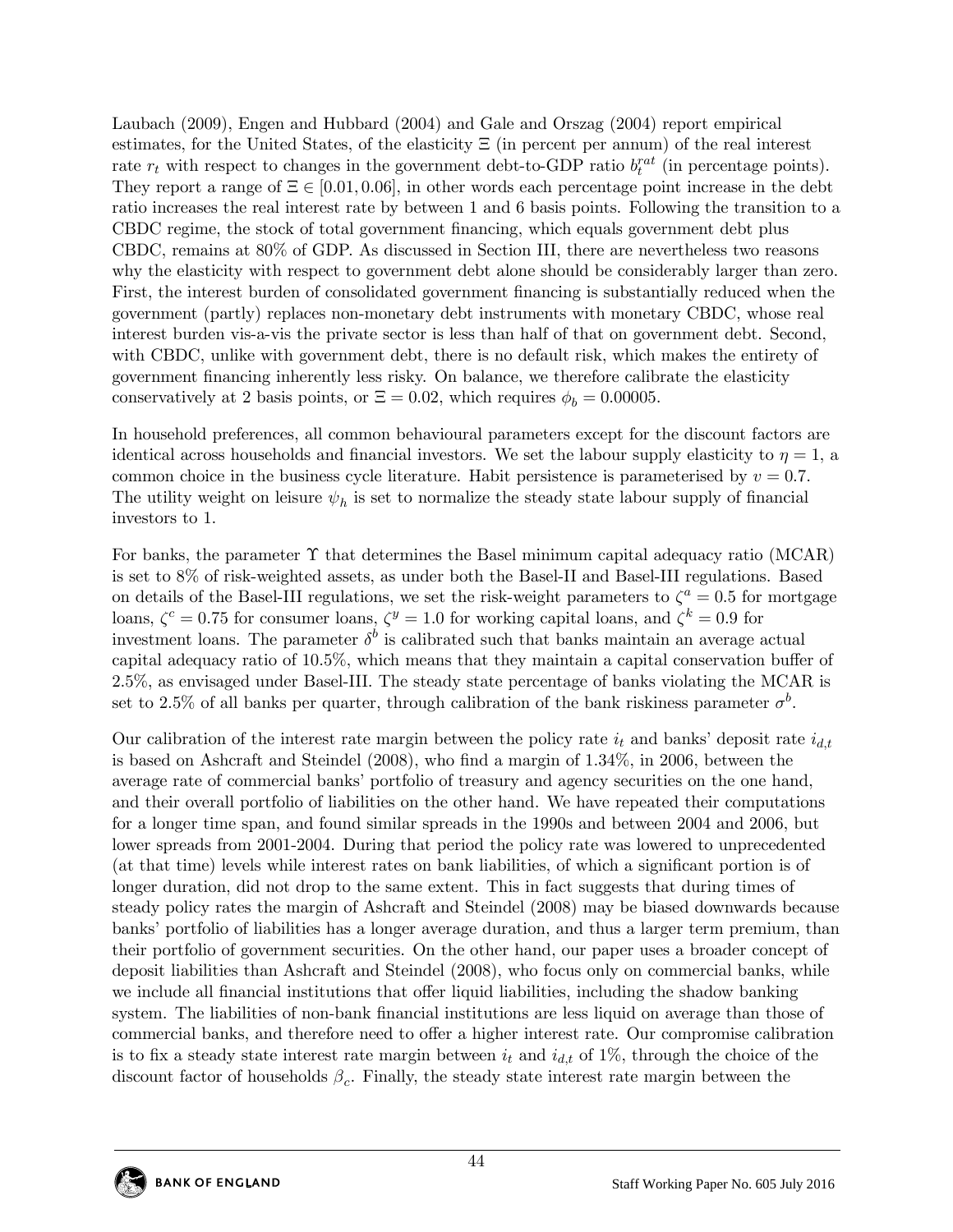deposit rate  $i_{d,t}$  and the rate that banks would charge on riskless<sup>47</sup> private mortgage loans  $i_{\ell,t}^a$  is fixed at  $1.5\%$  per annum in steady state.<sup>48</sup> This means that the margin of the riskless private lending rate over the policy rate is 0.5%, which is roughly equal to the historical spread of the 3-month US\$ LIBOR over the 3-month treasury bill rate. The implied value for penalty costs  $\chi$ equals around 1.2% of the value of assets of those banks who are in violation of MCAR.

The overall size of the financial system's balance sheet is calibrated at 180% of GDP, with the net worth component determined through the Basel regulatory parameters. This figure is a compromise, in that it exceeds the 100% of GDP reported for 2006 by the Federal Financial Institutions Examination Council (2007), while it is well below the almost 350% of GDP reported by Gorton et al. (2012). Federal Financial Institutions Examination Council (2007) includes US commercial banks, US branches and agencies of foreign banks, thrift institutions, and credit unions, but it excludes the shadow banking system, while Gorton et al. (2012) include shadow banks. Similar numbers to Gorton et al. (2012) are provided by Pozsar et al. (2010), who use the Flow of Funds database to show that, just prior to the onset of the 2007 crisis, total liabilities of the US commercial banking sector equalled around 100% of GDP, while the size of the shadow banking sector was around 150% of GDP, and despite a large subsequent contraction it still exceeded the size of the commercial banking sector in 2010. Gorton (2010) emphasizes that a key component of the shadow banking system is the repo market, but that its size is very hard to estimate reliably due to a lack of comprehensive data coverage. Nevertheless, available estimates for the relevant period range between US\$ 10 trillion (gross) according to Hördahl and King (2008) and US\$ 12 trillion according to Gorton (2010). Our reason for including at least a conservative estimate of the liabilities of the shadow banking system is that these liabilities perform money-like functions that must not be omitted from a model of the modern US financial system. This is emphasized by Gorton et al.  $(2012)$ , who describe the functions of such liabilities as follows: "To the extent that debt is information-insensitive, it can be used efficiently as collateral in financial transactions, a role in finance that is analogous to the role of money in commerce." A large share of financial system debt can therefore command an interest rate discount below the policy rate by yielding these financial, rather than purely goods market, transaction services. Because, in terms of our model, the full menu of safe assets considered by Gorton et al.  $(2012)^{49}$ , and also by Pozsar et al.  $(2010)$ , includes items not always intermediated by the financial system and items that would represent double-counting in a model with a single aggregated banking system, we adopt a compromise calibration of a total balance sheet size of  $200\%$  of GDP<sup>50</sup>. We then reduce this figure to 180% by excluding the 20% of GDP of treasury debt that is held by the banking system, assuming instead that all of treasury debt is held by the non-bank private sector. This has modelling advantages, while the effects on our results are small.

<sup>&</sup>lt;sup>47</sup>While in the model no borrower is charged the riskless rates  $i_{\ell,t}^x$ ,  $x \in \{c, a, y, k\}$ , these rates are important as the base lending rates to which risk-based spreads are added.

<sup>&</sup>lt;sup>48</sup>We choose the wholesale mortgage rate because mortgages have the lowest risk-weighting, which makes them the closest equivalent in the model to loans to blue chip, or near-zero-risk, borrowers.

 $^{49}$ The asset categories included in safe assets by Gorton et al. (2012), who use the Federal Reserve's Flow of Funds database, include bank deposits, money market mutual fund shares, commercial paper, federal funds, repurchase agreements, short-term interbank loans, treasuries, agency debt, municipal bonds, securitized debt and high-grade financial sector corporate debt.

 $50$ Primarily due to the inclusion of the shadow banking system, this figure is much larger than traditional measures of the money supply such as M2, MZM or M3 (discontinued in 2006), with even M3 only reaching around 80 percent of GDP in 2006.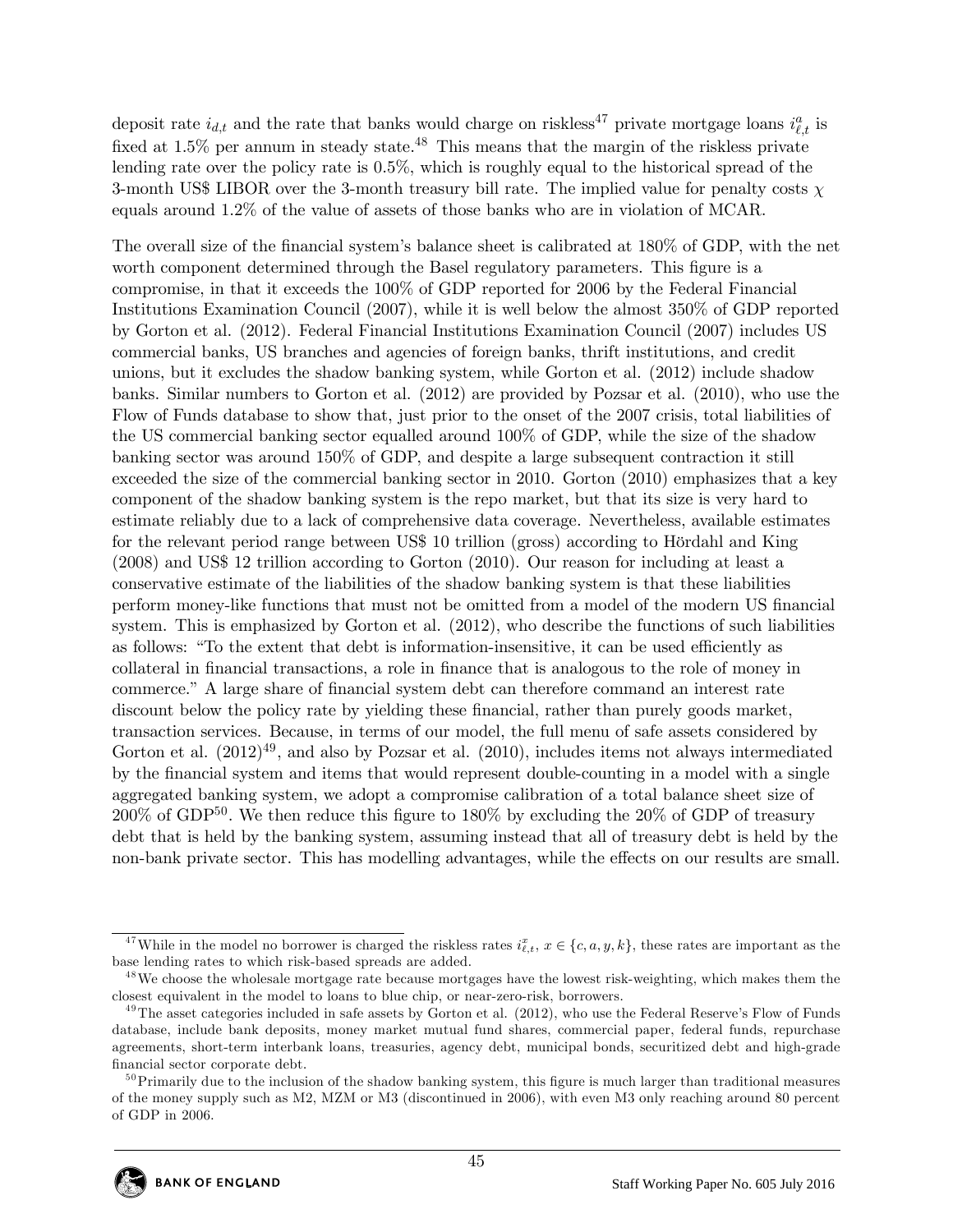A second reason for choosing the 180% figure is that it is approximately consistent with Flow of Funds information on the size of borrowing exposures of the US corporate and household sectors. Just before the onset of the crisis, the total amount of credit market debt outstanding for non-financial businesses reached 80% of GDP. Ueda and Brooks (2011) show that around 20%-25% of this was short-term debt with a maturity of up to one year. We therefore set the steady state values of short-term or working capital loans  $\ell_t^y$  $_t^y$  equal to 20% of GDP.<sup>51</sup> We allocate the remaining 60% of GDP to long-term or investment loans  $\ell_t^k$ . Similarly, just prior to the crisis the ratio of residential mortgages to GDP reached around 80% of GDP. Our model does not feature housing investment, but rather a fixed factor referred to as land. A significant portion of housing investment does represent the acquisition of the underlying land, and a significant portion of the remainder represents purchases of preexisting houses where additional investment is only a minor consideration. On the other hand, housing construction does play an important role, and in fact in US statistics it is included as part of private investment. Out of the stock of residential mortgages, we therefore allocate one quarter, or 20% of GDP, to  $\ell_t^k$ , to represent the housing construction component of investment loans, taking the total to 80% of GDP. We allocate the remaining 60% of GDP to mortgage loans  $\ell_t^a$ . The Flow of Funds data show that short-term consumer loans reached just under 20% of GDP prior to the crisis, and we therefore set  $\ell_t^c$  to 20% of GDP in steady state. All loans-to-GDP ratios are calibrated by fixing the steady state willingness-to-lend coefficients for real collateral  $\kappa^{xr}$ ,  $x \in \{c, a, y, k\}$ , under the maintained assumption that the coefficients for financial collateral are equal those for real collateral,  $\kappa^{xf} = 1$ ,  $x \in \{c, a, y, k\}$ . The resulting values are within a plausible range, at  $\kappa^{cr} = 0.88$ ,  $\kappa^{ar} = 1.17$ ,  $\kappa^{yr} = 0.35$  and  $\kappa^{kr} = 0.52$ .<sup>52</sup>

We comment next on the calibration of balance sheet leverage. Ueda and Brooks (2011) contain information on the leverage or debt-to-net-worth ratio of all listed US companies. For the overall non-financials group this has fluctuated around 140% since the early 1990s, while for the core manufacturing and services sectors it has fluctuated around 110%. Leverage for unlisted companies is likely to have been lower on average due to more constrained access to external financing. We therefore choose a steady state leverage ratio of 100% for investment loans, and we interpret this as the ratio of investment loans to the difference between the value of physical capital and investment loans. The parameter that allows us to fix this ratio is the money-in-the-utility-function parameter of financial investors  $\psi_f$ , which determines the overall size of banks' balance sheets after all other categories of loans and deposits have been calibrated through other parameter choices. For mortgage leverage ratios we use data from the Flow of Funds and Fannie Mae to decompose the total value of the US housing stock into its net worth and mortgage-debt components. The resulting leverage ratio equalled around 80% in the two decades prior to the crisis. We adjust this figure by removing the portion of the housing stock that is owned outright, which is equal to around a third of the total, and which can be thought of as the housing stock owned by financial investors, under the maintained assumption (see our discussion in Section IV.C) that financial investors do not trade land with households. For the remaining housing stock, which can be thought of as the housing stock of households, this results in a leverage ratio of 200%, which we interpret as the ratio of mortgage loans to the difference between the value of land and mortgage loans. We calibrate this ratio by fixing the physical stock of land a. We also normalize the steady state price of land to 1, through the choice of the utility

<sup>&</sup>lt;sup>51</sup> Bates, Kahle and Stulz (2008) show that, similar to our model, nonfinancial firms simultaneously borrow and hold large amounts of cash, reaching a cash-to-assets ratio of  $23.2\%$  in 2006.

<sup>&</sup>lt;sup>52</sup>Note that  $\kappa_t^{ar} > 1$  does not imply that loans exceed the value of land collateral. Steady state loans equal 60% of the value of total collateral, and 67% of the value of land. See below for a discussion of mortgage leverage ratios.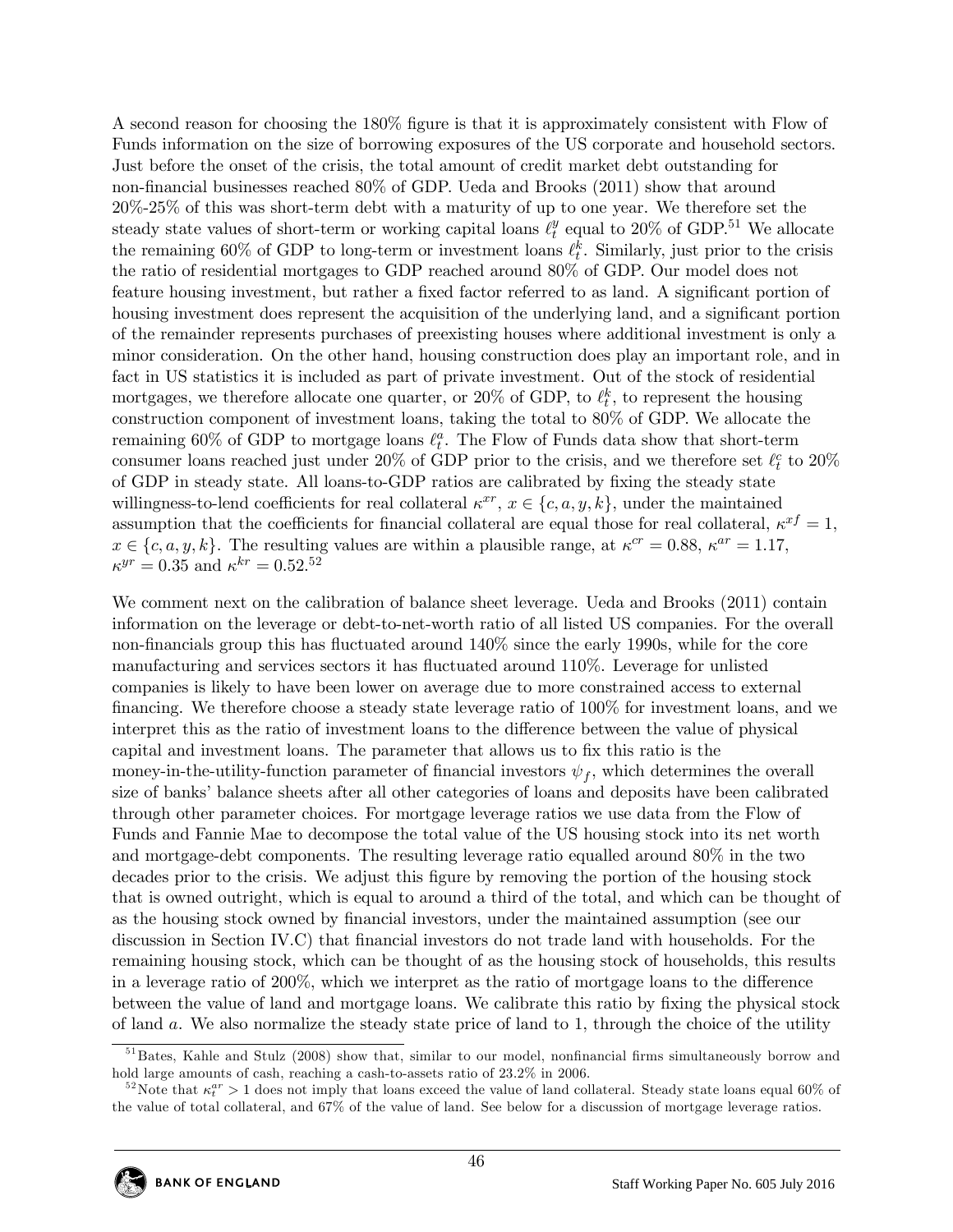weight  $\psi_a$ . For consumer loans and working capital loans, balance sheet leverage is not an easily defined concept, because a large share of their collateral takes the form of flow income rather than valuable assets. We therefore do not calibrate leverage ratios for these two sectors.

Sectorial deposits-to-GDP ratios are harder to calibrate from the data than loans-to-GDP ratios, because deposits are fungible and can be used for multiple rounds of spending, and for multiple types of spending, during any given period. Our baseline assumes that steady state consumption and investment deposits equal 50% and 30% of GDP, and that working capital and real estate deposits each equal 10% of GDP. We calibrate these ratios using the transaction cost technology coefficients  $A_x, x \in \{c, a, y, k\}$ . The LGF parameter on deposits  $\theta$  in (45) (and also in (46)) is fixed at  $\theta = 0.95$ .

Given the overall balance sheet size of the financial sector of 180% of GDP, and the fact that Basel regulations fix steady state bank capital at 14.385% of GDP, this implies that the deposits of financial investors account for 65.615% of GDP. As a result of these choices, the two most important liquidity taxes, for consumption and investment, equal  $\tau_{c,t}^{liq} = 1.049$  and  $\tau_{k,t}^{liq} = 1.071$ . In other words, monetary transaction costs account for steady state liquidity taxes of around 5%-7%. Given their smaller deposits-to-GDP ratios, liquidity taxes for working capital and real estate are considerably smaller.

Steady state interest rate lending spreads are computed from average margins between different corporate and household borrowing rates and 3-month US treasury bill rates. Ashcraft and Steindel (2008) compute, for 2006, a 2% spread for real estate loans, a 3% spread for commercial and industrial loans, and a 5% spread for credit card and other consumption loans. We therefore fix the following steady state spreads: 2% for mortgage loans, 5% for consumer loans, 3% for working capital loans, and 1.5% for investment loans. Only the latter deviates from Ashcraft and Steindel (2008), principally because these authors only consider the commercial banking sector, while long-term corporate funding, to the extent that it does not come directly from capital markets, comes to a significant extent from the shadow banking system where spreads tend to be lower. For example, in the commercial paper market average spreads prior to the crisis averaged less than 0.5%. We calibrate these risk spreads by fixing the sector-specific borrower riskiness parameters,  $\sigma^x$ ,  $x \in \{c, a, y, k\}.$ 

We fix steady state loan default rates at levels that are, as much as possible, consistent with the literature. Ueda and Brooks (2011) show that the default rate for non-financial listed U.S. companies has averaged around 1.5% since the early 1990s. Default rates for smaller, non-listed companies are known to be higher. We therefore set the steady state default rate for investment loans to 1.5% of all firms per period, and the default rate for working capital loans to 3%. As for household loans, the average personal bankruptcy rate was just under 1% over the two decades preceding the Great Recession. But, as discussed in White (1998), only a fraction of households who default file for bankruptcy. For banks it is often more cost-efficient to simply write off the debt, especially for smaller personal loans. And even for mortgage loans, lenders may be willing to incur significant costs in restructuring the loan before forcing the borrower to resort to bankruptcy. In our model, the costs of such write-offs and restructurings, and not only outright bankruptcy, represent default events. We therefore calibrate the steady default rate on mortgages at 2.5%, and on short-term household loans at 4%. These high rates can also be justified by appealing to the U.S. credit score distribution and associated delinquency rates, where delinquency is a 90+ days late payment on any type of debt. In the United States, as of 2012, 15% of households fell into a score range that exhibited a delinquency rate of 50% or more, and

47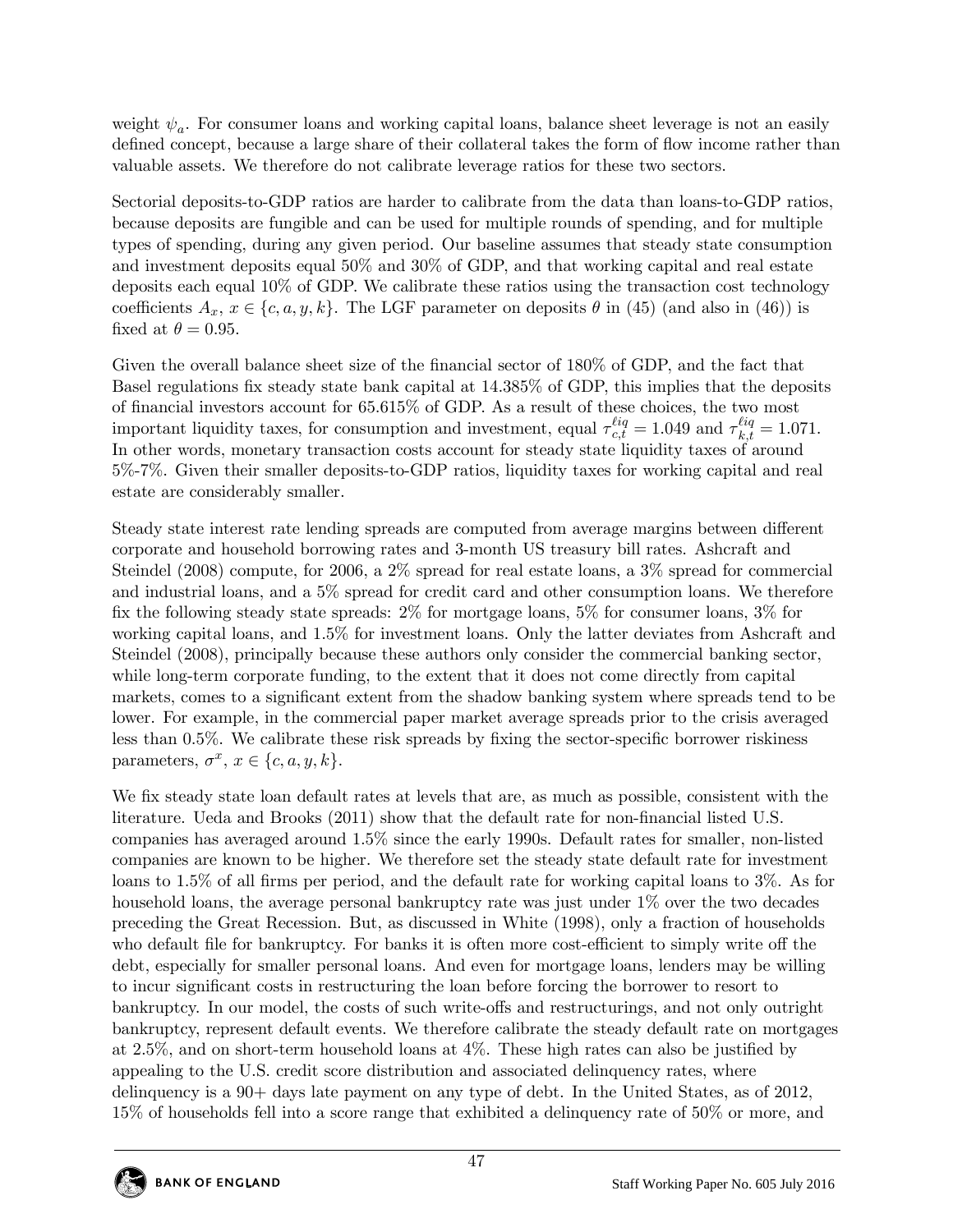another 12% into a range that exhibited a delinquency rate of around one third. We calibrate default rates by setting the sector-specific default cost parameters,  $\xi^x$ ,  $x \in \{c, a, y, k\}$ .<sup>53</sup>

The interest semi-elasticities of deposit demand  $\varepsilon_x^d$ ,  $x \in \{c, a, y, k, u\}$ , are the percent changes, evaluated at the steady state, in deposit demands in response to a one percentage point increase in the opportunity cost of holding those deposits. Traditional empirical studies have estimated money demand equations separately rather than as part of an overall general equilibrium model, and have found interest semi-elasticities of money demand of 5 (Ball (2001)) or even lower (Ireland (2007), O'Brien (2000)). We adopt Ball's estimate of 5 for all four deposit categories held by households, through an appropriate choice of the transaction cost technology parameters  $B_x$ ,  $x \in \{c, a, y, k\}$ . However, we find that if that value was adopted across all five sectors, in a general equilibrium model where deposits are a very broad aggregate representing all transactions-related (goods and financial markets transactions) liabilities of the financial system, the implications become highly counterfactual. Specifically, a bank lending boom triggered by greater optimism about the creditworthiness of borrowers raises the volume of lending and therefore of deposits. With a generalized low interest semi-elasticity, despite the fact that lending spreads over the deposit rate fall, the overall cost of lending could rise dramatically, because the increase in deposits would require a very large increase of deposit interest rates relative to the policy rate. This has not been a prominent feature of interest rate data during lending booms. To the contrary, the data suggest that the *marginal* wholesale depositor is willing to increase his holdings of deposits substantially for a relatively modest increase in deposit rates relative to policy rates.<sup>54</sup> In other words, the marginal depositor's money demand exhibits a high interest semi-elasticity of deposit demand. The marginal depositor of our model is the financial investor, and for these agents we assume that  $\varepsilon_u^d = 250$ , which can be calibrated by fixing  $\vartheta$  accordingly. The quantitative implications of this choice will be explained in the next subsection.

### B. CBDC Parameters - Transition Simulations

For the transition simulations, realistic scenarios require that the non-CBDC-specific structural features and parameters of the post-transition CBDC economy should remain identical to those of the pre-transition economy. We therefore assume that under CBDC the structural model, other than for the additively separable presence of CBDC in the LGF, remains identical, and that all the main structural parameters also remain identical.

The introduction of CBDC is assumed to occur instantaneously, in an amount equal to 30% of GDP, through an exchange of government bonds against CBDC. The pre-transition LGF is given by (45), and the post-transition LGF by (46), in each case with  $\theta = 0.95$ . The latter implies an elasticity of substitution between CBDC and bank deposits of 20. For the purpose of the transition simulation we assume that the government keeps CBDC at its initial level relative to GDP throughout the entire transition, with  $\overline{m^{rat}} = 30$  and  $m_{\pi^p} = 0$ . The introduction of CBDC reduces the ratio of government debt to GDP to 50% on impact. It is assumed that the government subsequently keeps the target for government debt at 50% of GDP, and thus the target for total government financing at an unchanged 80% of GDP, through the appropriate

<sup>&</sup>lt;sup>53</sup>The assignment of parameters to calibrated data moments is of course somewhat arbitrary. An obvious example is  $\sigma^x$  and  $\xi^x$ , which are interchangeable.

 $54$ Recall that when we refer to deposits, what we have in mind is all non-equity items on the balance sheet of the aggregate financial system.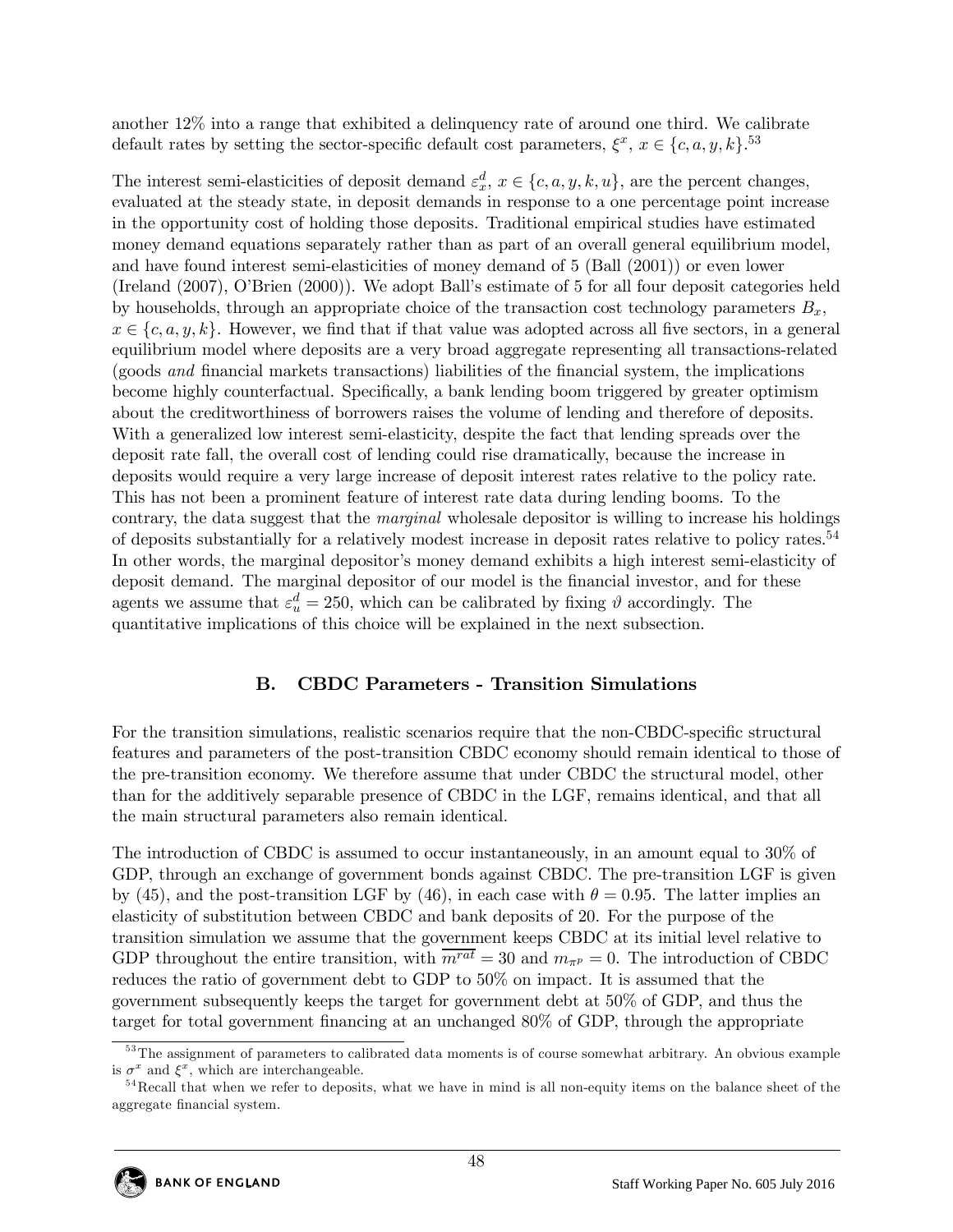choice of  $\overline{gdx^{rat}}$ , but allowing for short-run deviations due to countercyclical fiscal policy. We discussed above that the baseline calibration for automatic stabilizers, for business cycle simulations, is  $d^{gdp} = 0.34$ . However, for the transition the policymaker knows that the economy will eventually experience a significant and permanent expansion in output. This can be sped up by allowing for a stronger countercyclical response of fiscal policy to the gap between current and long-run potential output. For the transition simulation we therefore set  $d^{gdp} = 0.50$ .

After the transition to a CBDC regime the structure of bank balance sheets adjusts endogenously. To ensure that the steady state capital conservation buffer remains at 2.5%, in other words that the steady state Basel ratio remains at 10.5%, we assume that banks' dividend payout parameter  $\delta_b$  is adjusted accordingly. However, the implied change in  $\delta_b$  is small.

The interest rate spread between the deposit rate and the CBDC rate is determined by the costs and benefits of holding CBDC instead of bank deposits that were discussed in Section IV.B.3. We calibrate the financial technology coefficient  $T^{finter}$  such that in the post-transition steady state this spread equals 80 basis points. The implied value of  $T^{finter}$  is 1.153.

## C. CBDC Parameters - Business Cycle Simulations

For the business cycle simulations, we switch to the third model variant, with CES LGF (47). Wherever possible we calibrate the steady state to reproduce the calibration targets of the first or pre-transition model variant in Tables 1-3. However, there are new and unique aspects to the CES LGF specification, most importantly the allocation of CBDC to its multiple possible uses. To calibrate this, we proceed in steps.

First, we calibrate the parameters of both the second and third model variants using the calibration targets of the first model variant from Tables 1-3, while in each case setting the steady state government debt-to-GDP and CBDC-to-GDP ratios equal to 50% and 30%, as shown in Table 4. One implication is that for the business cycle simulations the steady state real policy rate is assumed to remain at 3% per annum.

Second, the second model variant is used to compute the allocation of CBDC to its multiple uses, under three additional assumptions. First, we again assume  $\theta = 0.95$ . Second,  $T^{finite}$  is again calibrated to generate a post-transition steady state spread between the deposit and CBDC rates of 80 basis points. Third, the interest semi-elasticities of deposit demand  $\varepsilon_x^d$ ,  $x \in \{c, a, y, k, u\}$ , remain unchanged at their original values of 5 for households and 250 for financial investors, while the formulas for  $\varepsilon_x^d$  are of course different once LGF (46) is used in place of LGF (45). On the basis of these assumptions, the calibration endogenously generates an allocation of CBDC to  $m<sup>c</sup>$ ,  $m^a$ ,  $m^y$  and  $m^k$ .

Third, for the third model variant this allocation, together with the assumption that the elasticity of substitution between CBDC and bank deposits equals  $\epsilon = 2$ , and the assumption that the spread between CBDC rates and deposit rates remains at 80 basis points, is then used as an input into the calibration. This is done through an appropriate choice of the CES quasi-share parameters  $\gamma_x, x \in \{c, a, y, k\}$  and of  $\overline{m^{rat}}$ . In this calibration, the values of the interest semi-elasticities of deposit demand  $\varepsilon_x^d$  are again assumed to remain unchanged at 5 and 250, and the formulas for these elasticities are again different once LGF (47) is used in place of LGF (46).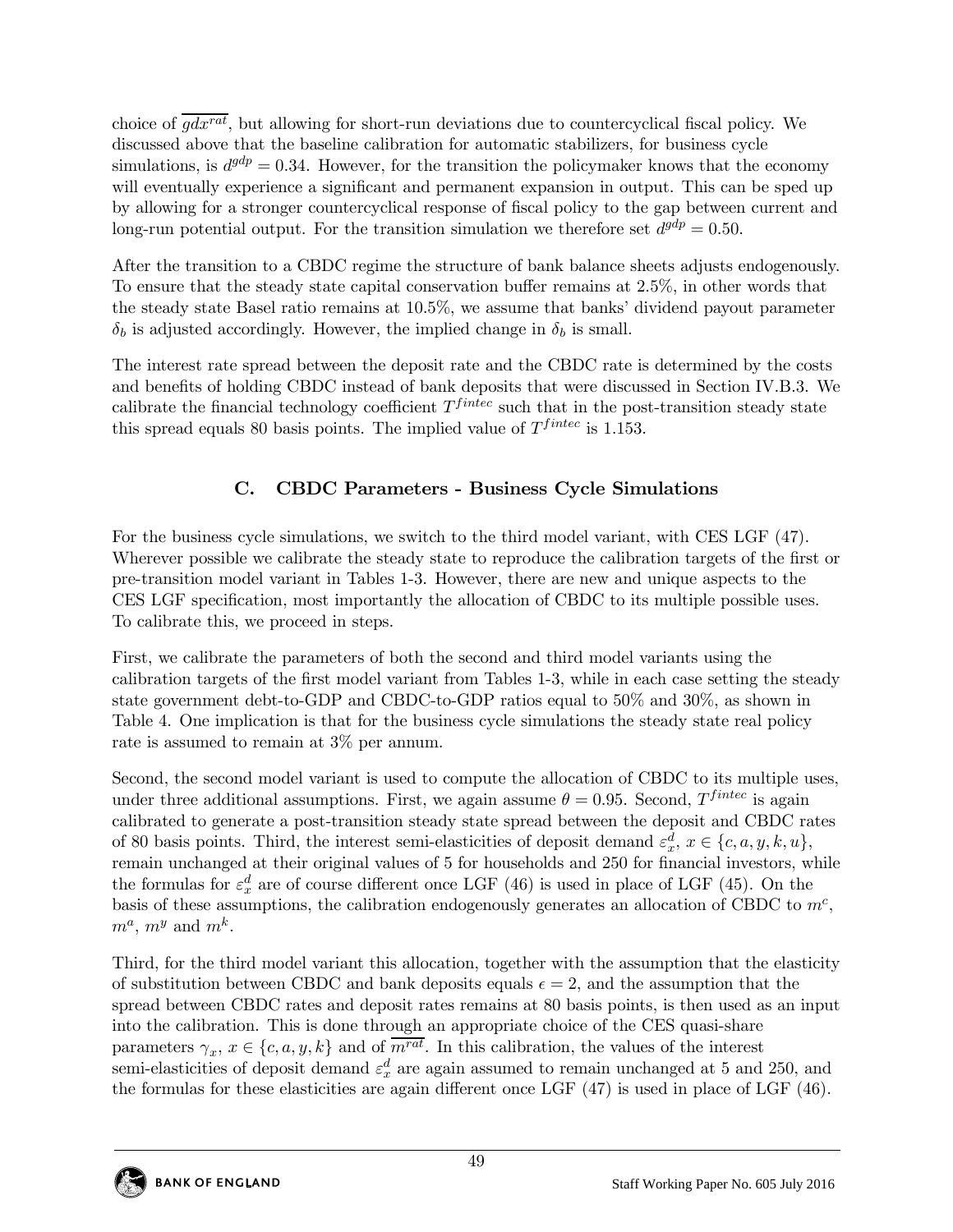Our assumption that the elasticity of substitution between CBDC and bank deposits equals  $\epsilon = 2$ can be shown to imply an interest semi-elasticity of the demand for CBDC relative to deposits of around 34 ( $\varepsilon^{m} = 34$ ), which means that in response to a one percentage point increase in the CBDC interest rate relative to the deposit rate, and holding deposits constant, demand for CBDC would increase by around one third, or 10 percent of GDP. We have no guidance from the literature as to whether this is a reasonable assumption. We do note, however, that the elasticity of substitution across retail deposit accounts at different banks is unlikely to be very high. For example, Competition and Markets Authority (2015) reports that in a 2014 survey of UK households, almost  $60\%$  had been with the present provider of their main current account (roughly equivalent to a US checking account) for over 10 years, and only 10% had been with their present provider for under two years. This is despite the fact that in this period the interest rates offered on instant-access accounts, even excluding bonus 'teaser' rates, varied across banks by as much as  $2.5$  percentage points.<sup>55</sup>

This provides some loose evidence against very high substitutability, and may also be suggestive of potentially much lower substitutability. To illustrate the effects that this would have, we will repeatedly consider the alternative of  $\epsilon = 0.075$ , which corresponds to  $\varepsilon^m = 1.6$ . This is a world where any increase in liquidity provided through bank loans  $d<sup>x</sup>$  requires a similar increase in CBDC liquidity  $m^x$  in order to increase effective liquidity  $f^x$ ,  $x \in \{c, a, y, k\}$ .

## VI. Results

Figures 1-17 show impulse response functions for the main variables of the model, first for the transition simulation over a period of 60 quarters, and then for a variety of business cycle shocks over a period of 32 quarters. All real variables (GDP, consumption, investment) are shown in percent deviations from trend, which means that any increase in GDP shown in the figures has to be added to an underlying trend real growth rate of 2% per annum. All interest rates are shown in percent per annum, and in levels, because their initial steady state values convey important information. The inflation rate and all fiscal and liquidity tax rates are shown in percentage point deviations from their initial steady state values, and the same is true for all balance sheet ratios relative to GDP. The acronym "EoS" in the title of several figures relates to the elasticity of substitution  $\epsilon$  between CBDC and bank deposits, and "pp" denotes percentage points.

### A. Steady State Effects of the Transition to CBDC

Figure 1 studies the effects of introducing, in period 0, CBDC equal to 30% of GDP, through a purchase of government bonds of the same value. This policy increases steady state GDP by 2.94%. The completion of the transition to this new steady state takes well over two decades. Figure 1 studies the first 15 years, or 60 quarters. To ensure that the final steady state values are visible in the figure, the red dotted line in each case displays the change, in period 0, of the long-run steady state of the respective variable. The solid line shows the actual transition path. The maintained assumptions for monetary policy are that the policy rate continues to follow the

<sup>&</sup>lt;sup>55</sup>Our figure of 2.5 percentage points comes from the individual bank interest rates that the Bank of England uses to construct its published Quoted Rates series. For more detail, see http://www.bankofengland.co.uk/statistics/Pages/iadb/notesiadb/household\_int.aspx.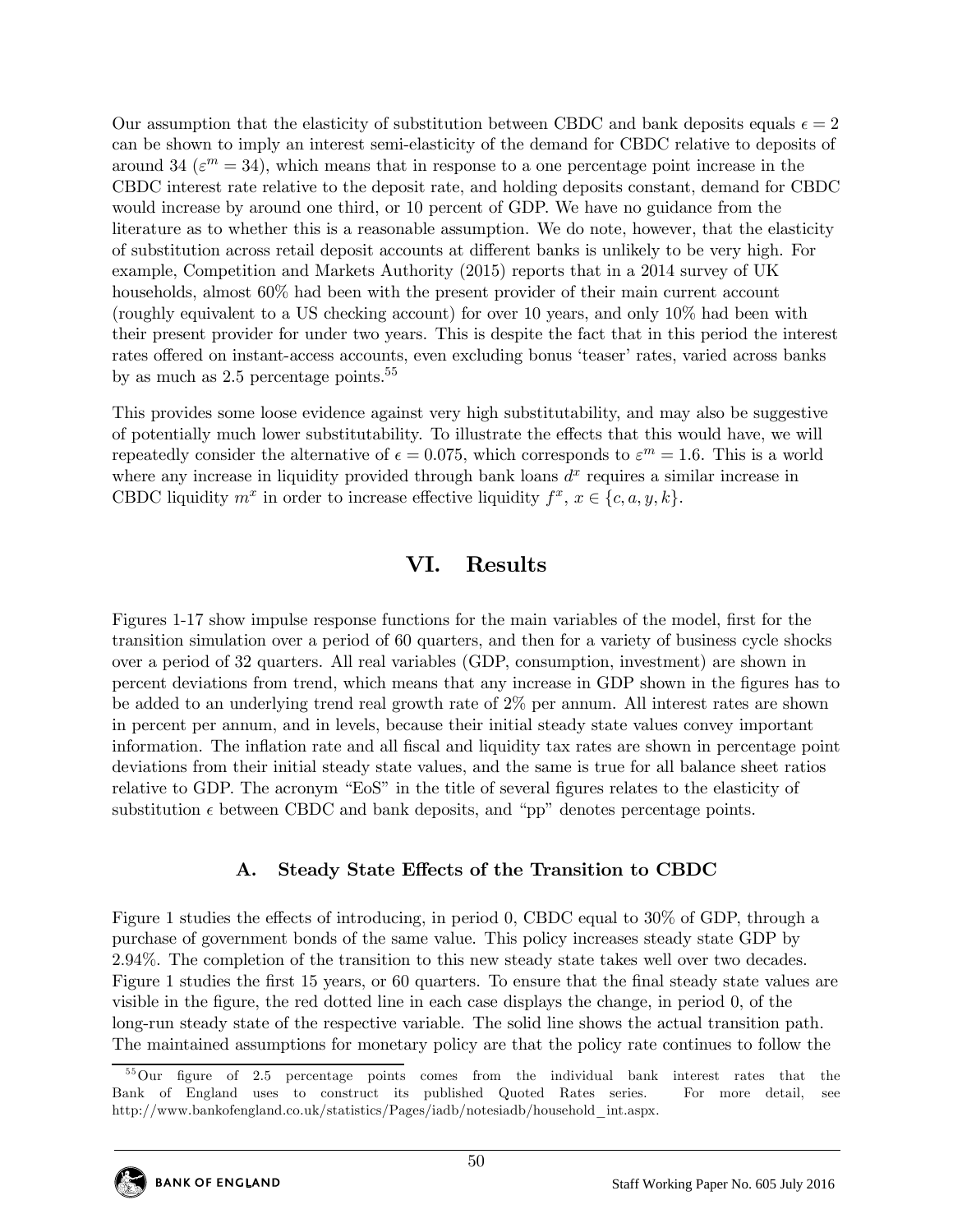inflation-forecast-based interest rate rule (71), and that the supply of CBDC is kept at 30% of GDP through a quantity rule (72) with  $m_{\pi^p} = 0$ . The maintained assumptions for fiscal policy are that the fiscal rule (66) endogenises the labour income tax rate  $\tau_{L,t}$ , and that the other two distortionary tax rates  $\tau_{c,t}$  and  $\tau_{k,t}$  follow labour income tax rates in proportional fashion according to rules (67) and (68). Government and transfer spending, and lump-sum taxes, are fixed, the first relative to GDP according to (62).

The long-run net beneficial effects of this CBDC issuance are driven by four main factors, reductions in real policy rates, increases in deposit rates relative to policy rates, reductions in distortionary tax rates, and reductions in liquidity tax rates due to increases in monetary transaction balances.<sup>56</sup> We will discuss each of these in turn, followed by a discussion of the transition dynamics.

The first two factors are reductions in real policy rates and increases in deposit rates relative to policy rates. Our calibration of  $\Xi = 0.02$  implies that a 30 percentage points drop in the government debt-to-GDP ratio is associated with a 60 basis points drop in the real policy rate. We see this in Figure 1, where this rate drops from 3% initially to 2.4% in the long run. However, banks' funding costs are determined by the deposit interest rate, which is the rate that they have to pay on the funds that they themselves create to finance loans. The spread between the policy and deposit rates is determined by financial investors, who are the deposit holders with the highest interest semi-elasticity of deposit demand,  $\varepsilon_u^d = 250$ . Financial investors hold deposits equal to 65.615% of GDP immediately before the introduction of CBDC, 95.615% of GDP immediately thereafter as they first trade government debt against CBDC with the government and then CBDC against bank deposits with households, and 105.06% of GDP in the very long as they accumulate additional financial assets. Financial investors therefore eventually experience an increase in their deposit holdings of 65%. With  $\varepsilon_u^d = 250$ , this suggests that the deposit interest rate must rise by 26 basis points relative to the policy rate in order to make financial investors willing to hold the additional deposits.<sup>57</sup> We see this narrowing of the spread between policy and deposit rates in Figure 1, but it amounts to 30 basis points, not 26 basis points, with the policy and deposit rates dropping by  $0.60\%$  and  $0.30\%$ , to  $2.4\%$  and  $1.7\%$ , respectively.<sup>58</sup> An interpretation of the narrowing of the spread between the policy rate and the deposit rate is that banks' funding becomes more expensive because they have to rely on wholesale funding to a greater extent, with a sizeable share of retail monetary transaction services now being performed by CBDC instead. However, we caution that this interpretation does not have an exact counterpart in our model, which does not feature separate retail and wholesale deposits. There is no initial value for the long-run interest rate on CBDC, as there was no CBDC prior to the transition. The 80 basis points post-transition steady state real interest rate discount relative to the deposit rate was instead calibrated, and implies a long-run level of the real CBDC interest rate of 0.9%. As for lending volumes and lending interest rates, we observe that there is a long-run increase in bank lending and bank deposits equal to  $5\%$  of GDP<sup>59</sup>, as banks satisfy a higher demand for deposit balances. The latter is triggered by a combination of increased

 $56$ We re-emphasize that these calculations cannot fully account for the transition risks, nor for some of the minor costs and benefits, listed in Section III.

<sup>&</sup>lt;sup>57</sup>While one can argue about the exact size of this effect, a calibration of  $\varepsilon_u^d < 100$  would clearly have unrealistic implications. It can be shown that in that case real deposit rates would actually increase relative to the pre-CBDC steady state, despite the substantial drop in policy rates.

<sup>&</sup>lt;sup>58</sup>The calibration of  $\varepsilon_u^d$  is based on an approximation at the original steady state. The approximation error is due to the fact that the economy subsequently moves very far away from that steady state.

<sup>&</sup>lt;sup>59</sup> Loans and deposits drop slightly relative to GDP on impact, but their absolute drop is close to zero.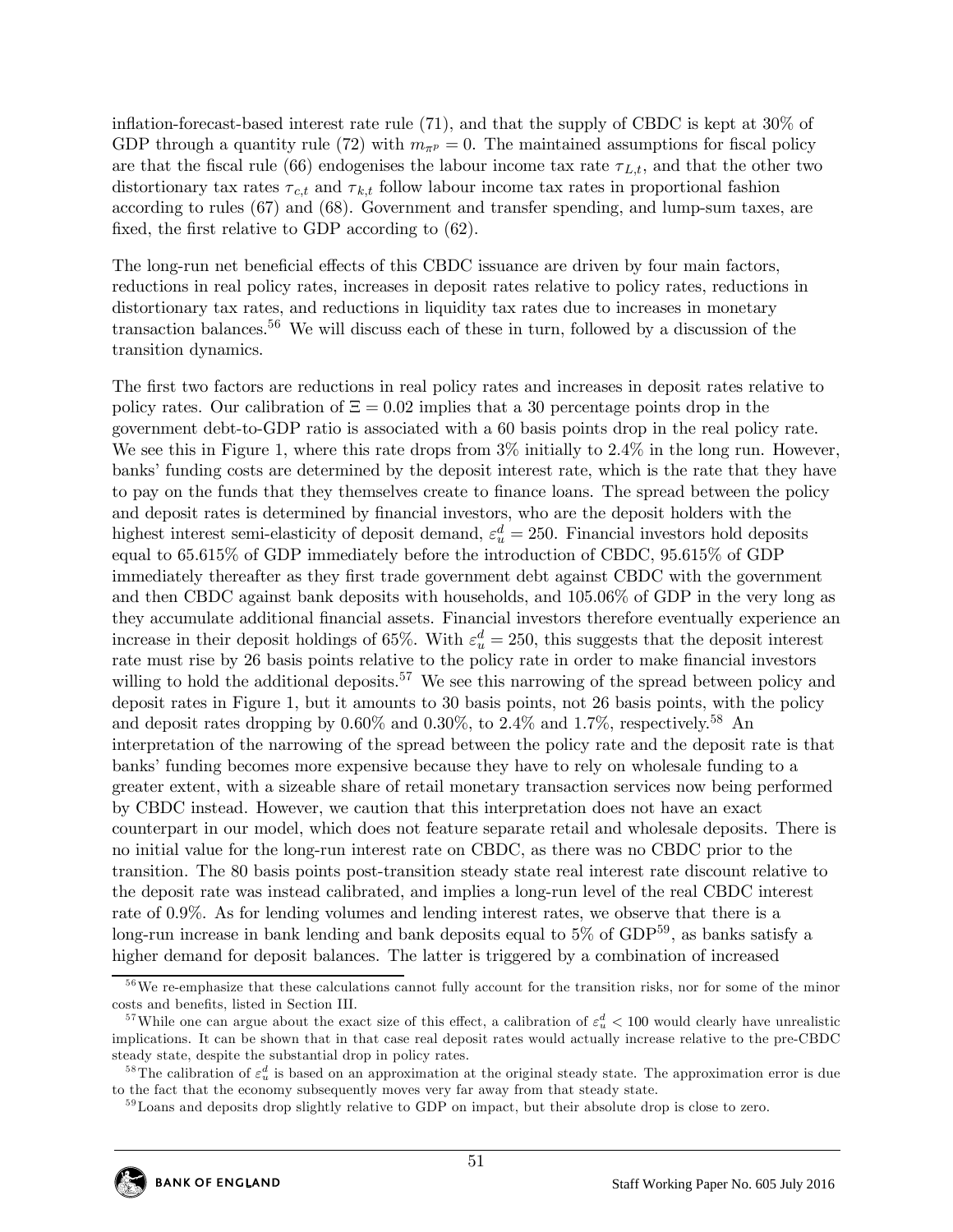economic activity, and of the increase in CBDC balances, which requires an increase in deposit balances due to imperfect substitutability between the two forms of monetary transaction balances. Despite this increase in lending, the average real wholesale lending rate declines from 3.94% to 3.65%, and thus follows the deposit rate almost exactly, with no significant increase in the regulatory spread. This is because the increase in bank lending is not accompanied by a significant increase in bank riskiness. The average retail lending rate however declines by only 15 basis points, from 5.22% to 5.07%, with the 15 basis points increase in the retail lending spread reflecting higher loan-to-value ratios among bank borrowers, principally for mortgage loans but also for investment loans. To summarize, the reduction in real deposit and wholesale lending rates of around 30 basis points, which is the net effect of a 60 basis points reduction in the real policy rate and a 30 basis points increase in deposit rates relative to policy rates, is the first major reason behind the observed increase in GDP.

The third factor behind the long-run output effects is a reduction in distortionary tax rates, which are shown in the sixth row of Figure 1. Because they start from different initial levels and change proportionally, the labour income tax rate drops by 132 basis points in the long run, and the capital and consumption tax rates by 103 and 30 basis points. There are several reasons for this drop. Most importantly, while the target for the sum of government debt and CBDC remains at 80% of GDP, the cost of financing government is considerably lower than in the pre-CBDC economy, first because the reduction in government debt to 50% of GDP lowers the steady state real and nominal interest rates on government debt by 60 basis points, to 2.4%, and second because the interest rate on the CBDC component of government financing ends up being 150 basis points below the interest rate on government debt, at 0.9%. The combined effect of these two savings in funding costs adds up to around 1.0% of GDP in the long-run. Furthermore, as transfers are held constant in real normalized terms, the long-run increase in GDP reduces the ratio of transfers to GDP by around 0.5%. The constancy of real government transfer payments, such as benefit payments, after a boost to GDP is an automatic stabilizer effect. With the sum of government debt and CBDC remaining constant relative to GDP, this means that the long-run ratio of tax revenue to GDP can fall by 1.5%, and this is accomplished by the above-mentioned reductions in distortionary tax rates. To summarize, the across-the-board reduction in distortionary tax rates is the second major reason behind the observed increase in GDP.

The fourth factor behind the long-run output effects is an increase of monetary transaction balances. Not only does CBDC increase from 0% to 30% of GDP, but also, due to positive synergies and economic stimulus effects, bank deposits increase by 5% of GDP in the long run. In addition to these very significant increases in the simple amounts of transaction balances, CBDC yields higher liquidity services dollar for dollar, due to the higher technical efficiency of the technology used by CBDC, with  $T^{finite} = 1.153$ . As a result of this increase in liquidity, the liquidity taxes on consumption goods, investment goods, production inputs and land drop by 39, 77, 5 and 1 basis points in the long run. Because  $\mathfrak{r} > 0$ , this saves resources. But more importantly, the effects of reductions in these monetary frictions are equivalent to those of reductions in distortionary tax rates, and the size of their change is smaller but not dramatically smaller than that of tax rates. To summarize, the across-the-board reduction in liquidity taxes is the third major reason behind the observed increase in GDP.

The fact that bank deposits increase despite a substantial injection of CBDC should be emphasized. A common fear concerning the introduction of CBDC is that it might take business away from banks. However, as we have just seen, the beneficial output and efficiency effects of CBDC in fact lead to synergies whereby demand for banks' services increases substantially.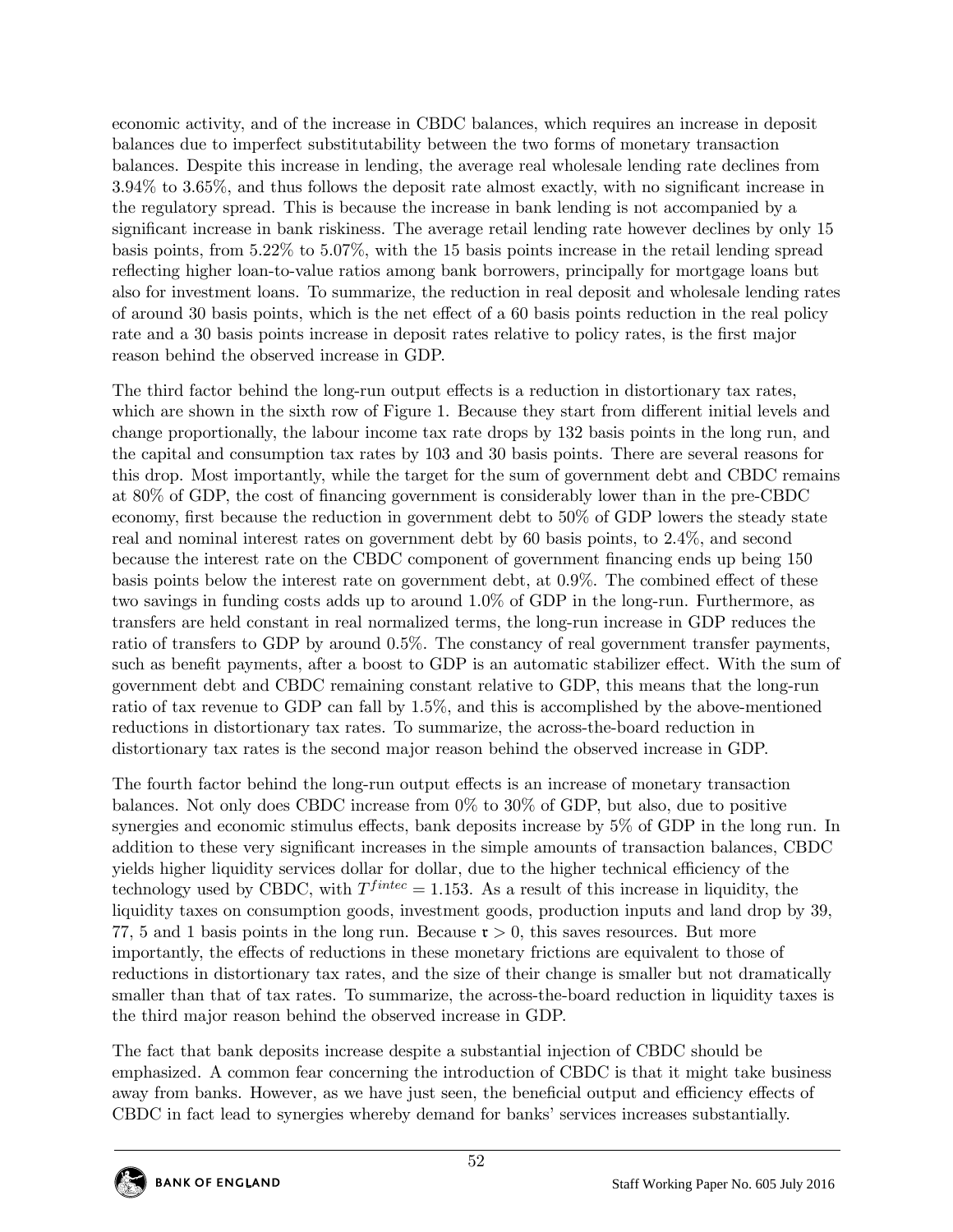It is useful to comment on the connection between the foregoing and the Friedman rule. The Friedman rule (Friedman (1969)) states that, if possible, the money supply should be expanded to reach the satiation point of the money demand function, where the marginal benefit of money reaches the marginal cost of producing it, which in a world of exogenously created high-powered money equals zero. However, this is not possible in a world where money is created endogenously by the private banking system, because the marginal benefit of this money in equilibrium again has to equal the cost of creating it, but in this case that cost equals the spread between loan and deposit rates. Because of financial frictions and financial regulation, this spread will always be positive. This means that money holders will always be unable to reach the satiation point of their money demand function. The introduction of CBDC, which is created debt-free and therefore does not come with the cost of a banking spread, takes agents closer to the satiation point of their money demand function, and this explains part of the beneficial effects of CBDC.

The overall long-run output effect in Figure 1 is a very substantial GDP gain of 2.94%, with the consumption gain at 2.23% and the investment gain at 5.28%. Table 5 decomposes this into the contributions of the above-mentioned four effects, including all possible permutations of  $\Xi = 0.02$ versus  $\Xi = 0$  for real policy rate effects, and distortionary taxation versus pure lump-sum taxation for tax rate effects. Liquidity effects are more difficult to quantify directly, and will therefore be inferred indirectly from the other results in Table 5.

Table 5 shows that the output effects of CBDC for the case of zero real policy rate effects,  $\Xi = 0$ instead of  $\Xi = 0.02$ , and lump-sum taxation instead of distortionary taxes, are a slightly negative -0.04%. We will comment on this number below, but for now take it as our point of comparison. Starting from this point, lower real interest rates account for the majority of the output gains, with  $\Xi = 0.02$  instead of  $\Xi = 0$  implying a steady state real policy rate of 2.4% per annum rather than 3.0%, and leading to an output gain of 1.47%. But the gains from lower distortionary tax rates are not very far behind, with distortionary taxes instead of lump-sum taxes implying lower rather than constant distortionary tax rates, and leading to an increase in the output gain of 0.76%. The sum of these two partial effects equals 2.23%, which is lower than the actual combined effects by 0.75 percentage points. The difference is due to synergies between the two, as part of the benefits of lower real interest rates comes through the government budget, with lower costs of government financing allowing the government to reduce distortionary taxes. As a rough approximation, the contributions of lower real policy rates and lower distortionary taxes equal 1.8% and 1.1%.

Finally, the GDP effect of -0.04%, at  $\Xi = 0$  and a regime of lump-sum taxation, allows us to quantify, again approximately, the liquidity effects of CBDC. Recall that at this point the steady state real policy rate remains at 3.0% per annum. But the deposit interest rate still rises relative to the policy rate when CBDC is issued, which means that in this case it rises in absolute terms. We have simulated the model at  $\Xi = 0$  and a regime of lump-sum taxation, and have found that the magnitudes of steady state real interest rate increases for deposit rates, average wholesale and average retail lending rates are 17, 17 and 8 basis points, respectively. The effect of CBDC issuance on interest rates therefore goes in the opposite direction of the simulation in Figure 1, and is approximately half as large. Again, as a rough approximation, this means that, absent liquidity effects, the GDP effects of CBDC issuance would now be negative, and roughly half as large as the positive effects of lower real interest rates in Table 5. The fact that the GDP effects are instead close to zero reflects the effects of additional monetary transaction balances, both CBDC and bank deposits, whose real effects are mainly due to reductions in liquidity taxes. While these are not as large as the effects of distortionary tax rates, especially when taking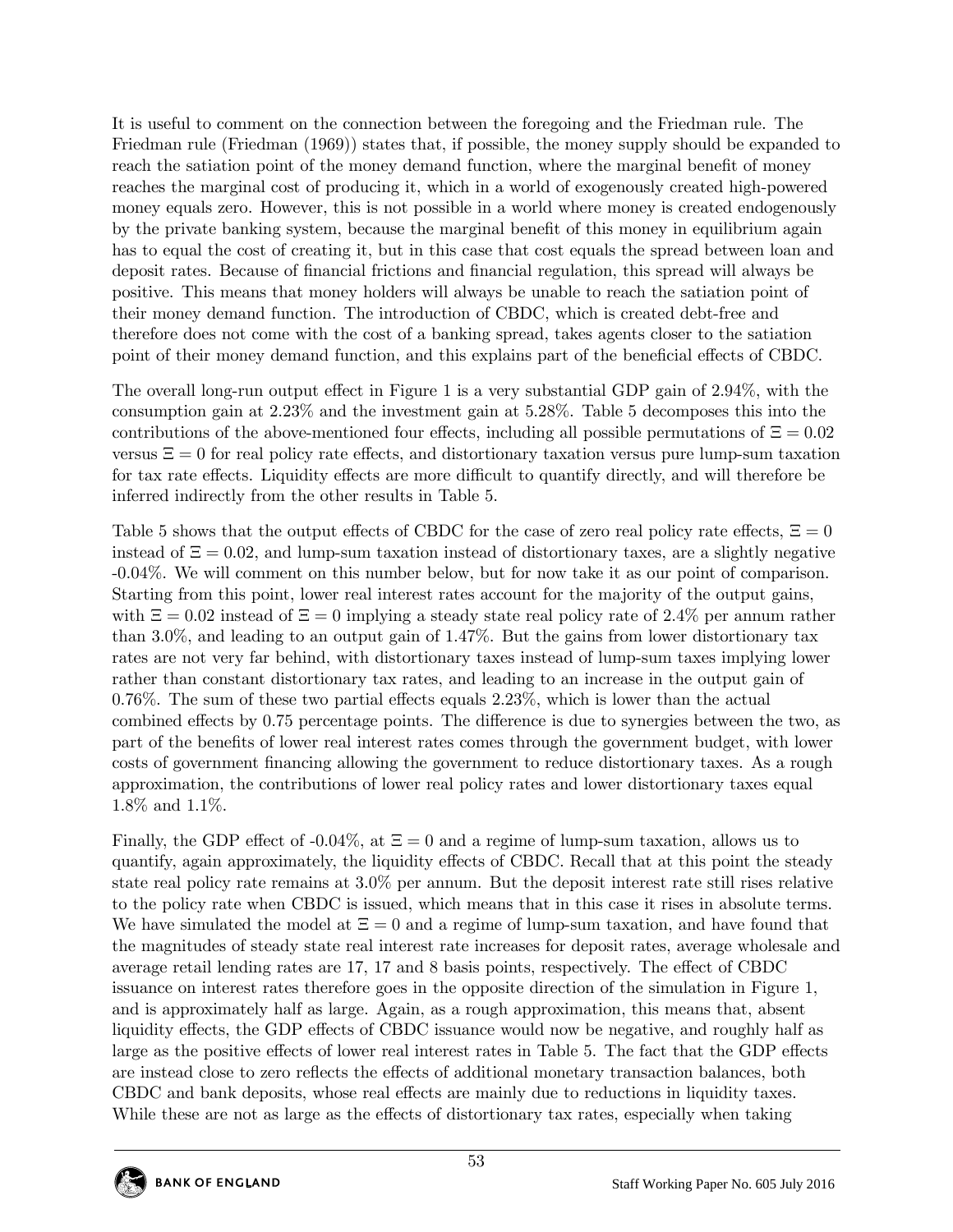account of the synergistic effects of taxes with lower real interest rates, they are nevertheless very large, with a GDP gain of somewhere between 0.5% and 1.0%.

As in any exercise of this kind, the estimated output gain of approximately 3% is dependent on the details of the model calibration. We see this as a strength rather than a weakness, because it makes it possible to explore the sensitivity of our results to many different aspects of that calibration. As an illustration, previous versions of this paper reported an output gain of approximately 1% rather than 3%. The reasons for this change can be identified, and debated, precisely. There are two of them. First, the original calibration of the interest semi-elasticity of deposit demand of financial investors was much lower, at 50 rather than  $250^{60}$  This meant that steady state deposit interest rates changed from 2.0% to 2.4% rather than to 1.7% following the introduction of CBDC, in other words the spread between policy and deposit rates narrowed by 100 rather than 30 basis points. We have discussed in section V.B why we consider this too large, and therefore why financial investors' interest semi-elasticity of deposit demand should be calibrated at a much higher value than 50. Making that change, which implies lower bank funding costs and therefore lending rates in the new steady state, took output effects from 1% to just over 2%. Second, in the original calibration financial investor consumption accounted for 19.4% of steady state GDP, while in the current version it accounts for 3.2%. Under the original calibration a large share of aggregate demand was therefore not subject to financial frictions, and did not benefit from the generalised reduction in financial frictions following the introduction of CBDC. To the contrary, this portion of aggregate demand was negatively affected by a reduction in returns on financial investments. We did not want to overemphasize this feature of the model, and therefore reduced the share of financial investor consumption in GDP. Making this change took output effects from just over 2% to just under 3%.

It remains to comment on some aspects of the shorter-run profile of the transition. One important feature is an increase in the rate of inflation immediately after the introduction of CBDC, which is sizeable at 0.8 percentage points, and quite persistent. One reason is that the 2.94% gains in aggregate output are only realized after a prolonged transition period, while aggregate demand picks up much more quickly due to the immediate realization of the associated wealth effects. With demand running ahead of supply, inflation rises, and with the policy rate reacting to inflation, this means that all real interest rates are elevated for some time. Because higher real interest rates also increase the interest cost component of the government budget, distortionary taxes have to temporarily remain above their lower long-run level in order to satisfy the fiscal rule. This of course further dampens activity in the short run, relative to the final steady state. However, tax rates always remain well below their initial levels. This is one reason why investment almost immediately grows substantially, and nearly reaches its long-run level after about one year, and why GDP immediately expands by around 1.5%, and thereafter temporarily stalls in years 2 and 3, but without declining significantly. The other reason is an immediate, strong and persistent drop in liquidity taxes, which is due both to the direct injection of liquidity through CBDC and the associated creation of additional bank deposits. This is shown in the final row of Figure 1.

 $60$ The main reason was numerical difficulties with calibrating high interest semi-elasticities using the Schmitt-Grohe and Uribe (2004) specification of money demands. See the discussion in Section IV.C.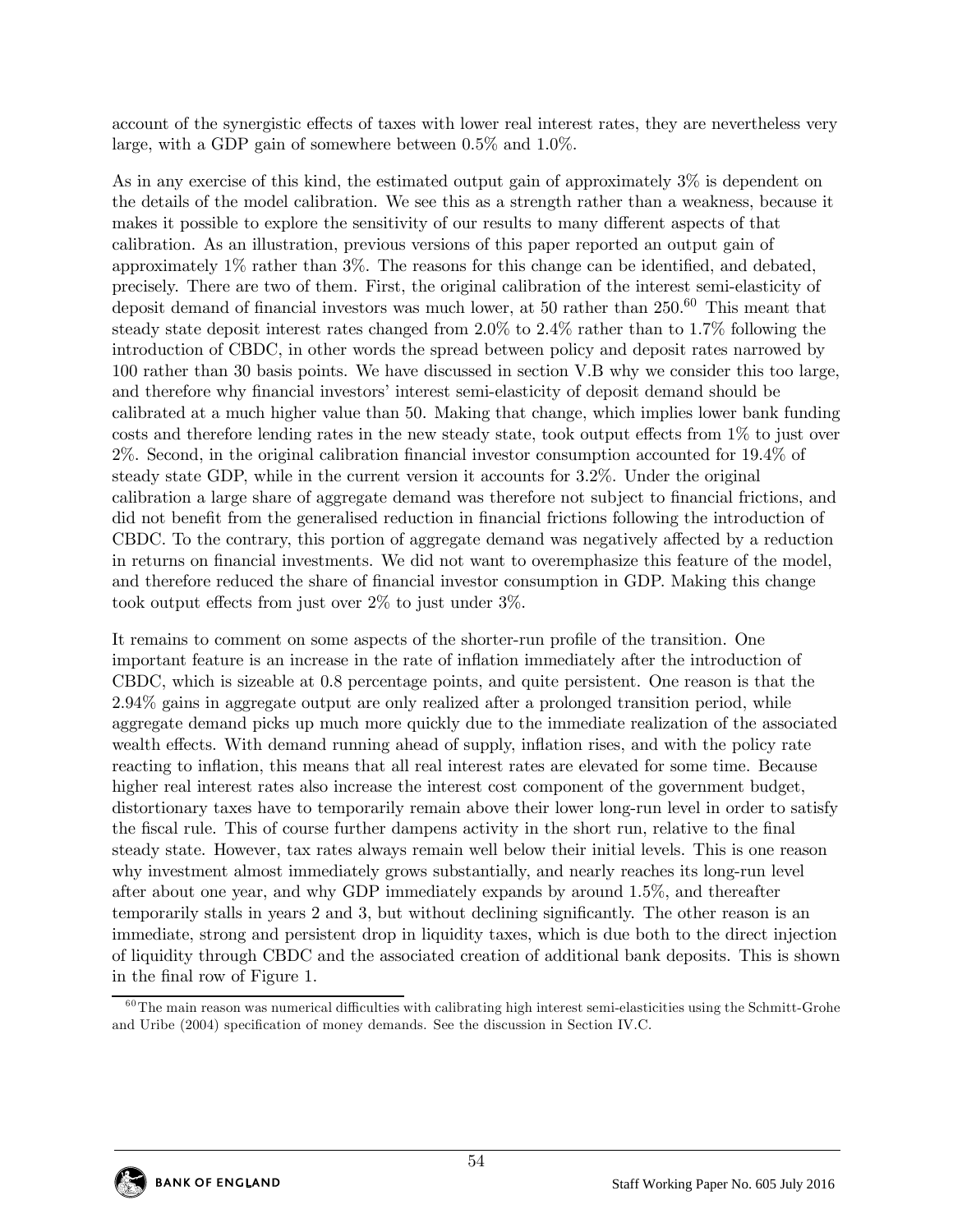## B. Quantity Rules or Price Rules for CBDC?

## 1. Credit Cycle Shocks

In this subsection we compare the properties of strict  $(m_{\pi^p} = 0)$  quantity rules (72) versus strict  $(i_{\pi^p}^m = 0)$  price rules (73) for CBDC issuance. The exploration of countercyclical rules, with  $m_{\pi^p} > 0$  or  $i^m_{\pi^p} > 0$ , is considered in subsection VI.C below.

Figure 2 assumes a standardized shock scenario that we will use repeatedly throughout this paper. Specifically, over a period of three years banks receive positive news shocks to the riskiness of their corporate borrowers, as in Christiano et al. (2014), with magnitudes that by the end of the third year reduce the standard deviation of borrower riskiness by 40%. At that time the news shocks are reversed, and banks receive a large negative shock to the riskiness of their borrowers, which thereafter unwinds, as a first-order autoregressive process with coefficient 0.8.

We begin with a discussion of the features of this boom-bust credit cycle that are common under both rules. Banks respond to lower credit risk among their borrowers through both a reduction in retail lending spreads and an increase in the stock of loans, where the additional loans are funded through the creation of additional deposits. Both lower spreads and increased lending increase economic activity and therefore inflation. As a result the policy rate rises, and so does the deposit rate, which is closely arbitraged with the policy rate by financial investors. The increase in the deposit rate, which is the marginal cost of funds to the banking system, is however not large enough to reduce lending, because retail spreads drop to initially more than offset the increase in the deposit rate. The increase in lending and thus in deposit creation, which reaches around 17% of GDP by the end of the third year, reduces liquidity taxes  $\tau_{c,t}^{liq}$  and  $\tau_{k,t}^{liq}$  by well over 2 percentage points. This is equivalent to consumption tax and capital income tax cuts of the same order of magnitude, and therefore has highly stimulative effects. This is the main reason for the substantial increase in GDP, by over 2% by the end of the third year. Investment is the main beneficiary, but consumption also increases. When the negative shock hits after three years, banks respond through a combination of higher spreads and a dramatic reduction in lending, and thus in the provision of liquidity to the economy. The resulting large increase in liquidity taxes is the main factor behind a drop in GDP of well over 4%.

The initial reduction in borrower riskiness raises the relative efficiency of creating liquidity through bank loans instead of CBDC. As a result, issuance of an unchanged quantity of CBDC relative to GDP, under a CBDC quantity rule, requires that CBDC pays a higher interest rate than before. In other words, the spread of the policy rate over the CBDC rate declines, by over 30 basis points by the end of the third year. Government debt declines, as the government's fiscal rule requires a countercyclical surplus during this period. When the financial cycle turns at the end of the third year, all of these developments are reversed.

On the other hand, maintenance of a fixed spread of the policy rate over the CBDC rate, under a CBDC price rule, implies that the quantity of CBDC demanded, and issued on demand by the central bank, declines during the boom phase of the cycle, by more than 4 percent of GDP by the end of the third year. During this period households therefore return CBDC to the government in exchange for government bonds, with the result that privately held government debt declines by much less during the boom phase, despite the fiscal surpluses. This endogenous reduction in the quantity of CBDC is countercyclical, in that it counteracts the increase in liquidity, and therefore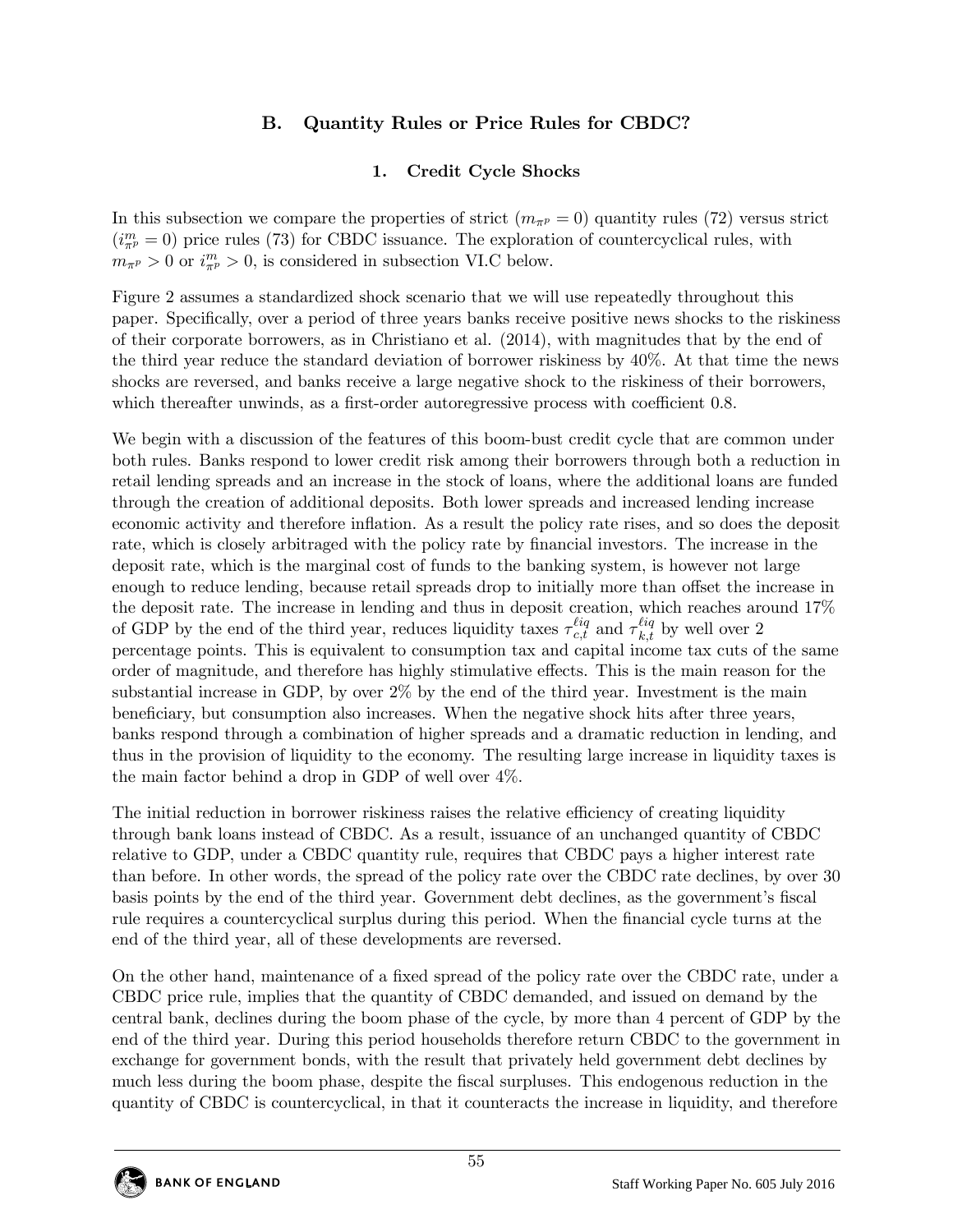in economic activity, generated by additional bank lending. There is a slight offset in that bank lending grows a little more strongly under a CBDC price rule, but the overall effect on liquidity is contractionary compared to a CBDC quantity rule. This can be seen in the behaviour of liquidity taxes, which decline less strongly under a price rule. This therefore has countercyclical effects on GDP, which grows less strongly during the boom phase under a CBDC price rule. But the difference between price and quantity rules is quantitatively small. A strict CBDC price rule therefore offers only a modest degree of countercyclicality relative to a strict CBDC quantity rule.

### 2. Demand Shocks and Technology Shocks

Impulse responses for a range of standard real shocks, including shocks to investment and consumption demand, and technology shocks, are not shown. The reason is that the differences between quantity and price rules are very small, because under all these real shocks the implied changes in the demand for monetary transaction balances are quite small in size. Therefore, because the marginal dollar of liquidity can always be endogenously created or cancelled by banks, the fact that a quantity rule for CBDC does not endogenously accommodate relatively modest-sized changes in demand for liquidity is of little consequence. This changes when the substitutability between CBDC and bank deposits is extremely low, a topic to which we return in subsection VI.B.4 below.

We now show that for shocks other than real shocks, specifically for shocks to the demand for total liquidity and especially to the demand for CBDC liquidity, the performance of CBDC quantity and price rules differs more substantially.

### 3. Shocks to the Demand for Total Liquidity and for CBDC Liquidity

**Shocks to the Demand for Total Liquidity** Figure 3 studies a shock to  $S_t^{md}$  that increases households' demands for total monetary transaction balances  $f_t^x$ ,  $x \in \{c, a, y, k\}$ . This shock can be interpreted as a flight to safety, whereby existing transaction balances are used to a greater extent as safe saving vehicles rather than being spent on real economic transactions. This reduces the velocity of circulation of existing liquidity by between 5% and 10%, in other words it makes existing liquidity less effective at facilitating real economic transactions. As a result, the average liquidity tax increases by over 2.5 percent on impact, and GDP contracts by over 1.5% on impact. In order for the economy to adjust to this shock, there is therefore an urgent need to generate additional liquidity, by whichever means available. The means are additional bank loans that create additional bank deposits, and central bank injections of additional CBDC, through purchases of government bonds.

One key result of this simulation is that banks can respond to this shock extremely quickly, by expanding their balance sheets by well over 10% of GDP on impact. The main reason is that banks are modelled according to the financing through money creation (FMC) view of Jakab and Kumhof (2015) rather than according to the traditional intermediation of loanable funds (ILF) view, which in its simplest version would have required some agents to deposit real savings in banks in order for the banks' balance sheet to be able to grow.<sup>61</sup> As in the real world, FMC banks

 $61$  Some ILF models also allow bank balance sheets to grow through bank purchases of stocks and bonds. However, as shown in Jakab and Kumhof (2015), this channel only applies to a very small fraction of banks' overall activity,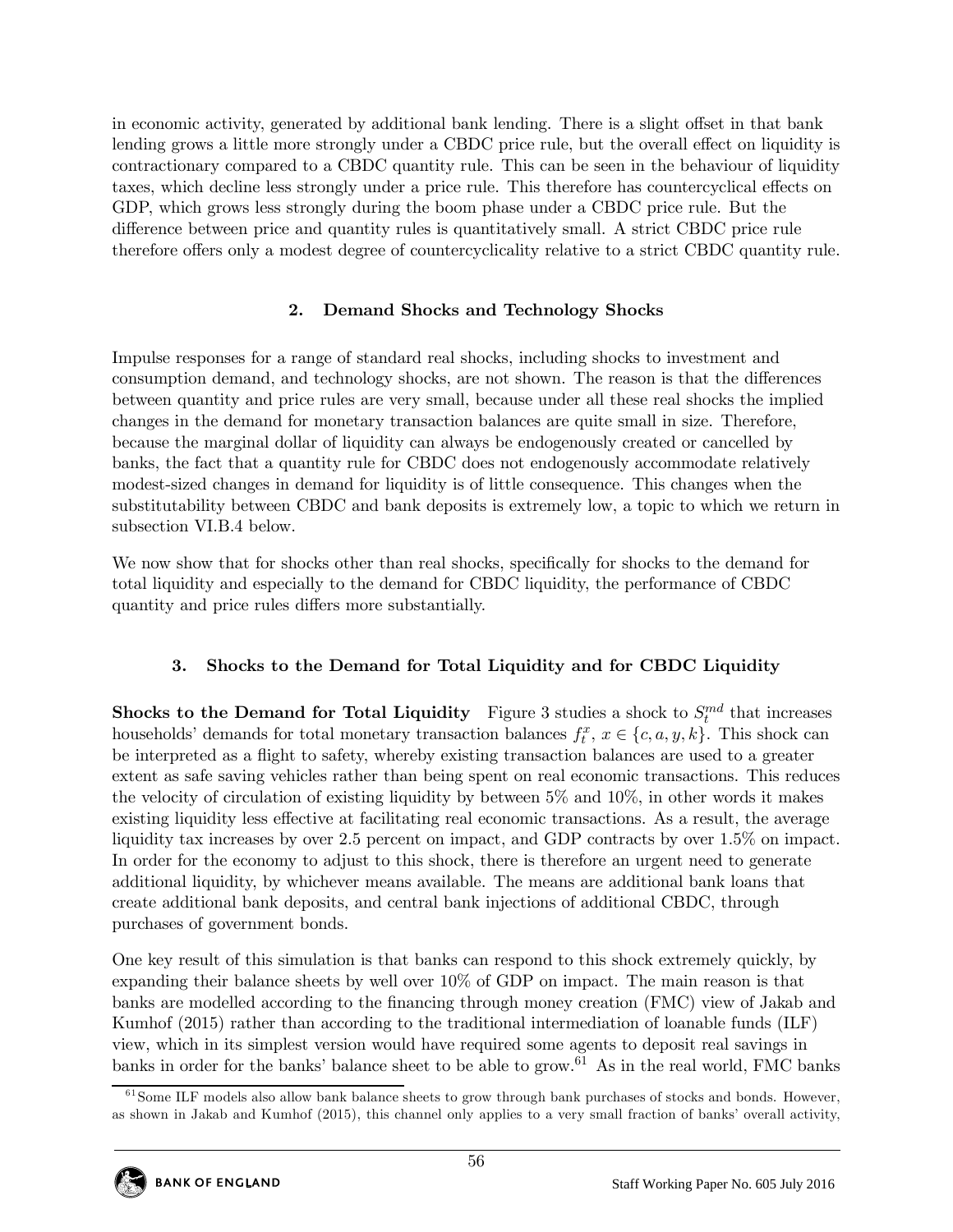have the ability to expand their balance sheets completely independently of real savings, and this is critical for their ability to react to money demand shocks. This does however come with a cost, because banks are only able to expand liquidity generation against collateral, and by charging higher lending spreads. This cost is another reason for the steep increase in liquidity taxes.

The other key result is that for this shock the CBDC policy rule makes a more significant difference. Demand for both bank deposits and CBDC balances increases following the shock. Under a quantity rule the demand for additional CBDC balances is not satisfied, and instead the real interest rate on CBDC is allowed to drop very substantially, from 1.2% to around -0.1%.<sup>62</sup> Under a price rule the CBDC interest rate instead follows the policy rate, which means that it remains significantly higher than under a quantity rule. At this rate households wish to hold an additional quantity of CBDC equal to more than 4% of GDP. This is supplied on demand by the central bank, and helps to satisfy the additional demand for total liquidity. As a result liquidity taxes rise by less than under a quantity rule, and this has noticeable, albeit not extremely large, effects on the size of the contraction in GDP. As we will show in subsection VI.B.4, these effects become stronger as the substitutability between CBDC and bank deposits decreases.

This result is therefore clearly in the spirit of Poole (1970), who found that when money demand shocks dominate, a price rule, meaning an interest rate rule, is more effective than a quantity rule at limiting macroeconomic volatility. However, there are important differences. We have already explained that, unlike Poole (1970), we do not find significant advantages for either rule when real shocks dominate, because the marginal unit of liquidity is created by banks, and banks can respond very flexibly to changes in liquidity demand unless those changes are extremely large. The latter continues to be true even under shocks to demand for total liquidity, although now the shock is large enough for a price rule to exhibit a noticeably better performance. We would have to be in a world closer to that of Poole (1970), where liquidity can only be provided by the central bank, for the flexible provision of central bank liquidity under a price rule to make a very large difference. Clearly, the more the shock to the demand for liquidity is specific to CBDC, and the lower the substitutability between CBDC and bank deposits, the closer we are to such a world. We will turn to these two issues, in that sequence, next.

**Shocks to the Demand for CBDC Liquidity** Figure 4 studies a shock to  $S_t^{mm}$  that increases households' demands for CBDC balances  $m_t^x$ ,  $\{x \in c, a, y, k\}$ . This type of liquidity can only be provided by the central bank, and it is therefore for this shock that we observe the largest differences between CBDC quantity and price rules. But the caveat is that differences in the GDP effects are still not extremely large, mainly because in our model CBDC constitutes only a fraction of the economy's total liquidity.

The shock in Figure 4 increases the liquidity benefits of CBDC, and therefore increases the demand for CBDC at any given CBDC interest rate, or reduces the interest rate that the CBDC issuer needs to offer at any given CBDC quantity. Under a CBDC price rule the CBDC interest rate is directly tied to the policy rate, which barely moves in response to this shock. The increased liquidity benefits of CBDC therefore translate into an increase in CBDC issuance equal to around 8 percent of GDP on impact. This is a switch to a socially more efficient way of creating liquidity, because it circumvents the financial frictions and increases in spreads that accompany an increase

corporate lending, and even for this small fraction it is quantitatively not significant as an explanation for the observed large jumps of the consolidated US financial system's balance sheet.

 $62$ The nominal CBDC interest rate remains substantially above zero.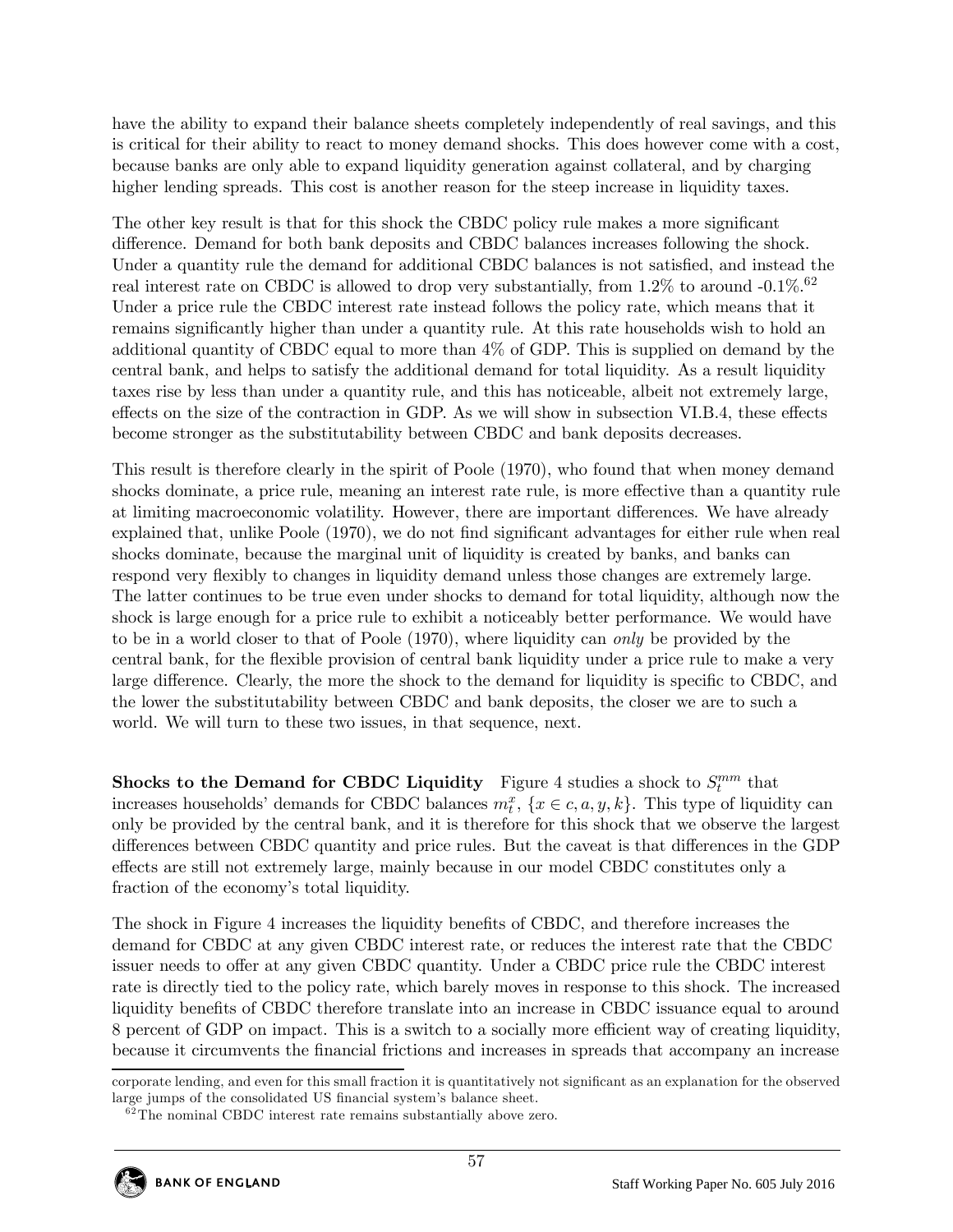in liquidity creation through banks. Because it reduces liquidity taxes by around 0.2%, there is an immediate and persistent expansion of GDP, albeit of a modest magnitude of around 0.15%. Under a CBDC quantity rule the increase in demand for CBDC is not satisfied by the central bank, so that the increase in the liquidity benefits of CBDC instead translates into a significant drop in the interest rate on CBDC, from 1.2% to around 0.25% on impact. In this case liquidity taxes increase by over 0.3% on impact, because liquidity production through banks does not offer an alternative when the shock specifically affects demand for CBDC. As a result GDP drops, but again only by a modest magnitude approaching 0.2%. The quantity of bank deposits only changes little under either rule. Under a CBDC price rule, because of the expansion in GDP, bank deposits increase slightly in the long run, while the opposite is true under quantity rules.

This takes us to a very important matter. One of the main concerns with a CBDC regime is a perceived vulnerability of banks to sudden runs from bank deposits to CBDC, at least when CBDC is supplied by the central bank on demand as under a CBDC price rule. As shown clearly in Figure 4, this reflects a misconception. The key issue is the issuance arrangements for CBDC. What is assumed in the model is that the central bank only issues CBDC against government bonds. As seen very clearly in Figure 4, the counterpart of the increased CBDC issuance under a price rule is therefore a drop in privately held government bonds, with only a minor and transient drop in bank deposits. The "run" is therefore not from bank deposits to CBDC but from government debt to CBDC — because that is the only way in which households can obtain CBDC.

## 4. The Role of Substitutability Between CBDC and Bank Deposits

The magnitude of the elasticity of substitution  $\epsilon$  between CBDC and bank deposits in the transaction cost technologies of households has two important implications for the behaviour of our model economy. First, under any given rule for CBDC issuance, the economy behaves very differently at low  $\epsilon$ . We will illustrate this in Figure 5 below, which studies the behaviour of the economy under credit cycle shocks, under a CBDC quantity rule, and under our baseline assumption of  $\epsilon = 2$  versus an alternative assumption of  $\epsilon = 0.075$ . Second, any differences between CBDC quantity and price rules are accentuated at very low  $\epsilon$ . We will illustrate this in Figure 6 below, which studies the behaviour of the economy under shocks to the demand for total liquidity, under CBDC quantity versus price rules, and under  $\epsilon = 0.075$ . The relevant comparison here is across figures, namely with Figure 3, which shows the same shock at our baseline calibration of  $\epsilon = 2$ .

Credit Cycle Shocks Figure 5 studies the same sequence of shocks as in Figure 2, but limiting the analysis to a CBDC quantity rule. The solid line therefore corresponds to the quantity rule simulation of Figure 2, with  $\epsilon = 2$ . The dotted line simulates the same shock for  $\epsilon = 0.075$ , with all other calibration targets remaining at the same values as in Tables 1-4.

We recall that under this shock banks are much more willing to create additional liquidity through lending, because the riskiness of their borrowers has declined. Bank loans and bank deposits therefore grow strongly. However, under a CBDC quantity rule the central bank does not provide any additional CBDC beyond what is justified by additional GDP growth. With low substitutability between CBDC and bank deposits, this severely limits the liquidity benefits of additional liquidity creation by banks. As a result, average liquidity taxes, or the costs of doing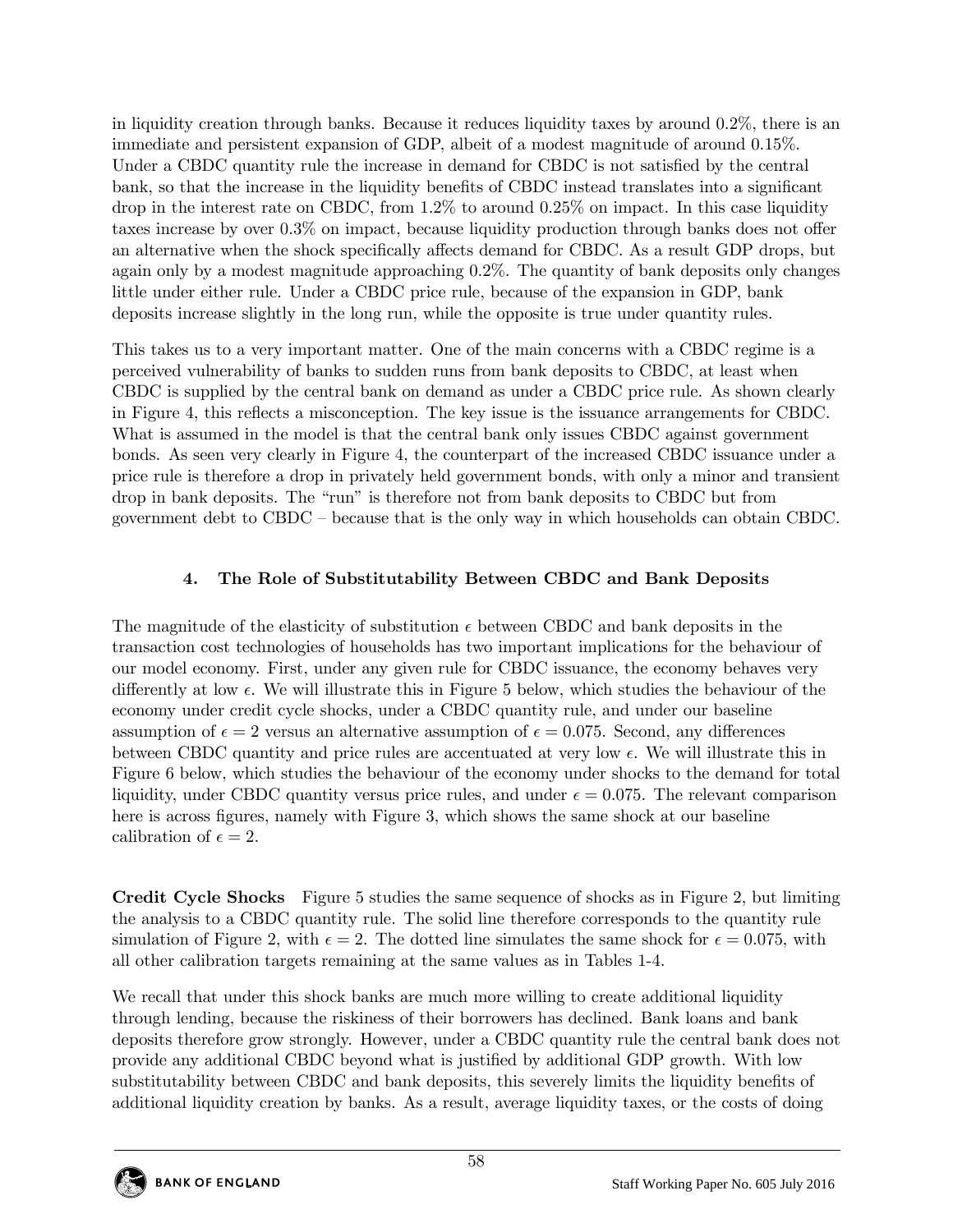business, decline by far less, around 0.6% by the end of the boom phase compared to 2.3% under our baseline. This means that the initial boost to GDP is about one quarter of the baseline. Lower GDP growth in turn has a negative feedback effect on bank lending, which grows significantly less under the low substitutability scenario, for the same sequence of shocks.

The largest differences between the two scenarios concern the behaviour of interest rates. The deposit rate, because of the high interest semi-elasticity of deposit demand  $\varepsilon_u^d$  of financial investors, always remains closely arbitraged with the policy rate. However, the CBDC rate behaves very differently from the deposit rate, and this becomes extreme at low  $\epsilon$ . For our baseline substitutability of  $\epsilon = 2$ , the CBDC rate rises by slightly more than other rates during the boom phase, because under this shock the liquidity benefit of CBDC declines relative to that of bank deposits when substitutability is high enough. However, under low substitutability the much stronger complementarity between CBDC and bank deposits reverses this result, as it implies that any increase in bank deposit creation strongly increases the liquidity benefits of CBDC. When, under a quantity rule, this CBDC is not supplied on demand, the result is a much lower real interest rate on CBDC. In our simulation, the CBDC real interest rate therefore drops below zero during an extended part of the boom phase, and shoots up very strongly during the crisis, with spreads relative to the policy rate reaching almost 5% during the boom phase, and almost -3% during the crisis.

Shocks to Demand for Total Liquidity Figure 6 returns to a comparison of CBDC quantity and price rules. Both simulations assume that  $\epsilon = 0.075$ , with all other calibration targets kept at exactly the same values as in Tables 1-4. Other than the calibration of  $\epsilon$ , this simulation is therefore identical to Figure 3.

When discussing Figure 3, we noted that the main benefit of a price rule is that it flexibly supplies additional CBDC liquidity when demand for total liquidity increases, thereby adding to the effects of the additional liquidity creation through banks. Figure 6 shows that these benefits of a price rule are significantly stronger when  $\epsilon$  is lower, in other words when the complementarities between CBDC and bank deposits are stronger. This is because, with strong complementarities between CBDC and bank deposits, the increase in bank lending is much more effective at helping the economy cope with the shock when it is accompanied by an increase in CBDC issuance. Furthermore, because of these complementarities, and because of the beneficial output effects of a price rule, the increase in CBDC issuance actually permits a much larger expansion of bank lending. Taken together this implies a much more significantly reduced increase in liquidity taxes, and therefore a less severe reduction in GDP, than in Figure 3.

Finally, note that the larger quantity effects under a CBDC price rule are replaced by larger price effects under a CBDC quantity rule. Specifically, when CBDC is held constant relative to GDP following a shock to the demand for total liquidity, the liquidity benefits of CBDC increase very strongly when CBDC is highly complementary with bank deposits, and as a result the CBDC real interest rate under this scenario drops below -2% on impact, and remains negative for an extended period thereafter. The nominal CBDC interest rate remains positive, however.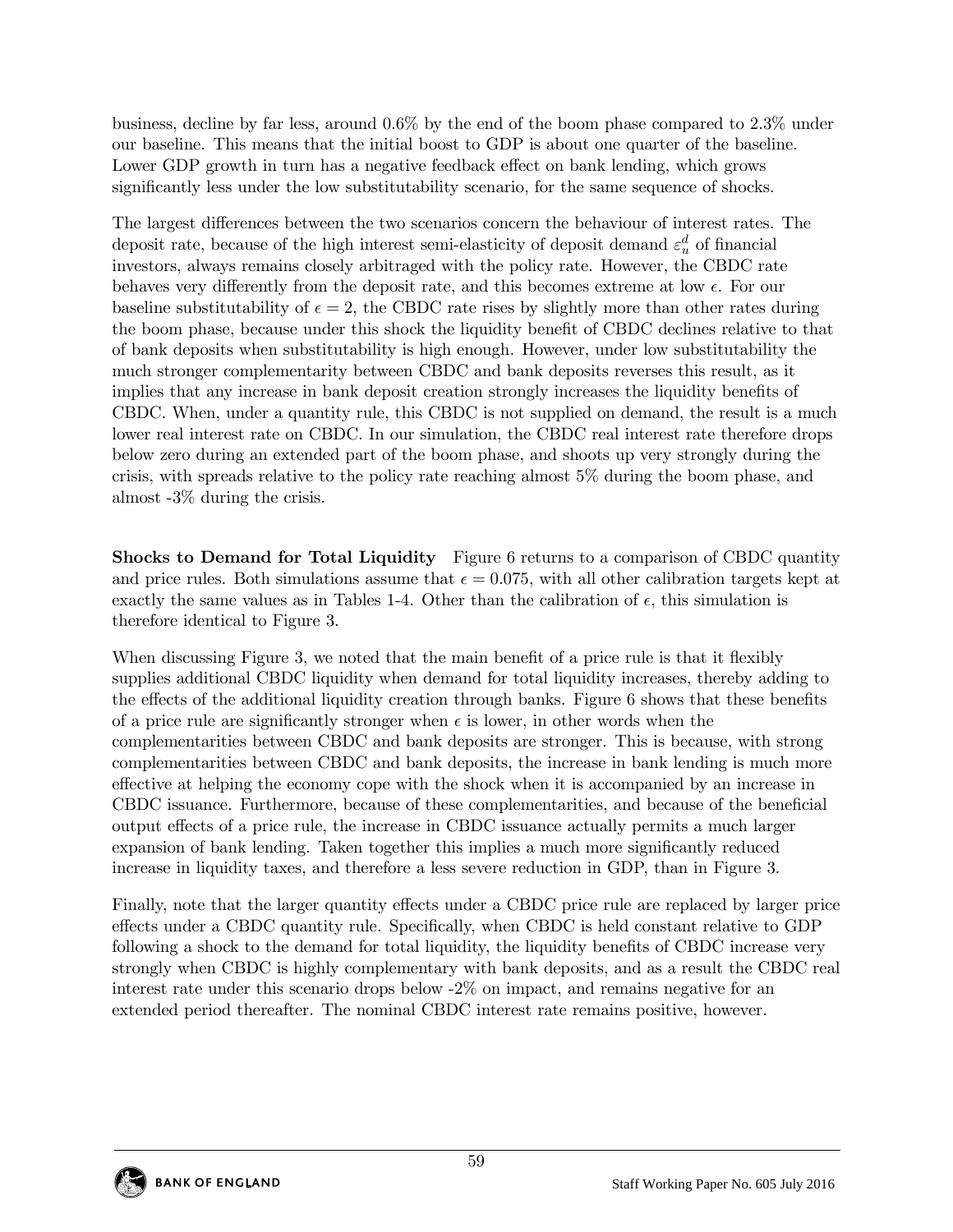### 5. The Role of Uncertainty about CBDC Demand

Before turning to countercyclical CBDC policy rules, we should mention that another important factor in choosing between quantity and price rules arises at the time of the initial introduction of CBDC. This is that the policymaker will initially find it very difficult to estimate the steady state interest rate spread sp between the policy rate and the CBDC rate that corresponds to the desired steady state ratio  $\overline{m^{rat}}$  of CBDC to GDP. In the absence of a reliable estimate of sp, issuing CBDC under a price rule would therefore have unpredictable consequences for the quantity of CBDC demanded, and thus for the demand for government bonds and bills. In that case it might be preferable to initially issue CBDC under a quantity rule in order to let the market establish a reasonable range for CBDC interest rates. After an appropriate period of time, policy could then switch, if desired, to a price rule that could take these lessons into account.

## C. Countercyclical CBDC Policy Rules

In this subsection we will demonstrate that countercyclical CBDC policy rules can make a significant contribution to stabilising the business cycle, over and above the stabilisation provided by traditional inflation-forecast-based interest rate rules. As discussed in Section IV.F.2, we study the properties of a specific class of CBDC quantity or price rules that respond to forward-looking inflation, in a similar fashion to the policy rate. One key result is that quantity and price rules have very similar potential for countercyclical policy responses to standard shocks, in the sense that for every  $m_{\pi^p}$  in the quantity rule (72) there is an  $i^m_{\pi^p}$  in the price rule (73) that delivers similar countercyclical properties. The choice between quantity and price rules must therefore mostly be based on the fact that price rules, as mentioned above, perform better under money demand shocks. Another important result is that the relative performance of countercyclical quantity and price rules depends critically on the elasticity of substitution between CBDC and bank deposits, with a lower elasticity implying that smaller quantity responses and larger interest rate responses to inflation are required to achieve the same degree of countercyclicality.

### 1. Credit Cycle Shocks

Figures 7, 8 and 9 again study credit cycle shocks, first under quantity rules and then under price rules. In each case, the black solid line is identical to the corresponding line in Figure 2, in other words to quantity rules with  $m_{\pi^p} = 0$  or to price rules with  $i_{\pi^p}^m = 0$ .

In Figure 7, the two alternatives represent  $m_{\pi P} = 4$  and  $m_{\pi P} = 8$ . In other words, for a one percentage point deviation of expected inflation from target, the quantity of CBDC in circulation is reduced by 4 or 8 percent of GDP. Because inflation rises by just over 2 percentage points just before the collapse of the boom, this means that CBDC equal to around 8 and 16 percent of GDP is withdrawn under the two alternative scenarios, and we can see this clearly in the subplot "CBDC/GDP". The counterpart of this decrease in CBDC is an increase in privately held government debt, but the magnitude of this increase is smaller because the government runs a countercyclical surplus during the boom phase. After the boom collapses, inflation quickly drops, and additional CBDC is injected in countercyclical fashion.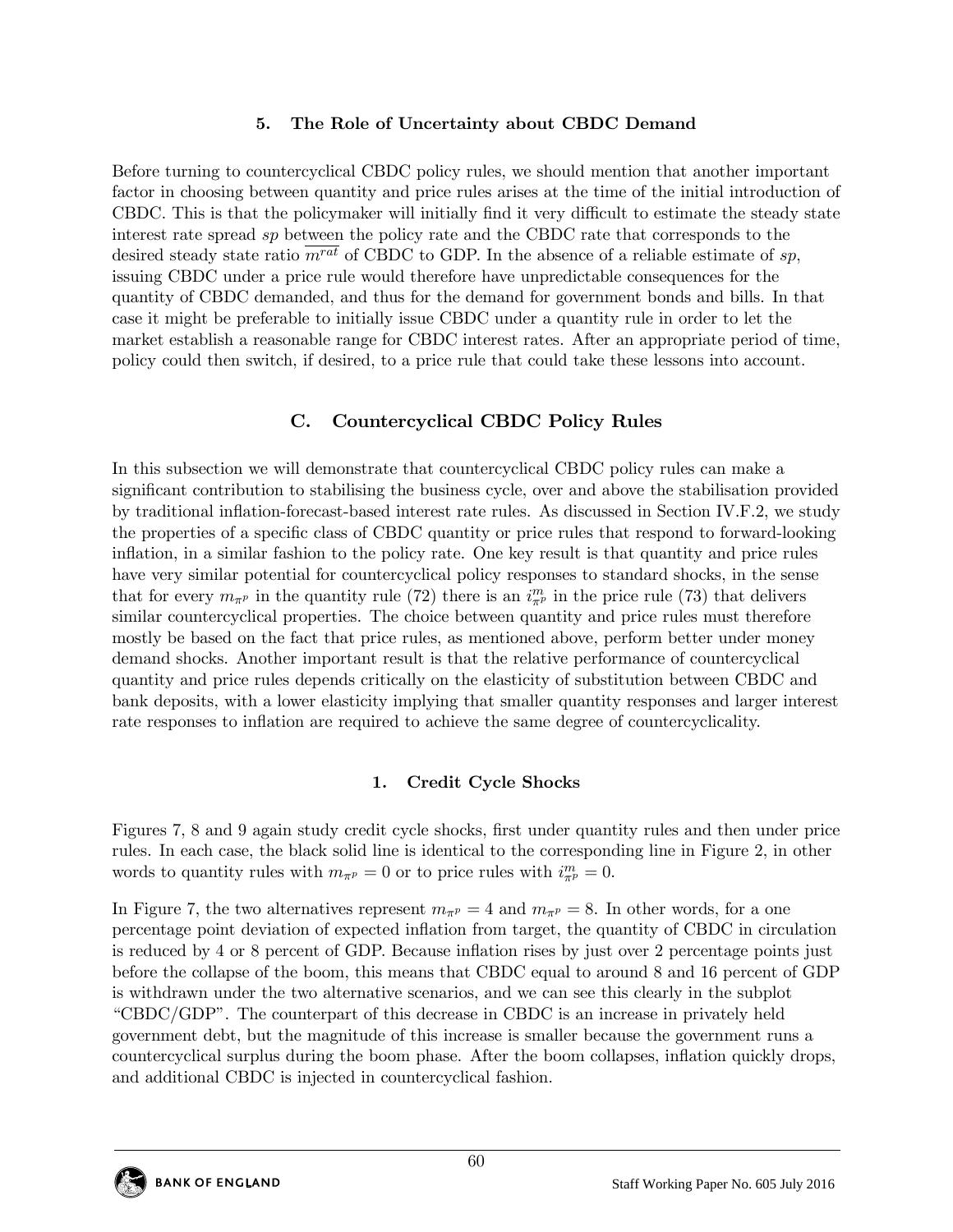Withdrawing CBDC during booms and injecting it during crashes dampens the cycle of aggregate liquidity creation. There is an offset from increased creation of bank deposits, but this is only partial. As a result, liquidity taxes decrease by far less during the boom and increase by less during the crash. The effect is similar to a sizeable (by close to 1 percentage point under  $m_{\pi P} = 8$ ) increase in capital income, labour income and consumption taxes during the boom, and a cut of the same taxes during the crash. This has a strong impact on GDP during the boom phase, with the size of the increase in GDP almost cut in half for  $m_{\pi^p} = 8$ . There is also a positive effect on the speed of recovery from the crash.

The changes in interest rates clearly illustrate the importance of the interest semi-elasticities of deposit demand  $\varepsilon^d$  and of the demand for CBDC relative to bank deposits  $\varepsilon^m$ . First, the interest semi-elasticity of deposit demand  $\varepsilon^d$  for the overall economy is determined at the margin by financial investors, as explained in Section V.B, and their high semi-elasticity of  $\varepsilon_u^d = 250$  implies that the policy rate and the deposit rate are almost arbitraged one-for-one. Second, the spread between the policy rate and the CBDC rate, and therefore the spread between the deposit rate and the CBDC rate, evolves precisely as predicted by  $\varepsilon^m$ . Our baseline elasticity of substitution  $\epsilon = 2$  was shown in Section V.C to imply that a 10 percentage point decrease in CBDC relative to GDP is accompanied by a one percentage point decrease in the CBDC rate relative to the deposit rate. We see this exactly for  $m_{\pi^p} = 8$ , where a decrease in CBDC of 16 percent of GDP is accompanied by an increase in the spread between the policy rate and the CBDC rate of 1.6 percentage points. The economic intuition is that the withdrawal of CBDC during the boom raises the non-pecuniary liquidity benefits of the remaining CBDC, so that the government can pay a lower interest rate on the remaining CBDC balances. While the switch from government financing via low-interest CBDC to high-interest government debt tends to drive up government interest payments relative to the baseline, the sizeable drop in the interest rate paid on the remaining CBDC, together with the smaller increase in real interest rates due to the countercyclical effect of this policy, means that the government saves significantly on interest payments, and is therefore able to lower taxes relative to the case of  $m_{\pi^p} = 0$ . This has more significant real effects when the taxes that are varied countercyclically are distortionary, as we will discuss in subsection VI.E.

In Figure 8, the two alternatives represent  $i_{\pi p}^m = 0.4$  and  $i_{\pi p}^m = 0.8$ . In other words, for a one percentage point deviation of expected inflation from target, the interest rate on CBDC, which at  $i_{\pi p}^m = 0$  follows the policy rate one-for-one, is reduced by 40 or 80 basis points relative to the policy rate. The main observation is that the impulse responses for this case are very similar to Figure 7. This illustrates that for any choice of countercyclicality  $m_{\pi^p}$  of a quantity rule, there is a corresponding choice of countercyclicality  $i_{\pi^p}^m$  of a price rule that delivers very similar countercyclical properties. But there are some small differences. The price rule in Figure 8 was calibrated so that the price and quantity of CBDC would behave similarly to Figure 7. However, the GDP effects relative to the baseline are weaker in Figure 8. This is because under the price rule the baseline itself, due to the endogenous contraction of CBDC, already has some countercyclical effect.

Figure 9 reproduces the most countercyclical scenario, with  $i^m_{\pi^p} = 0.8$ , of Figure 8. This figure is designed to illustrate the behaviour over the cycle of the two main policy-determined interest rates under a CBDC price rule, the nominal policy rate  $i_t$  and the nominal CBDC rate  $i_{m,t}$ . The key subplot is on the bottom left. The solid line is the nominal policy rate, which responds to the inflation of the boom phase and the disinflation of the crash in the usual fashion. The dotted line is the notional fixed-spread CBDC rate, which deducts the fixed spread of the CBDC price rule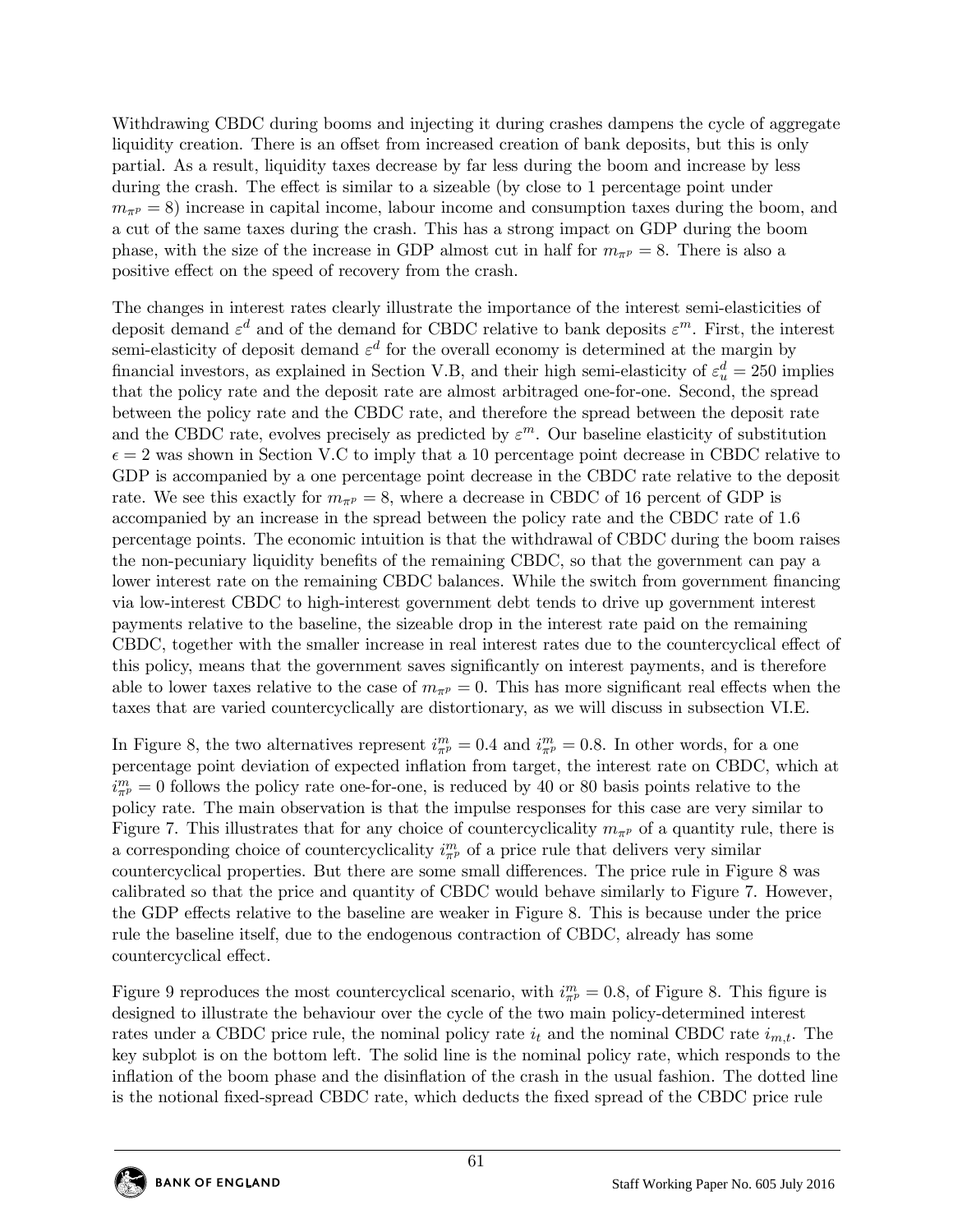$(73)$  from the policy rate.<sup>63</sup> The dashed line is the actual CBDC rate under the countercyclical CBDC price rule. We observe that the policy and CBDC rates form a corridor whose width fluctuates over the business cycle, widening during the upturn and narrowing during the downturn. In other words, while the policy rate rises during the boom, the CBDC rate, relative to the policy rate, drops in order to withdraw CBDC from circulation and thereby help to prevent overheating. The opposite happens during the downturn. This is an illustration, highly stylized of course, of what monetary policy might look like under a CBDC regime.

### 2. Demand Shocks and Technology Shocks

Figure 10 studies the performance of countercyclical CBDC price rules following a contractionary investment demand shock. Investment contracts by around 18% on impact, and GDP by around 2.75%. The resulting drop in inflation, of slightly less than 2 percentage points, calls for a large countercyclical injection of CBDC, of around 15 percent of GDP in the case of the most countercyclical alternative considered. This reduces liquidity taxes, in an analogous fashion to tax cuts, and thereby contributes to a faster recovery in GDP. But even for this very large injection, the effect on GDP is at most equal to 0.25% of initial steady state GDP immediately following the shock. The reason is that, unlike the credit cycle shock, this shock is to the real fundamentals of the economy rather than to monetary conditions. Countercyclical CBDC policy most directly affects monetary conditions, and its ability to dampen economic fluctuations that originate on the real side of the economy is therefore more limited. The same can be shown for consumption demand shocks and for technology shocks.

### 3. Shocks to the Demand for Total Liquidity

Figure 11 studies the performance of countercyclical CBDC price rules following a shock to the demand for total liquidity. The solid line of Figure 11 corresponds to  $i^m_{\pi^p} = 0$ , and is identical to the solid line in Figure 3. The other two lines represent  $i_{\pi p}^m = 0.4$  and  $i_{\pi p}^m = 0.8$ . An increase in demand for total liquidity has strong contractionary and disinflationary effects. Under a countercyclical rule lower inflation, which drops by well over 1 percentage point, signals to the policymaker to raise the CBDC interest rate, and thereby to permit the injection of sizeable quantities of CBDC into the economy. Because this mitigates the shortage of liquidity, the increase in liquidity taxes is reduced, and as a result the contraction in GDP is smaller. Figure 12 shows that using a countercyclical quantity rule instead of a price rule, with  $m_{\pi} = 4$  and  $m_{\pi^p} = 8$ , again has very similar quantitative effects.

### 4. The Role of Substitutability between CBDC and Bank Deposits

Figures 13 and 14 simulate the same shock to the demand for total liquidity as Figures 11 and 12, but under the assumption that the elasticity of substitution between CBDC and bank deposits equals  $\epsilon = 0.075$ . All other calibration targets are kept at the values of Tables 1-4. This includes the calibration of the countercyclical coefficients of the CBDC rules, which are kept at

 $63$  Of course this is counterfactual, because if the CBDC interest rate did not react to inflation, the policy interest rate itself would evolve differently.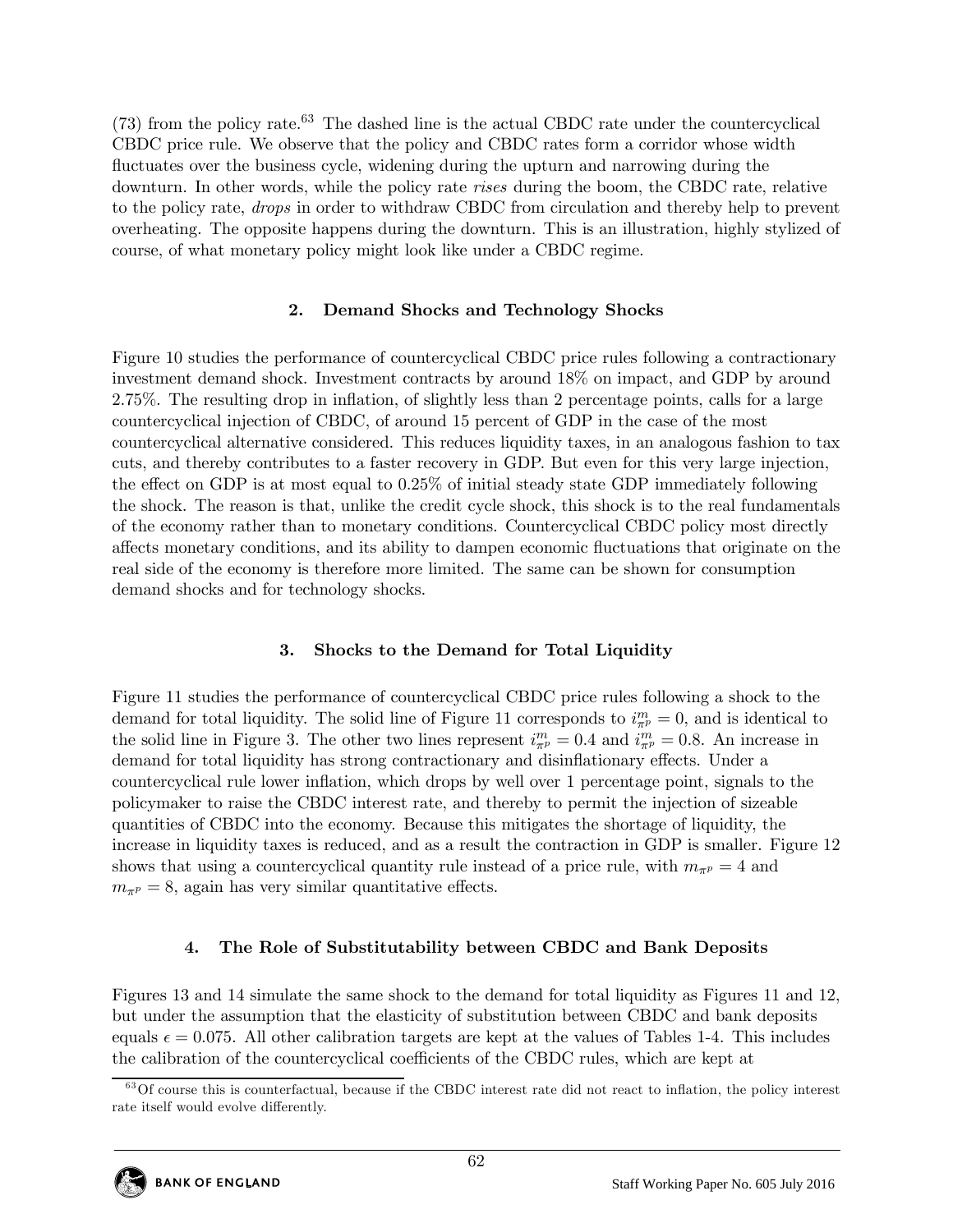$i^m_{\pi^p} = 0.4/0.8$  and  $m_{\pi^p} = 4/8$ , respectively. Because of the different elasticity of substitution, the steady state and dynamic behaviour of the two model economies are different, so that Figures 13 and 14 cannot be directly compared to Figures 11 and 12 in terms of the magnitudes of the impulse responses. What we can compare however is the differential responses to countercyclical policies.

Figure 13 shows that, using the baseline calibration of the countercyclical CBDC price rule, the implied changes in the quantity of CBDC are far smaller than in Figure 11, and therefore so are the effects on liquidity taxes and on GDP. The reason is that with a low  $\epsilon$  the demand for CBDC is highly unresponsive to its interest rate. The CBDC price rule would therefore have to be calibrated far more aggressively to deliver the same stimulus results as in Figure 11.

Figure 14 shows that the opposite is true for CBDC quantity rules. First of all, given the strong complementarity between CBDC and bank deposits, and the absence of an endogenous response of the quantity of CBDC, the baseline rule with  $m_{\pi P} = 0$  now shows a deeper and more protracted contraction in GDP. But for the same reason, the countercyclical injection of CBDC now becomes much more effective at lowering liquidity taxes and thereby dampening the contraction in GDP. This is amplified by the strong effects of CBDC injections on bank lending and thus bank deposit creation, which is again due to the strong complementarity between CBDC and bank deposits. The observed differences in the behaviour of the CBDC interest rate are of course much larger for this case, because with a low  $\epsilon$  any quantity change implies a much larger price change.

The general lesson from Figures 13 and 14 is that the policy rule coefficients that equalize the degree of countercyclicality of CBDC price and quantity rules are contingent on the elasticity of substitution between CBDC and bank deposits. The implication is that under a CBDC regime policymakers need to anticipate technological, institutional or legal changes that might affect this elasticity, because these changes can materially change the countercyclicality of a policy rule, away from what may be desired by the policymaker.

## D. Discretionary Monetary Stimulus Through CBDC

The ability of monetary policy to deliver additional stimulus near the zero lower bound on nominal policy rates has been the subject of a lively policy debate. Much of that debate has concentrated on the requirements for delivering additional stimulus through a negative policy rate, including the abolition of cash as a way around the zero lower bound. Figure 16 illustrates that CBDC offers an additional quantitative tool that does not require negative policy rates, and that will in fact leave the policy rate mostly unaffected while raising the interest rate on CBDC.

Figure 15 simulates the economy's response to a contractionary borrower riskiness shock $^{64}$  that, absent countercyclical policy, would reduce GDP by almost 1.5% on impact, with a protracted adjustment back to the original steady state thereafter. Because this shock increases the riskiness of bank borrowers, banks immediately cut back on lending by around 8% of GDP, with a somewhat smaller contraction in deposits.<sup>65</sup> This rapid loss of liquidity has a highly detrimental effect on monetary transaction costs, with the main liquidity taxes rising by around 2% on impact. This loss of liquidity, together with higher lending rates, explains the 1.5% contraction of GDP, which is accompanied by a 1.5 percentage point drop in the rate of inflation.

 $64$ This is the same type of shock as the one underlying the crash portion of our credit cycle shocks simulations.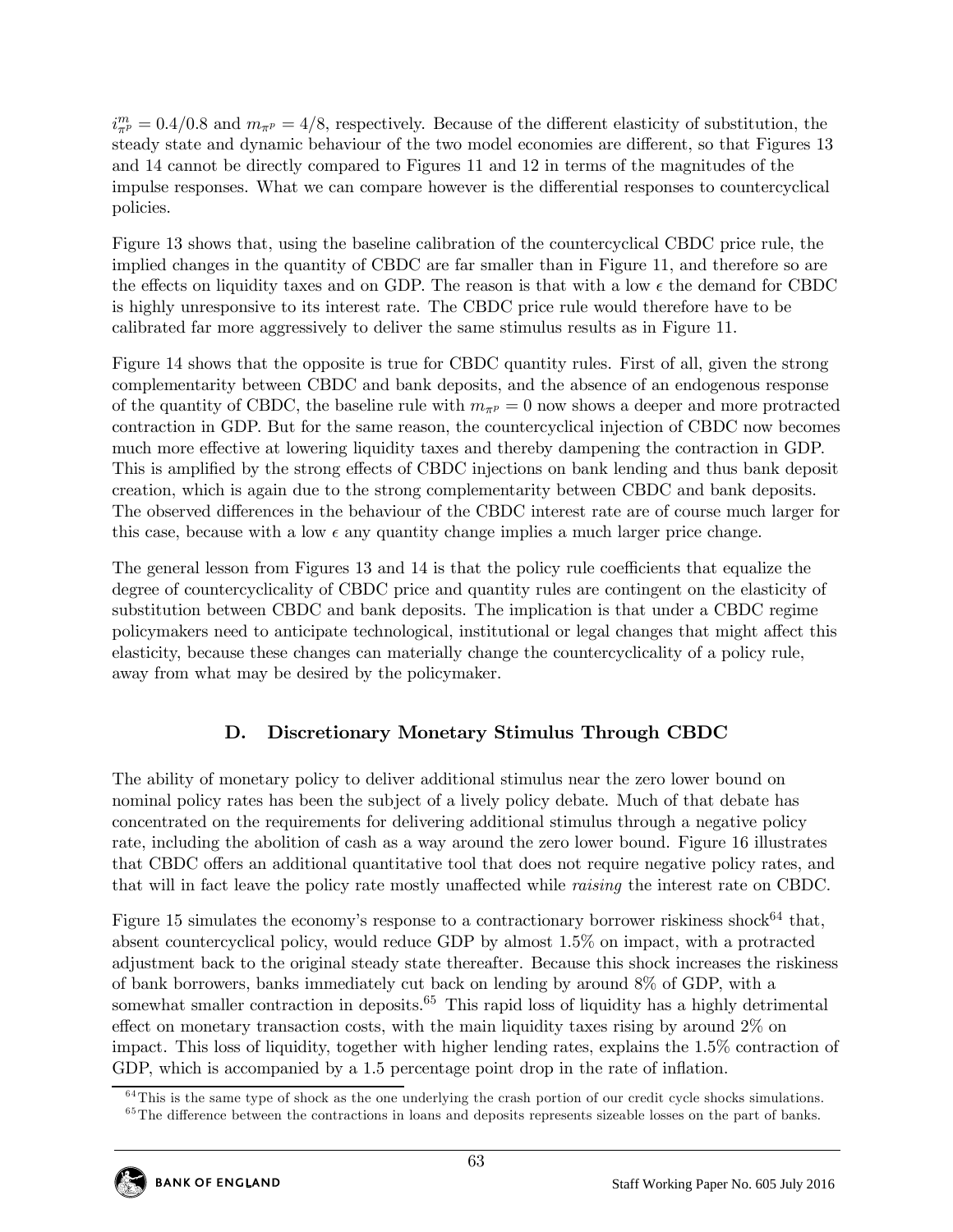The simulations in Figure 15 assume that monetary policy follows a strict CBDC quantity rule without a *systematic* countercyclical response,  $m_{\pi^p} = 0$ . Instead, monetary policy is assumed to respond to the shock through a *discretionary* injection of CBDC, represented by  $S_t^{ms}$  in the CBDC quantity rule(72). The stimulus is equal to around 10% of GDP under the most aggressive policy response shown in Figure 15. Its effect is to partly offset the loss of bank-created liquidity, with a sizeable countercyclical effect on liquidity taxes and on GDP. Because this injection reduces the non-pecuniary liquidity value of existing CBDC balances, it is accompanied by an increase in the interest rate on CBDC of almost 1.5 percentage points under the most aggressive policy response shown. In other words, this stimulus takes the CBDC interest rate away from its own zero lower bound. Furthermore, because the effect of the additional liquidity is inflationary relative to the baseline of no stimulus, the policy rate is also moved away from the zero lower bound, but this effect is quite small.

Figure 16 simulates the same shock as Figure 15, but under the assumption that  $\epsilon = 0.075$ , with all other calibration targets kept at the values of Tables 1-4. As in our comparison of Figures 13/14 with Figures 11/12, a direct comparison of the magnitudes of the impulse responses is not appropriate, because the steady state and dynamic behaviour of the two model economies are different. What we can compare however is the differential responses to monetary stimulus. The size of the countercyclical injection of CBDC in Figure 16 is about one third of that in Figure 15, relative to GDP. Yet the stimulus effects, especially after the first two quarters, are larger. This is mainly because, with the much stronger complementarity between CBDC and bank deposits, the stimulative effect on bank lending and deposit creation is much stronger. Similar to countercyclical CBDC policy rules, countercyclical discretionary CBDC stimulus is therefore much more effective when the elasticity of substitution between CBDC and bank deposits is low. In that case it therefore represents an even more promising alternative to negative policy rates.

## E. Fiscal Policy Interactions with CBDC

Figure 17 illustrates how the overall countercyclicality of policy changes, under credit cycle shocks, when the fiscal instruments that are varied countercyclically are distortionary taxes and government spending rather than, as in Figures 2-16, lump-sum taxes. Because the transmission mechanism is more transparent for CBDC quantity rules, Figure 17 is based on such rules, with  $m_{\pi^p} = 0/4/8$ , and can therefore be directly compared to Figure 7. The difference to Figure 7 is that in the sixth row we replace the tax revenue-to-GDP and government deficit-to-GDP ratios with the labour income tax rate and with government spending. These two fiscal instruments, together with other tax rates, are now determined by the auxiliary fiscal rules (67) - (70).

Countercyclical distortionary taxes (and countercyclical government spending) now add to the overall countercyclical policy stance, by being increased (decreased) during the initial credit-driven expansion and decreased (increased) during the crash. As a result, under the baseline of  $m_{\pi^p} = 0$ , the boom itself is now considerably weaker, and the crash much smaller, than in Figure 7.

But in addition, countercyclical CBDC policies, with  $m_{\pi P} > 0$ , now have a smaller effect. This is because countercyclical CBDC lowers the government's interest bill during the upturn and then increases it during the downturn, so that, in order to satisfy the fiscal rule, distortionary tax rates increase by less (and government spending decreases by less) during the upturn, and vice versa during the downturn. This partly offsets the countercyclical increase in liquidity taxes during the upturn, and their decrease during the downturn. Countercyclical CBDC policies and fiscal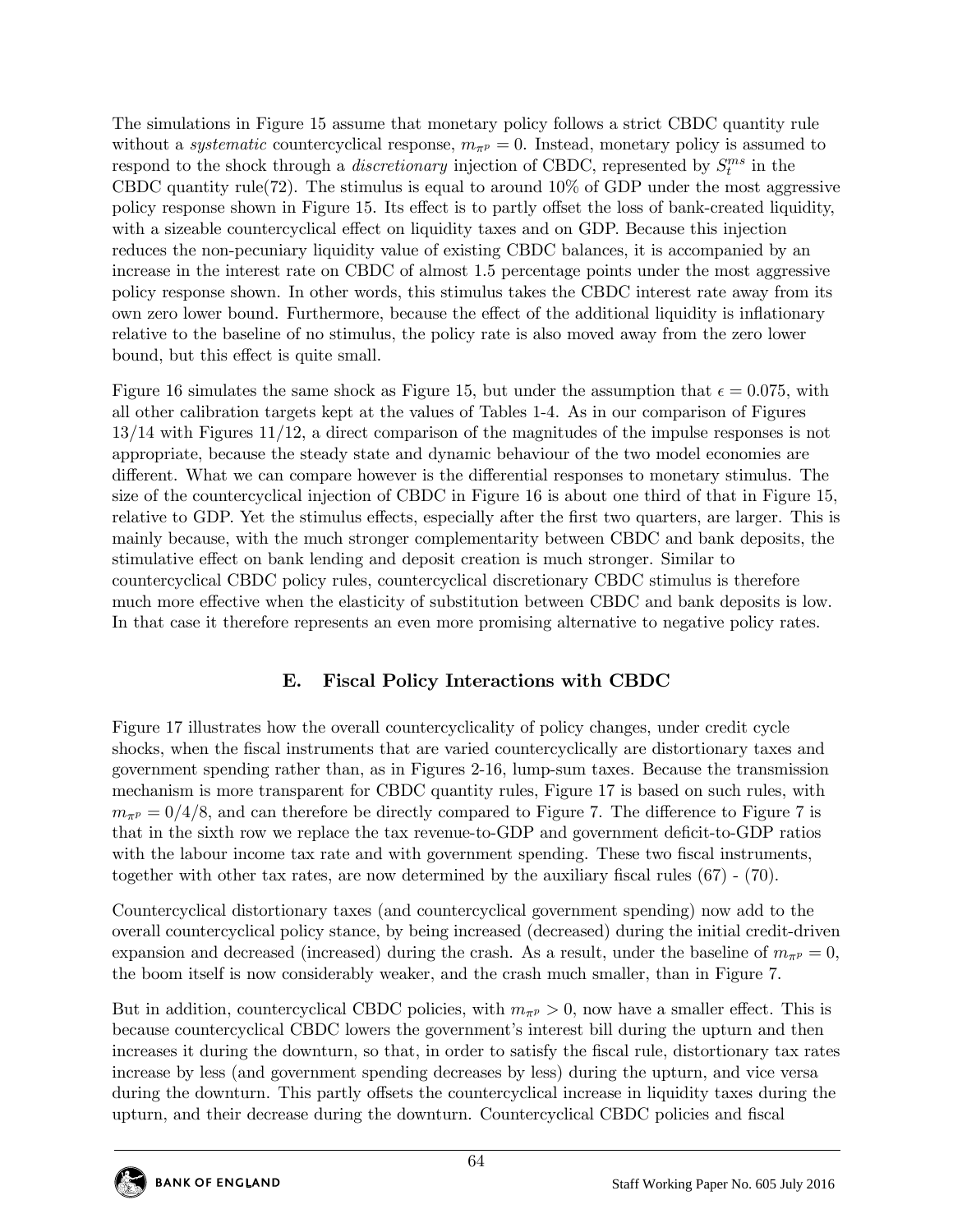policies, for credit cycle shocks, are therefore substitutes. The offset is however not complete, and countercyclical CBDC policy remains very effective.

The broader lesson of Figure 17 is that CBDC policies have an intrinsic fiscal dimension that cannot be ignored when studying their effectiveness. More systematic work will be required to study the extent to which countercyclical CBDC and fiscal policies interact.

# VII. Conclusions

Both central banks and private financial institutions are paying increasing attention to the emergence of digital currencies and the distributed ledgers on which they are based, as this technology may present an opportunity to improve the efficiency, resiliency and accessibility of systems that facilitate monetary and financial transactions. There are, however, serious problems with existing private versions of such currencies. These problems are not associated with the viability of distributed ledgers in general, but rather with their prohibitively high costs of transaction verification. Alternative implementations, such as "permissioned" systems, may potentially avoid these costs by stepping away from purely decentralised designs while still retaining many of the benefits. One possible application of such a permissioned system would be the issuance of a central bank digital currency (CBDC) — universal, electronic, 24x7, national-currency-denominated and interest-bearing access to a central bank's balance sheet.

Any attempt to study the macroeconomic consequences of adopting a CBDC regime faces the problem that there is no historical experience to draw on, and thus also a complete absence of data for empirical work. Our approach has therefore instead relied on using a monetary-financial DSGE model, calibrated to match the US economy in the pre-crisis period, and extended to add features related to CBDC, as a laboratory that allows us to study the issues that are most relevant for policy, including the efficiency gains and stabilisation effects of CBDC. The model also clarifies the open empirical questions that need to be answered to make quantitative estimates of the effects of CBDC more reliable.

Our model should be familiar to central bankers and academics, because it starts from a canonical New Keynesian monetary model with nominal and real frictions. There are however two departures from the standard model.

The first is that it incorporates the financing through money creation (FMC) banking model of Jakab and Kumhof (2015), where monetary bank deposits are created by the extension of loans. A realistic model of banks is essential for the exercise performed in this paper, because of the key role of banks as providers of the monetary transaction medium that would compete with CBDC in the real world. A critical ingredient in the FMC framework is the existence of private-sector demand functions for monetary transactions balances, with the supply of monetary transactions balances prior to the introduction of CBDC, in the form of bank deposits, determined by commercial banks. These demand functions for monetary transaction balances can ignore central bank money other than CBDC because, during normal economic times, central bank reserves are endogenous and are, in any event, not held by the non-bank private sector, and because cash is a very small and non-constitutive part of the financial system.

The second departure from the standard model is the incorporation of the minimal structure necessary to accommodate interest-bearing CBDC into our model. This amounts to the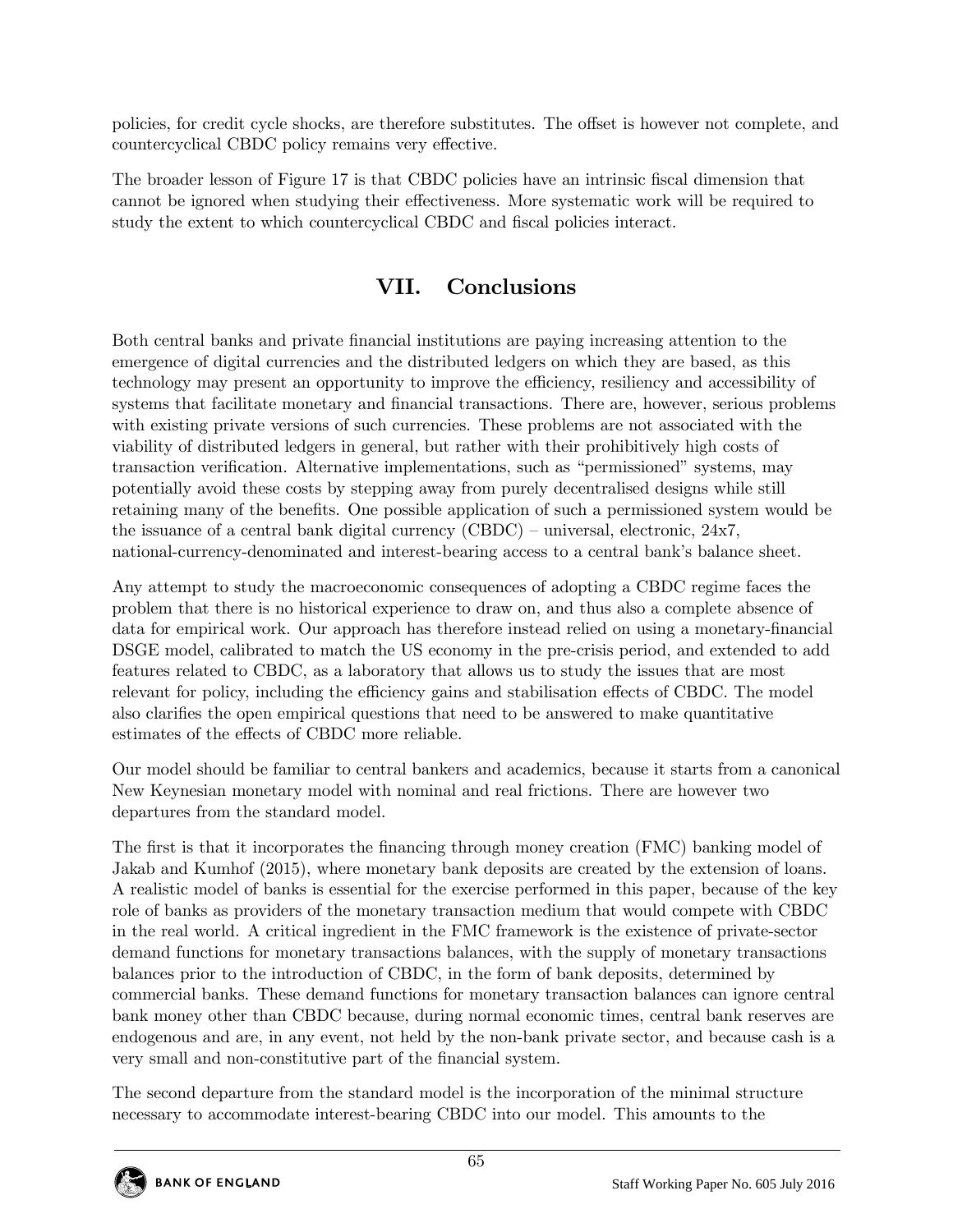reintroduction of central bank-issued money into the money demand function, but with the difference that this money can (unlike reserves) be held by the non-bank private sector, that it is (unlike cash) interest-bearing, and that it competes with endogenously created private bank-issued money. Many critical questions concerning CBDC are therefore related to the functional form and calibration of the joint demand function for CBDC and bank deposits.

Using this model, we find that a system of CBDC offers a number of clear macroeconomic advantages, with few obvious large costs. The advantages that we identify in this paper include large steady state output gains of almost 3% for an injection of CBDC equal to 30% of GDP, and sizeable gains in the effectiveness of systematic or discretionary countercyclical monetary policy, particularly if a sizeable share of shocks is to private credit creation or to the demand for monetary transaction balances, and if the substitutability between CBDC and bank deposits in transaction technologies is low. Our analysis suggests that the only conditions needed to secure these gains are that a sufficiently large stock of CBDC is issued in steady state, and that the issuance mechanism for CBDC ensures that the central bank only trades CBDC against government debt instruments.

In addition to these results, we also find that the theoretical and empirical gaps in our knowledge concerning CBDC have become much clearer. We are hopeful that filling these gaps will form part of a multi-pronged research agenda across central banks, covering economic theory, empirical work, and a research program on the technological aspects of distributed ledgers that are relevant to CBDC.

Important theoretical questions include the following: What are the welfare properties of alternative CBDC policy rules, including their interaction with traditional monetary policy rules, with macroprudential policy rules, and with fiscal policy rules? Should CBDC policy rules also react to financial variables, rather than simply to inflation as in this paper? What are the advantages and disadvantages of introducing CBDC into the economy through spending (on goods/services and/or transfers), lending (directly or via the banking system), or the purchase of financial assets, including not only government bonds but also other financial assets? Which of these would best safeguard financial stability? How might the issuance of CBDC interact with the unwinding of Quantitative Easing? What could be the impact of CBDC on international liquidity and exchange rate dynamics? How might the introduction of CBDC affect the likelihood of a bank run when bank deposits carry default risk, or the dynamics of a run if one were to occur?

In order to more reliably answer many of these questions, we need better answers to four empirical questions. We use the remainder of the conclusions to summarise these.

The first empirical question concerns the appropriate calibration of the main sources of demand for bank liabilities. In our model, we split the overall demand into demands related to the scale variables consumption, investment, working capital and asset holdings. The question is whether data on different holders of bank liabilities could allow us to better identify the relative sizes of these different demands.

The second empirical question concerns the interest semi-elasticity of the demand for bank deposits. Estimates for this have been produced in the past, but most often for narrower monetary aggregates rather than for the very broad aggregates that are relevant for CBDC according to our model. The model also suggests that it is important to know how this elasticity varies over different holders of bank deposits. These questions could be answered using currently available data and techniques.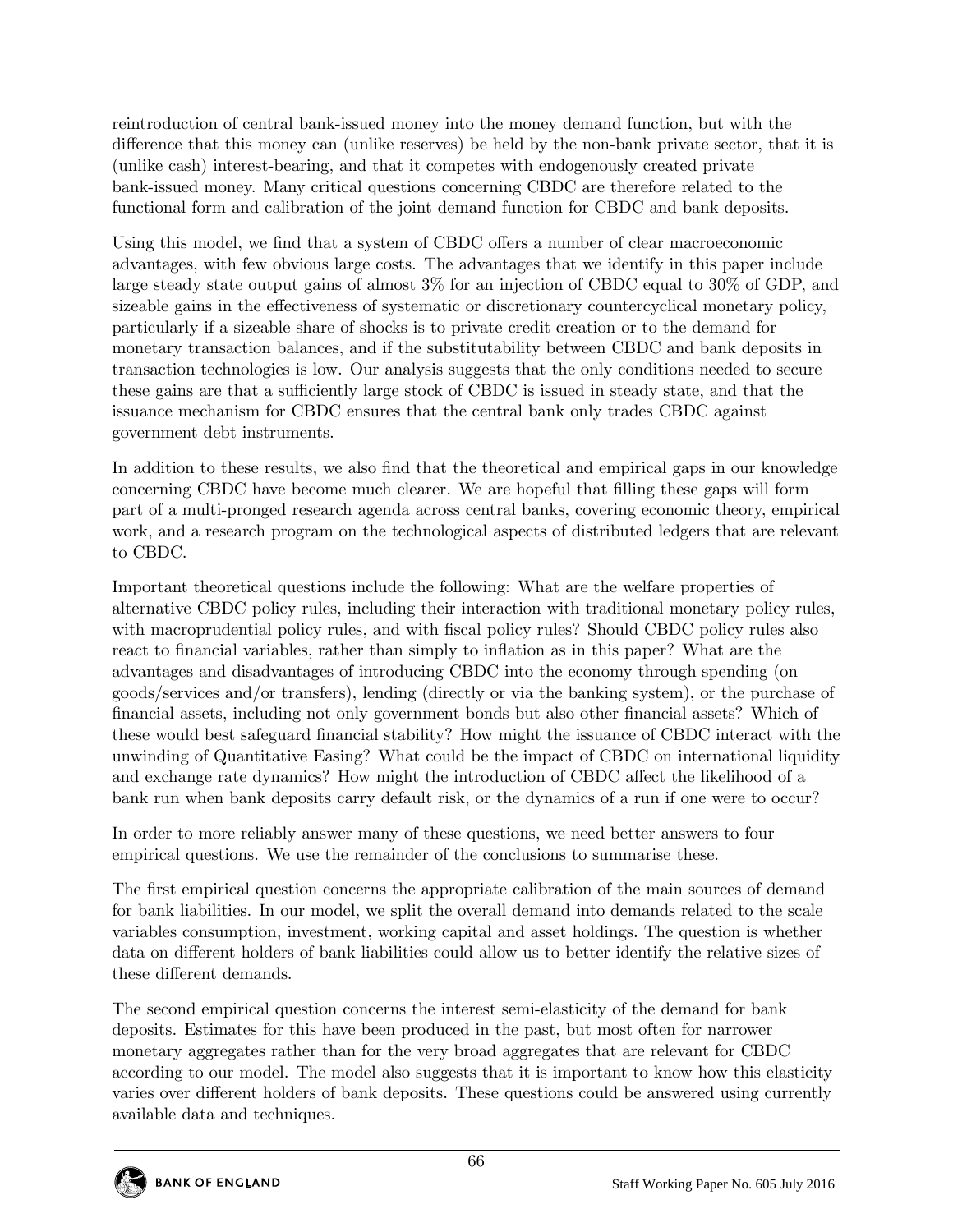The third empirical question concerns the interest semi-elasticity of the demand for CBDC relative to bank deposits, and therefore, by implication, the elasticity of substitution between CBDC and bank deposits in household and firm portfolios of monetary transaction balances. Our discussion in Section V.C alluded to how one might attempt to answer this question.

The fourth empirical question concerns the appropriate calibration of the steady state spread between the interest rate paid on CBDC and that paid on bank deposits. This spread, which currently does not exist and therefore cannot be quantified using historical data, will be influenced by many different factors, including differences in perceived risk relative to bank deposits, differences in the convenience of use, and differences in operating costs due to differences in underlying technologies.

All of the foregoing represents essential building blocks in a research agenda that puts monetary quantity aggregates, and therefore financial sector balance sheets, back at the centre of macroeconomic analysis, with obvious relevance also to financial stability issues. We are hopeful that there will be a broad collaborative effort to study these questions.

# References

- Agarwal, R. and Kimball, M. (2015), "Breaking Through the Zero Lower Bound", IMF Working Paper, WP/15/224.
- Ali, R., Barrdear, J., Clews, R. and Southgate, J. (2014a), "Innovations in Payment Technologies and the Emergence of Digital Currencies", Bank of England Quarterly Bulletin,  $54(3)$ , 262-275.
- Ali, R., Barrdear, J., Clews, R. and Southgate, J. (2014b), "The Economics of Digital Currencies", Bank of England Quarterly Bulletin, 54(3), 276-286.
- Ashcraft, A.B. and Steindel, C. (2008), "Measuring the Impact of Securitization on Imputed Bank Output", Working Paper, Federal Reserve Bank of New York.
- Autonomous Research (2016), "Blockchain: Back-Office Block-Buster", available at: http://www.autonomous.com/fintech.html.
- Ball, L. (2001), "Another Look at Long-Run Money Demand", Journal of Monetary Economics, 47, 31-44.
- Bank of England (2015), "One Bank Research Agenda", Bank of England Discussion Paper, available at:

http://www.bankofengland.co.uk/research/Documents/onebank/discussion.pdf.

- Bates, T., Kahle, K. and Stulz, R. (2008), "Why Do US Firms Hold So Much More Cash Than They Used To?", Working Paper, Ohio State University.
- Benes, J. and Kumhof, M. (2012), "The Chicago Plan Revisited", IMF Working Paper, WP/12/202.
- Bernanke, B., Gertler, M. and Gilchrist, S. (1999), "The Financial Accelerator in a Quantitative Business Cycle Framework", in: Taylor, J.B., Woodford, M. (eds.), Handbook of Macroeconomics, Volume 1C. Elsevier, Amsterdam, pp. 1341-1393.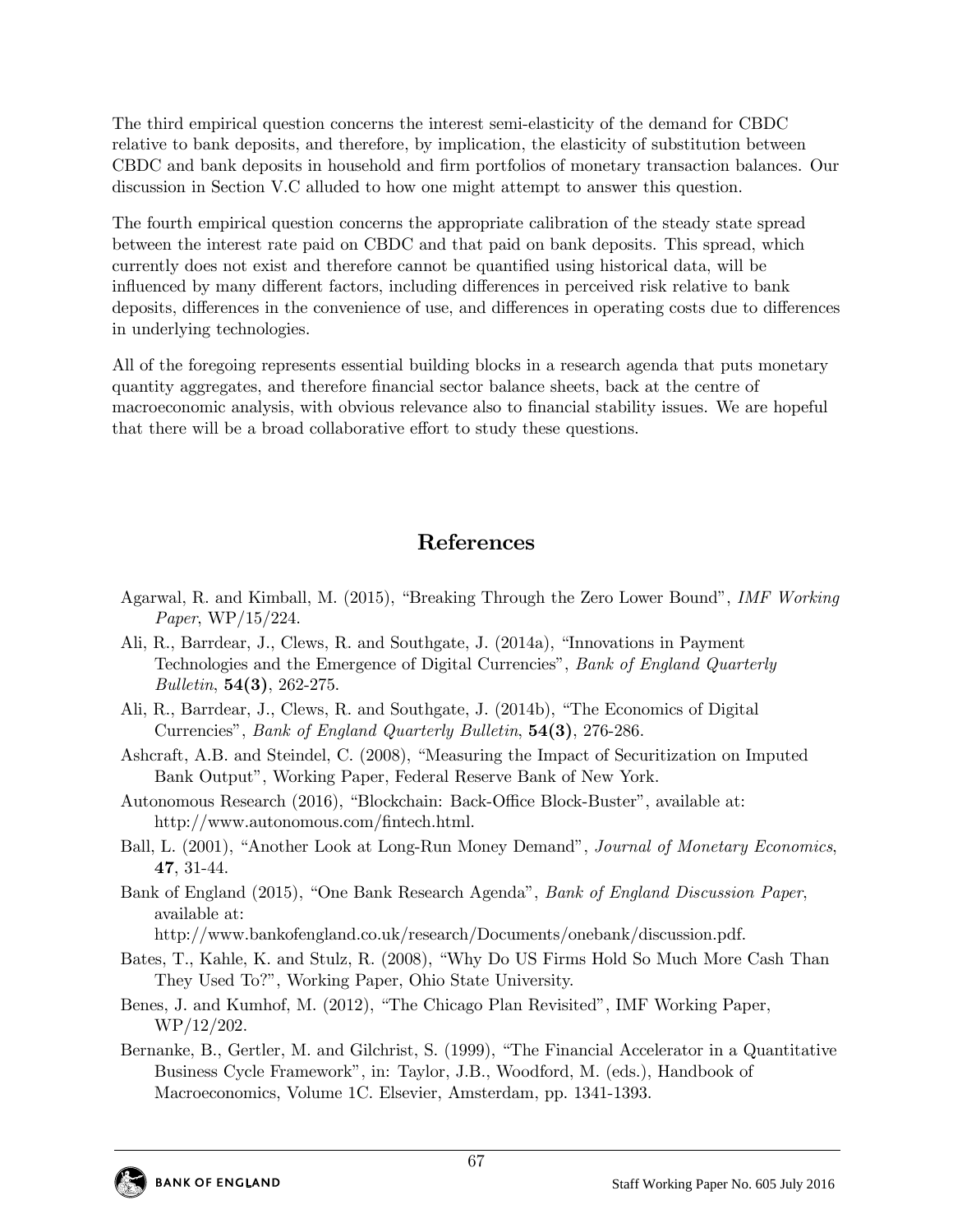- Böhme, R., Christin, N., Edelman, B. and Moore, T. (2015), "Bitcoin: Economics, Technology, and Governance", Journal of Economic Perspectives, 29(2), 213-238.
- Brock, W.A. (1975), "A Simple Perfect Foresight Monetary Model", Journal of Monetary Economics, 1, 133-150.
- Calvo, G.A. (1983), "Staggered Prices in a Utility-Maximizing Framework", Journal of Monetary Economics, **12**, 383-398.
- Carabenciov, I., Freedman, C., Garcia-Saltos, R., Laxton, D., Kamenik, O. and Manchev, P. (2013), "GPM6 - The Global Projection Model with 6 Regions", IMF Working Papers, WP/13/87.
- Christiano, L. J., Eichenbaum, M. and Evans, C. L. (2005), "Nominal Rigidities and the Dynamic Effects of a Shock to Monetary Policy," Journal of Political Economy, 113(1), 1—45.
- Christiano, L., Motto, R. and Rostagno, M. (2014), "Risk Shocks", American Economic Review,  $104(1), 27-65.$
- Competition and Markets Authority (2015), "Retail Banking Market Investigation: Provisional Findings Report", pp. 191-193, available at: https://www.gov.uk/cma-cases/review-ofbanking-for-small-and-medium-sized-businesses-smes-in-the-uk.
- Danezis, G. and Meiklejohn, S. (2016), "Centrally Banked Cryptocurrencies", Working Paper, University College London, available at: http://www0.cs.ucl.ac.uk/staff/G.Danezis/papers/ndss16currencies.pdf.
- Deetman, S. (2016), "Bitcoin Could Consume as Much Electricity as Denmark by 2020", Opinion Article, Leiden University, available at: http://motherboard.vice.com/read/bitcoincould-consume-as-much-electricity-as-denmark-by-2020.
- Diamond, D. and Dybvig, P. (1983), "Bank Runs, Deposit Insurance, and Liquidity", *Journal of* Political Economy, 91(3), 401-419.
- Engen, E.M. and Hubbard, R.G. (2004), "Federal Government Debt and Interest Rates", NBER Macroeconomics Annual, 19, 83-138.
- Erceg, C., Guerrieri, L. and Gust, C. (2006), "SIGMA: A New Open Economy Model for Policy Analysis", Board of Governors of the Federal Reserve System, International Finance Discussion Papers, No. 835 (revised version, January 2006).
- Federal Accounting Standards Advisory Board (2012), Federal Accounting Standards Advisory Board Handbook, Statements of Federal Financial Accounting Standards 7, pp. 106-107.
- Federal Financial Institutions Examination Council (2007), Annual Report 2006, Washington, DC.
- Fish, T. and Whymark, R. (2015), "How Has Cash Usage Evolved in Recent Decades? What Might Drive Demand in the Future", Bank of England Quarterly Bulletin, 55(3), 216-227.
- Farrell, J. (1987), "Cheap Talk, Coordination, and Entry", RAND Journal of Economics, 18(1), 34-39.
- Fernández-Villaverde, J. and Sanches, D. (2016), "Can Currency Competition Work?", NBER Working Paper, No. 22157.
- Friedman, M. (1969), The Optimum Quantity of Money, London: Macmillan.
- Furfine, C. (2001), "Bank Portfolio Allocation: The Impact of Capital Requirements, Regulatory Monitoring, and Economic Conditions", Journal of Financial Services Research, 20(1), 33-56.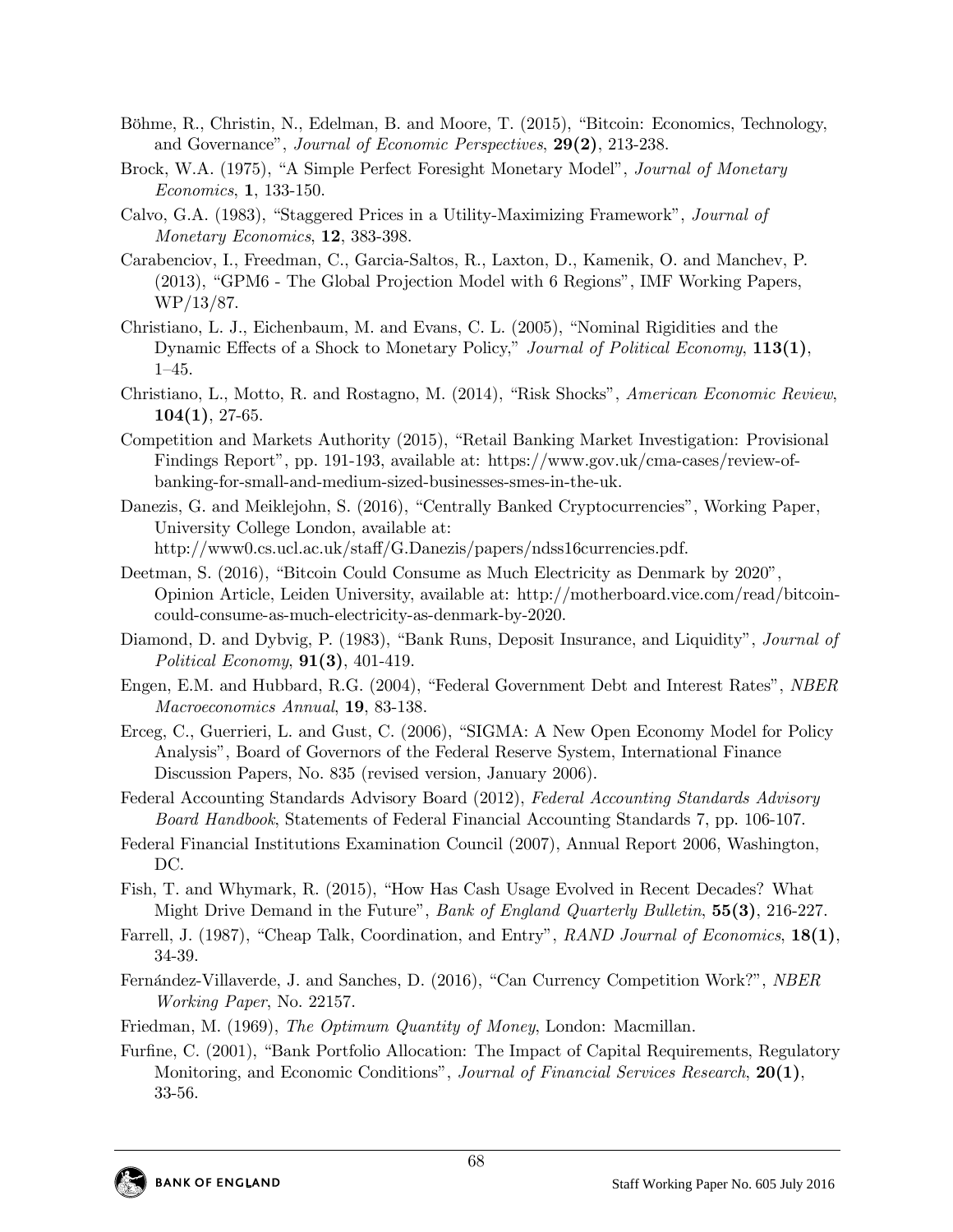- Gale, W. and Orszag, P. (2004), "Budget Deficits, National Saving, and Interest Rates", Brookings Papers on Economic Activity, 2, 101-187.
- Gertler, M. and Karadi, P. (2011), "A Model of Unconventional Monetary Policy", Journal of Monetary Economics,  $58(1)$ , 17-34.
- Gesell, S. (1916), Die Natürliche Wirtschaftsordnung, available in English as The Natural Economic Order, 1958, Peter Owen Ltd, London.
- Girouard, N. and André, C. (2005), "Measuring Cyclically-Adjusted Budget Balances for OECD Countries", OECD Economics Department Working Papers, No. 434.
- Goodfriend, M. and McCallum, B. (2007), "Banking and Interest Rates in Monetary Policy Analysis: A Quantitative Exploration", Journal of Monetary Economics, 54, 1480-1507.
- Goodhart, C.A.E. (1975), "Problems of Monetary Management: The U.K. Experience", Papers in Monetary Economics, Reserve Bank of Australia.
- Gorton, G. (2010), "Questions and Answers about the Financial Crisis", Working Paper, Yale School of Management.
- Gorton, G., Lewellen, S. and Metrick, A. (2012), "The Safe-Asset Share", NBER Working Paper No. 17777.
- Heaton, J. and Lucas, D. (1996), "Evaluating the Effects of Incomplete Markets on Risk Sharing and Asset Pricing", Journal of Political Economy, 104(3), 443-487.
- Hördahl, P. and King, M. (2008), "Developments in Repo Markets During the Financial Turmoil", BIS Quarterly Review, 37-53.
- Independent Commission on Banking (2011), Final Report, London: Domarn Group, available at: http://bankingcommission.independent.gov.uk.
- Ireland, P. (2001), "Sticky-Price Models of the Business Cycle: Specification and Stability", Journal of Monetary Economics, 47, 3-18.
- Ireland, P. (2007), "On the Welfare Cost of Inflation and the Recent Behaviour of Money Demand", Working Paper, Boston College.
- Jakab, Z. and Kumhof, M. (2015), "Banks Are Not Intermediaries of Loanable Funds And Why This Matters", Bank of England Staff Working Papers, No. 529.
- Lagos, R. and Wright, R. (2003), "Dynamics, Cycles, and Sunspot Equilibria in 'Genuinely Dynamic, Fundamentally Disaggregative' Models of Money", Journal of Economic Theory, 109(2), 423-453.
- Lamport, L., Shostak, R. and Pease, M. (1982), "The Byzantine Generals Problem", ACM Transactions on Programming Languages and Systems, 4(3), 382-401.
- Laubach, T. (2009), "New Evidence on the Interest Rate Effects of Budget Deficits and Debt", Journal of the European Economic Association, 7(4), 858-885.
- Lucas, R. (1976), "Econometric Policy Evaluation: A Critique", Carnegie-Rochester Conference Series on Public Policy, 1, 19—46.
- McLeay, M., Radia, A. and Thomas, R. (2014a), "Money in the Modern Economy: An Introduction", Bank of England Quarterly Bulletin, 54(1), 4-13.
- McLeay, M., Radia, A. and Thomas, R. (2014b), "Money Creation in the Modern Economy", Bank of England Quarterly Bulletin,  $54(1)$ , 14-27.
- Nakamoto, S.( 2008), "Bitcoin: A Peer-to-Peer Electronic Cash System", Working Paper, available at: http://bitcoin.org/bitcoin.pdf.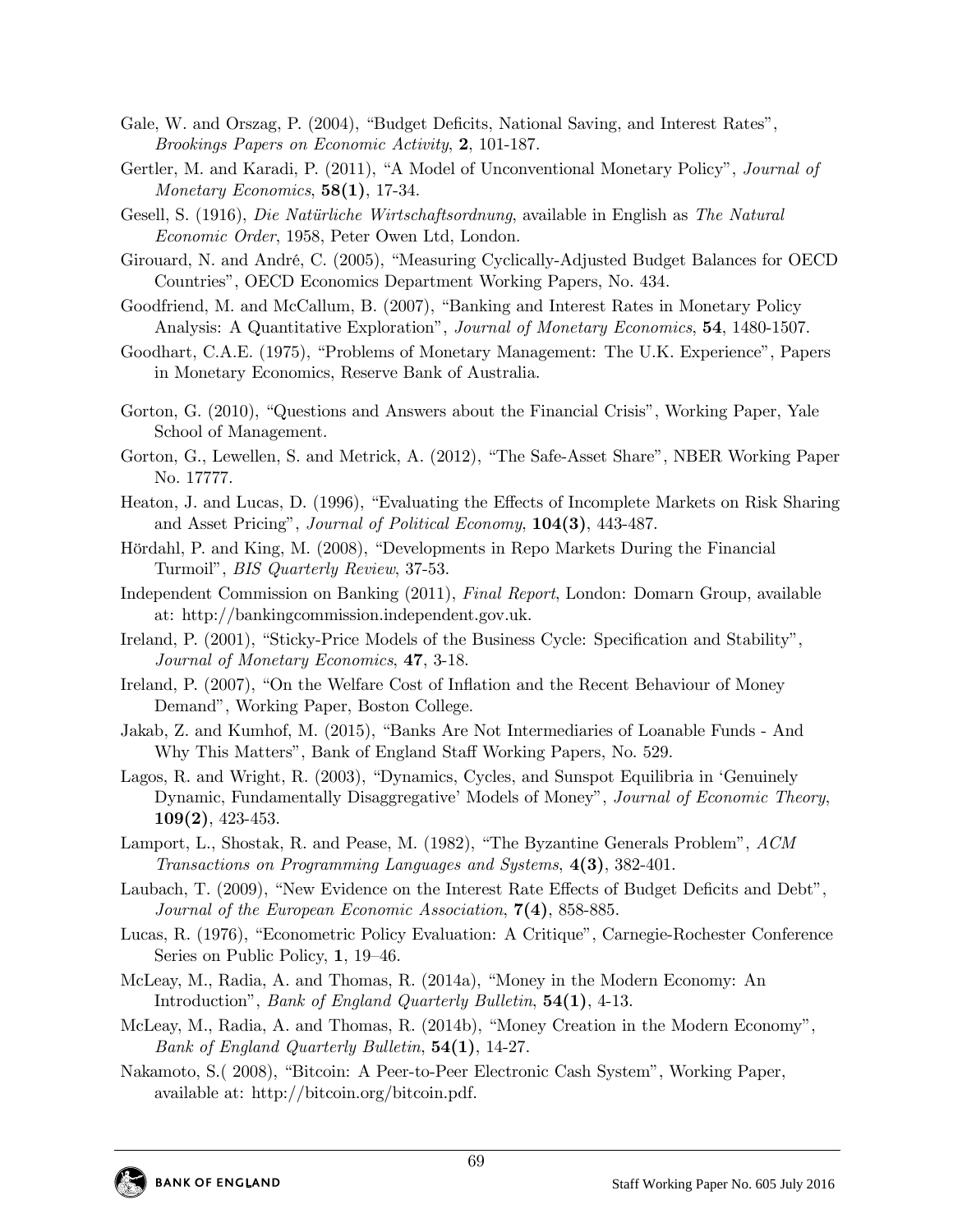- Neumeyer, P. and Perri, F. (2005), "Business Cycles in Emerging Economies: The Role of Interest Rates", Journal of Monetary Economics, 52, 345-380.
- O'Brien (2000), "Estimating the Value and Interest Rate Risk of Interest-Bearing Transactions Deposits", Working Paper, Board of Governors of the Federal Reserve System.
- O'Dwyer, K. and Malone, D. (2014), "Bitcoin Mining and Its Energy Footprint", Proceedings of Irish Signals and Systems Conference 2014, 280-285.
- Poole, William (1970), "Optimal Choice of the Monetary Policy Instrument in a Simple Stochastic Macro Model", Quarterly Journal of Economics, 84, 197-216.
- Pozsar, Z., Adrian, T., Ashcraft, A. and Boesky, H. (2010), "Shadow Banking", Federal Reserve Bank of New York Staff Reports, No. 458.
- Rogoff, K. (2015), "Costs and Benefits to Phasing Out Paper Currency", NBER Macroeconomic Annual 2014, 29, 445-456.
- Schmitt-Grohé, S. and Uribe, M. (2003), "Closing Small Open Economy Models", *Journal of* International Economics, 61, 163-185.
- Schmitt-Grohé, S. and Uribe, M. (2004), "Optimal Fiscal and Monetary Policy under Sticky Prices", Journal of Economic Theory, 114, 198-230.
- Sidrauski, M. (1967), "Rational Choice and Patterns of Growth in a Monetary Economy", American Economic Review Papers and Proceedings, 47, 534-544.
- Ueda, K. and Brooks, R. (2011), "User Manual for the Corporate Vulnerability Utility: The 4th Edition", International Monetary Fund.
- Tobin, J. (1987), "The Case for Preserving Regulatory Distinctions", in Restructuring the Financial System, Federal Reserve Bank of Kansas City, 167-183.
- Visa (2015), "Visa Inc. at a Glance", available at: https://usa.visa.com/dam/VCOM/download/corporate/media/visa-fact-sheet-Jun2015.pdf.
- Van den Heuvel, S. (2005), "The Bank Capital Channel of Monetary Policy", Working Paper, Wharton School, University of Pennsylvania.
- White, M. (1998), "Why Don't More Households File for Bankruptcy?", Journal of Law, Economics and Organization,  $14(2)$ , 205-231.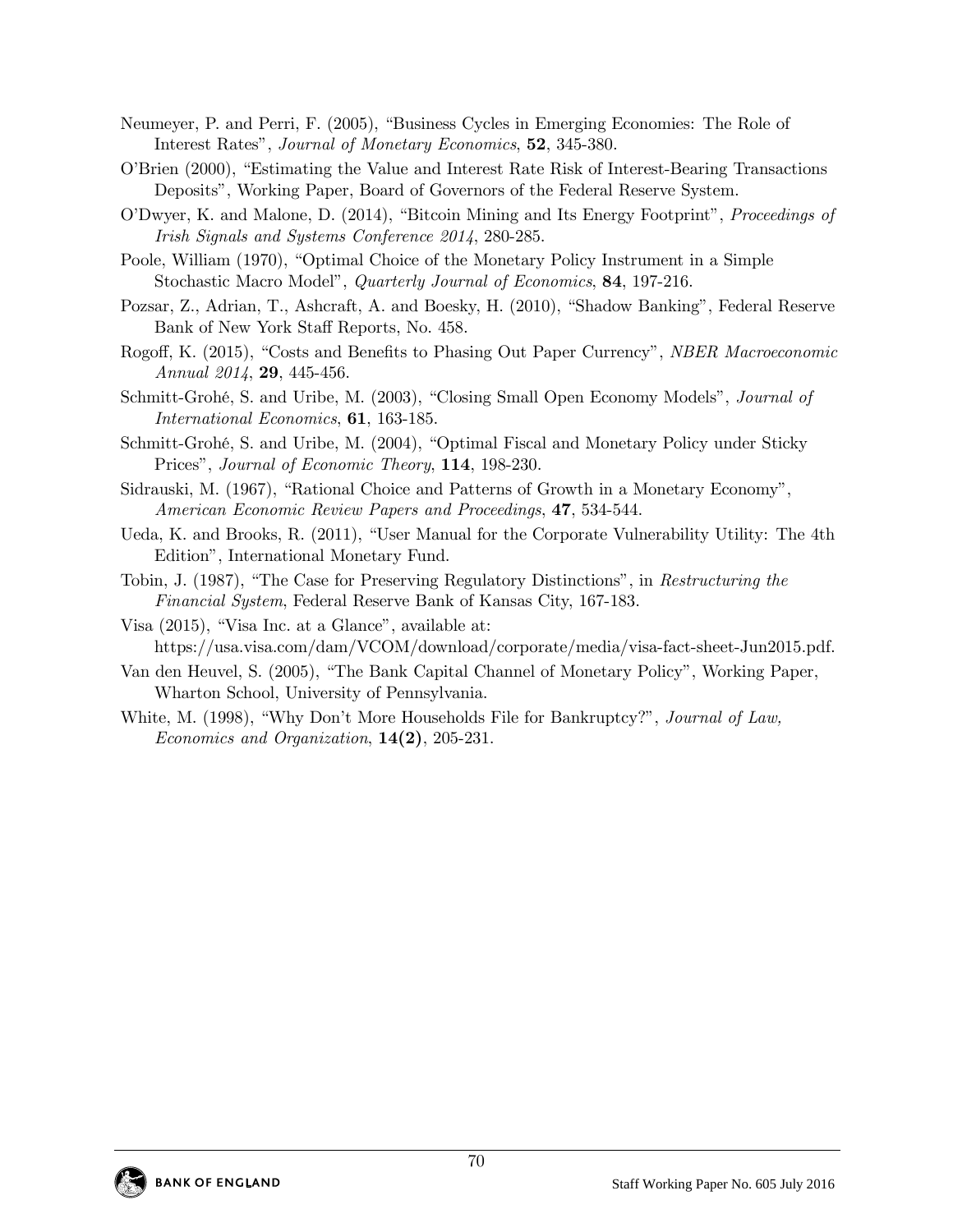| <b>Description</b>                | Calibration | Parameter                                             | Parameter             |
|-----------------------------------|-------------|-------------------------------------------------------|-----------------------|
|                                   | Target      |                                                       | Value                 |
| Real Growth Rate                  | $2\%$ p.a.  | $\boldsymbol{x}$                                      | 1.005                 |
| Inflation Rate                    | $3\%$ p.a.  | $\bar{\pi}^p$                                         | 1.00753               |
| FI Population Share               | $5\%$       | $\omega$                                              | 0.05                  |
| TA Cost Resource Cost Share       | $25\%$      | $\mathfrak{r}$                                        | 0.25                  |
| Consumption Habit                 |             | $\boldsymbol{v}$                                      | 0.7                   |
| Labor Supply Elasticity           |             | $\eta$                                                | 1                     |
| Investment Adjustment Cost        |             | $\phi_I$                                              | 2.5                   |
| Price Adjustment Cost             |             | $\phi_p$                                              | 200                   |
| Wage Adjustment Cost              |             | $\phi_w$                                              | 200                   |
| Steady State Price Mark-up        | 10%         | $\mu_p$                                               | 1.1                   |
| Steady State Wage Mark-up         | $10\%$      | $\mu_w$                                               | 1.1                   |
| Policy Rate Smoothing             |             | $m_i$                                                 | 0.7                   |
| Policy Rate Inflation Feedback    |             | $m_{\pi}$                                             | 2.0                   |
| Fiscal Output Gap Feedback        |             | $\overline{d^{gdp}}$                                  | $0.34$ (0.5 in Fig.1) |
| Basel MCAR                        | $8\%$       | $\overline{\Upsilon}$                                 | 0.08                  |
| Risk Weight, Consumer Loans       | $75\%$      | $\overline{\zeta^c}$                                  | 0.75                  |
| Risk Weight, Mortgage Loans       | $50\%$      | $\overline{\zeta^a}$                                  | 0.50                  |
| Risk Weight, WCAP Loans           | 100%        | $\zeta^y$                                             | 1.00                  |
| Risk Weight, Investment Loans     | 90%         | $\zeta^k$                                             | 0.90                  |
| Financial Collateral Coefficients | 100%        | $\kappa^{cf}, \kappa^{af}, \kappa^{yf}, \kappa^{kf}$  | 1.0                   |
| Loan Adjustment Costs             |             | $\varphi_c$ , $\varphi_a$ , $\varphi_y$ , $\varphi_k$ | 0.00001               |

Table 1. Directly Calibrated Parameters

Table 2. Calibrated Steady State Moments and Implied Parameters: Real Variables

| Description              | Calibration                                           | Parameter                    | $\overline{\mathrm{Pre}\text{-}\mathrm{CBDC}}$ | Post-CBDC |
|--------------------------|-------------------------------------------------------|------------------------------|------------------------------------------------|-----------|
|                          | Target                                                |                              | Value                                          | Value     |
|                          | National Accounts Ratios                              |                              |                                                |           |
| Labor Income Share       | $61\%$                                                | $\alpha$                     | 0.330                                          | 0.329     |
| Investment/GDP           | 19%                                                   | Δ                            | 0.0270                                         | 0.0271    |
| Government Spending/GDP  | 18%                                                   | $s_{g}$                      | 0.18                                           | 0.18      |
|                          | <b>Fiscal Accounts Ratios</b>                         |                              |                                                |           |
| Government Financing/GDP | 80\%                                                  | $q d^{rat}$ or $q d x^{rat}$ | 3.9712                                         | 3.9712    |
| Labor Income Taxes/GDP   | 17.6%                                                 | $\bar{\tau}_L$               | 0.3174                                         | 0.3174    |
| Capital Income Taxes/GDP | $3.2\%$                                               | $\bar{\tau}_k$               | 0.2492                                         | 0.2510    |
| Consumption Taxes/GDP    | $4.6\%$                                               | $\bar{\tau}_c$               | 0.0730                                         | 0.0730    |
| Lump-Sum Taxes/All Taxes | 33.3%                                                 | trf/gdp                      | 0.1928                                         | 0.1982    |
|                          | Elasticity of Real Risk-Free Rate w.r.t. Gov.Debt/GDP |                              |                                                |           |
| Elasticity E             | $2$ bp per pp                                         | $\phi_b$                     | 0.00005                                        | 0.00005   |
|                          | <b>Normalisations</b>                                 |                              |                                                |           |
| FI/HH Consumption        | 1:1                                                   | L                            | 0.9629                                         | 0.9466    |
| FI Labor Supply          | 1                                                     | $\psi_h$                     | 0.5798                                         | 0.5836    |
| Price of Land            | 1                                                     | $\psi_a$                     | 0.0491                                         | 0.0470    |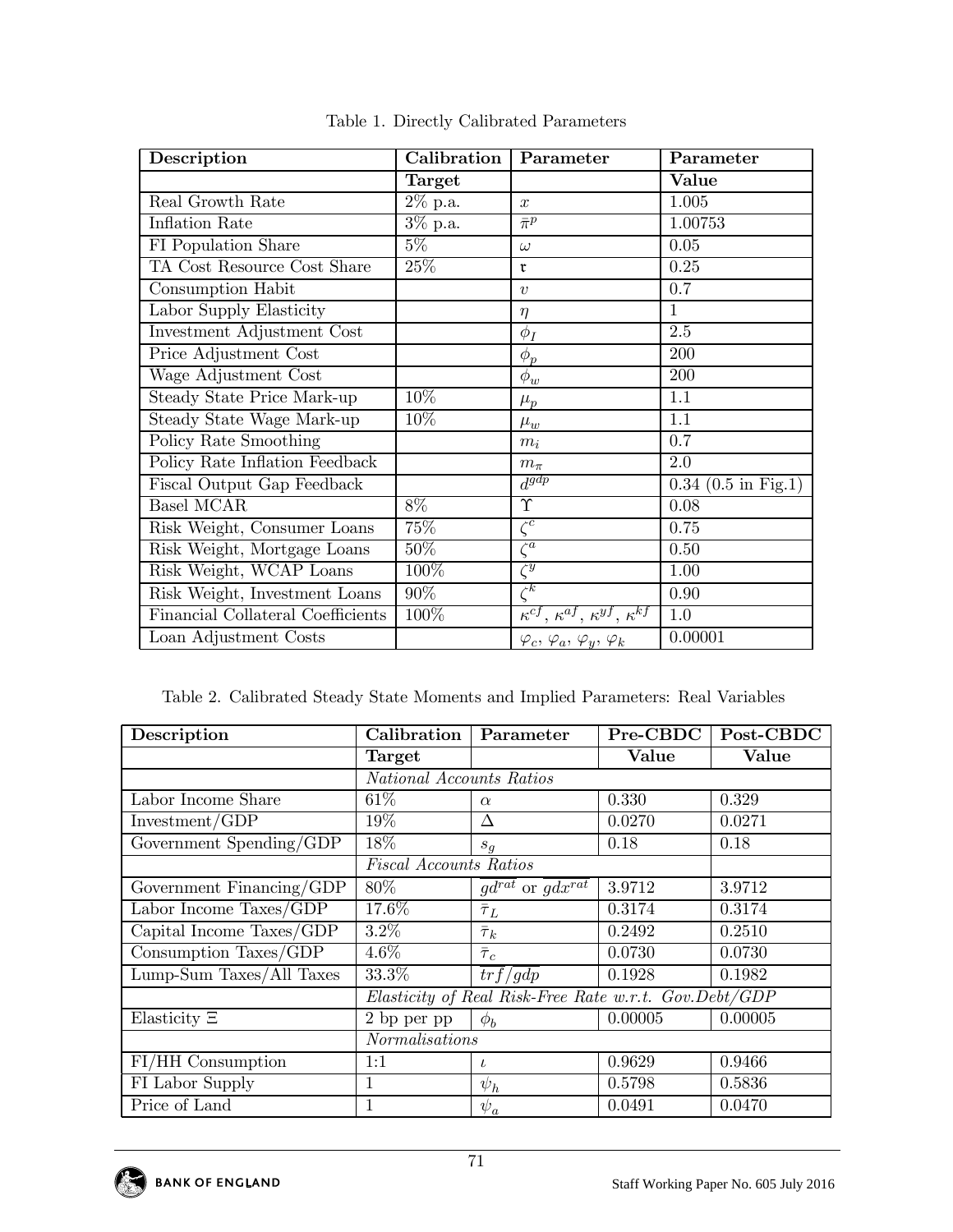| Description                                                                                                                                                 | Calibration $ $                              | Parameter                | Pre-CBDC | Post-CBDC |
|-------------------------------------------------------------------------------------------------------------------------------------------------------------|----------------------------------------------|--------------------------|----------|-----------|
|                                                                                                                                                             | Target                                       |                          | Value    | Value     |
|                                                                                                                                                             | <b>Bank Balance Sheets</b>                   |                          |          |           |
| Capital Conservation Buffer                                                                                                                                 | $\overline{2.5\%}$                           | $\delta^b$               | 0.0573   | 0.0573    |
|                                                                                                                                                             | <b>Borrower Balance Sheets</b>               |                          |          |           |
| Investment Loans Leverage                                                                                                                                   | 100%                                         | $\psi_f$                 | 0.0114   | 0.0109    |
| Mortgage Loans Leverage                                                                                                                                     | 200%                                         | $\overline{a}$           | 8.754    | 8.677     |
| Consumer Loans/GDP                                                                                                                                          | 20%                                          | $\overline{\kappa^{cr}}$ | 0.8786   | 0.7289    |
| Mortgage Loans/GDP                                                                                                                                          | 60%                                          | $\overline{\kappa^{ar}}$ | 1.1687   | 1.1724    |
| WCAP Loans/GDP                                                                                                                                              | $\overline{20\%}$                            | $\overline{\kappa^{yr}}$ | 0.3490   | 0.3398    |
| Investment Loans/GDP                                                                                                                                        | 80%                                          | $\kappa^{kr}$            | 0.5241   | 0.5104    |
| Consumer Deposits/GDP                                                                                                                                       | $50\%$                                       | $\overline{A_c}$         | 0.2425   | 0.7183    |
| Real Estate Deposits/GDP                                                                                                                                    | 10%                                          | $A_a$                    | 0.0003   | 0.0004    |
| Producer Deposits/GDP                                                                                                                                       | 10%                                          | $A_y$                    | 0.0052   | 0.0148    |
| <b>Investment Deposits/GDP</b>                                                                                                                              | 30%                                          | $A_k$                    | 1.0264   | 1.8652    |
|                                                                                                                                                             | Real Interest Rates                          |                          |          |           |
| Real Policy Interest Rate                                                                                                                                   | $3.00\%$ p.a.                                | $\beta_u$                | 0.9975   | 0.9960    |
| Real Deposit Interest Rate                                                                                                                                  | $2.00\%$ p.a.                                | $\overline{\beta_c}$     | 0.9869   | 0.9873    |
| Wholesale Spread over Deposit Rate                                                                                                                          | $1.50\%$ p.a.                                | $\chi$                   | 0.0117   | 0.0117    |
| Retail Spread, Consumer Loans                                                                                                                               | $5.00\%$ p.a.                                | $\sigma^c$               | 0.6327   | 0.6396    |
| Retail Spread, Mortgage Loans                                                                                                                               | $2.00\%$ p.a.                                | $\overline{\sigma^a}$    | 0.3116   | 0.3159    |
| Retail Spread, WCAP Loans                                                                                                                                   | $3.00\%$ p.a.                                | $\overline{\sigma^y}$    | 0.3112   | 0.3152    |
| Retail Spread, Investment Loans                                                                                                                             | $1.50\%$ p.a.                                | $\overline{\sigma^k}$    | 0.0996   | 0.1015    |
|                                                                                                                                                             | Interest Semi-Elasticities of Deposit Demand |                          |          |           |
|                                                                                                                                                             | 250                                          | $\vartheta$              | 2.7182   | 2.4994    |
|                                                                                                                                                             | $\overline{5}$                               | $\overline{B_c}$         | 0.0161   | 0.0253    |
|                                                                                                                                                             | $\overline{5}$                               | $\overline{B_a}$         | 0.0187   | 0.0206    |
| $\frac{\varepsilon_{u}^{d}}{\varepsilon_{u}^{d}}$<br>$\frac{\varepsilon_{u}^{d}}{\varepsilon_{u}^{d}}$<br>$\frac{\varepsilon_{u}^{d}}{\varepsilon_{k}^{d}}$ | $\overline{5}$                               | $\overline{B_y}$         | 0.0145   | 0.0256    |
|                                                                                                                                                             | 5                                            | $B_k$                    | 0.0176   | 0.0224    |
|                                                                                                                                                             | <b>Failure Rates</b>                         |                          |          |           |
| MCAR Violation Rate, Banks                                                                                                                                  | $2.5\%$ p.q.                                 | $\sigma^b$               | 0.0129   | 0.0129    |
| Bankruptcy Rate, Consumer Loans                                                                                                                             | $4.0\%$ p.q.                                 | $\xi^c$                  | 0.0585   | 0.0563    |
| Bankruptcy Rate, Mortgage Loans                                                                                                                             | $\overline{2.5\%}$ p.q.                      | $\overline{\xi^a}$       | 0.0486   | 0.0472    |
| Bankruptcy Rate, WCAP Loans                                                                                                                                 | $\overline{3.0\%}$ p.q.                      | $\overline{\xi^y}$       | 0.0322   | 0.0308    |
| Bankruptcy Rate, Investment Loans                                                                                                                           | $1.5\%$ p.q.                                 | $\xi^k$                  | 0.0199   | 0.0192    |

Table 3. Calibrated Steady State Moments and Implied Parameters: Financial Variables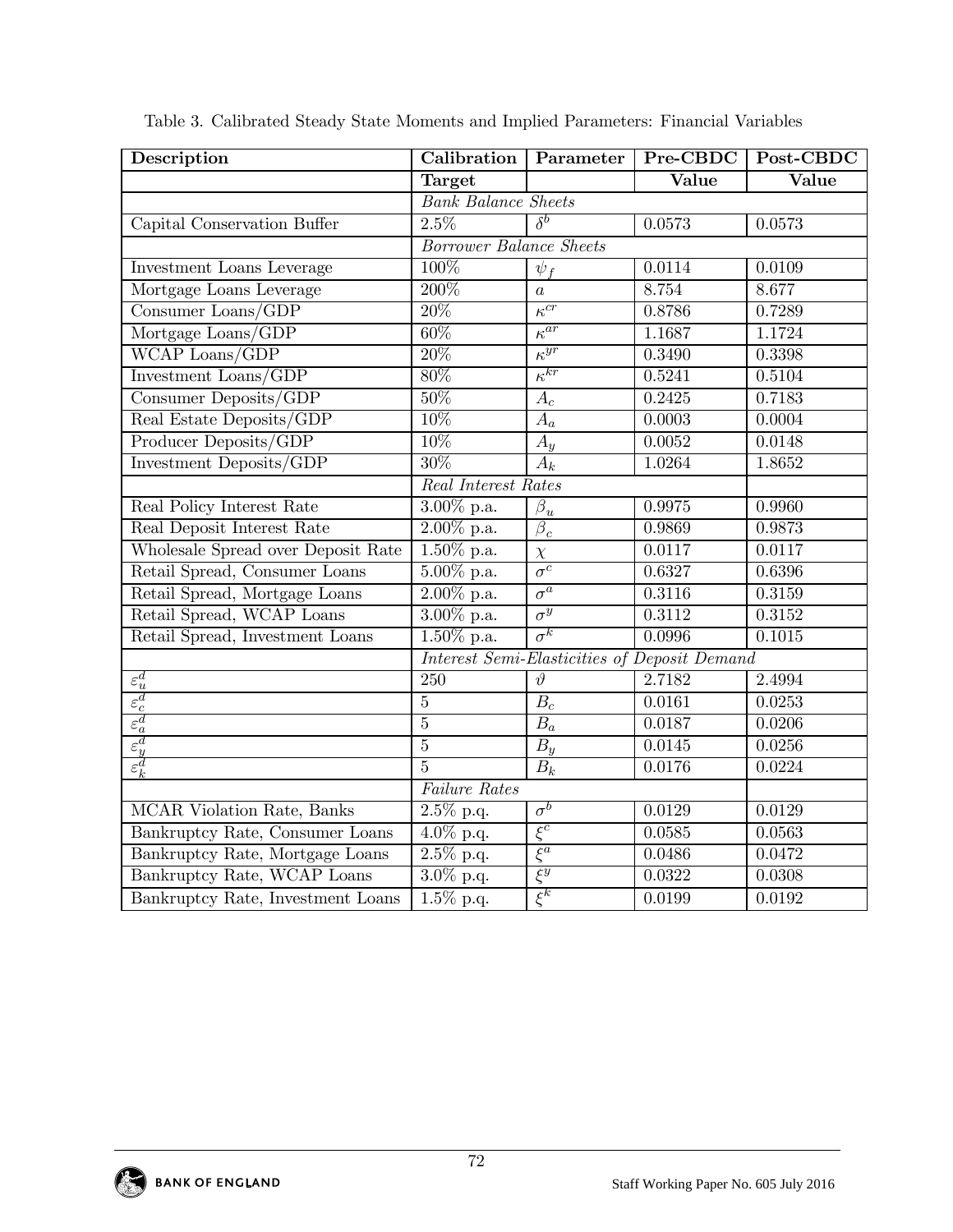| Description                            | Calibration   | Parameter     | Parameter |
|----------------------------------------|---------------|---------------|-----------|
|                                        | Target        |               | Value     |
|                                        |               |               |           |
| CBDC/GDP                               | $30\%$        | $m^{rat}$     | 30        |
| CBDC Quantity Rule, Inflation Feedback | various       | $m_{\pi P}$   | various   |
| CBDC Price Rule, Inflation Feedback    | various       | $i_{\pi p}^m$ | various   |
| Policy Rate minus CBDC Rate            | $0.80\%$ p.a. | $T$ fintec    | 1.153     |
| LGF Exponent, Separable LGF            |               | $\theta$      | 0.95      |
| LGF EoS, CES LGF                       |               | $\epsilon$    | 2.0       |
| Consumer CBDC/GDP                      | 19.31%        | $\gamma_c$    | 0.3244    |
| Real Estate CBDC/GDP                   | $0.66\%$      | $\gamma_a$    | 0.0894    |
| WCAP CBDC/GDP                          | $4.00\%$      | $\gamma_y$    | 0.3314    |
| Investment CBDC/GDP                    | $6.03\%$      | $\gamma_k$    | 0.2104    |

Table 4. Calibrated Steady State Moments and Implied Parameters: CBDC Variables

Table 5. Steady State Output Gains of Transition to CBDC

|            | Distortionary Taxes   Lump-Sum Taxes |           |
|------------|--------------------------------------|-----------|
| $\Xi=0.02$ | $2.94\%$                             | $1.43\%$  |
| $E = 0$    | በ 79%                                | $-0.04\%$ |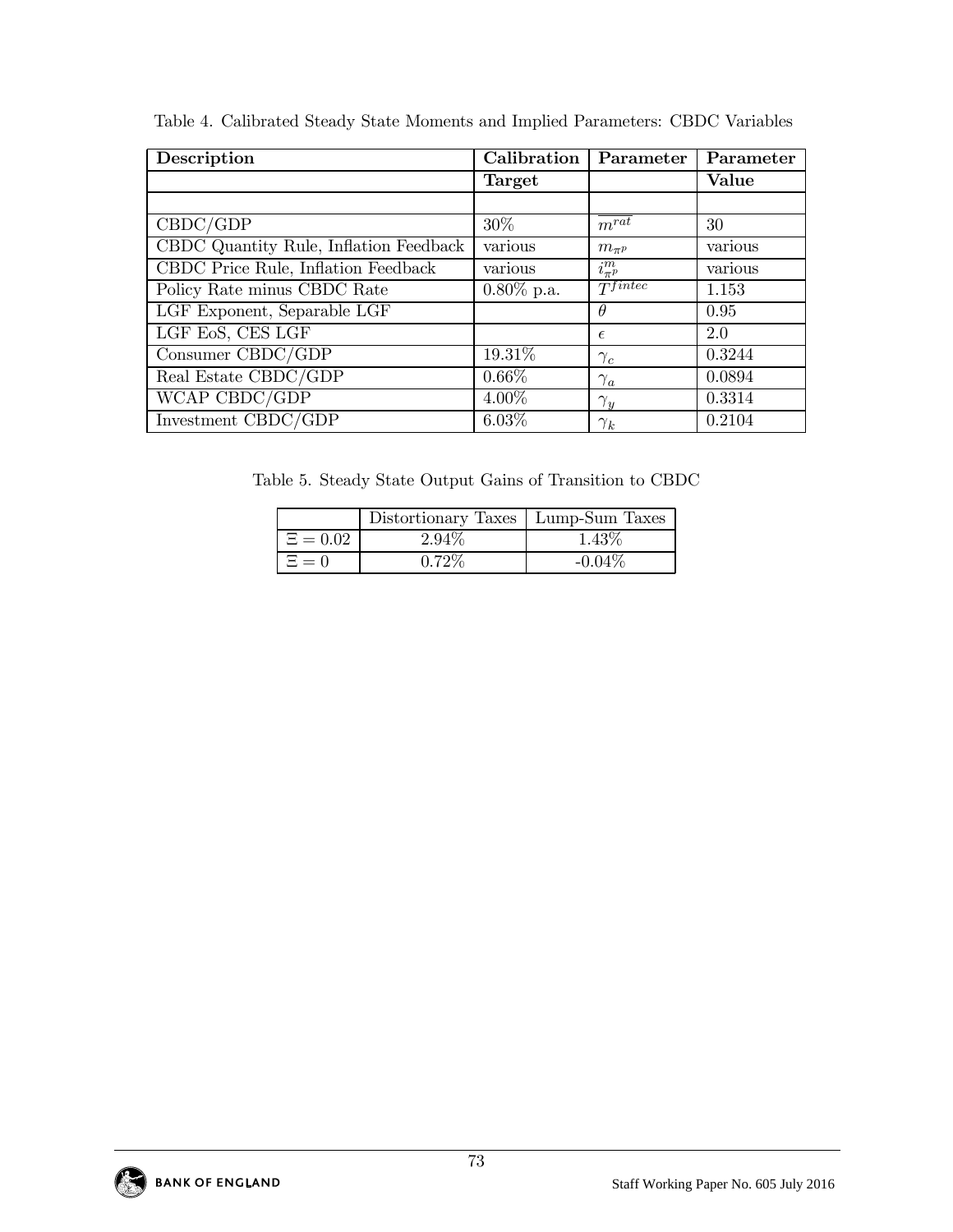

Solid Line = Actual Transition, Dotted Line = Change in Long-Run Steady State

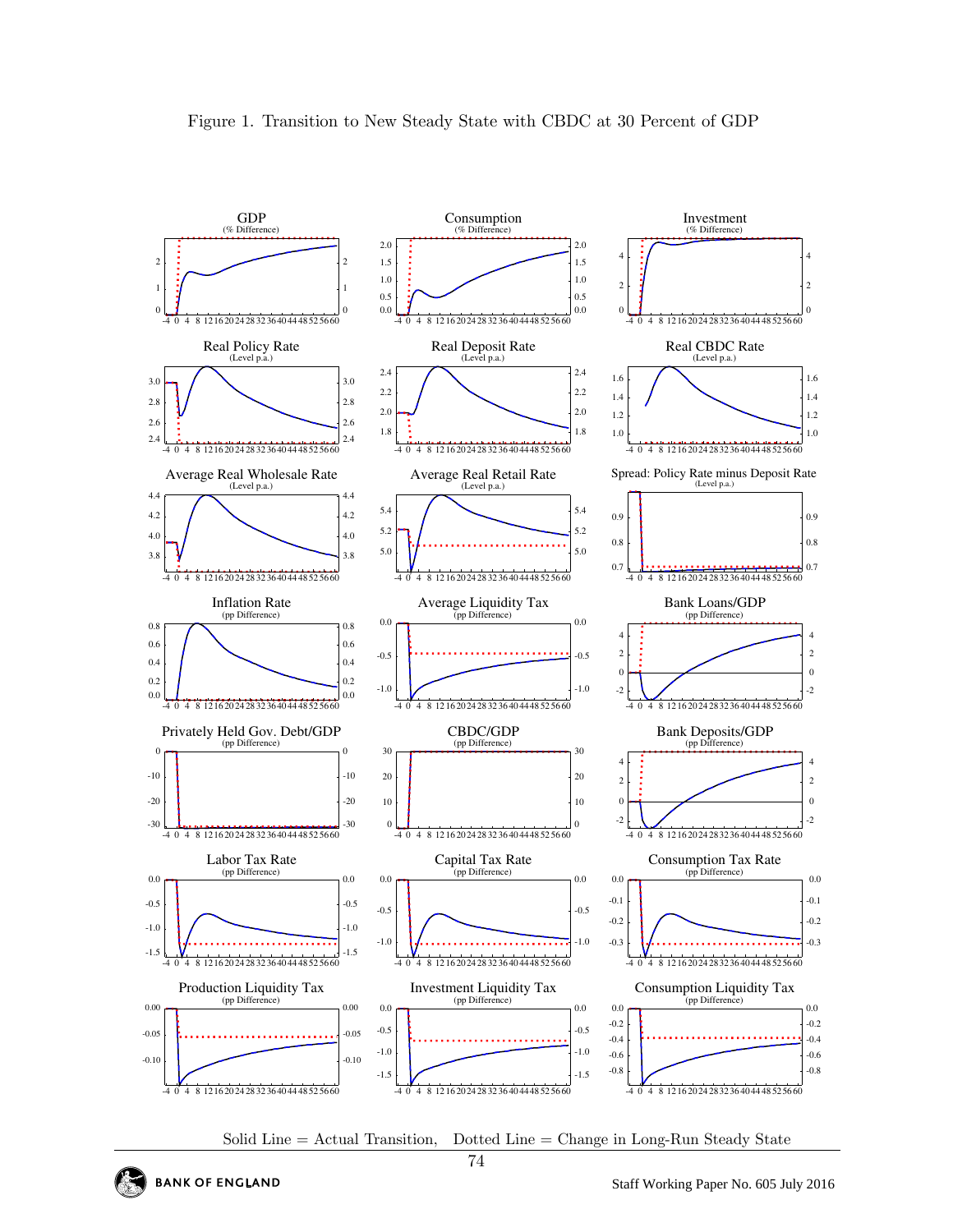

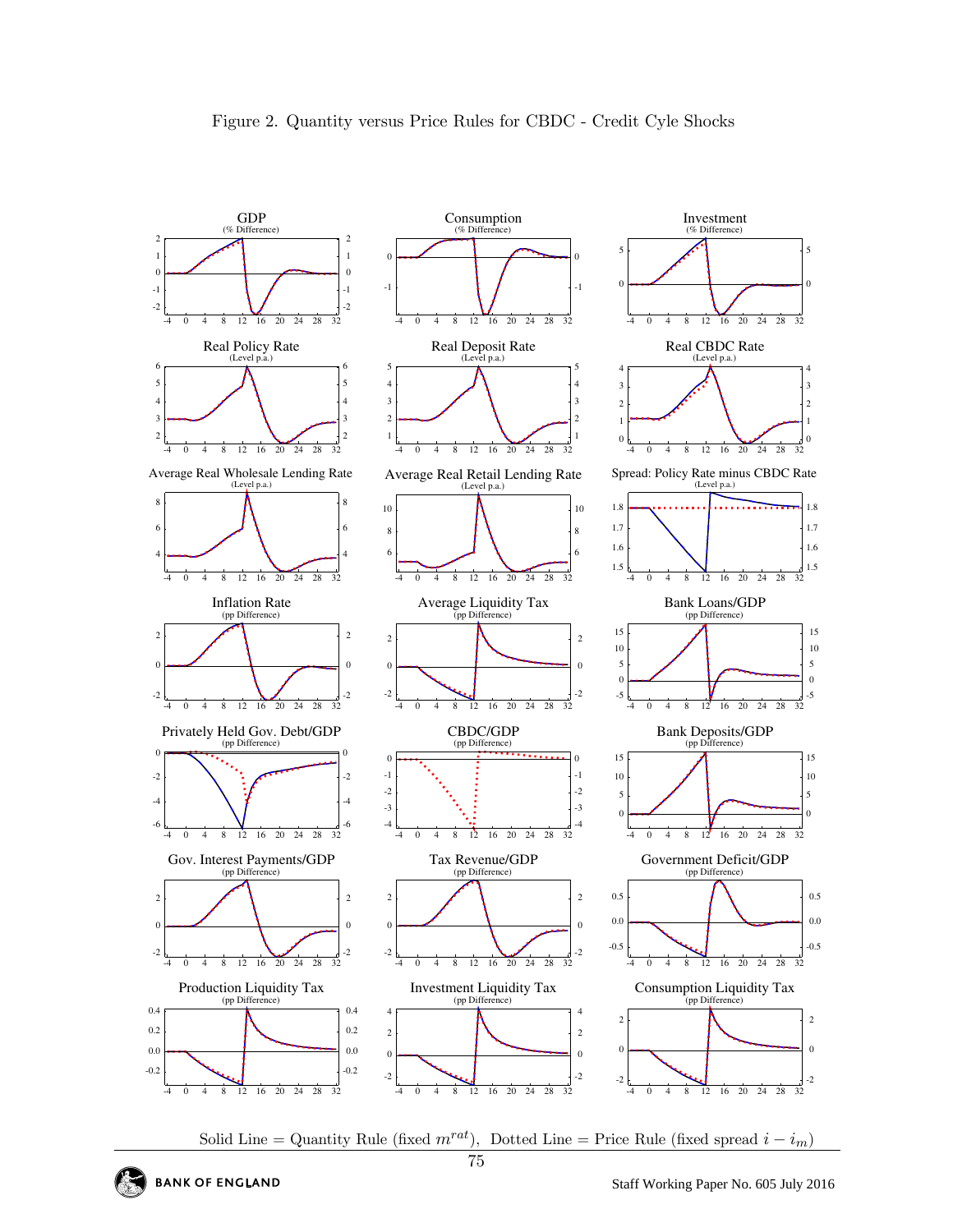

76

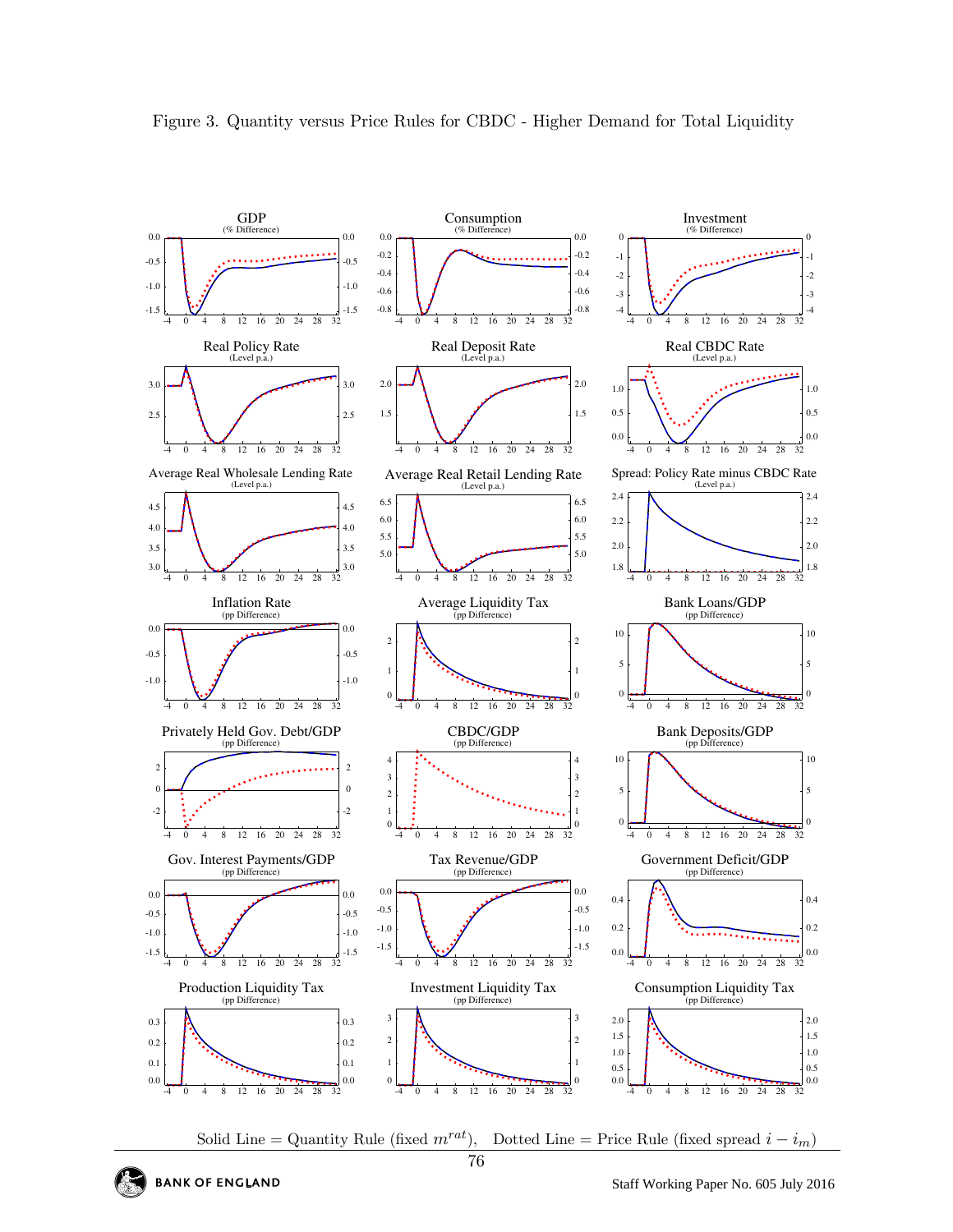

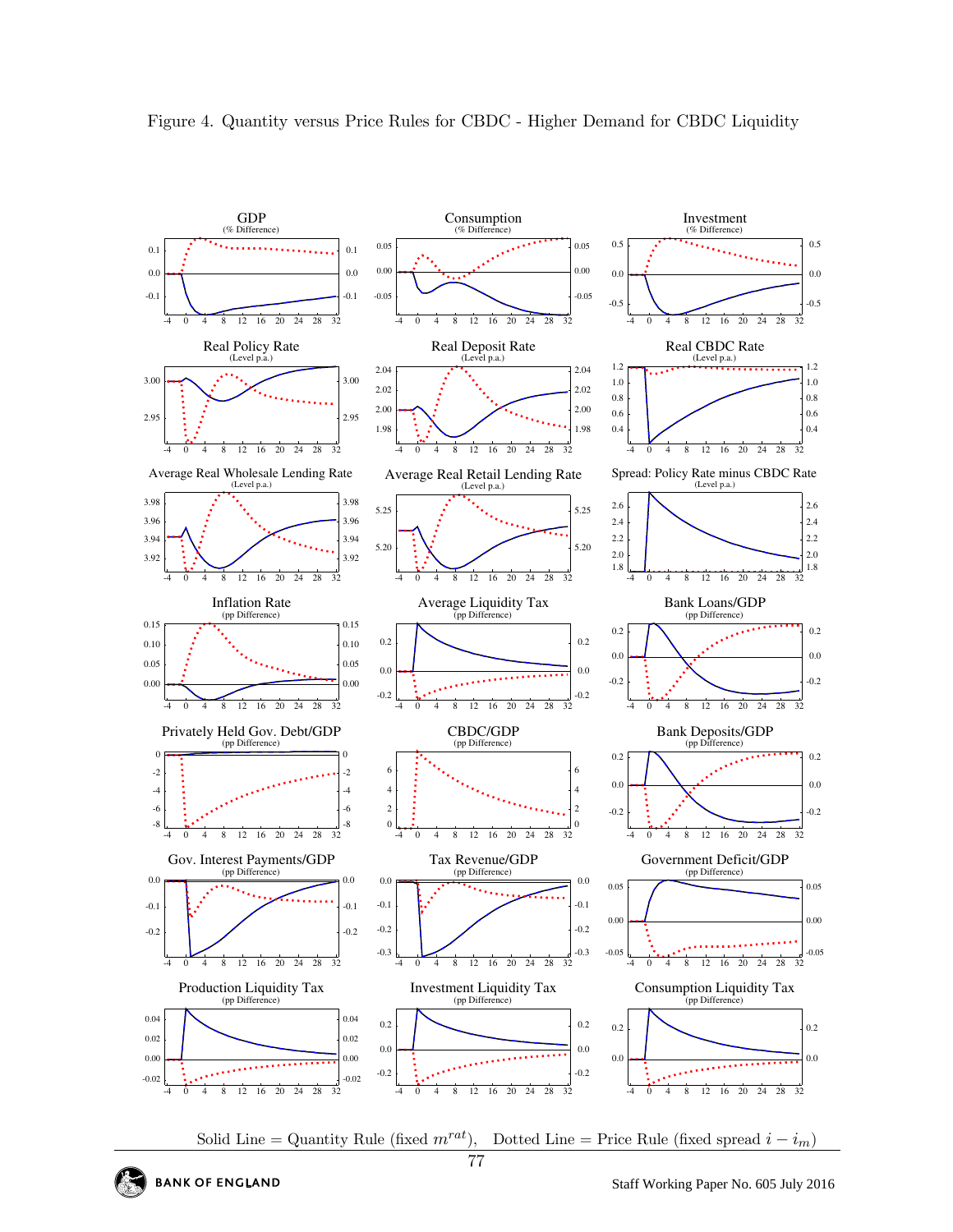

Solid Line = Baseline EoS  $(2)$ , Dotted Line = Low EoS  $(0.075)$ 

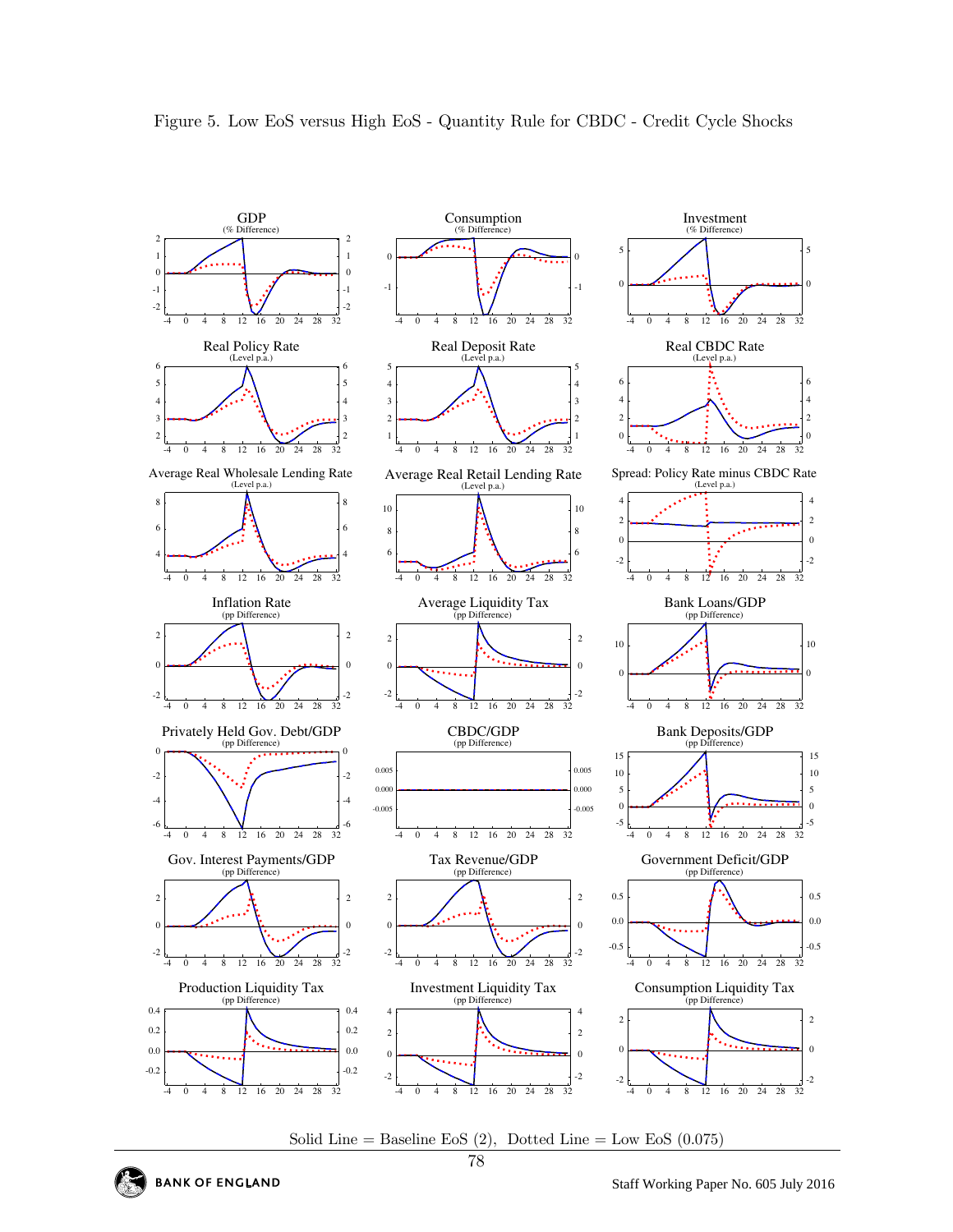

79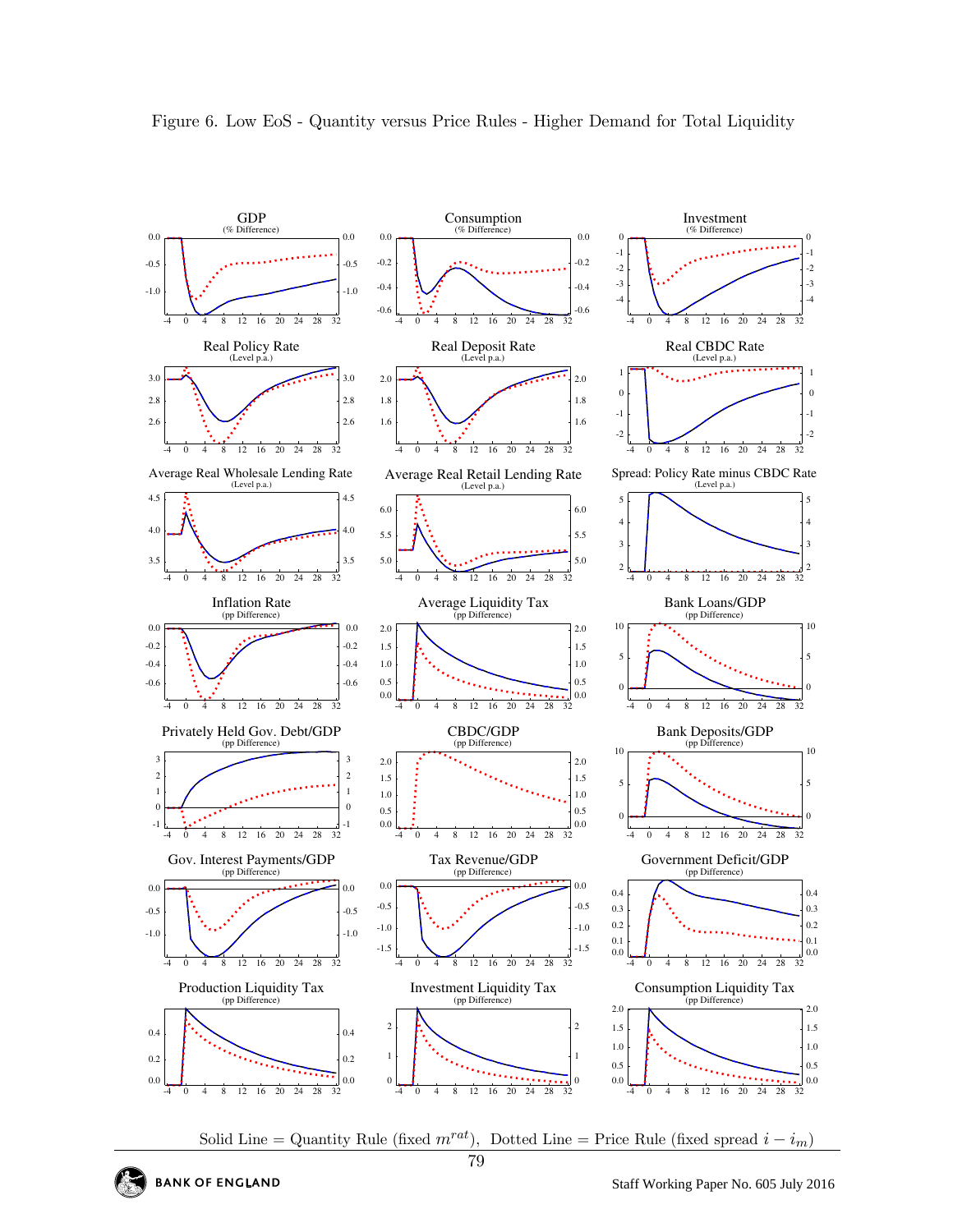

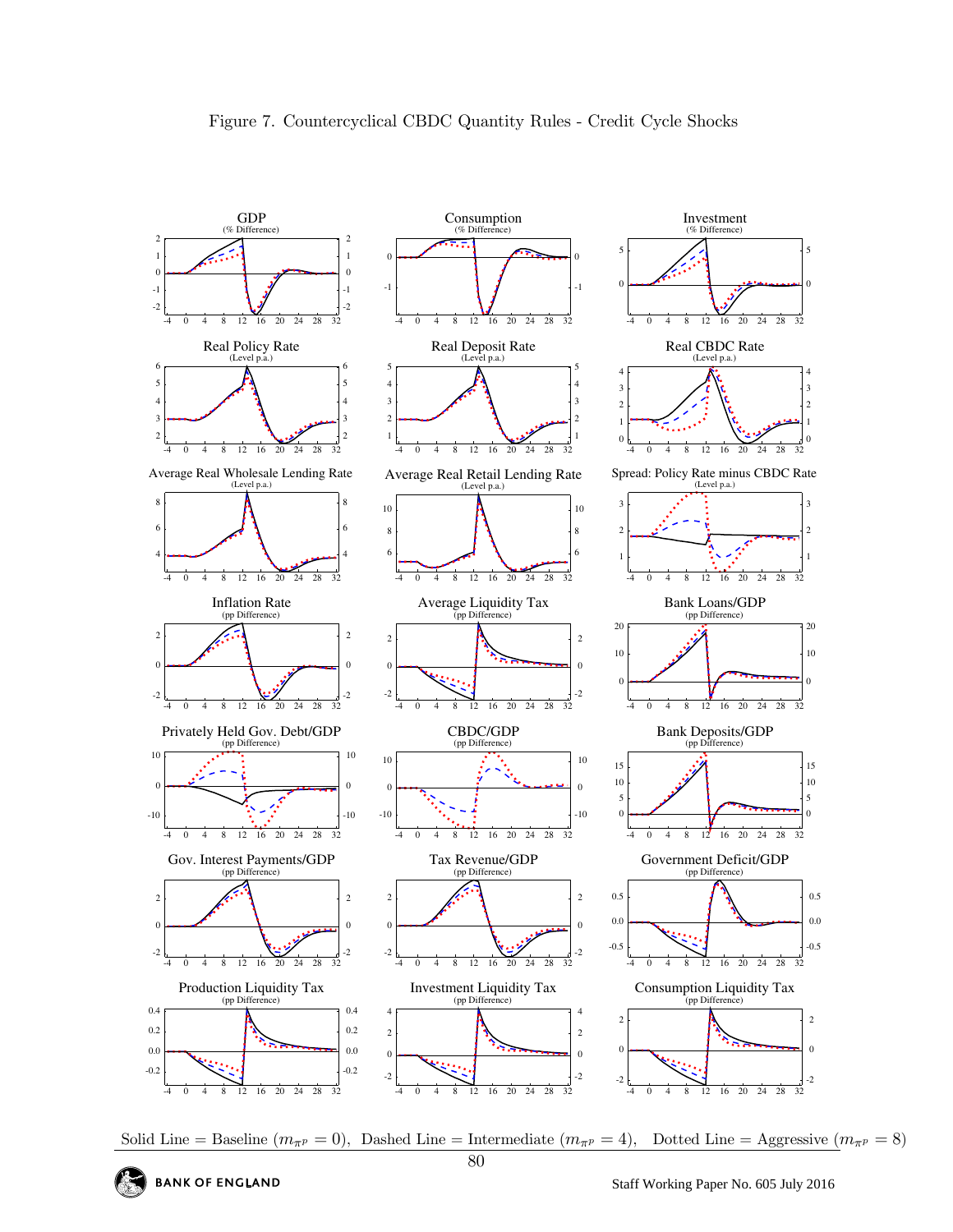

Solid Line = Baseline  $(i_{\pi^p}^m = 0)$ , Dashed Line = Intermediate  $(i_{\pi^p}^m$  $\frac{m}{\pi^p} = 0.4$ ), Dashed Line = Aggressive  $(i^m_{\pi^p} = 0.8)$ 

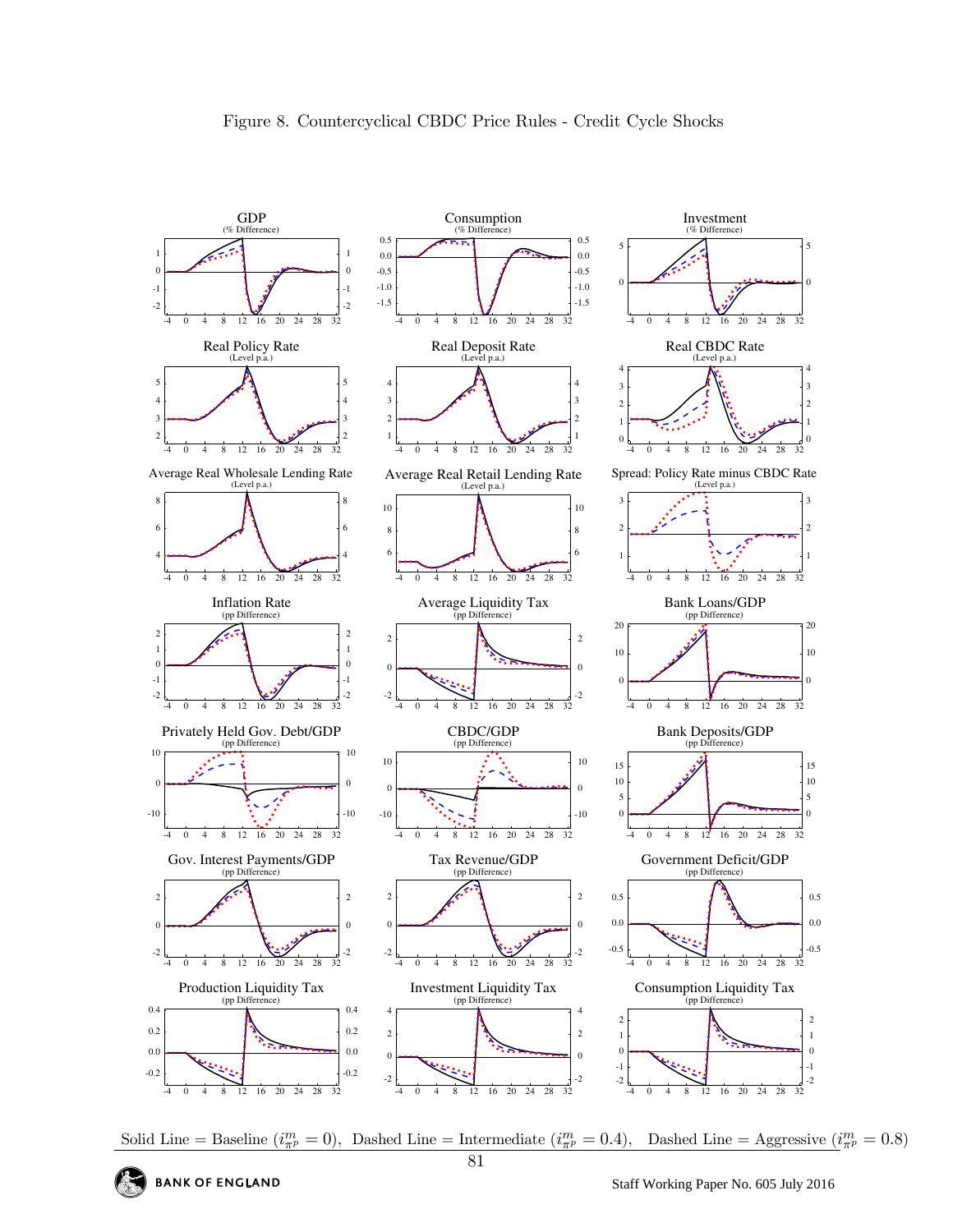

Figure 9. Countercyclical CBDC Price Rules - Credit Cycle Shocks - Policy Rate Corridor

Bottom Left: Nominal Policy and CBDC Rates Solid Line = Policy Rate, Dotted Line = Policy Rate minus Fixed Spread, Dashed Line = CBDC Rate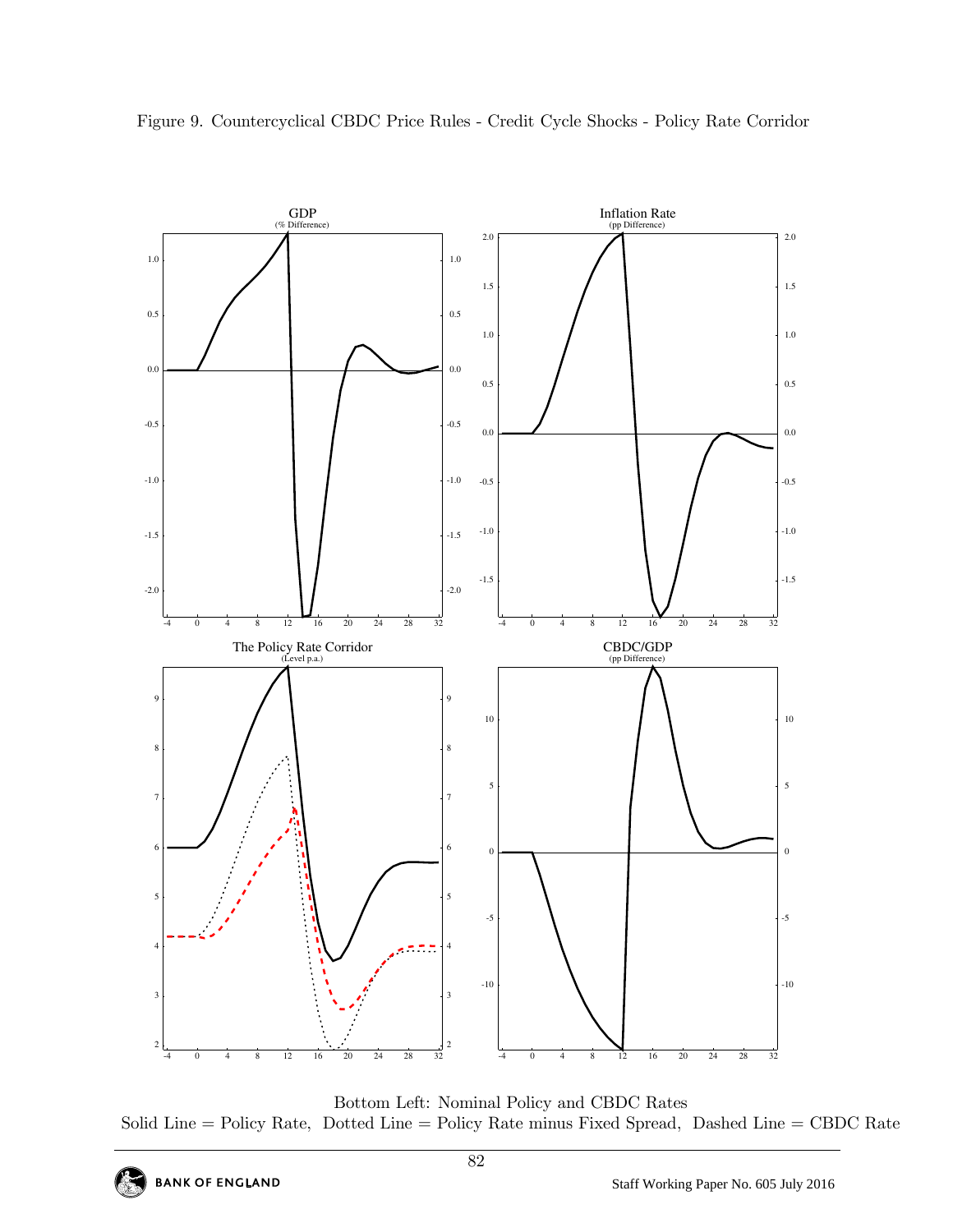

Solid Line = Baseline  $(i^m_{\pi^p})$  $\frac{m}{\pi^p} = 0$ ), Dashed Line = Intermediate  $(i^m_{\pi^p})$  $\frac{m}{\pi^p} = 0.4$ ), Dotted Line = Aggressive  $(i^m_{\pi^p} = 0.8)$ 

83

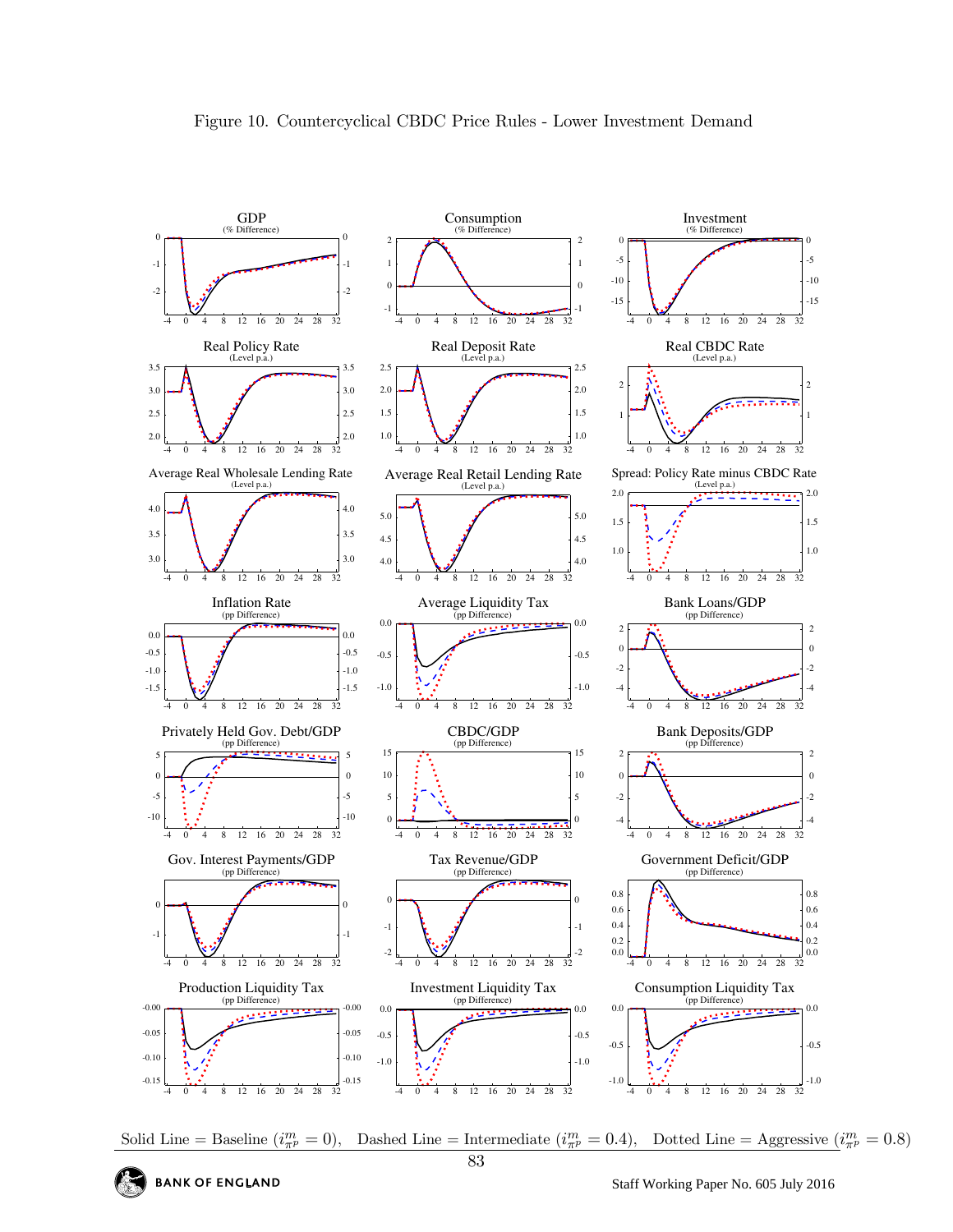

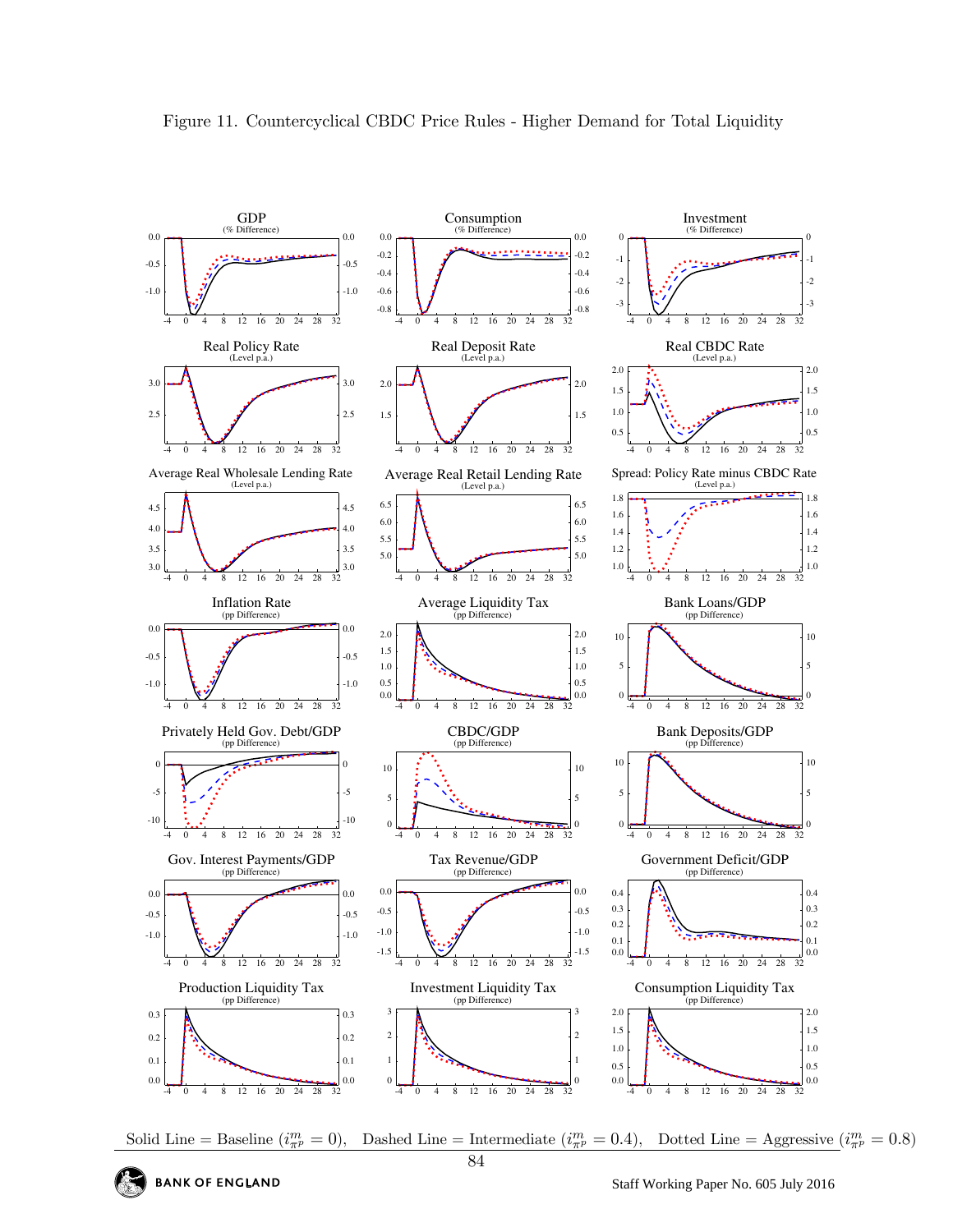

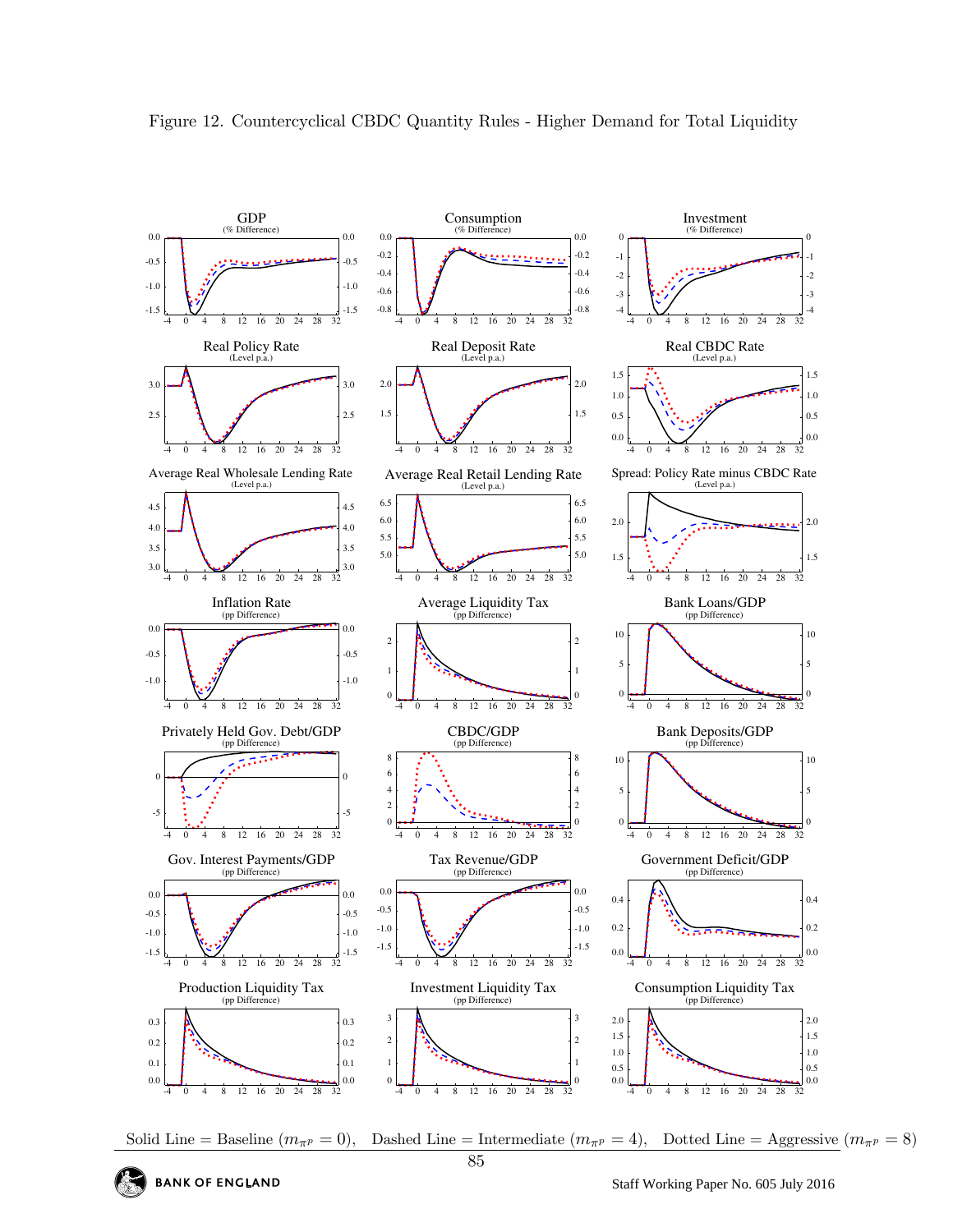

Solid Line = Baseline  $(i^m_{\pi^p})$  $\frac{m}{\pi^p} = 0$ ), Dashed Line = Intermediate  $(i^m_{\pi^p})$  $\frac{m}{\pi^p} = 0.4$ ), Dotted Line = Aggressive  $(i^m_{\pi^p} = 0.8)$ 

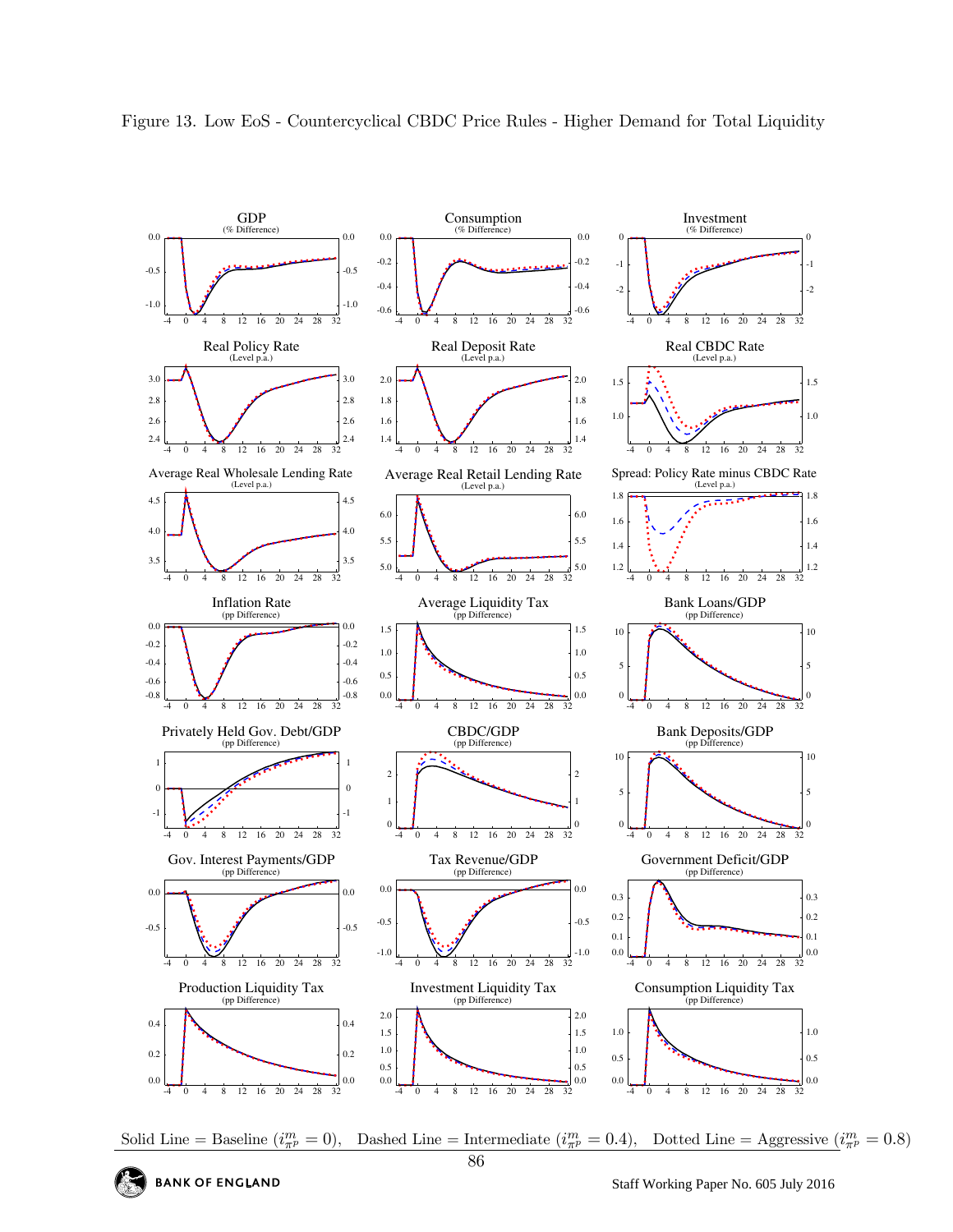

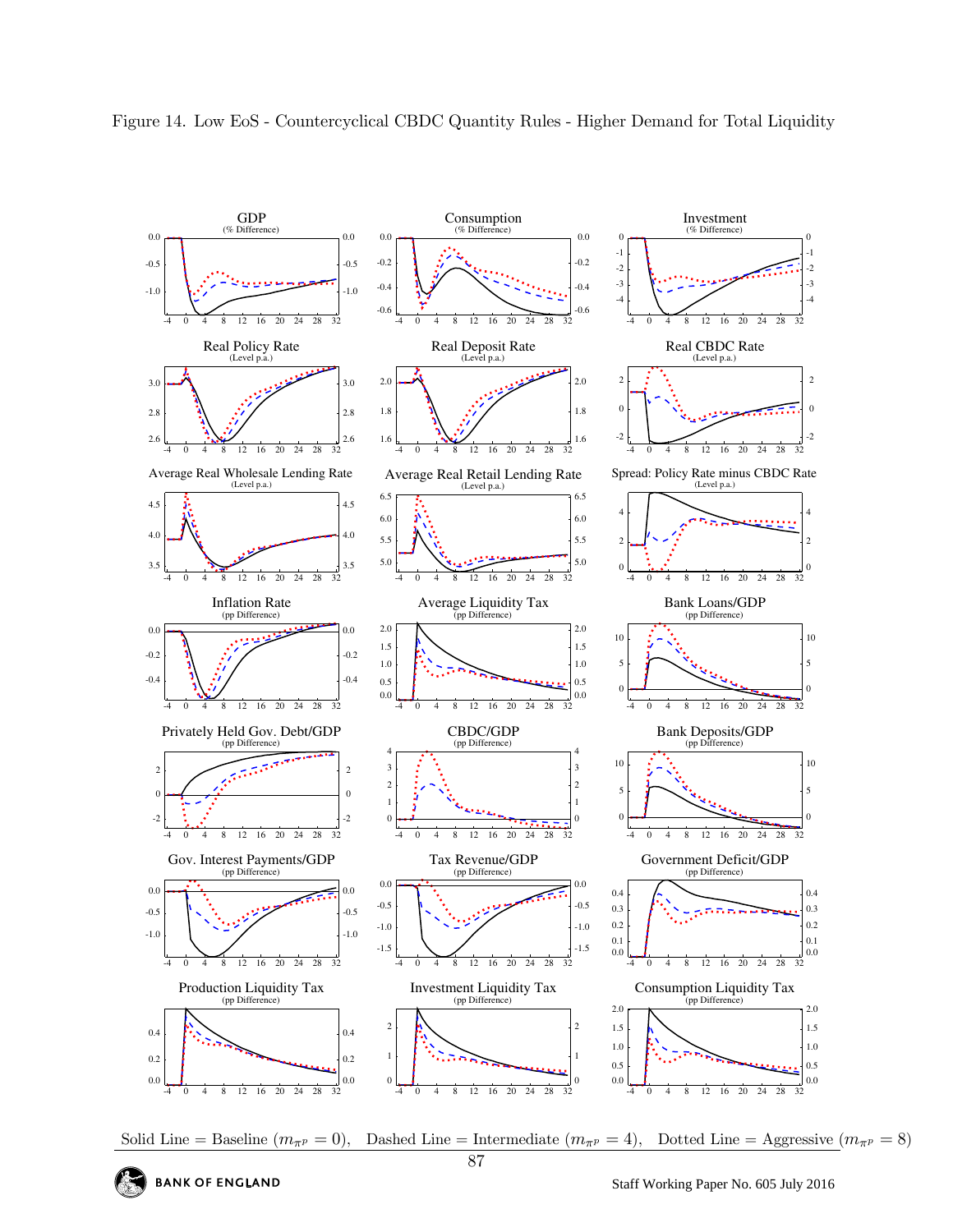

Solid Line = Baseline (no stimulus), Dashed Line = Intermediate Stimulus, Dotted Line = Aggressive Stimulus

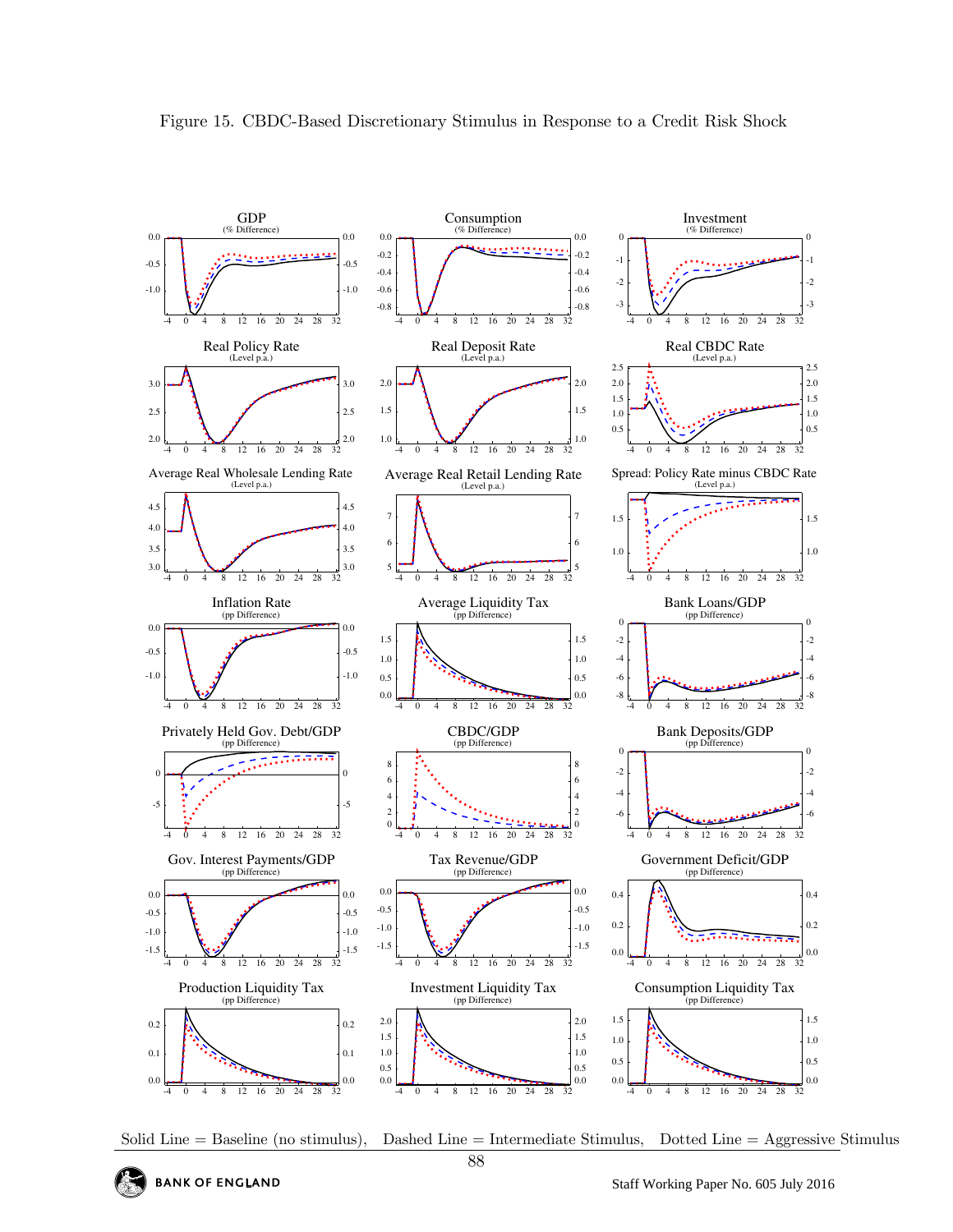

Solid Line = Baseline (no stimulus), Dashed Line = Intermediate Stimulus, Dotted Line = Aggressive Stimulus